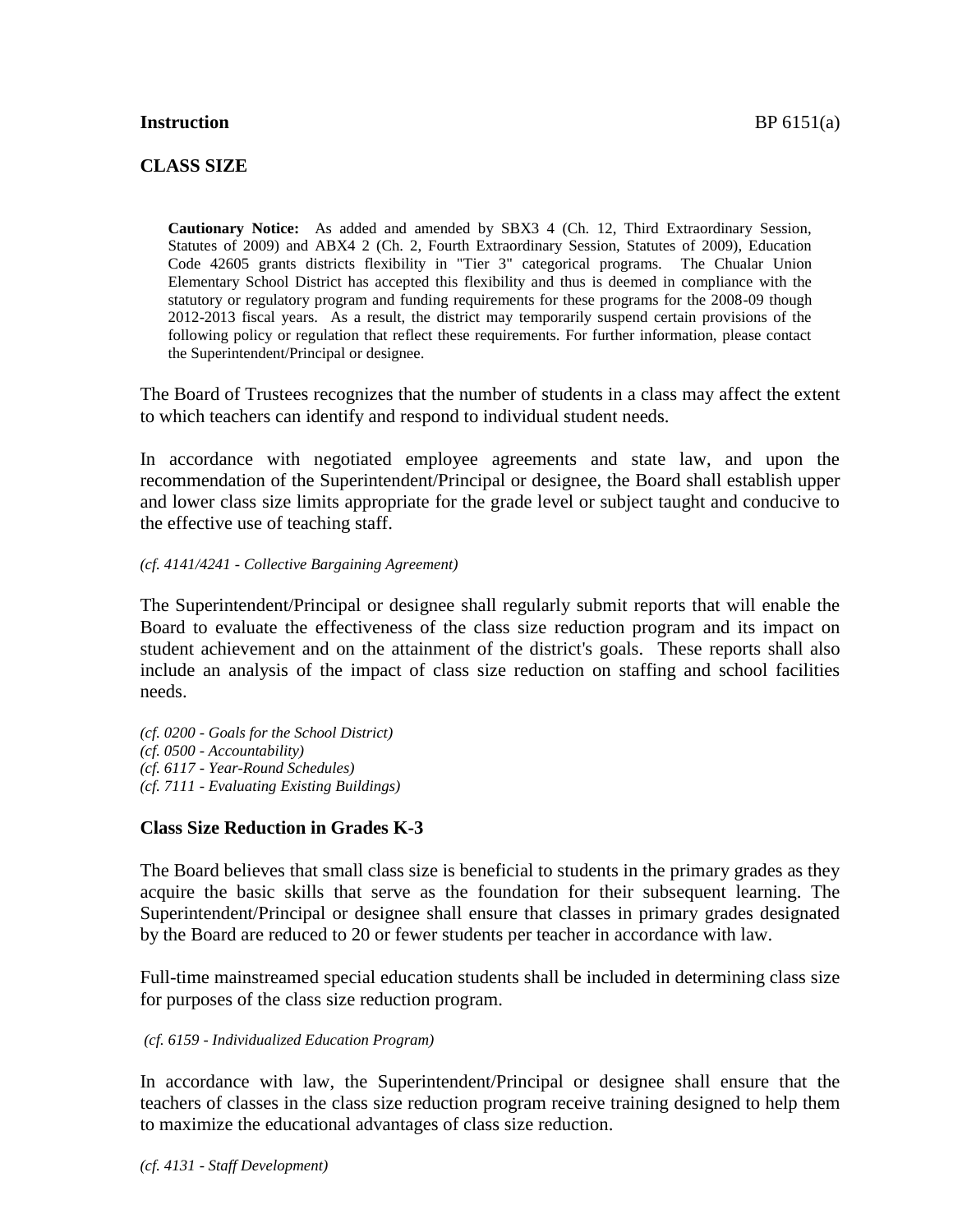## **CLASS SIZE** (continued)

If it becomes necessary to consider reducing or eliminating certain grade levels from participation in the class size reduction program, the Superintendent/Principal or designee shall prepare a report analyzing the potential impact of the program's elimination, including the effects on the district's budget, transportation, facilities, staffing and collective bargaining agreement, as well as the potential impact on student achievement and learning. He/she shall present recommendations to the Board in accordance with the priorities specified in law.

#### *Legal Reference:*

*EDUCATION CODE 17042 Rules for determining area of adequate school construction; exceptions 17042.7 Formula for calculation 33050 Nonwaivable provisions 35160 Authority of the board 41375 Legislative intent encouraging reduction in class size 41376 Minimum class size standards 41378 Apportionments and allowances, kindergarten classes 42280 Necessary small schools 46205 Computation for early-late programs 51225.3 Graduation requirements 52080-52090 Morgan-Hart Class Size Reduction Act 52120-52128.5 Class Size Reduction program GOVERNMENT CODE 3543.2 Scope of representation CODE OF REGULATIONS, TITLE 5 15103 Definitions 15130-15133 Class size reduction program K-3 15140-15141 Class size reduction in two courses in grade 9*

*Management Resources:*

*CALIFORNIA DEPARTMENT OF EDUCATION PUBLICATIONS Frequently Asked Questions, K-3 Class Size Reduction Program, revised July 2005 WEB SITES CSBA: http://www.csba.org California Department of Education, class size reduction: http://www.cde.ca.gov/ls/cs/*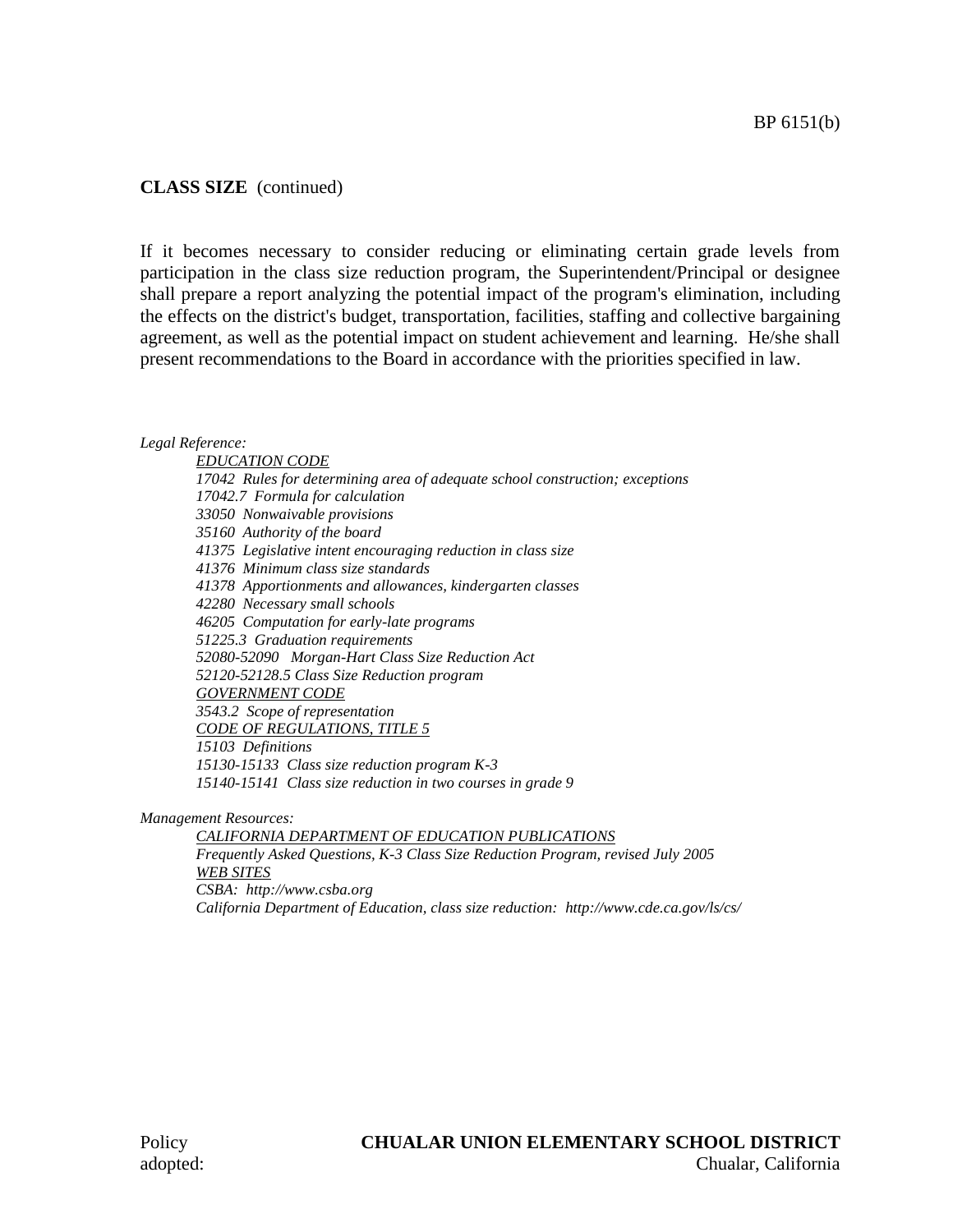### **Instruction** AR 6151

## **CLASS SIZE**

**Cautionary Notice:** As added and amended by SBX3 4 (Ch. 12, Third Extraordinary Session, Statutes of 2009) and ABX4 2 (Ch. 2, Fourth Extraordinary Session, Statutes of 2009), Education Code 42605 grants districts flexibility in "Tier 3" categorical programs. The Chualar Union Elementary School District has accepted this flexibility and thus is deemed in compliance with the statutory or regulatory program and funding requirements for these programs for the 2008-09 though 2012-2013 fiscal years. As a result, the district may temporarily suspend certain provisions of the following policy or regulation that reflect these requirements. For further information, please contact the Superintendent or designee.

## **Class Size Reduction in Grades K-3**

When establishing a program to reduce class size in the primary grades, the program shall be implemented according to the following priorities: (Education Code 52124)

- 1. If only one grade level is reduced, the grade level shall be grade 1.
- 2. If only two grade levels are reduced, the grade levels shall be grades 1 and 2.
- 3. If three grade levels are reduced, then those grade levels shall be kindergarten and grades 1 and 2 or grades 1 through 3. Priority shall be given to the reduction of class sizes in grades 1 and 2 before class sizes of kindergarten or grade 3 are reduced.
- 4. If four grade levels are reduced, then those grade levels shall be kindergarten through grade 3. First priority shall be given to the reduction of class sizes in grade 1 and 2; second priority shall be given to the reduction of class size in kindergarten and grade 3.

In order to maximize the educational advantages of smaller classes, training shall be provided to teachers providing direct instructional services in classes participating in the district's class size reduction program. This training shall include, but not be limited to, methods for providing each of the following: (Education Code 52127)

- 1. Individual instruction
- 2. Effective teaching, including classroom management, in smaller classes
- 3. Identifying and responding to student needs
- 4. Opportunities to build on the individual strengths of students

*(cf. 4131 - Staff Development)*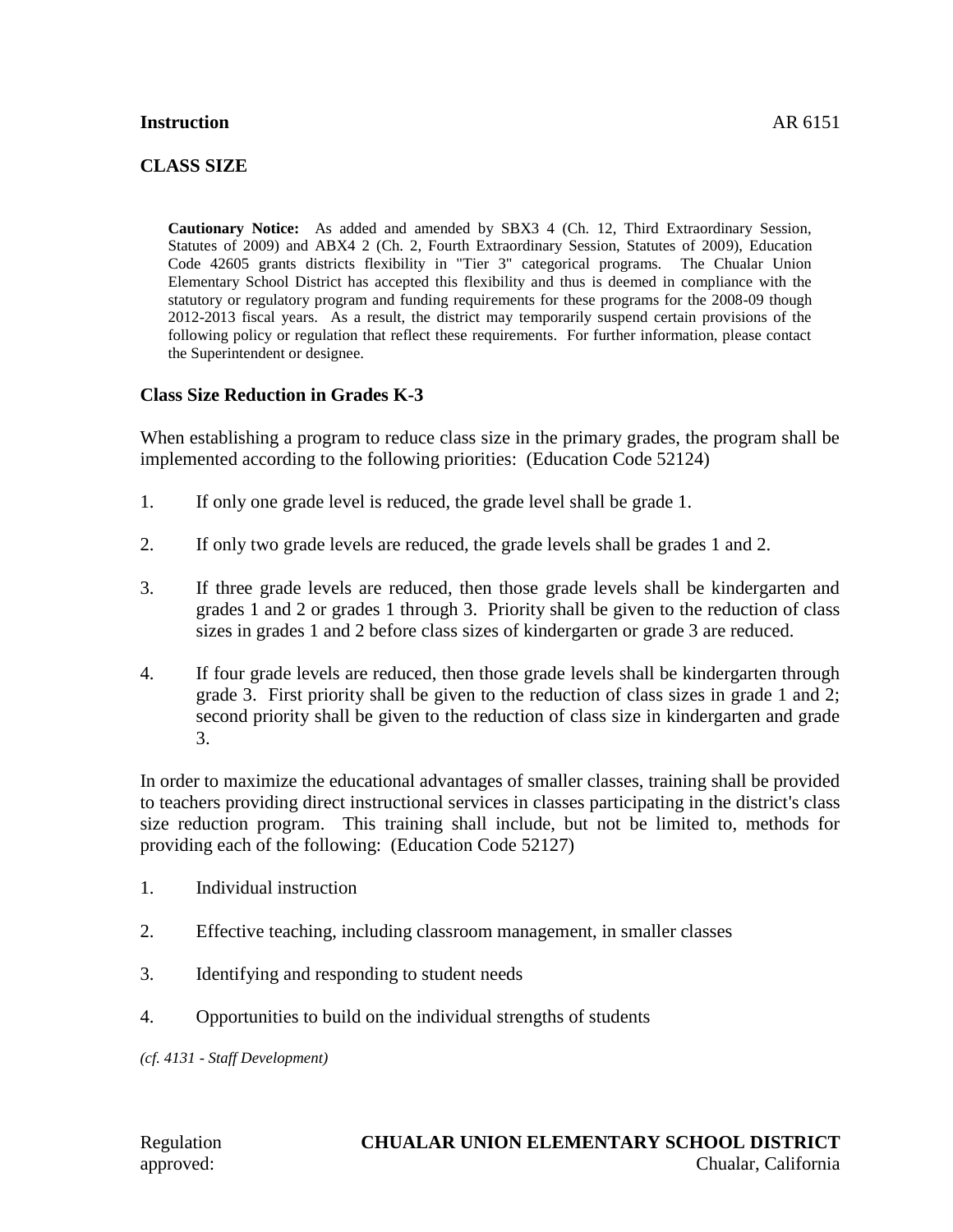### **Instruction** BP 6152(a)

## **CLASS ASSIGNMENT**

The Board of Trustees believes students should be assigned to classes and/or grouped in a manner that provides the most effective learning environment for all students.

When assigning students to specific classes, the Superintendent/Principal or designee may consider the following criteria:

- 1. Staff recommendation, including, but not limited to, the recommendations of teachers and counselors
- 2. Skills and classroom management style of individual teachers
- 3. Student skill level as indicated by achievement and testing data

*(cf. 5121 - Grades/Evaluation of Student Achievement) (cf. 6162.51 - Standardized Testing and Reporting Program)*

- 4. Balance of high, medium, and low academic achievers
- 5. Student interests, readiness, behavior, and motivation
- 6. Student/teacher ratios and, if relevant, class size reduction considerations

#### *(cf. 6151 - Class Size)*

The Superintendent/Principal or designee may accept from parents/guardians any information which would be helpful in making placement decisions. However, a parent/guardian who provides such information shall be informed that a request for a specific teacher shall be one of many factors which may be taken into account when determining his/her child's placement.

During the school year, the Superintendent/Principal or designee may make any adjustments in class placement which he/she considers beneficial to the student or the educational program.

*Legal Reference: (see next page)*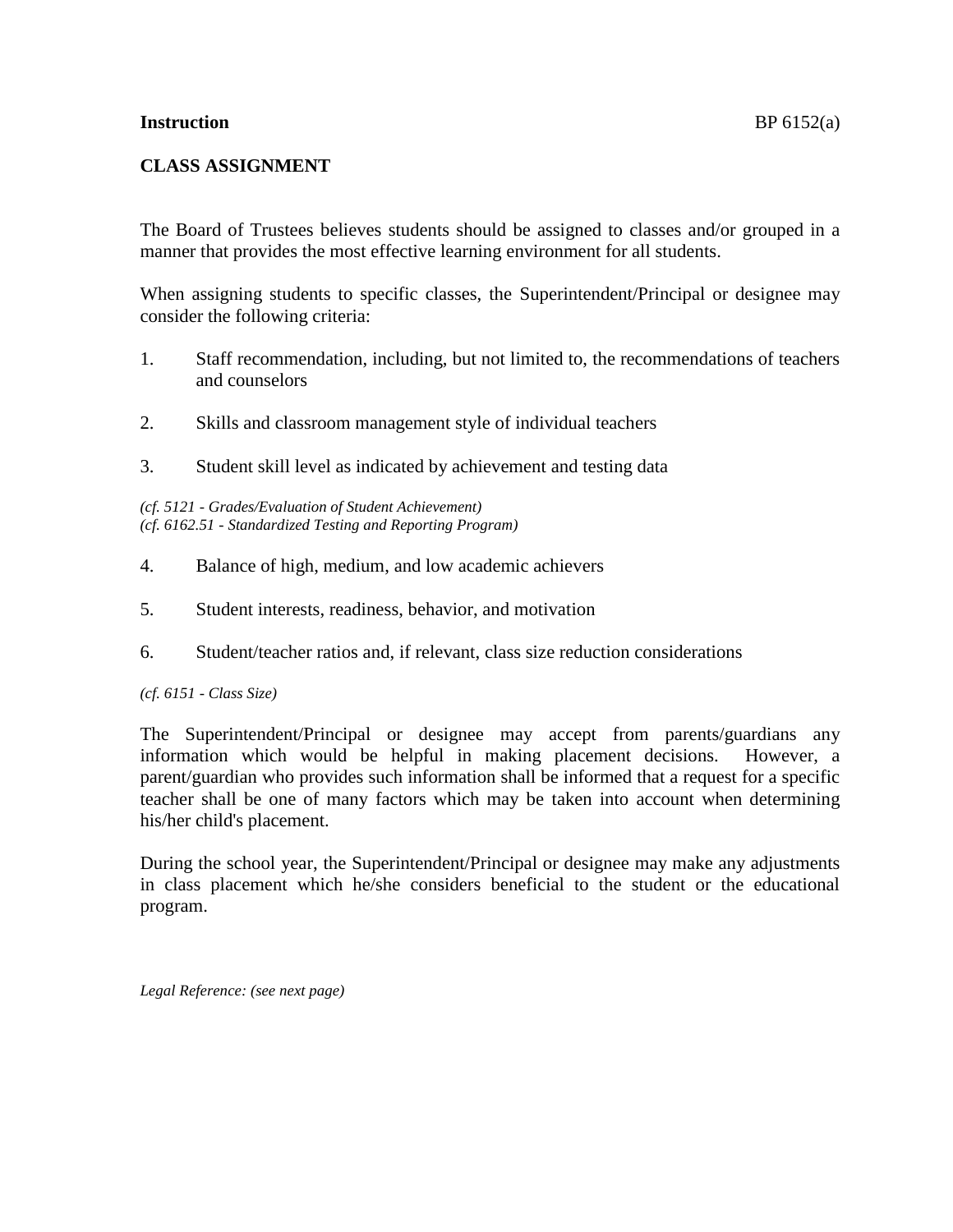## **CLASS ASSIGNMENT** (continued)

*Legal Reference:*

*EDUCATION CODE 35020 Duties of employees fixed by governing board 35160 Authority of the board*

*Management Resources:*

*CALIFORNIA DEPARTMENT OF EDUCATION PUBLICATIONS Elementary Makes the Grade!, 2000 WEB SITES California Department of Education, Curriculum and Instruction: http://www.cde.ca.gov/ci National Association for the Education of Young Children: http://www.naeyc.org*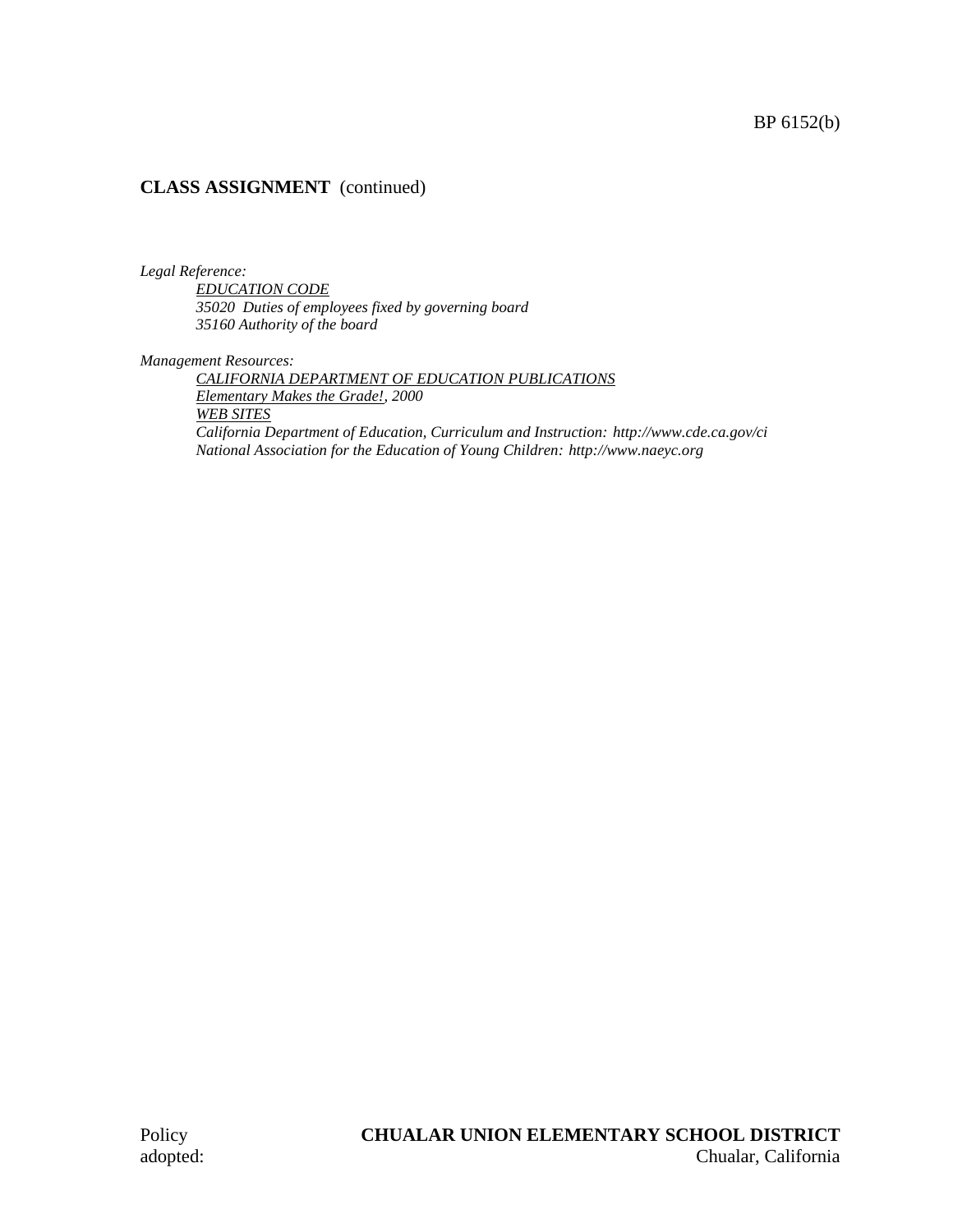#### **Instruction** BP 6153(a)

### **SCHOOL-SPONSORED TRIPS**

The Board of Trustees recognizes that school-sponsored trips are an important component of a student's development and supplement and enrich the classroom learning experience. School-sponsored trips may be conducted in connection with the district's course of study or school-related social, educational, cultural, athletic, school band activities, or other extracurricular or cocurricular activities. A field trip to a foreign country may be permitted to familiarize students with the language, history, geography, natural science, and other studies relative to the district's course of study.

*(cf. 6143 - Courses of Study) (cf. 6145 - Extracurricular and Cocurricular Activities) (cf. 6145.2 - Athletic Competition)*

Requests for school-sponsored trips involving out-of-state, out-of-country, or overnight travel shall be submitted to the Superintendent/Principal or designee. The Superintendent/Principal or designee shall review the request and make a recommendation to the Board as to whether the request should be approved by the Board. All other schoolsponsored trips shall be approved in advance by the Superintendent/Principal.

#### *(cf. 3312.2 - Educational Travel Program Contracts)*

The Superintendent/Principal shall establish a process for approving a staff member's request to conduct a school-sponsored trip. When planning trips, staff shall consider student safety, objectives of instruction, the most effective use of instructional time, the distance from school, district and student expense, and transportation and supervision requirements. The Superintendent/Principal may exclude from the trip any student whose presence on the trip would pose a safety or disciplinary risk.

*(cf. 3530 - Risk Management/Insurance) (cf. 3541.1 - Transportation for School-Related Trips) (cf. 5142 - Safety) (cf. 5143 - Insurance) (cf. 5144 - Discipline) (cf. 5144.1 - Suspension and Expulsion/Due Process)*

No field trip shall be authorized if any student would be excluded from participation because of a lack of sufficient funds. The Superintendent/Principal or designee shall coordinate with community groups to supply funds for students in need. (Education Code 35330)

*(cf. 1230 - School-Connected Organizations) (cf. 1321 - Solicitation of Funds from and by Students) (cf. 1700 - Relations Between Private Industry and the Schools)*

District funds shall not be used to pay student expenses for out-of-state or out-of-country field trips or excursions. However, expenses of instructors, chaperones, and other personnel participating in such trips, as well as incidental expenses for the use of district equipment during the trip, may be paid from district funds. (Education Code 35330)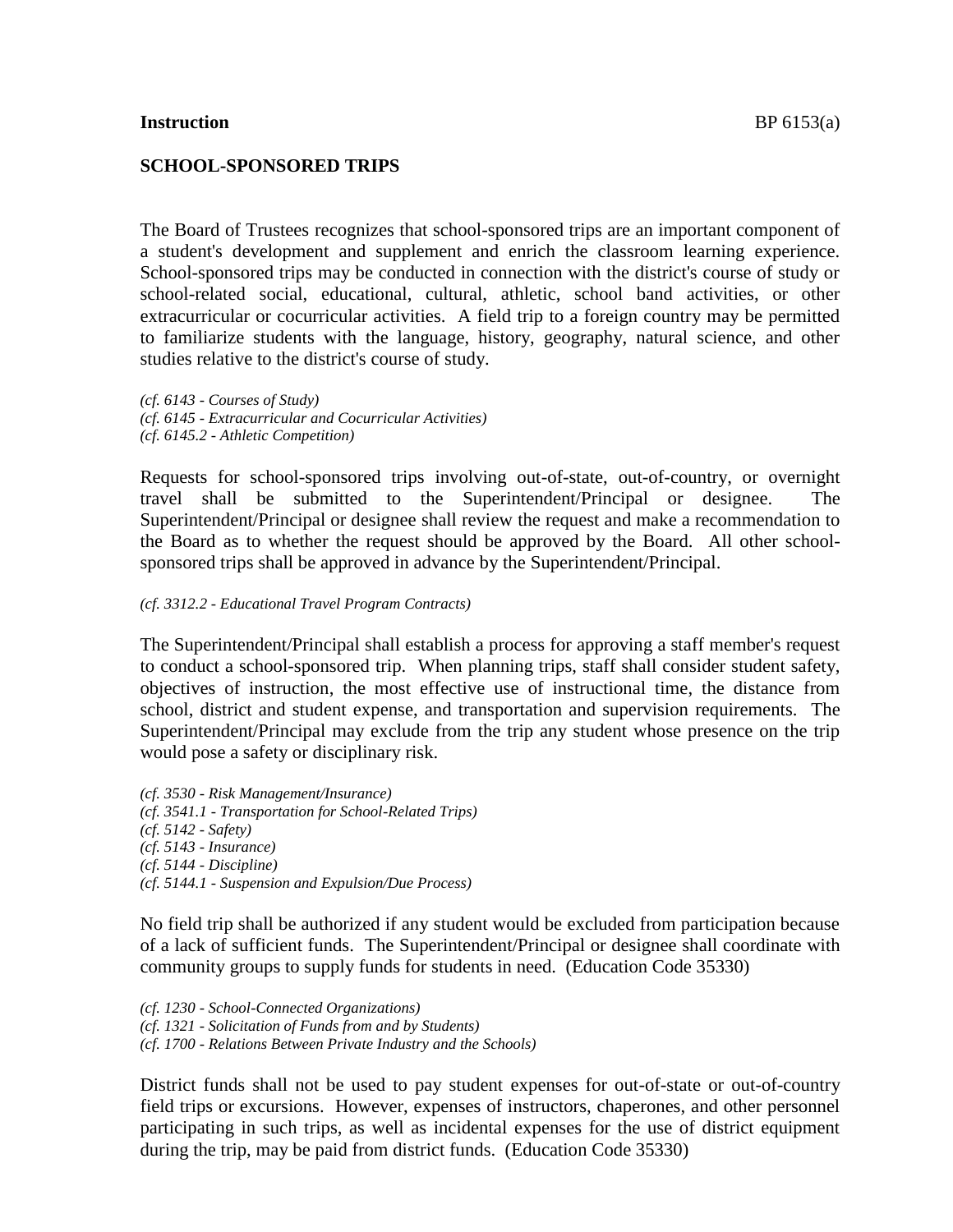### **SCHOOL-SPONSORED TRIPS** (continued)

*Legal Reference:*

*EDUCATION CODE 8760 Authorization of outdoor science and conservation programs 32040-32044 First aid equipment: field trips 35330 Excursions and field trips 35331 Provision for medical or hospital service for pupils (on field trips) 35332 Transportation by chartered airline 35350 Transportation of students 44808 Liability when pupils not on school property 48908 Duties of pupils; authority of teachers BUSINESS AND PROFESSIONS CODE 17540 Travel promoters 17550-17550.9 Sellers of travel*

*17552-17556.5 Educational travel organizations*

*Management Resources:*

*WEB SITES*

*American Red Cross: http://www.redcross.org California Association of Directors of Activities: http://www.cada1.org U.S. Department of Homeland Security: http://www.dhs.gov*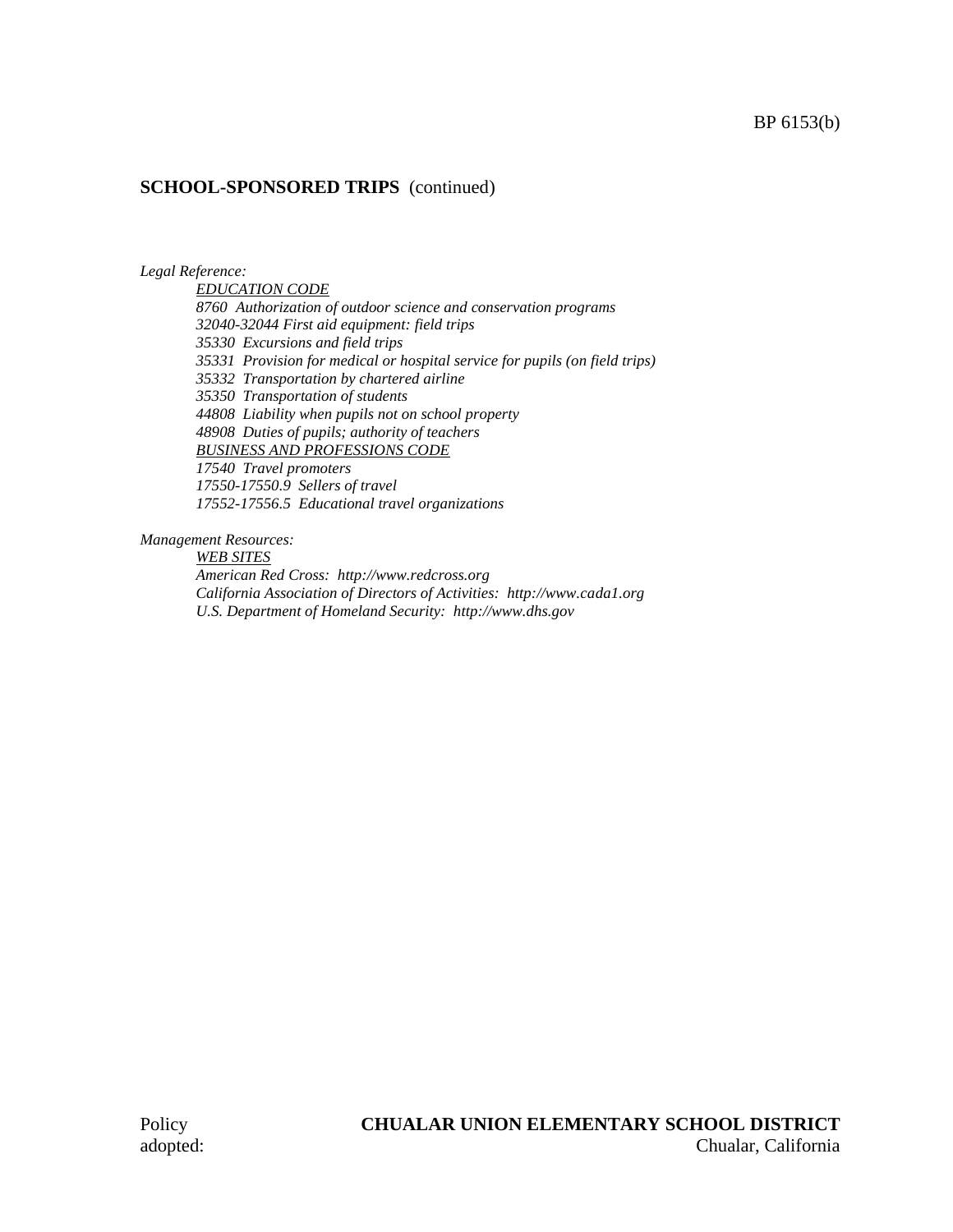## **SCHOOL-SPONSORED TRIPS**

### **Supervision**

Students on school-sponsored trips are under the jurisdiction of the district and shall be subject to district and school rules and regulations.

*(cf. 5131 - Conduct) (cf. 5131.1 - Bus Conduct) (cf. 5144 - Discipline) (cf. 5144.1 - Suspension and Expulsion/Due Process)*

The Superintendent/Principal or designee shall ensure that adequate supervision is provided on all school-sponsored trips and that there is an appropriate ratio of adults to students present on the trip. If the trip involves water activities, this ratio shall be revised as necessary.

### **Parent/Guardian Permission**

Before a student can participate in a school-sponsored trip, the teacher shall obtain parent/guardian permission for the trip. Whenever a trip involves water activities, the parent/guardian shall provide specific permission for his/her child to participate in the water activities. The district shall provide an alternative educational experience for students whose parents/guardians do not wish them to participate in a trip.

All persons making the field trip or excursion shall be deemed to have waived all claims against the district or the State of California for injury, accident, illness, or death occurring during or by reason of the field trip or excursion. All adults taking out-of-state field trips or excursions and all parents/guardians of students taking out-of-state field trips or excursions shall sign a statement waiving such claims. (Education Code 35330)

#### **Safety Issues**

1. While conducting a trip, the teacher, employee, or agent of the school shall have the school's first aid kit in his/her possession or immediately available. (Education Code 32041)

Whenever trips are conducted in areas known to be infested with poisonous snakes, the first aid kit taken on the trip shall contain medically accepted snakebite remedies. In addition, a teacher, employee, or agent of the school who has completed a first aid course which is certified by the American Red Cross and which emphasizes the treatment of snakebites shall participate in the trip. (Education Code 32043)

2. The district shall provide or make available medical and/or hospital insurance for students injured while participating in any excursion or field trip. (Education Code 35331)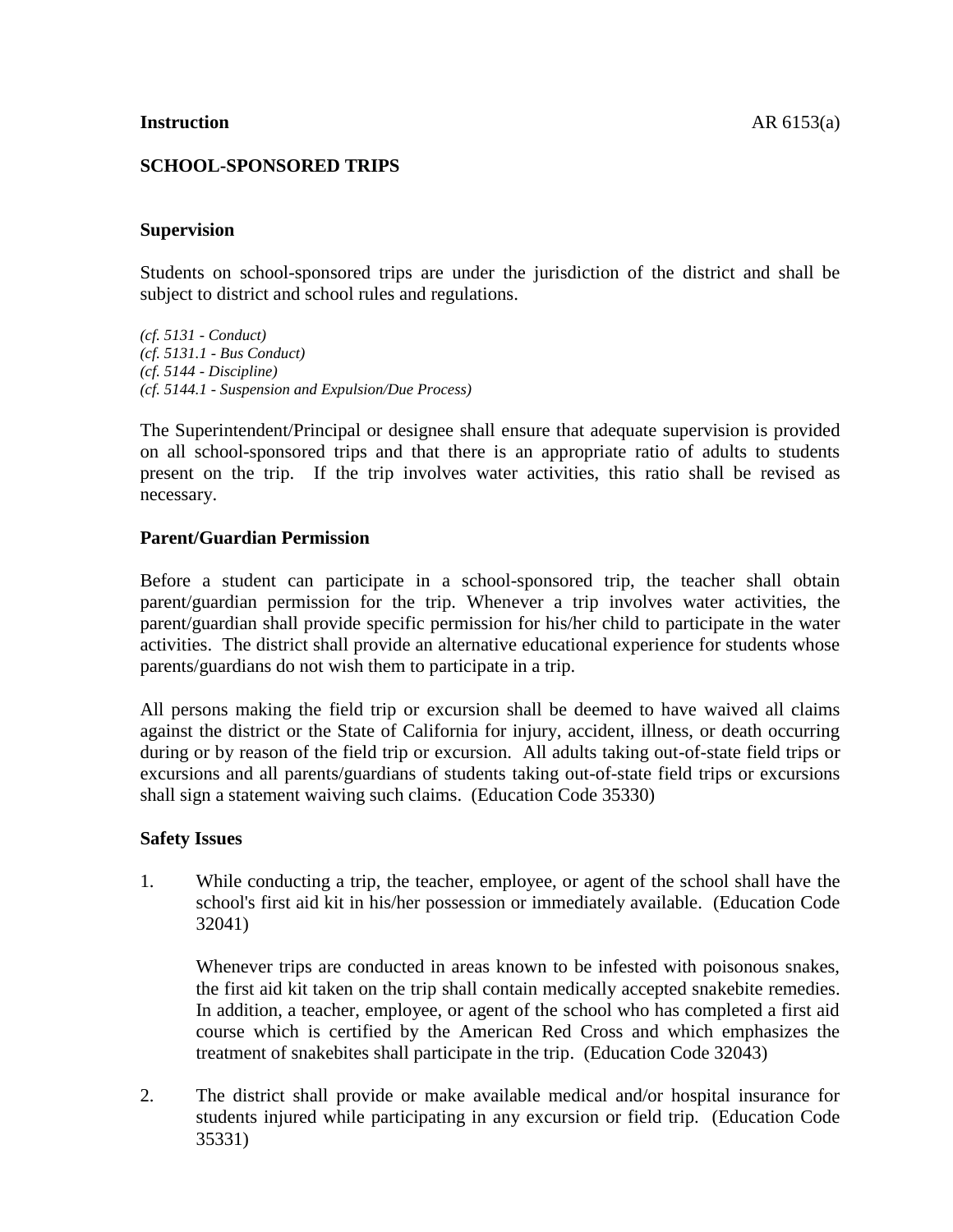## **SCHOOL-SPONSORED TRIPS** (continued)

*(cf. 3541.1 - Transportation for School-Related Trips) (cf. 5143 - Insurance)*

3. If the Superintendent/Principal or designee receives threat level warnings from the Homeland Security Advisory System pertaining to the destination of a schoolsponsored trip, he/she shall implement precautions necessary to protect the safety of students and staff.

*(cf. 0450 - Comprehensive Safety Plan) (cf. 3516 - Emergencies and Disaster Preparedness Plan)*

4. Lifeguards are required for all swimming activities. If the activity is at a private pool, the owner of the pool shall provide a certificate of insurance, designating the district as an additional insured, for not less than \$500,000 in liability coverage. Staff shall determine supervisory responsibilities for all chaperones.

*(cf. 3530 - Risk Management/Insurance) (cf. 5141.7 - Sun Safety)*

5. Before trips of more than one day, the Superintendent/Principal or designee may hold a meeting for staff, chaperones, parents/guardians, and students to discuss safety and the importance of safety-related rules for the trip.

*(cf. 5142 - Safety)*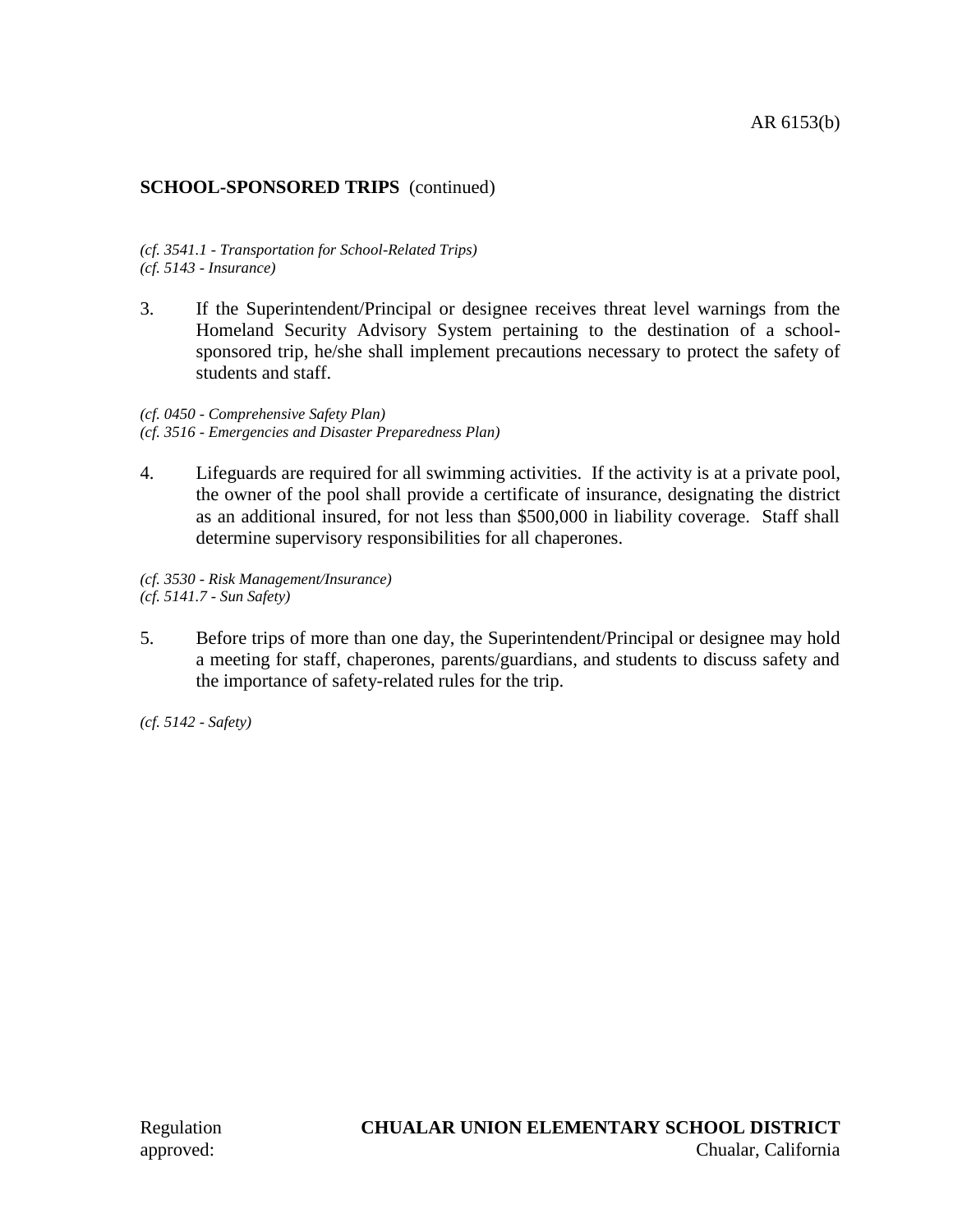#### **Instruction** BP 6154(a)

### **HOMEWORK/MAKEUP WORK**

The Board of Trustees recognizes that homework contributes toward building responsibility, self-discipline and life-long learning habits, and that time spent on homework directly influences students' ability to meet the district's academic standards. The Board expects students, parents/guardians and staff to view homework as a routine and important part of students' daily lives.

*(cf. 6011 - Academic Standards)*

The Superintendent/Principal or designee shall ensure that teachers develop and implement an effective homework plan. As needed, teachers may receive training in designing relevant, challenging and meaningful homework assignments that reinforce classroom learning objectives. Teachers' expectations related to homework may be addressed in their evaluations.

*(cf. 4115 - Evaluation/Supervision) (cf. 4131 - Staff Development)*

Although it is the student's responsibility to do most homework assignments independently, the Board expects teachers at all grade levels to use parents/guardians as a contributing resource. When students repeatedly fail to do their homework, parents/guardians shall be notified and asked to contact the teacher.

*(cf. 5020 - Parent Rights and Responsibilities) (cf. 6020 - Parent Involvement)*

To further support students' homework efforts, the Superintendent/Principal or designee may establish and maintain telephone help lines and/or after-school centers where students can receive encouragement and clarification about homework assignments from teachers, volunteers and/or more advanced students who are performing community service. The Board encourages the Superintendent/Principal or designee to design class and transportation schedules that will enable students to make use of homework support services.

*(cf. 1240 - Volunteer Assistance) (cf. 1700 - Relations between Private Industry and the Schools) (cf. 3541 - Transportation Routes and Services) (cf. 5148 - Child Care and Development) (cf. 6112 - School Day) (cf. 6142.4 - Service Learning/Community Service Classes)*

# **Makeup Work**

Students who miss school work because of an excused absence shall be given the opportunity to complete all assignments and tests that can be reasonably provided. As determined by the teacher, the assignments and tests shall be reasonably equivalent to, but not necessarily identical to, the assignments and tests missed during the absence. Students shall receive full credit for work satisfactorily completed within a reasonable period of time. (Education Code 48205)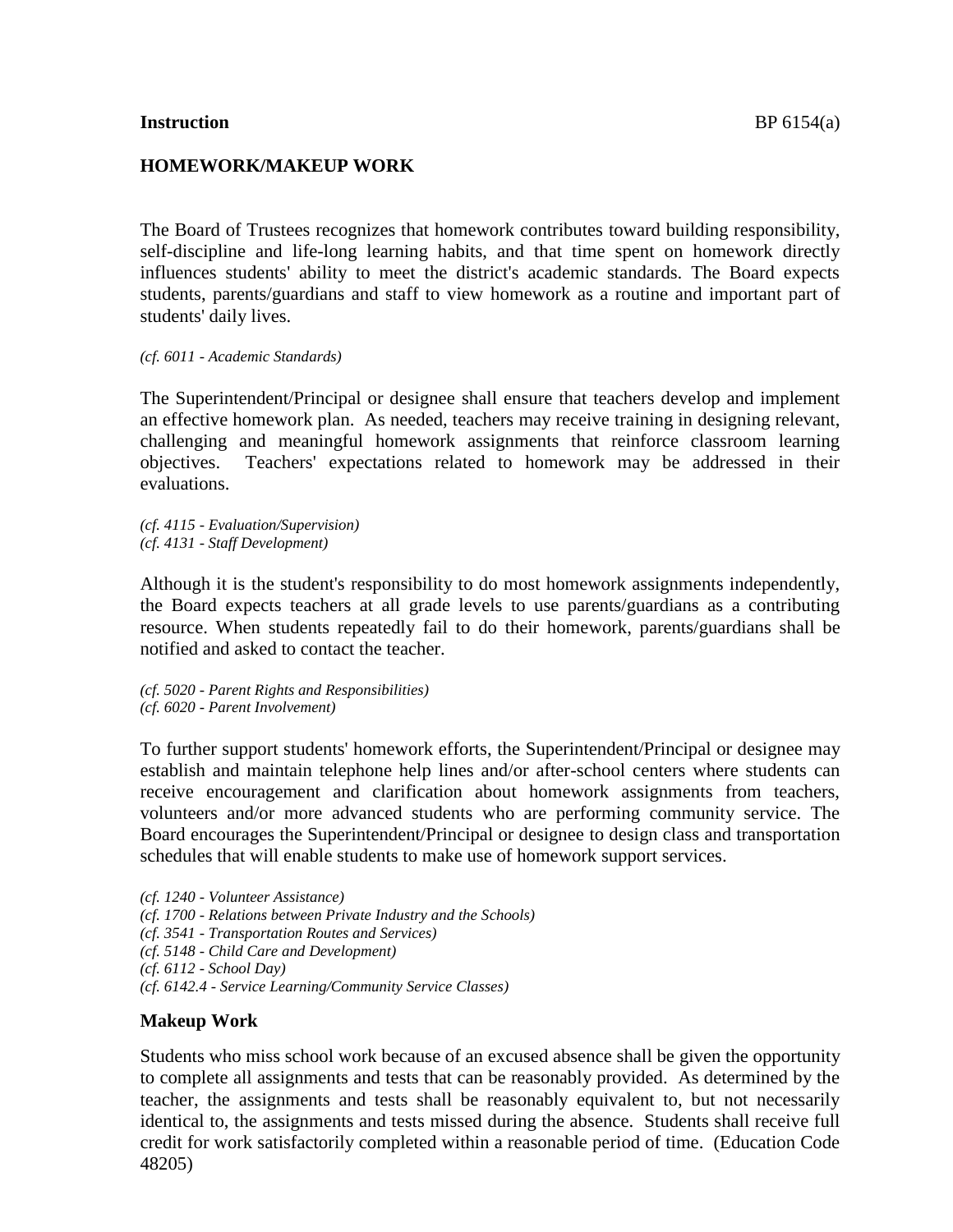## **HOMEWORK/MAKEUP WORK** (continued)

*(cf. 5113 - Absences and Excuses)*

Students who miss school work because of unexcused absences shall be given the opportunity to make up missed work. Teachers shall assign such makeup work as necessary to ensure academic progress, not as a punitive measure.

*Legal Reference:*

*EDUCATION CODE 48205 Absences for personal reasons 48913 Completion of work missed by suspended student 48980 Parental notifications 58700-58702 Tutoring and homework assistance program; summer school apportionment credit*

*Management Resources:*

*SBE POLICIES Parent Involvement in the Education of Their Children, 1994 Policy Statement on Homework, 1995*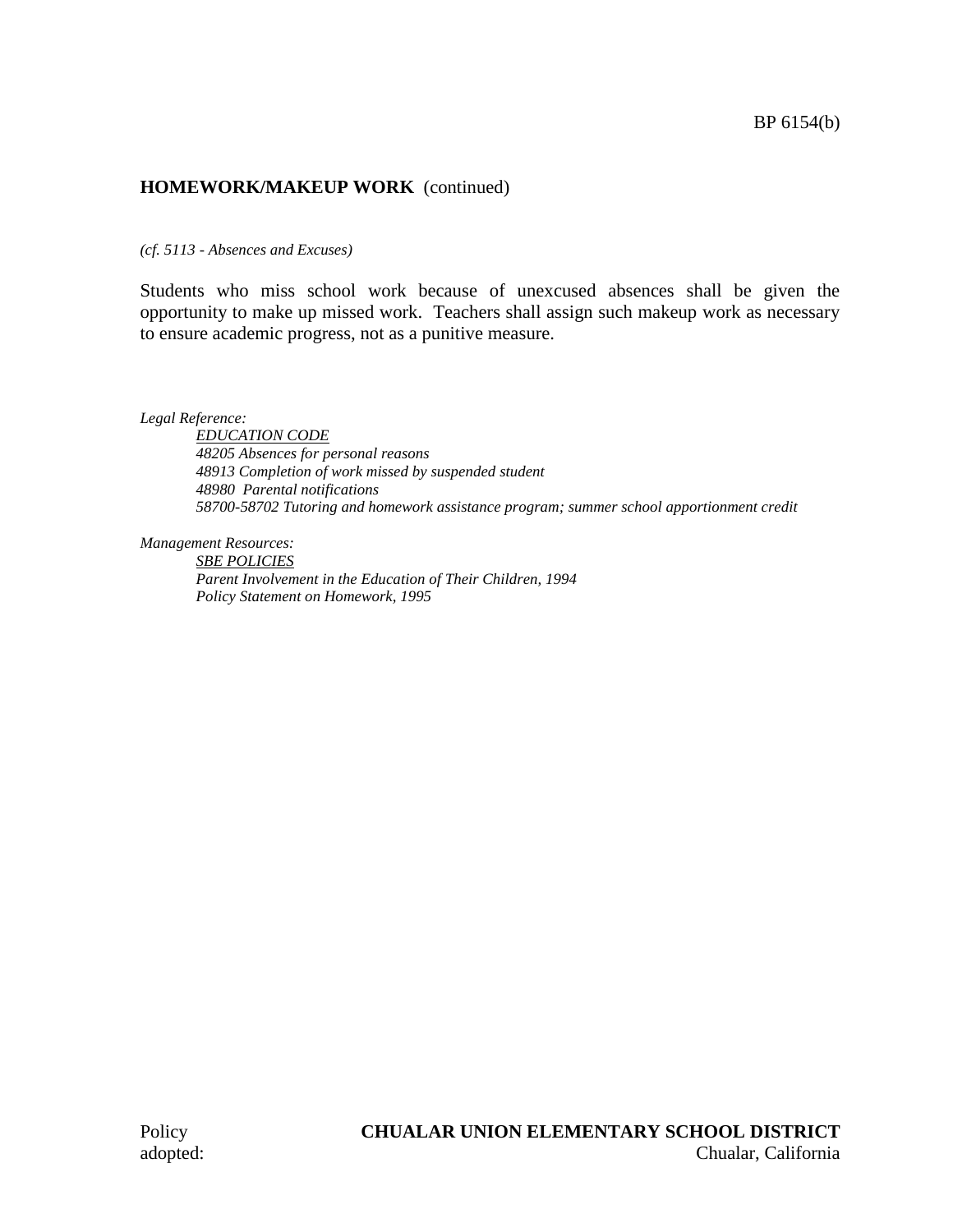## **Homework Plan**

The Superintendent/Principal and staff shall develop and regularly review a homework plan which includes guidelines for the assignment of homework and describes the responsibilities of students, staff and parents/guardians. The plan shall identify all of the following:

- 1. For each grade level, the amount of time that students shall be expected to spend on homework
- 2. For each grade level, the extent to which homework assignments shall systematically involve participation by parents/guardians
- 3. The means by which parents/guardians shall be informed about:
	- a. Homework expectations
	- b. How homework relates to the student's grades
	- c. How best to help their children
- 4. Techniques that will be taught to help students allocate their time wisely, meet their deadlines and develop good personal study habits
- 5. The access that students shall have to obtain:
	- a. Resource materials from the library media center
	- b. Assistance and/or tutoring through telephone help lines and/or after-school centers
- 6. The means by which teachers shall coordinate assignments so that students do not receive an overload of homework one day and very little the next
- 7. For each grade level, the extent to which homework assignments shall emphasize independent research, reports, special reading and problem-solving activities

# **Makeup Work**

The Superintendent/Principal or designee shall notify parents/guardians that no student may have his/her grade reduced or lose academic credit for any excused absence when missed assignments and tests are satisfactorily completed within a reasonable period of time. Such notification shall include the full text of Education Code 48205. (Education Code 48980)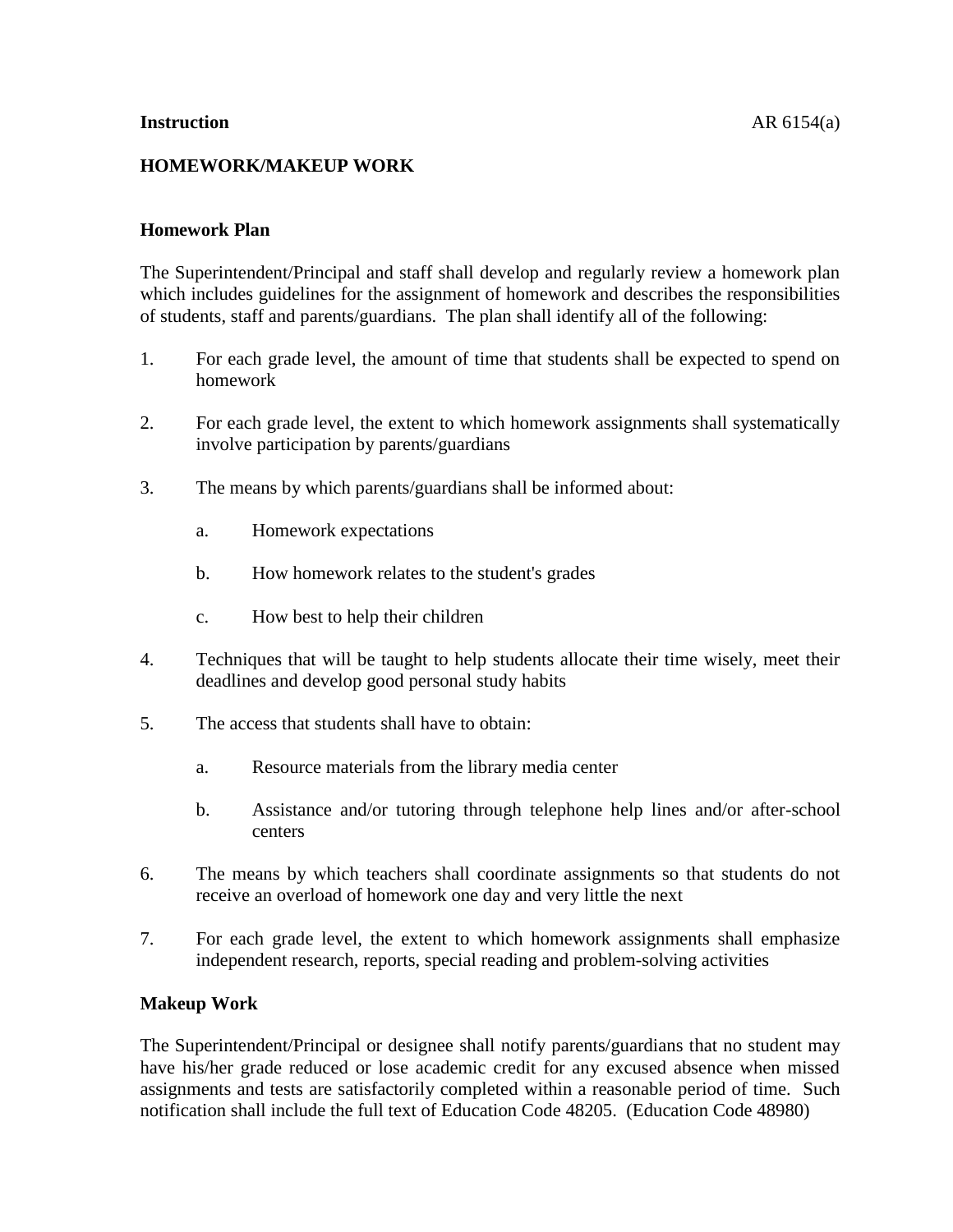# **HOMEWORK/MAKEUP WORK** (continued)

*(cf. 5121 - Grades/Evaluation of Student Achievement) (cf. 5145.6 - Parental Notifications)*

The teacher of any class from which a student is suspended may require the student to complete any assignments and tests missed during the suspension. (Education Code 48913)

*(cf. 5144.1 - Suspension and Expulsion/Due Process)*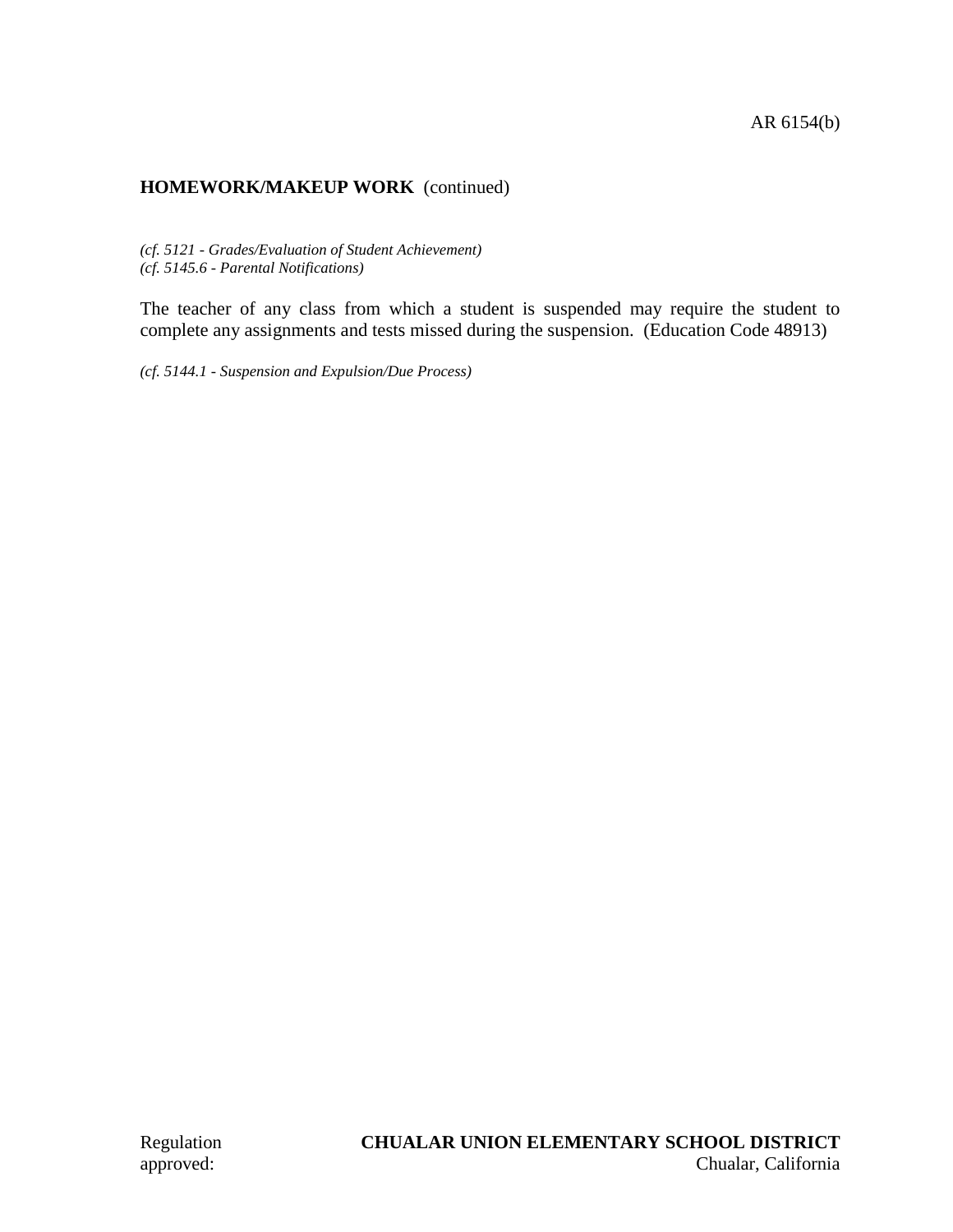### **INDEPENDENT STUDY**

The Board of Trustees authorizes independent study as an optional alternative instructional strategy for eligible students whose needs may be best met through study outside of the regular classroom setting. Independent study shall offer a means of individualizing the educational plan and enabling students to reach curriculum objectives and fulfill graduation requirements. As necessary to meet student needs, independent study may be offered on a full-time basis or on a part-time basis in conjunction with part- or full-time classroom study.

*(cf. 0420.4 - Charter Schools) (cf. 6011 - Academic Standards) (cf. 6143 - Courses of Study) (cf. 6181 - Alternative Schools/Programs of Choice)*

A student's participation in independent study shall be voluntary. Students participating in independent study shall have the right, at any time, to enter or return to the regular classroom mode of instruction. (Education Code 51747; 5 CCR 11700)

Parents/guardians of students who are interested in independent study shall contact the Superintendent/Principal or designee. The Superintendent/Principal or designee shall approve independent study for an individual student only upon determining that the student is prepared to meet the district's requirements for independent study and is likely to succeed in independent study as well as or better than he/she would in the regular classroom.

The minimum period of time for any independent study option shall be five consecutive school days.

The Superintendent/Principal or designee shall ensure that a written independent study agreement, as prescribed by law, exists for each participating student. (Education Code 51747)

The written agreement shall specify the length of time in which each independent study assignment must be completed. Because excessive leniency in the duration of independent study assignments may result in a student falling behind his/her peers and increase the risk of dropping out of school, independent study assignments shall be no more than one week for all grade levels and types of program. However, when necessary based on the specific circumstances of the student's approved program, the Superintendent/Principal or designee may allow for a longer period of time between the date an assignment is made and when it is due, up to the termination date of the agreement.

When a participating student misses three assignments, an evaluation shall be conducted to determine whether it is in the student's best interest to remain in independent study. However, a student's written agreement may specify a lower or higher number of missed assignments that will trigger an evaluation when the Superintendent/Principal or designee determines it appropriate based on the nature of the assignments, the total number of assignments, and/or other unique circumstances.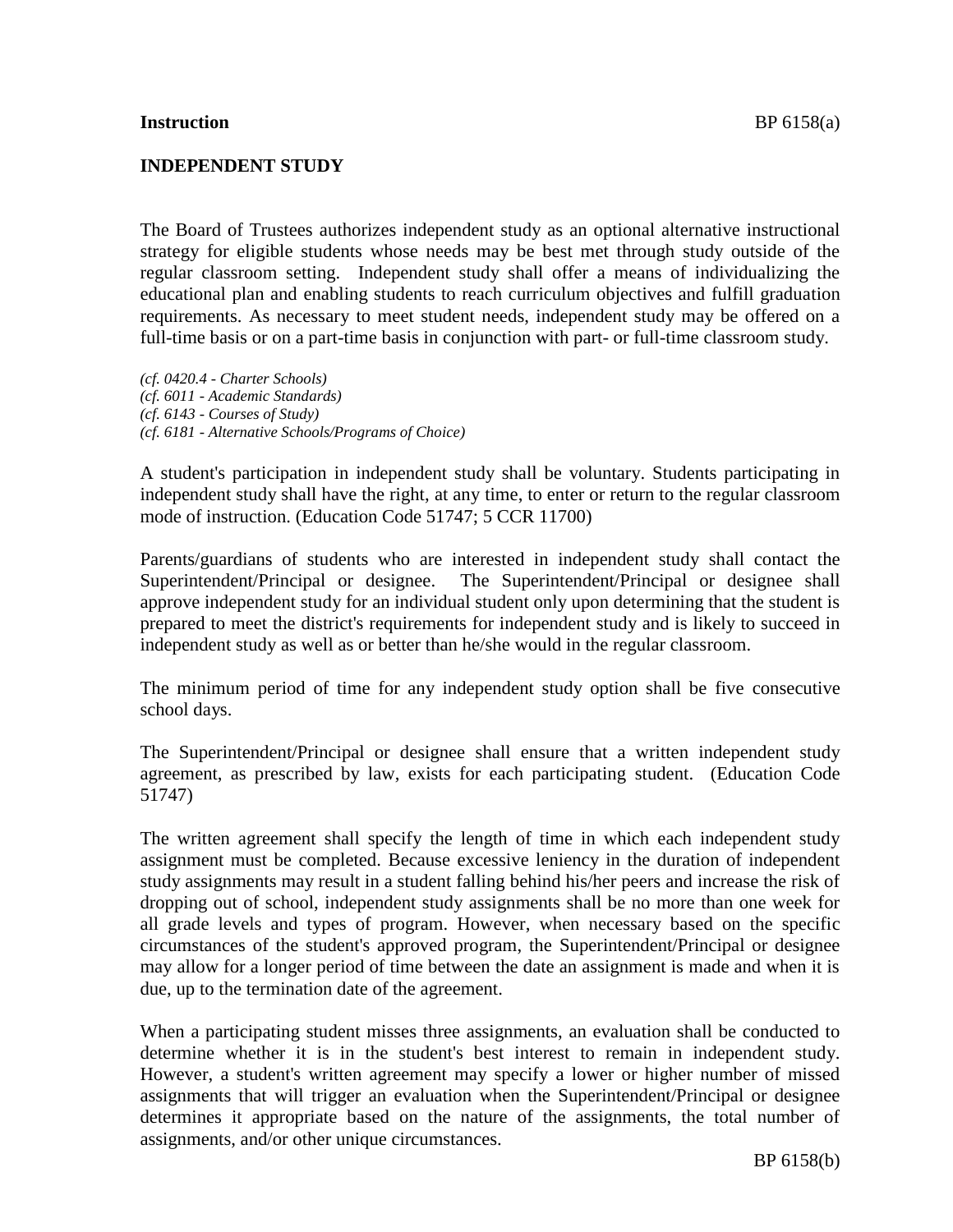Supervising teachers should establish an appropriate schedule for student-teacher conferences in order to help identify students falling behind in their work or in danger of failing or dropping out of school. Except in unusual circumstances, it is expected that the supervising teacher will meet, either in person or by electronic means, with each participating student at least once a week to discuss the student's progress.

#### *(cf. 5147 - Dropout Prevention)*

Missing appointments with the supervising teacher without valid reasons also may trigger an evaluation to determine whether the student should remain in independent study.

The Superintendent/Principal or designee shall annually report to the Board the number of students participating in independent study, the average daily attendance generated for apportionment purposes, the quality of these students' work as measured by standard indicators, and the number and proportion of independent study students who graduate or successfully complete independent study. Based on the program evaluation, the Board and Superintendent/Principal shall determine areas for program improvement as needed.

*(cf. 0500 - Accountability) (cf. 5121 - Grades/Evaluation of Student Achievement) (cf. 6162.5 - Student Assessment)*

### **Home-Based Independent Study**

The Superintendent/Principal or designee shall encourage parents/guardians desiring to teach their children at home to have their children participate in independent study. Such participation allows continued contact and cooperation between the school system and the home-based student and ensures that the student will be offered a standards-based education substantially equivalent in quality and quantity to the district's classroom instruction.

*Legal Reference: (see next page)*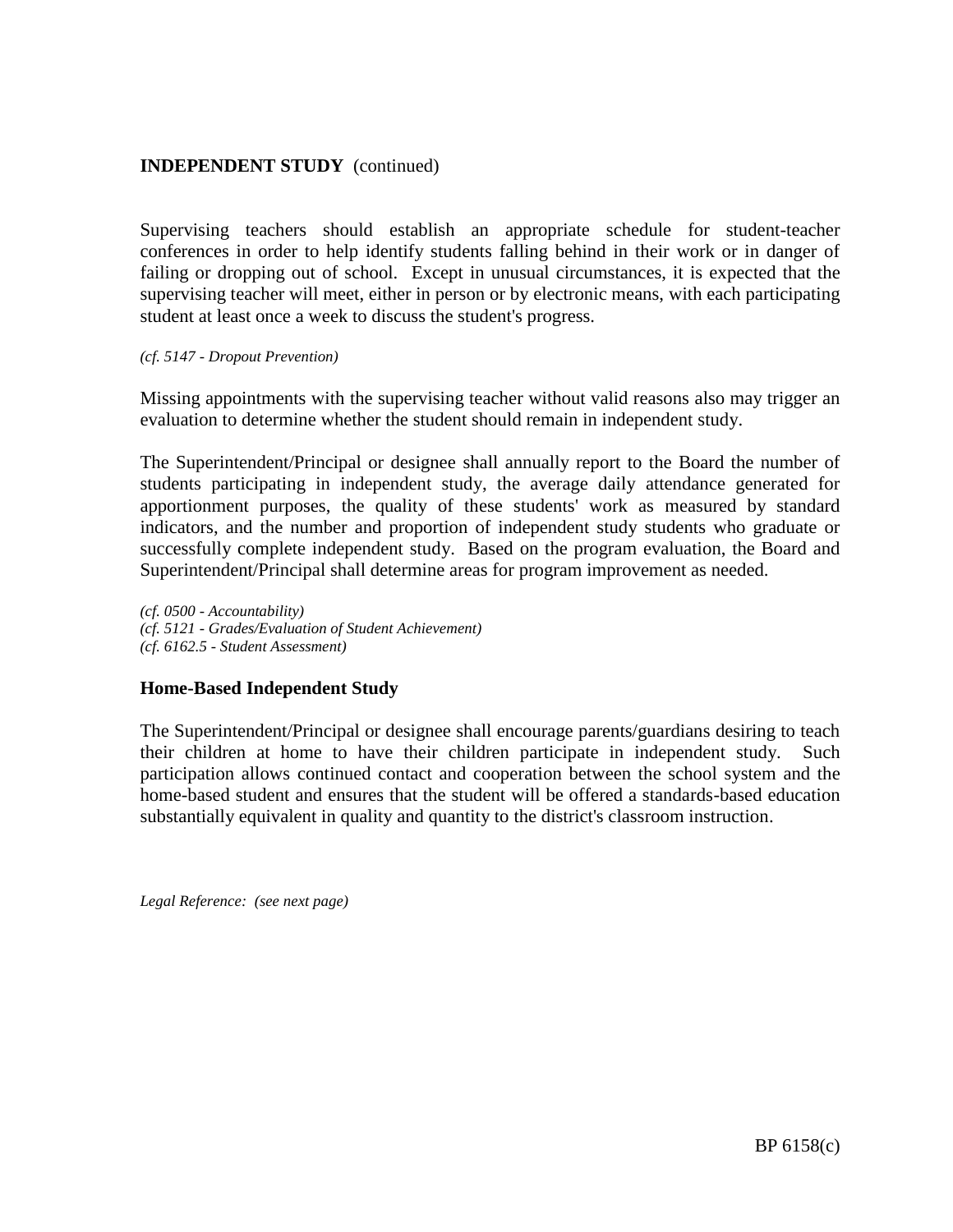*Legal Reference:*

*EDUCATION CODE 17289 Exemption for facilities 41976.2 Independent study programs; adult education funding 42238 Revenue limits 44865 Qualifications for home teachers and teachers in special classes and schools 46300-46307.1 Methods of computing average daily attendance 47612.5 Independent study in charter schools 48204 Residency based on parent employment 48206.3 Home or hospital instruction; students with temporary disabilities 48220 Classes of children exempted 48340 Improvement of pupil attendance 48915 Expulsion; particular circumstances 48916.1 Educational program requirements for expelled students 48917 Suspension of expulsion order 51225.3 Requirements for high school graduation 51745-51749.3 Independent study programs 52206 Gifted and talented education; use of independent study to augment program 52522 Adult education alternative instructional delivery 52523 Adult education as supplement to high school curriculum; criteria 56026 Individuals with exceptional needs 58500-58512 Alternative schools and programs of choice FAMILY CODE 6550 Authorization affidavits CODE OF REGULATIONS, TITLE 5 11700-11703 Independent study 19819 State audit compliance COURT DECISIONS Modesto City Schools v. Education Audits Appeal Panel, (2004) 123 Cal.App.4th 1365 EDUCATION AUDIT APPEALS PANEL DECISIONS Lucerne Valley Unified School District, Case No. 03-02 (2005)*

*Management Resources:*

*CALIFORNIA DEPARTMENT OF EDUCATION PUBLICATIONS Independent Study Operations Manual, 2000 Edition Elements of Exemplary Independent Study Approaches to Satisfying No Child Left Behind Act of 2001 Teacher Requirements for Independent Study in Secondary Schools, January 28, 2010 WEB SITES California Consortium for Independent Study: http://www.ccis.org California Department of Education, Independent Study: http://www.cde.ca.gov/sp/eo/is Education Audit Appeals Panel: http://www.eaap.ca.gov*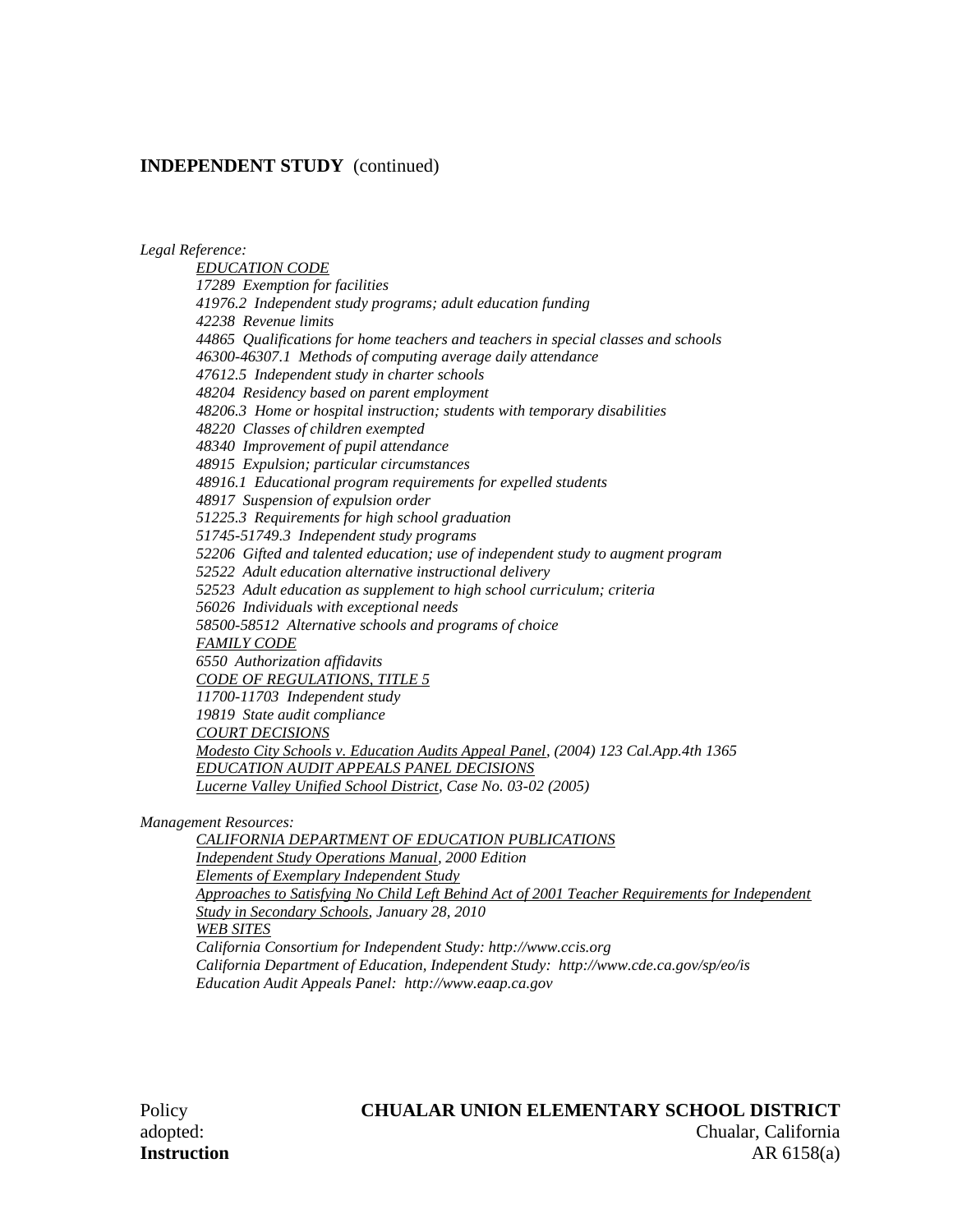## **INDEPENDENT STUDY**

## **Educational Opportunities**

Educational opportunities offered through independent study may include, but are not limited to: (Education Code 51745)

1. Special assignments extending the content of regular courses of instruction

*(cf. 6143 - Courses of Study)*

- 2. Individualized study in a particular area of interest or in a subject not currently available in the regular school curriculum
- 3. Individualized alternative education designed to teach the knowledge and skills of the core curriculum, but not provided as an alternative curriculum
- 4. Continuing and special study during travel
- *(cf. 5112.3 - Student Leave of Absence)*
- 5. Volunteer community service activities that support and strengthen student achievement
- *(cf. 0420.4 - Charter Schools)*
- *(cf. 6142.4 - Service Learning/Community Service Classes)*
- *(cf. 6181 - Alternative Schools/Programs of Choice)*

In addition, when requested by a parent/guardian due to an emergency, vacation, or illness, independent study may be used on a short-term basis to ensure that the student is able to maintain academic progress in his/her regular classes.

*(cf. 5113 - Absences and Excuses)*

# **Equivalency**

The district's independent study option shall be substantially equivalent in quality and quantity to classroom instruction to enable participating students to complete the district's adopted course of study within the customary time frame. Students in independent study shall have access to the same services and resources that are available to other students in the school and shall have equal rights and privileges. (5 CCR 11700, 11701.5)

#### *(cf. 0410 - Nondiscrimination in District Programs and Activities)*

The district shall not provide independent study students and their parents/guardians with funds or items of value that are not provided for other students and their parents/guardians. (Education Code 46300.6, 51747.3)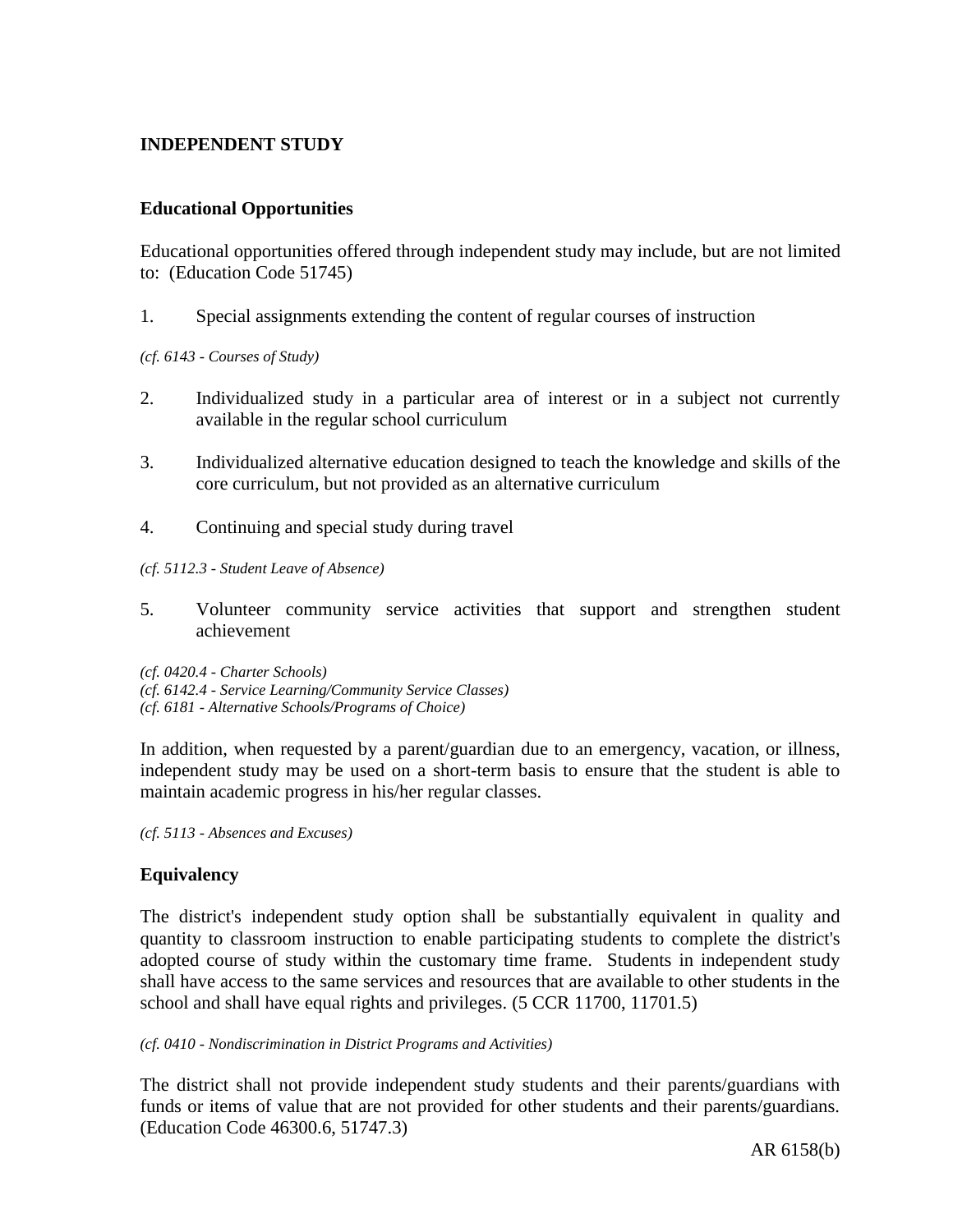## **Eligibility for Independent Study**

Provided that experienced certificated staff are available to effectively supervise students in independent study, the Superintendent/Principal or designee may approve the participation of a student who demonstrates the motivation, commitment, organizational skills, and academic skills necessary to work independently. A student whose academic performance is not at grade level may participate in independent study only if the school is able to provide appropriate support, such as supplemental instruction, tutoring, counseling, ongoing diagnostic assessments, and/or differentiated materials, to enable the student to be successful. For an elementary student, the Superintendent/Principal or designee may consider the parent/guardian's level of commitment to assist the student.

A student participating in independent study must be a resident of the county or an adjacent county. Full-time independent study shall not be available to students whose district residency status is based on their parent/guardian's employment within district boundaries pursuant to Education Code 48204. (Education Code 46300.2, 51747.3)

#### *(cf. 5111.12 - Residency Based on Parent/Guardian Employment)*

For a student with disabilities, as defined in Education Code 56026, participation in independent study shall be approved only if his/her individualized education program specifically provides for such participation. (Education Code 51745)

#### *(cf. 6159 - Individualized Education Program)*

A temporarily disabled student shall not receive individual instruction pursuant to Education Code 48206.3 by means of independent study. (Education Code 51745)

#### *(cf. 6183 - Home and Hospital Instruction)*

No more than 10 percent of the students enrolled in a continuation high school or opportunity school or program, not including pregnant and parenting students who are primary caregivers for one or more of their children, shall be eligible for apportionment credit for independent study. (Education Code 51745)

### **Written Agreements**

A written agreement shall be developed and implemented for each student participating in independent study for five or more consecutive school days. (Education Code 46300, 51747)

The agreement shall include general student data, including the student's name, address, grade level, birth date, school of enrollment, and program placement.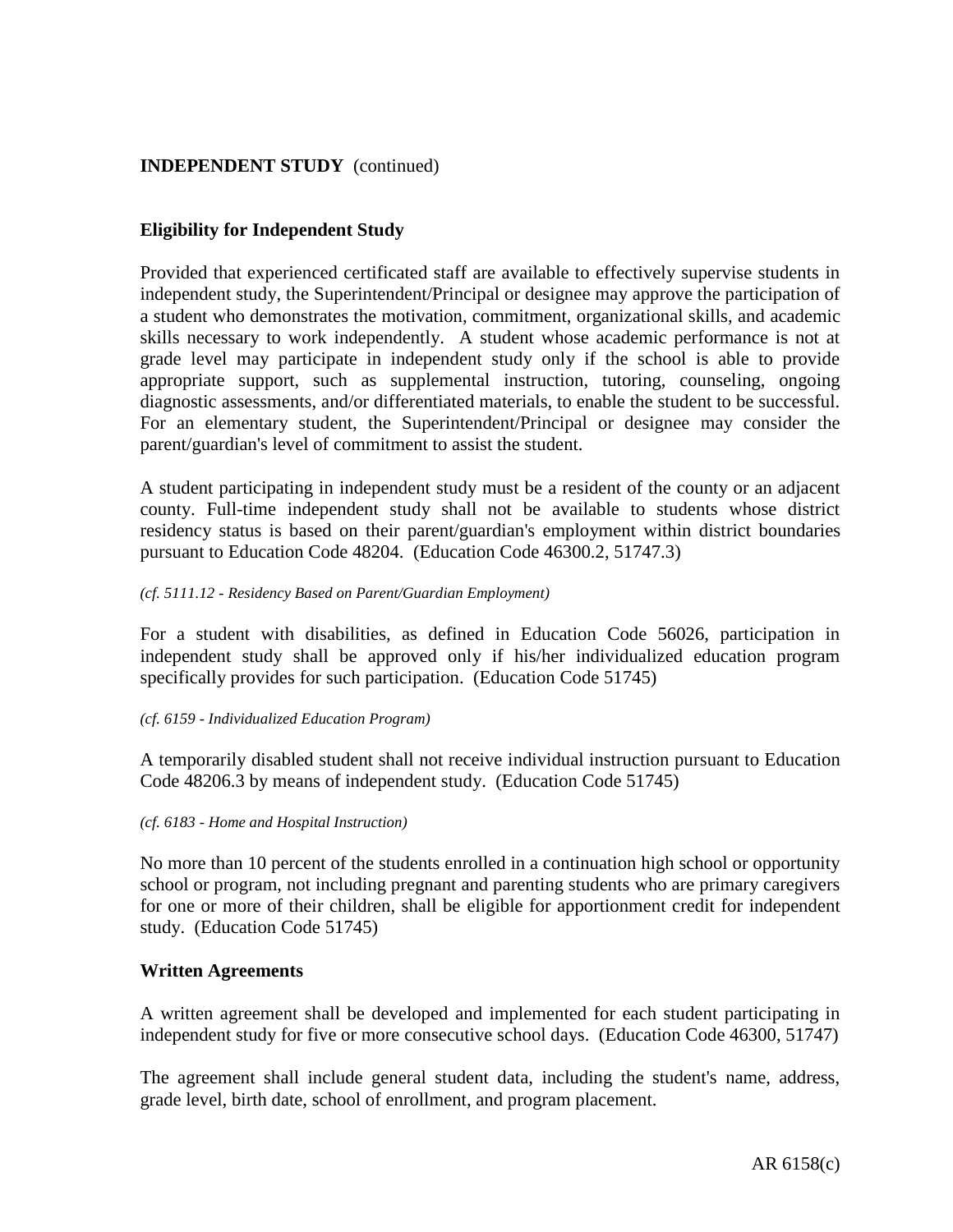The independent study agreement for each participating student also shall include, but not be limited to, all of the following: (Education Code 51747; 5 CCR 11700)

- 1. The manner, time, frequency, and place for submitting the student's assignments and for reporting his/her progress
- 2. The objectives and methods of study for the student's work and the methods used to evaluate that work
- 3. The specific resources, including materials and personnel, that will be made available to the student
- 4. A statement of the Board's policy detailing the maximum length of time allowed between an assignment and its completion and the number of missed assignments which will trigger an evaluation of whether the student should be allowed to continue in independent study
- 5. The duration of the independent study agreement, including the beginning and ending dates for the student's participation in independent study under the agreement, with a maximum of one semester or one-half year if the school is on a year-round calendar
- 6. A statement of the number of course credits or, for an elementary student, other measures of academic accomplishment appropriate to the agreement, to be earned by the student upon completion
- 7. A statement that independent study is an optional educational alternative in which no student may be required to participate
- 8. In the case of a suspended or expelled student who is referred or assigned to any school, class, or program pursuant to Education Code 48915 or 48917, a statement that instruction may be provided through independent study only if the student is offered the alternative of classroom instruction

#### *(cf. 5144.1 - Suspension and Expulsion/Due Process)*

Before the student begins the independent study, the written agreement shall be signed and dated by the student, the parent/guardian or caregiver of the student if the student is under age 18, the certificated employee responsible for the general supervision of independent study, and all persons who have direct responsibility for providing assistance to the student. (Education Code 51747; 5 CCR 11702)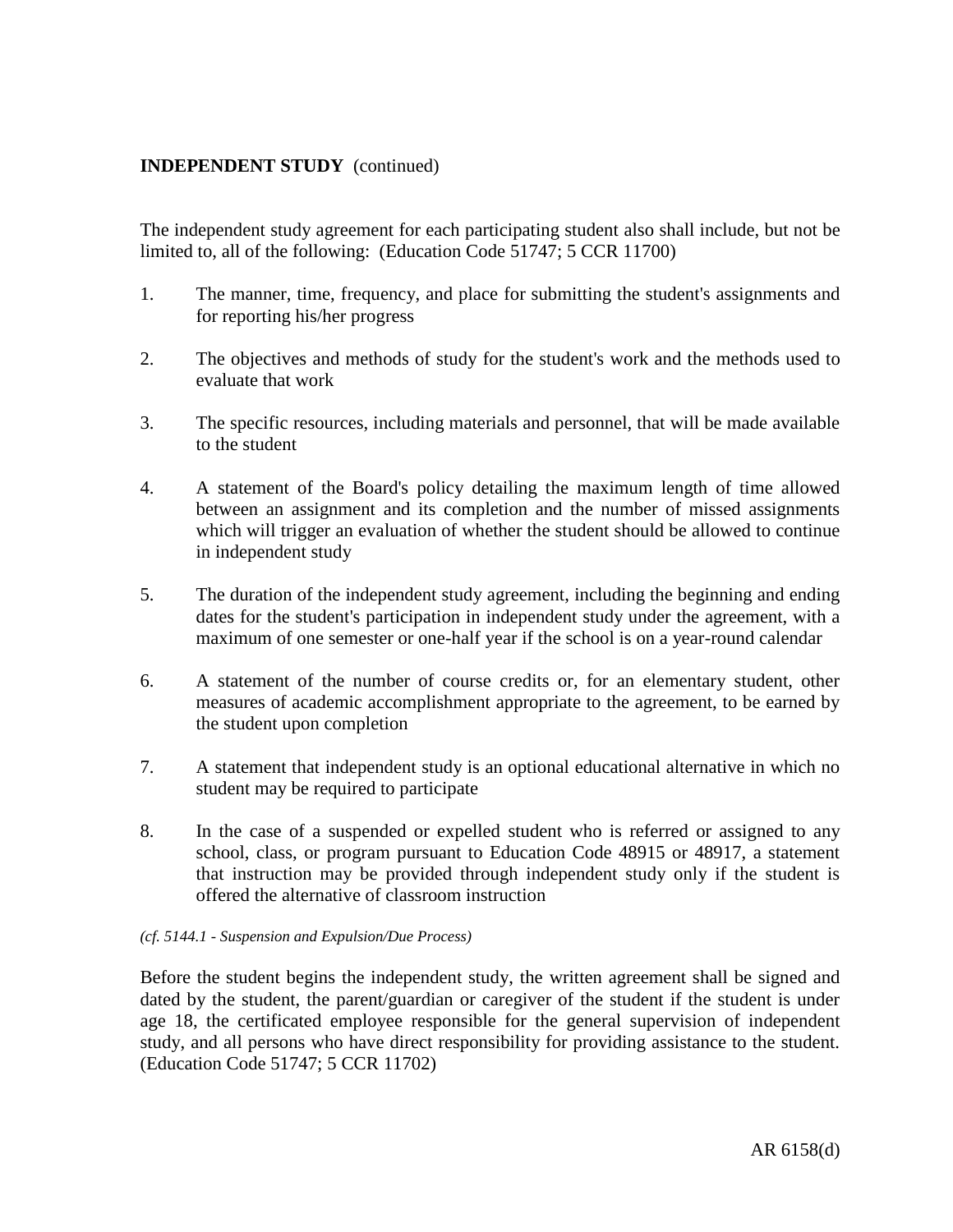### **Monitoring Student Progress**

Independent study students who are late, miss scheduled conferences, or do not submit assigned work on time shall not be reported as tardy or truant.

However, the independent study administrator and/or supervising teacher shall promptly and directly address any failure by the student to meet the terms of his/her written agreement. The following supportive strategies may be used:

- 1. A letter to the student and/or parent/guardian
- 2. A meeting between the student and the teacher and/or counselor
- 3. A meeting between the student and the independent study administrator, including the parent/guardian if appropriate
- 4. An increase in the amount of time the student works under direct supervision

When the student has missed the number of assignments specified in the written agreement as precipitating an evaluation, the Superintendent/Principal or designee shall conduct an evaluation to determine whether or not independent study is appropriate for the student. This evaluation may result in termination of the independent study agreement and the student's return to a regular school program.

### **Responsibilities of Independent Study Administrator**

The responsibilities of the independent study administrator shall be to:

- 1. Ensure that the district's independent study option is operated in accordance with law, Board policy, and administrative regulation and is substantially equal in quality and quantity to the classroom instruction
- 2. Obtain and maintain current information and skills required for the operation of an independent study program that meets established standards for the district's educational programs
- 3. Develop and manage the budget for independent study
- 4. Authorize the selection of certificated staff to be assigned as independent study teachers
- 5. Supervise any staff assigned to independent study functions who are not regularly supervised by another administrator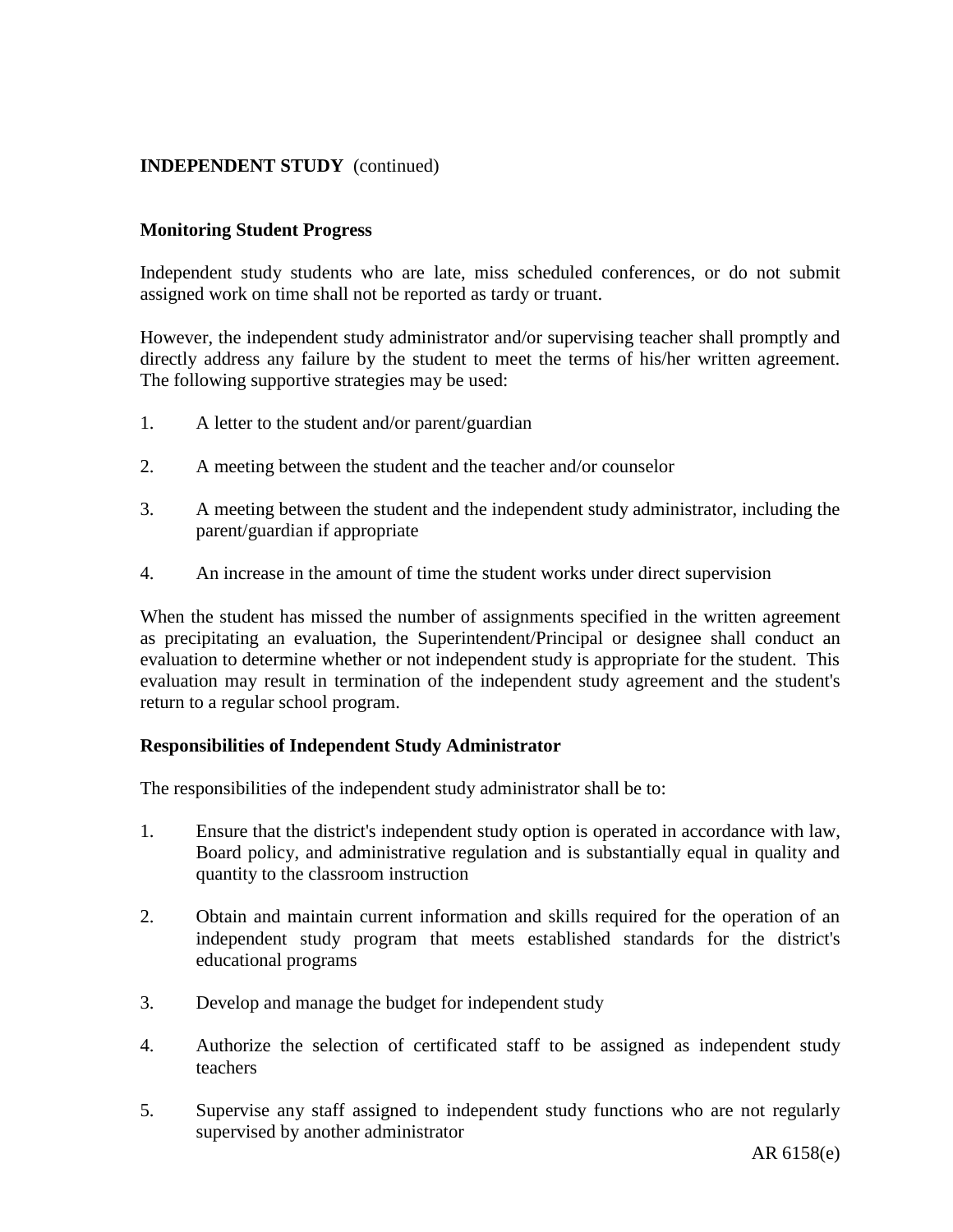- 6. Approve or deny the participation of students requesting independent study
- 7. Facilitate the completion of written independent study agreements
- 8. Assure a smooth transition for students into and out of the independent study mode of instruction
- 9. Approve all credits earned through independent study and forward the information to the appropriate staff so that the information becomes part of the student's record
- 10. Complete or coordinate the preparation of all records and reports required by law, Board policy, or administrative regulation

### **Assignment and Responsibilities of Independent Study Teachers**

Each student's independent study shall be coordinated, evaluated, and carried out under the general supervision of a certificated employee who consents to the assignment. (Education Code 44865, 51747.5; 5 CCR 11700)

*(cf. 4112.2 - Certification)*

*(cf. 4112.24 - Teacher Qualifications Under the No Child Left Behind)*

The independent study administrator may recommend and the Superintendent/Principal shall approve the assignment of teachers to directly supervise independent study and/or work with students on specific subject matter. The Superintendent/Principal or designee shall ensure that independent study teachers have access to professional development and support comparable to classroom-based teachers.

*(cf. 4131 - Staff Development)*

The ratio of student average daily attendance to full-time equivalent certificated employees responsible for independent study shall not exceed the equivalent ratio for all other education programs in the district. (Education Code 51745.6)

The responsibilities of the supervising teacher shall be to:

- 1. Complete designated portions of the written independent study agreement and add additional information to the written agreement when appropriate
- 2. Supervise and approve coursework
- 3. Design lesson plans and make assignments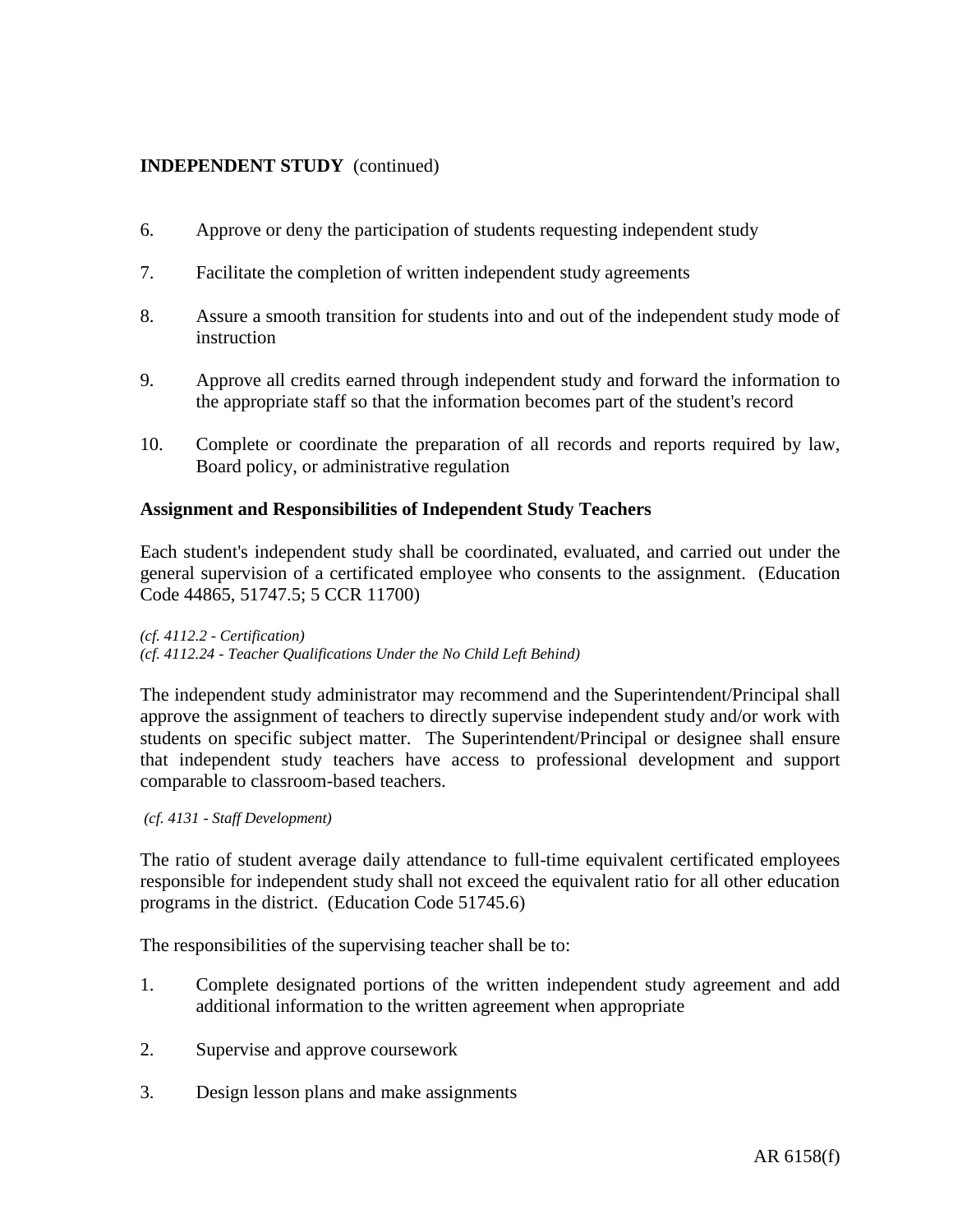- 4. Maintain records of student assignments showing the date the assignment is given and the date the assignment is due
- 5. Provide direct instruction and counsel as necessary for individual student success
- 6. Regularly meet with the student to discuss the student's progress
- 7. Judge the time value of assigned work or work products completed and submitted by the student
- 8. Assess student work and determine and assign grades or other approved measures of achievement
- 9. Select and save representative samples of the student's completed and evaluated assignments for each subject, signed or initialed and dated in accordance with item #3 in the section on "Records" below
- 10. Maintain a daily or hourly attendance register in accordance with item #4 in the section on "Records" below
- 11. Maintain any other required records and files on a current basis

### **Records**

The Superintendent/Principal or designee shall ensure that records are maintained for audit purposes. These records shall include, but not be limited to: (Education Code 51748; 5 CCR 11703)

- 1. A copy of the Board policy, administrative regulation, and other procedures related to independent study.
- 2. A separate listing of the students, by grade level and program, who have participated in independent study. This listing shall identify units of the curriculum attempted and units of the curriculum completed by students in grades K-8.
- 3. A file of all agreements, with representative samples of each student's work products bearing the supervising teacher's signed or initialed and dated notations indicating that he/she has personally evaluated the work or that he/she has personally reviewed the evaluations made by another certificated teacher.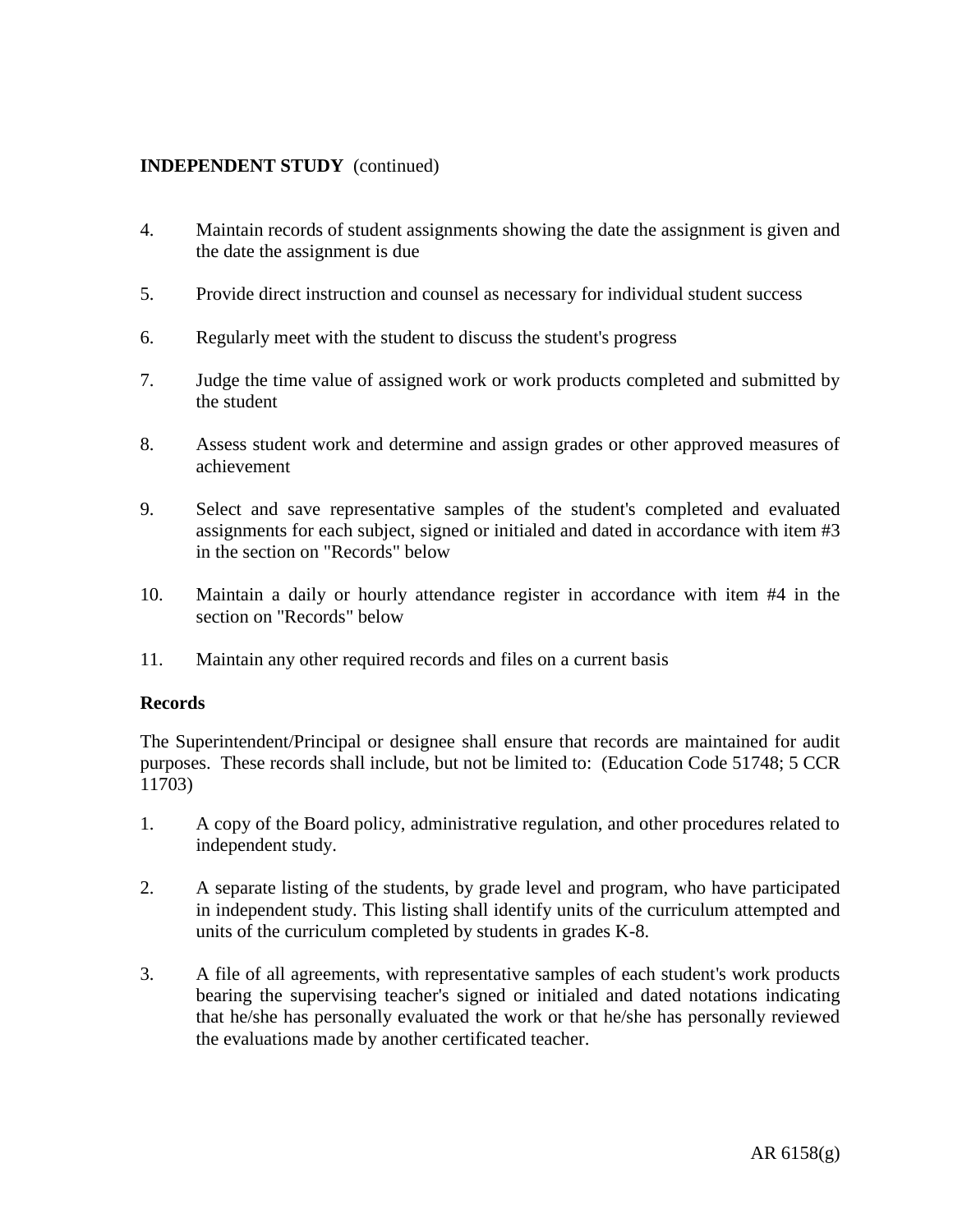4. A daily or hourly attendance register, as appropriate to the program in which the students are participating, separate from classroom attendance records, and maintained on a current basis as time values of student work products judged by a certificated teacher, and reviewed by the supervising teacher if they are two different persons.

*(cf. 3580 - District Records)*

The above records shall be maintained for three years, excluding the current fiscal year.

The Superintendent/Principal or designee also shall maintain a record of grades and other evaluations issued to each student for independent study assignments.

A written record of the findings of any evaluation conducted after the student has missed the number of assignments specified in Board policy shall be treated as a mandatory interim student record which shall be maintained for three years from the date of the evaluation. (Education Code 51747)

*(cf. 5125 - Student Records)*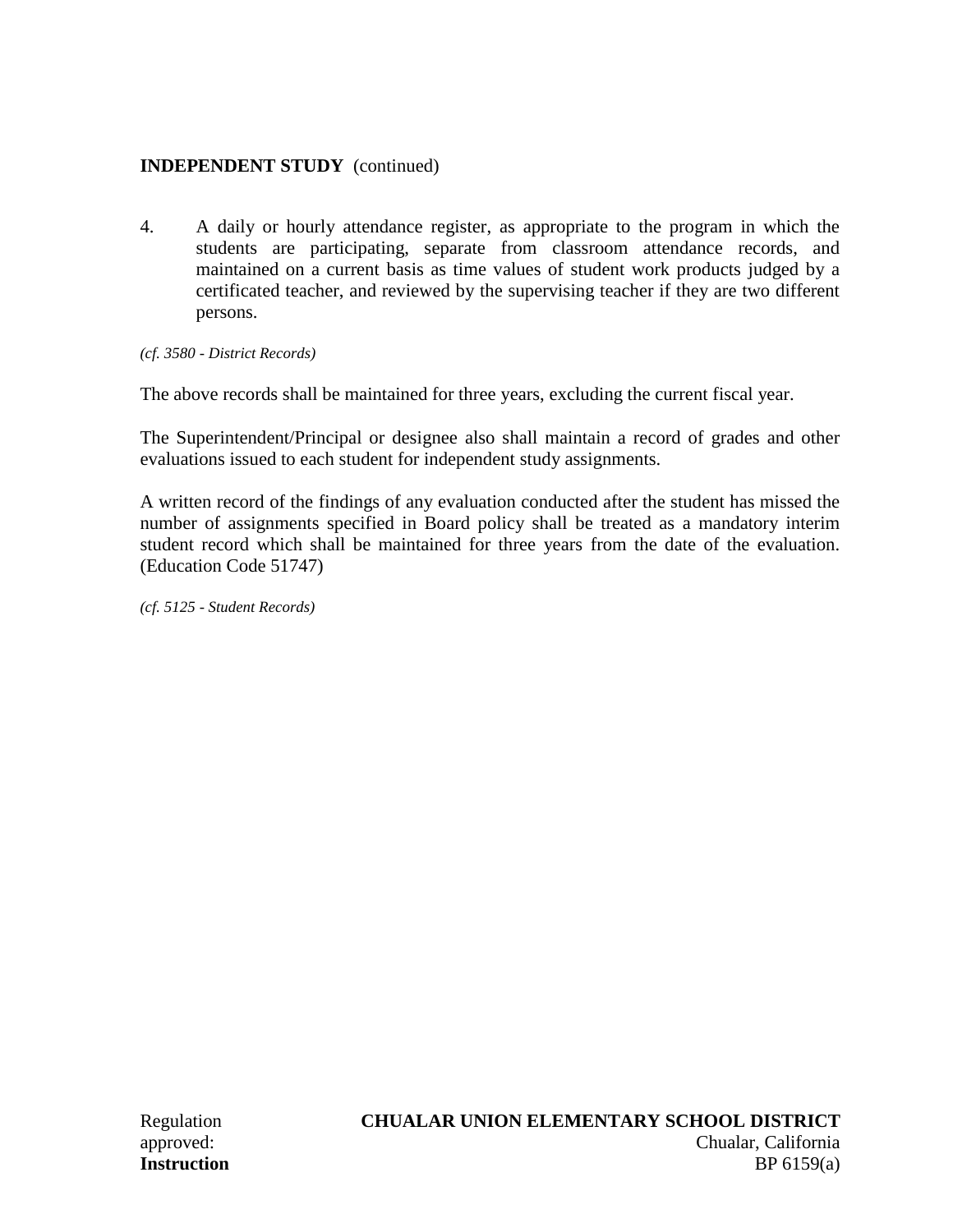## **INDIVIDUALIZED EDUCATION PROGRAM**

The Board of Trustees desires to provide educational alternatives that afford students with disabilities full educational opportunities. Students with disabilities shall receive a free appropriate public education and be placed in the least restrictive environment which meets their needs to the extent provided by law.

*(cf. 0430 - Comprehensive Local Plan for Special Education)*

*(cf. 1312.3 - Uniform Complaint Procedures)*

*(cf. 3541.2 - Transportation for Students with Disabilities)*

*(cf. 4112.23 - Special Education Staff)*

*(cf. 5144.2 - Suspension and Expulsion/Due Process (Students with Disabilities))*

*(cf. 6146.4 - Differential Graduation and Competency Standards for Students with Disabilities)*

*(cf. 6159.1 - Procedural Safeguards and Complaints for Special Education)*

*(cf. 6159.2 - Nonpublic, Nonsectarian School and Agency Services for Special Education)*

*(cf. 6159.3 - Appointment of Surrogate Parent for Special Education Students)*

*(cf. 6164.4 - Identification and Evaluation of Individuals for Special Education)*

*(cf. 6164.6 - Identification and Education Under Section 504)*

The Superintendent/Principal or designee shall develop administrative regulations regarding the appointment of the individualized education program (IEP) team, the contents of the IEP, and the development, review, and revision of the IEP.

To the extent permitted by federal law, a foster parent shall have the same rights relative to his/her foster child's IEP as a parent/guardian. (Education Code 56055)

*Legal Reference: (see next page)*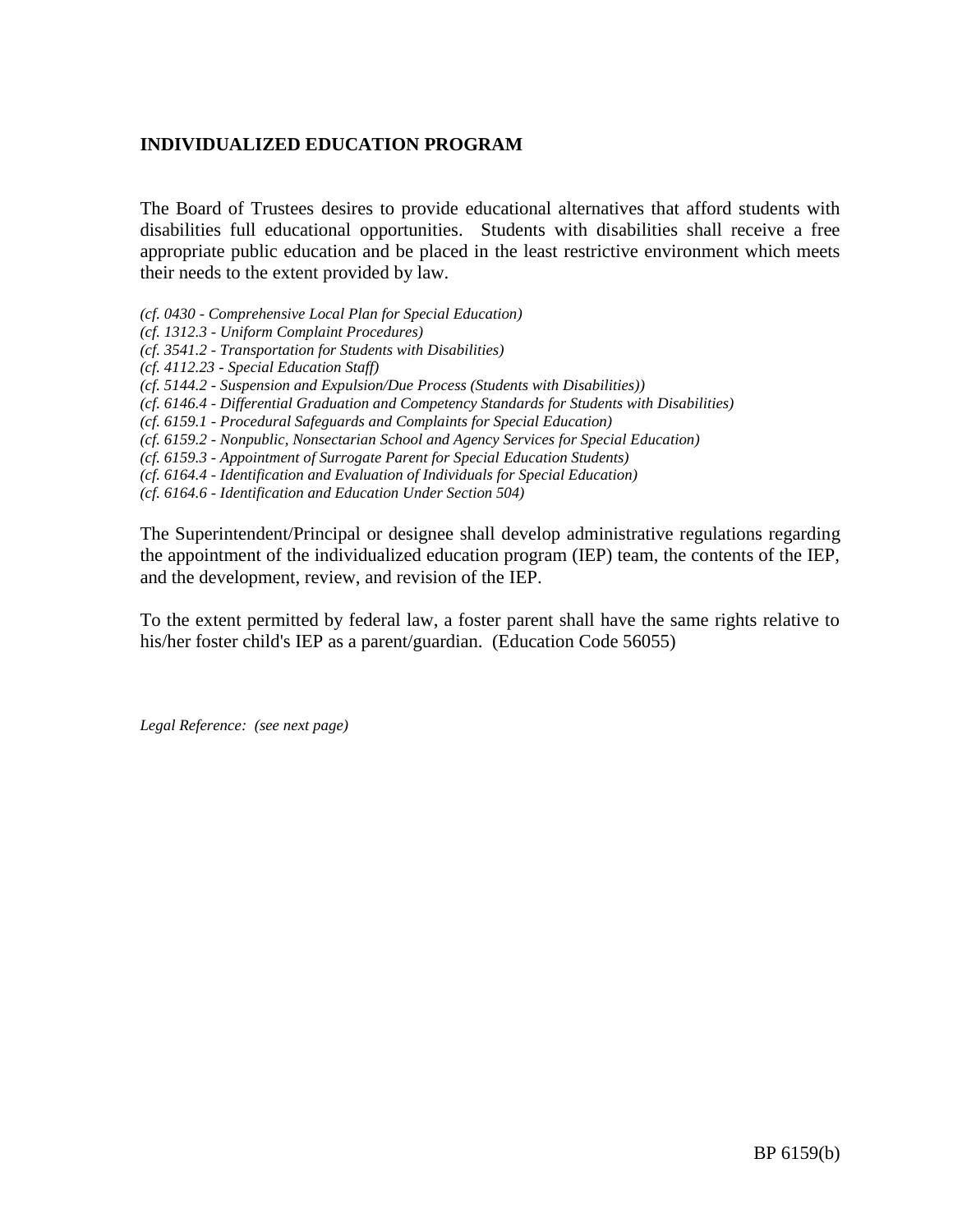*Legal Reference:*

*EDUCATION CODE 51225.3 Requirements for high school graduation and diploma 56055 Rights of foster parents pertaining to foster child's education 56136 Guidelines for low incidence disabilities areas 56195.8 Adoption of policies 56321 Development or revision of IEP 56321.5 Notice to include right to electronically record 56340.1-56347 Instructional planning and individualized education program 56350-56352 IEP for visually impaired students 56380 IEP reviews; notice of right to request 56390-56392 Certificate of completion, special education 56500-56509 Procedural safeguards 60640-60649 Standardized Testing and Reporting Program 60850 High school exit examination, students with disabilities 60852.3 High school exit examination, exemption for the class of 2006 FAMILY CODE 6500-6502 Age of majority GOVERNMENT CODE 7572.5 Seriously emotionally disturbed child, expanded IEP team WELFARE AND INSTITUTIONS CODE 300 Children subject to jurisdiction 601 Minors habitually disobedient 602 Minors violating law defined as crime CODE OF REGULATIONS, TITLE 5 853-853.5 Standardized Testing and Reporting Program, accommodations 1215.5-1218 High School Exit Examination, accommodations for students with disabilities 3021-3029 Identification, referral and assessment 3040-3043 Instructional planning and the individualized education program UNITED STATES CODE, TITLE 20 1232g Family Educational Rights and Privacy Act of 1974 1400-1482 Individuals with Disabilities Education Act CODE OF FEDERAL REGULATIONS, TITLE 34 300.1-300.818 Individuals with Disabilities Education Act COURT DECISIONS Schaffer v. Weast (2005) 125 S. Ct. 528 Shapiro v. Paradise Valley Unified School District, No. 69 (9th Circuit, 2003) 317 F.3d 1072 Sacramento City School District v. Rachel H. (9th Cir. 1994) 14 F.3d 1398 ATTORNEY GENERAL OPINIONS 85 Ops.Cal.Atty.Gen. 157 (2002)*

*Management Resources:*

*FEDERAL REGISTER*

*Rules and Regulations, August 14, 2006, Vol. 71, Number 156, pages 46539-46845 WEB SITES California Department of Education: http://www.cde.ca.gov U.S. Department of Education, Office of Special Education and Rehabilitative Services: http://www.ed.gov/about/offices/list/osers/osep*

#### Policy **CHUALAR UNION ELEMENTARY SCHOOL DISTRICT** adopted: Chualar, California

**Instruction** AR 6159(a)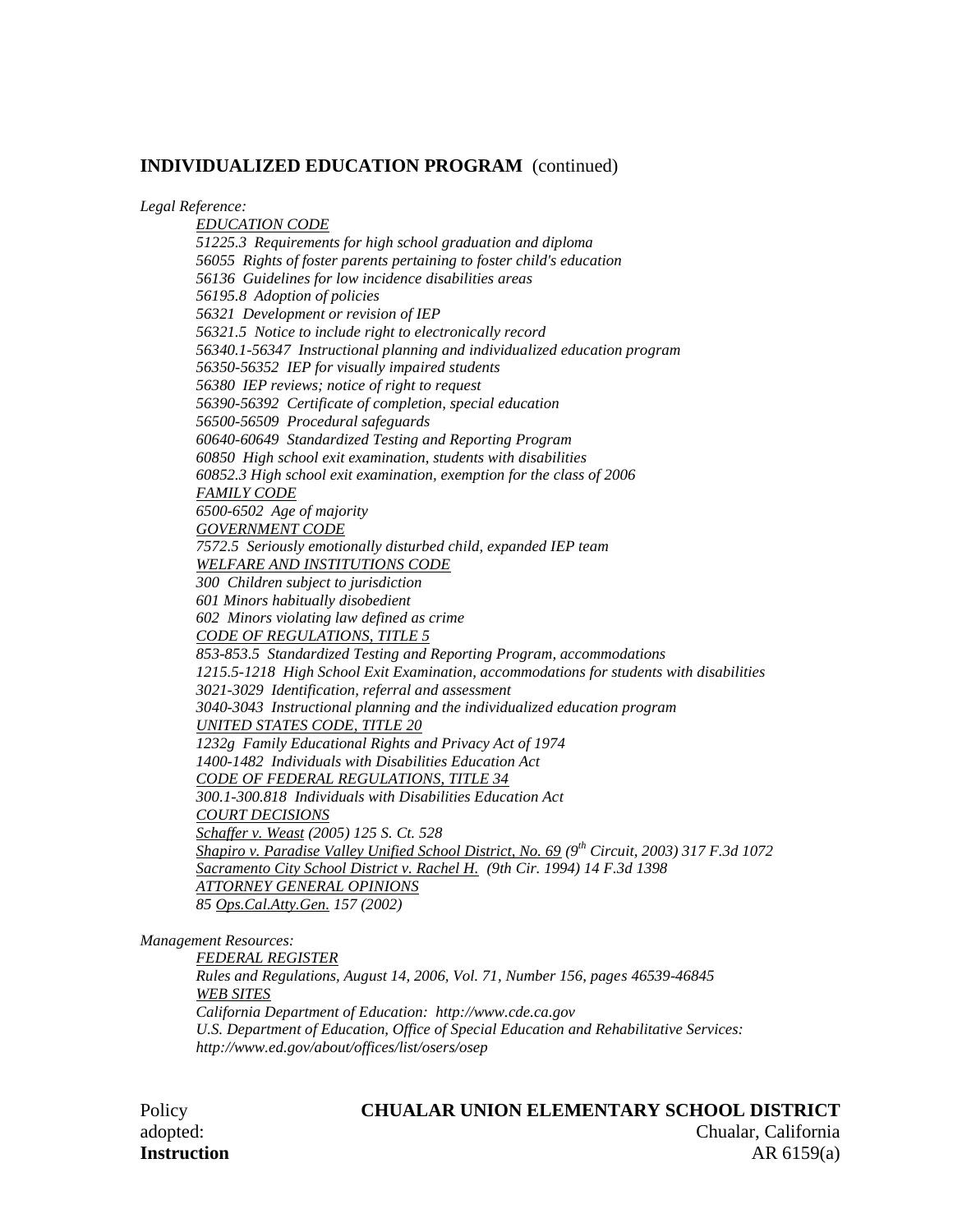# **INDIVIDUALIZED EDUCATION PROGRAM**

### **Members of the Individualized Education Program Team**

The district shall ensure that the individualized education program (IEP) team for any student with a disability includes the following members: (Education Code 56341, 56341.2, 56341.5; 20 USC 1414(d)(1); 34 CFR 300.321)

- 1. One or both of the student's parents/guardians, and/or a representative selected by the parent/guardian
- 2. If the student is or may be participating in the regular education program, at least one regular education teacher

If more than one regular education teacher is providing instructional services to the student, the district may designate one such teacher to represent the others.

- 3. At least one special education teacher or, where appropriate, at least one special education provider for the student
- 4. A representative of the district who is:
	- a. Qualified to provide or supervise the provision of specially designed instruction to meet the unique needs of students with disabilities
	- b. Knowledgeable about the general education curriculum
	- c. Knowledgeable about the availability of district and/or special education local plan area (SELPA) resources
- *(cf. 0430 - Comprehensive Local Plan for Special Education)*
- 5. An individual who can interpret the instructional implications of assessment results

This individual may already be a member of the team as described in items #2-4 above or in item #6 below.

6. At the discretion of the parent/guardian or district, other individuals who have knowledge or special expertise regarding the student, including related services personnel, as appropriate

The determination of whether the individual has knowledge or special expertise regarding the student shall be made by the party who invites the individual to be a member of the IEP team.

7. Whenever appropriate, the student with a disability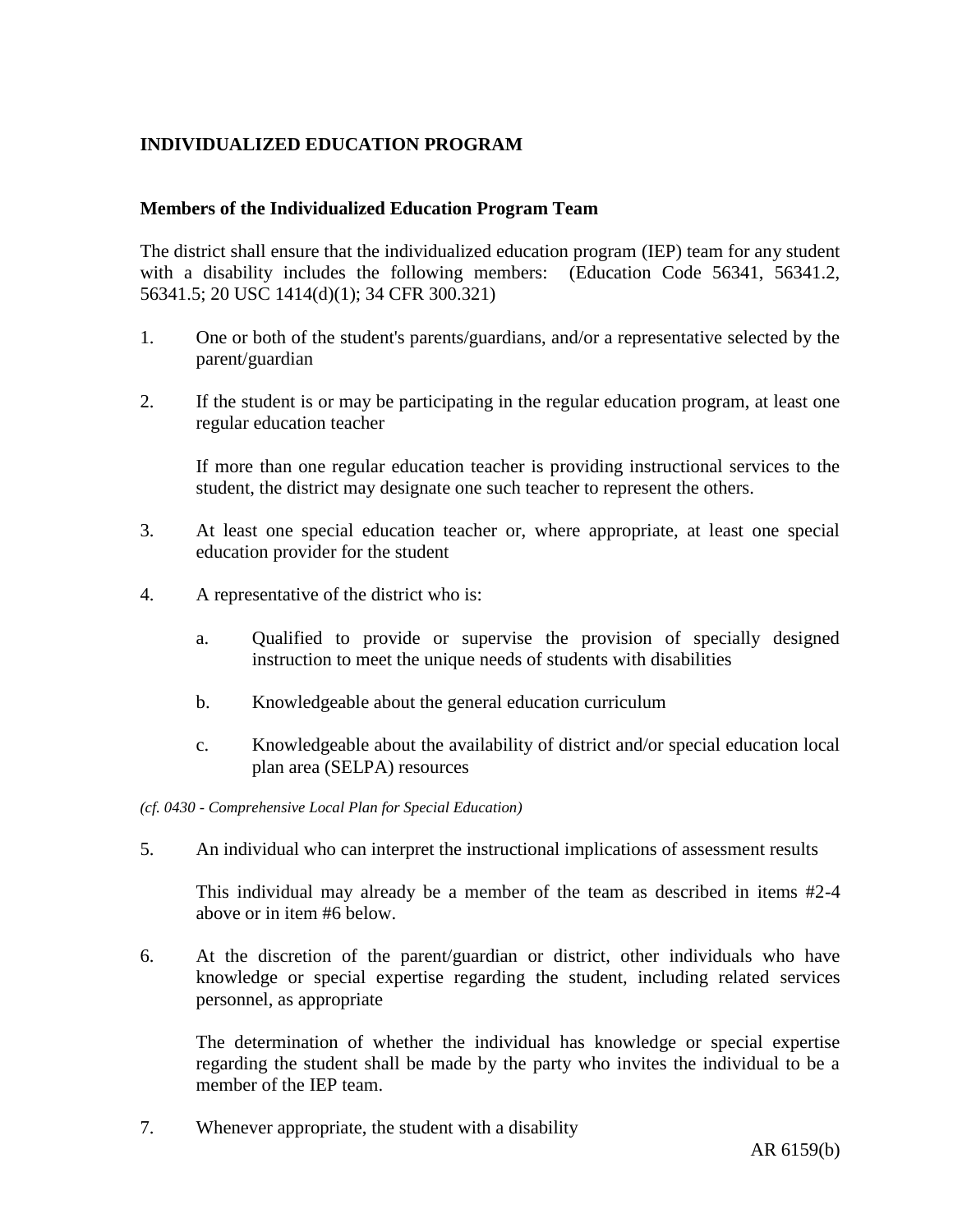- 8. For transition service consideration:
	- a. The student, regardless of his/her age, if the purpose of the meeting is the consideration of the student's postsecondary goals and the transition services needed to assist him/her in reaching those goals pursuant to 34 CFR 300.320(b)

If the student does not attend the IEP team meeting, the district shall take other steps to ensure that his/her preferences and interests are considered.

- b. To the extent appropriate, and with the consent of the parent/guardian, a representative of any other agency that is likely to be responsible for providing or paying for transition services
- 9. For students suspected of having a specific learning disability in accordance with 34 CFR 300.308 and 34 CFR 300.310, at least one individual who is qualified to conduct individual diagnostic examinations of the student, such as a school psychologist, speech language pathologist, or remedial reading teacher

In accordance with 34 CFR 300.310, at least one team member other than the student's regular education teacher shall observe the student's academic performance and behavior in the areas of difficulty in his/her learning environment, including in the regular classroom setting. If the child is younger than five years or not enrolled in school, a team member shall observe the child in an environment appropriate for a child of that age.

10. For students who have been placed in a group home by the juvenile court, a representative of the group home

If a student with a disability is identified as potentially requiring mental health services, the district shall request the participation of the county mental health program in the IEP team meeting prior to referring the student to a county mental health agency for services. (Education Code 56331)

Upon request of the parent/guardian of a child who was previously served under Early Education for Individuals with Exceptional Needs (Education Code 56425-56432) or the California Early Intervention Services Act (Government Code 95000-95004), the district shall invite the Infant and Toddlers with Disabilities Coordinator or other representative of the early education or early intervention system to the initial IEP team meeting to assist with the smooth transition of services. (Education Code 56341; 20 USC 1414(d)(1)(D); 34 CFR 300.321)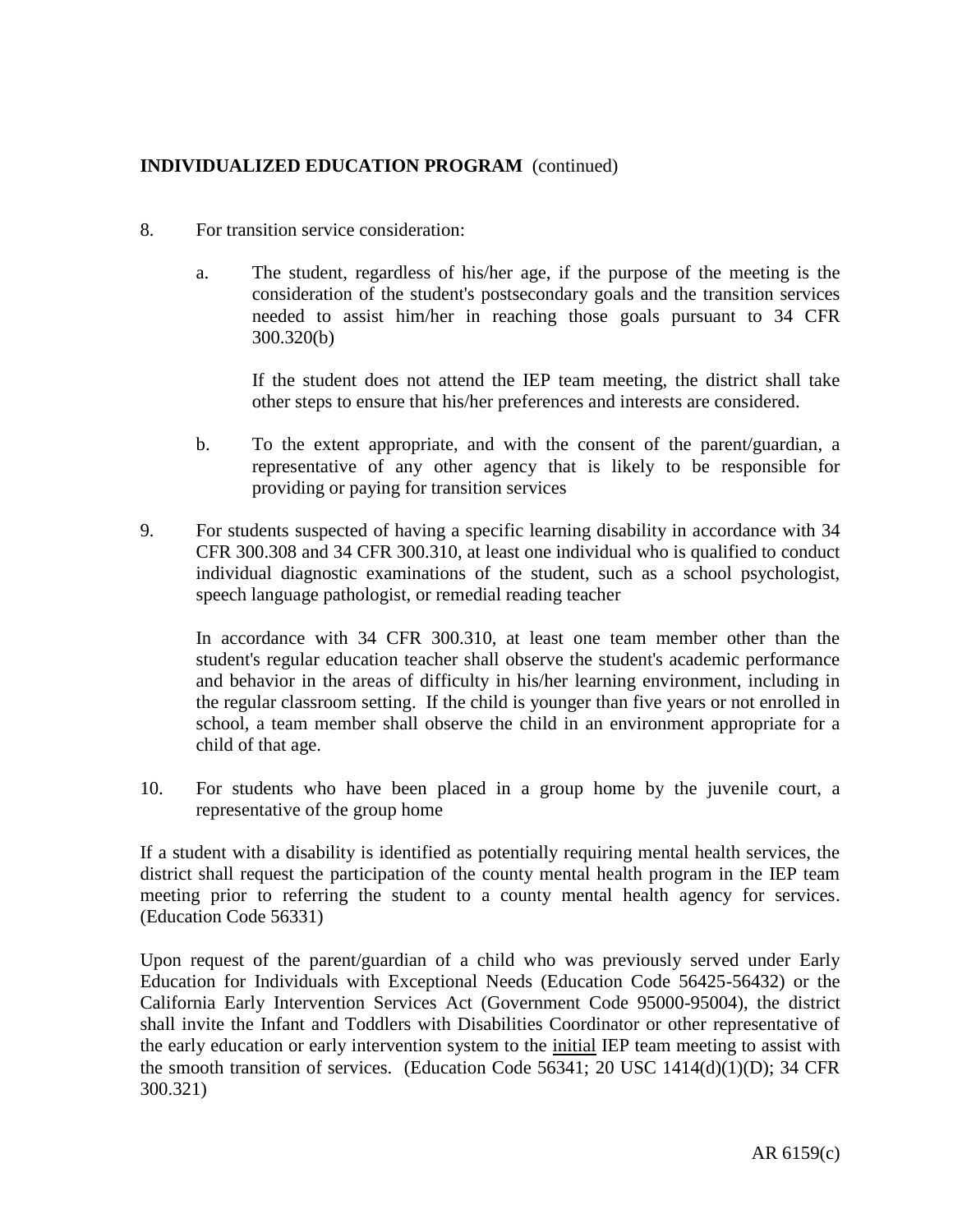A member of the IEP team shall not be required to attend an IEP team meeting, in whole or in part, if the parent/guardian and the district agree, in writing, that the attendance of the member is not necessary because the member's area of the curriculum or related services is not being modified or discussed at the meeting. Even if the meeting involves a discussion of the IEP team member's area of the curriculum or related service, the member may be excused from the meeting if the parent/guardian, in writing, and the district consent to the excusal after conferring with the member and the member submits to the parent/guardian and team written input into the development of the IEP prior to the meeting. (Education Code 56341; 20 USC 1414(d)(1)(C); 34 CFR 300.321)

### **Parent/Guardian Participation and Other Rights**

The Superintendent/Principal or designee shall take steps to ensure that one or both of the parents/guardians of the student with a disability are present at each IEP team meeting or are afforded the opportunity to participate. These steps shall include notifying the parents/guardians of the meeting early enough to ensure that they will have the opportunity to attend and scheduling the meeting at a mutually agreed upon time and place. (Education Code 56341.5; 34 CFR 300.322)

The Superintendent/Principal or designee shall send parents/guardians notices of IEP team meetings that: (Education Code 56341.5; 34 CFR 300.322)

- 1. Indicate the purpose, time, and location of the meeting
- 2. Indicate who will be in attendance at the meeting
- 3. Inform them of:
	- a. Their right to bring to the meeting other individuals who have knowledge or special expertise about the student, pursuant to Education Code 56341(b)(6)
	- b. The provision of Education Code 56341(i) relating to the participation of the Infant and Toddlers with Disabilities Coordinator at the initial IEP team meeting, if the student was previously served under Early Education for Individuals with Exceptional Needs (Education Code 56425-56432) or the California Early Intervention Services Act (Government Code 95000-95004)

In addition, when the IEP team meeting is to consider the development, review, or revision of the IEP of a student with a disability who is 16 years of age, or younger than 16 if deemed appropriate by the IEP team, the Superintendent/Principal or designee's notice to the student's parents/guardians shall include the following: (Education Code 56341.5)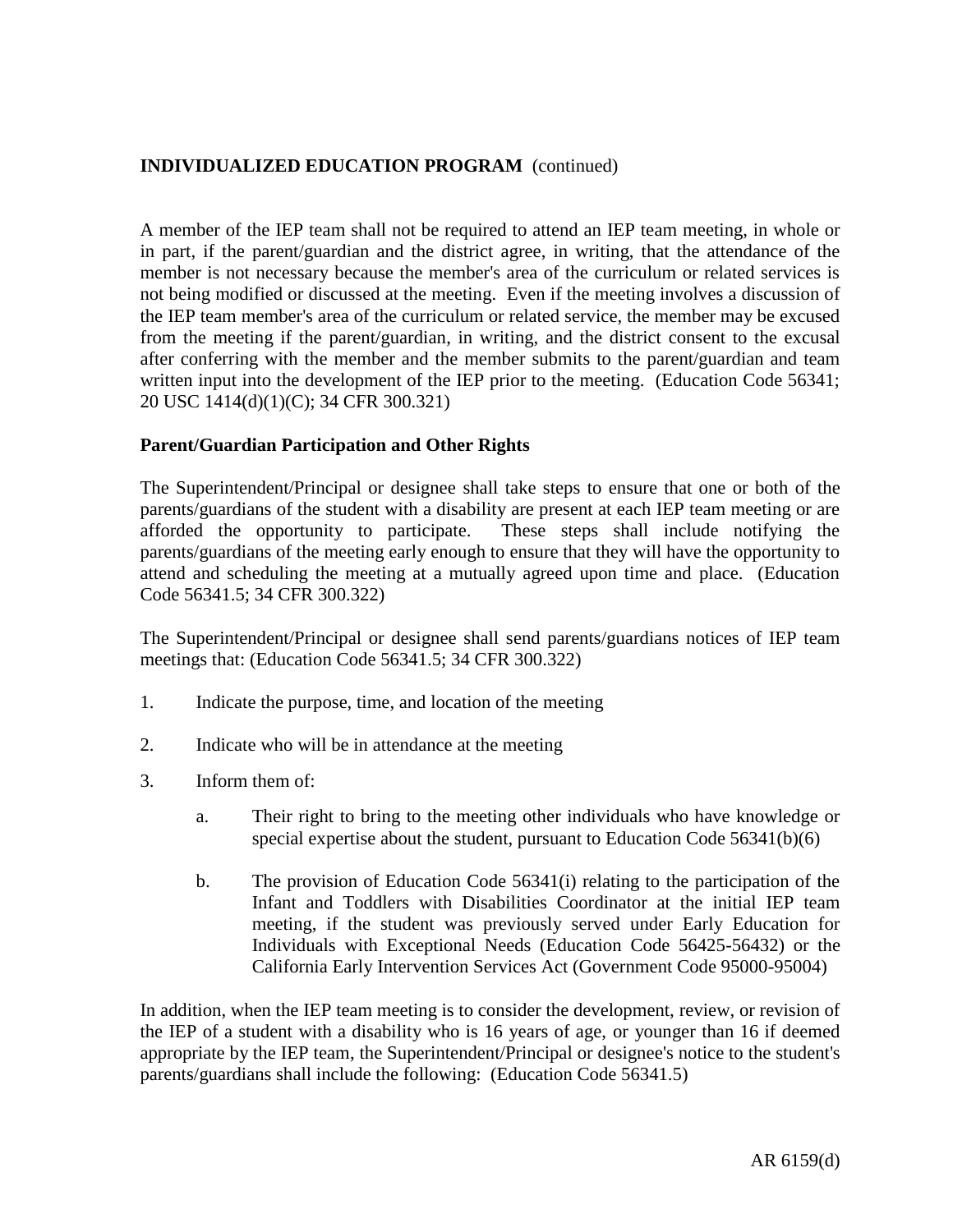- 1. An indication that a purpose of the meeting will be the consideration of postsecondary goals and transition services for the student pursuant to Education Code 56345.1, 20 USC 1414(d)(1)(A)(i)(VIII), and 34 CFR 300.320(b)
- 2. An indication that the student is invited to the IEP team meeting
- 3. Identification of any other agency that will be invited to send a representative

### *(cf. 5145.6 - Parental Notifications)*

At each IEP team meeting convened by the district, the district administrator or specialist on the team shall inform the parent/guardian and student of the federal and state procedural safeguards included in the notice of parental rights provided pursuant to Education Code 56321. (Education Code 56500.1)

### *(cf. 6159.1 - Procedural Safeguards and Complaints for Special Education)*

The parent/guardian shall have the right and opportunity to examine all of his/her child's school records upon request and before any IEP meeting. Upon receipt of an oral or written request, the district shall provide complete copies of the records within five business days. (Education Code 56043)

#### *(cf. 5125 - Student Records)*

If neither parent/guardian can attend the meeting, the Superintendent/Principal or designee shall use other methods to ensure parent/guardian participation, including video conferences or individual or conference telephone calls. (Education Code 56341.5; 20 USC 1414(f); 34 CFR 300.322)

An IEP team meeting may be conducted without a parent/guardian in attendance if the district is unable to convince the parent/guardian that he/she should attend. In such a case, the district shall maintain a record of its attempts to arrange a mutually agreed upon time and place for the meeting, including: (Education Code 56341.5; 34 CFR 300.322)

- 1. Detailed records of telephone calls made or attempted and the results of those calls
- 2. Copies of correspondence sent to the parent/guardian and any responses received
- 3. Detailed records of visits made to the parent/guardian's home or place of employment and the results of those visits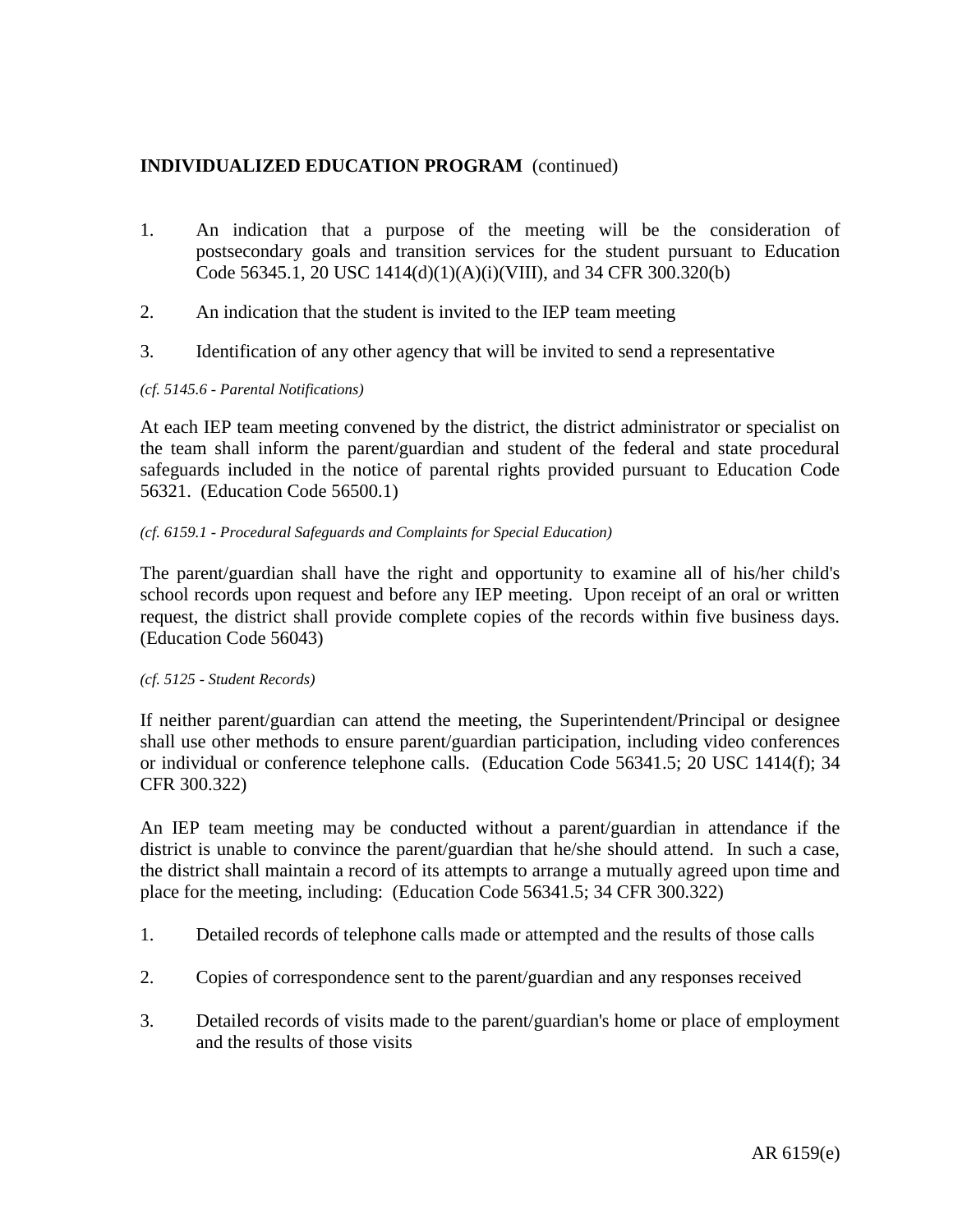Parents/guardians and the district shall have the right to audio record the proceedings of IEP team meetings, provided members of the IEP team are notified of this intent at least 24 hours before the meeting. If the district gives notice of intent to audio record a meeting and the parent/guardian objects or refuses to attend because the meeting would be audio recorded, the meeting shall not be audio recorded. Parents/guardians also have the right to: (Education Code 56341.1)

- 1. Inspect and review the audio recordings
- 2. Request that an audio recording be amended if they believe it contains information that is inaccurate, misleading, or in violation of the student's privacy rights or other rights
- 3. Challenge, in a hearing, information that the parents/guardians believe is inaccurate, misleading, or in violation of the student's privacy rights or other rights

The district shall take any action necessary to ensure that the parents/guardians understand the proceedings of the meeting, including arranging for an interpreter for parents/guardians with deafness or whose native language is not English. (Education Code 56341.5; 34 CFR 300.322)

The district shall give the parents/guardians of a student with disabilities a copy of his/her child's IEP at no cost. (Education Code 56341.5; 34 CFR 300.322)

### **Parent/Guardian Consent**

Before providing special education and related services, the district shall seek to obtain informed consent pursuant to 20 USC  $1414(a)(1)$ . The district shall not provide services by utilizing the due process hearing procedures pursuant to 20 USC 1415(f) if the parent/guardian refuses to consent to the initiation of services. If the parent/guardian does not consent to all of the components of the IEP, then those components to which the parent/guardian has consented shall be implemented so as not to delay providing instruction and services to the student. (Education Code 56346)

If the district determines that a part of a proposed IEP to which the parent/guardian does not consent is necessary in order to provide the student with a free appropriate public education (FAPE), a due process hearing shall be initiated in accordance with 20 USC 1415(f). While the due process hearing is pending, the student shall remain in the current placement unless the parent/guardian and the district agree otherwise. (Education Code 56346)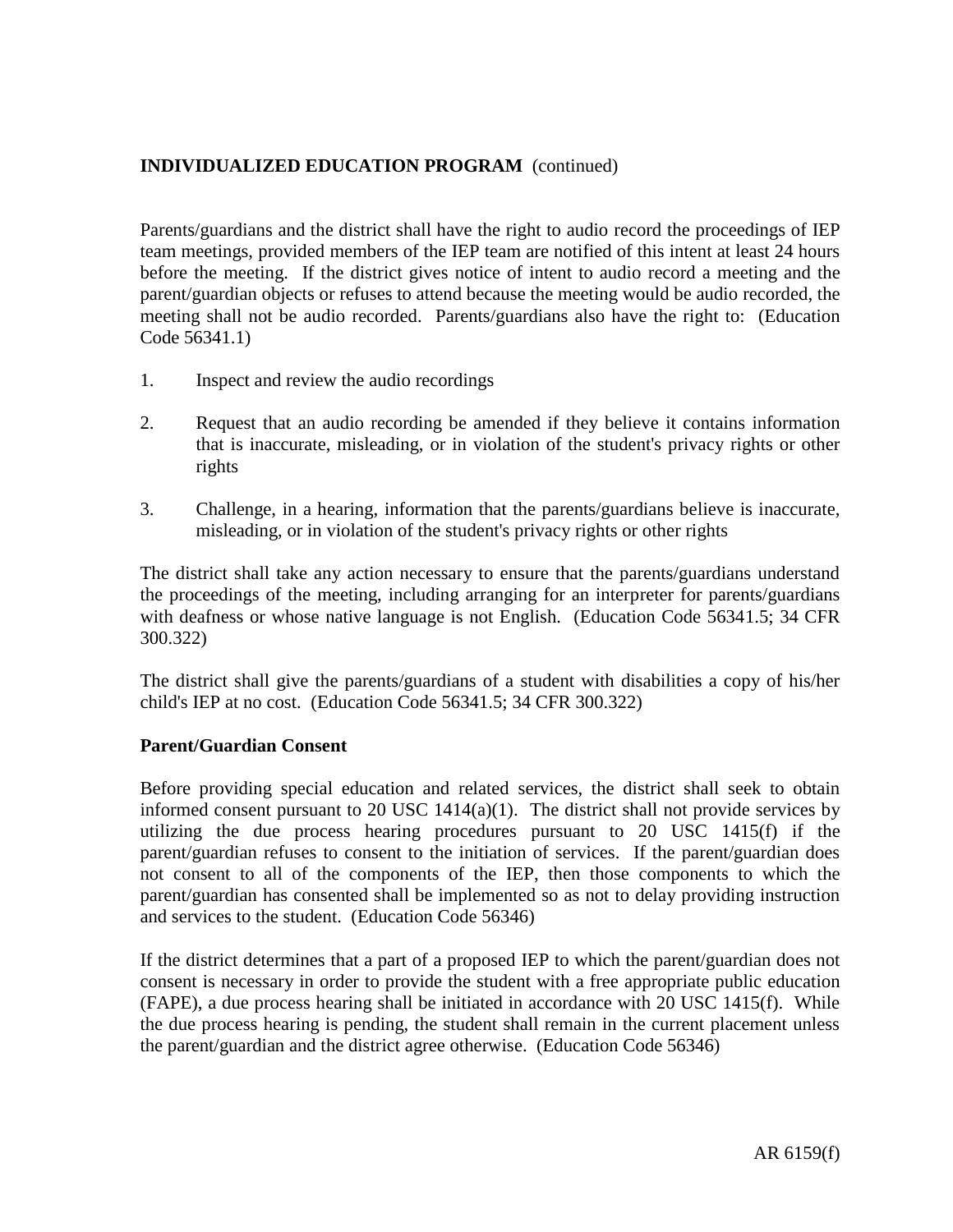If at any time subsequent to the initial provision of services, the student's parent/guardian revokes consent, in writing, for the continued provision of special education services, the Superintendent/Principal or designee shall provide prior written notice within a reasonable time before ceasing to provide services to the student. The district shall not request a due process hearing or pursue mediation in order to require an agreement or ruling that services be provided to the student. (Education Code 56346; 34 CFR 300.300, 300.503)

Prior to the discontinuation of services, the Superintendent/Principal or designee may offer to meet with the parents/guardians to discuss concerns for the student's education. However, this meeting shall be voluntary on the part of the parent/guardian and shall not delay the implementation of the parent/guardian's request for discontinuation of services. In addition, the Superintendent/Principal or designee shall send a letter to the parent/guardian confirming the parent/guardian's decision to discontinue all services.

When the district ceases to provide special education services in response to the parent/guardian's revocation of consent, the student shall be classified as a general education student.

## **Contents of the IEP**

The IEP shall be a written statement developed, reviewed, and revised in a meeting of the IEP team. It shall include, but is not limited to, all of the following: (Education Code 56043, 56345, 56345.1; 20 USC 1414(d)(1)(A); 34 CFR 300.320)

- 1. A statement of the present levels of the student's academic achievement and functional performance, including:
	- a. The manner in which the student's disability affects his/her involvement and progress in the general education curriculum (i.e., the same curriculum as for nondisabled students)
	- b. For a preschool child, as appropriate, the manner in which the disability affects his/her participation in appropriate activities
	- c. For students with disabilities who take alternate assessments aligned to alternate achievement standards, a description of benchmarks or short-term objectives
- 2. A statement of measurable annual goals, including academic and functional goals, designed to:
	- a. Meet the student's needs that result from his/her disability in order to enable the student to be involved in and progress in the general education curriculum AR 6159(g)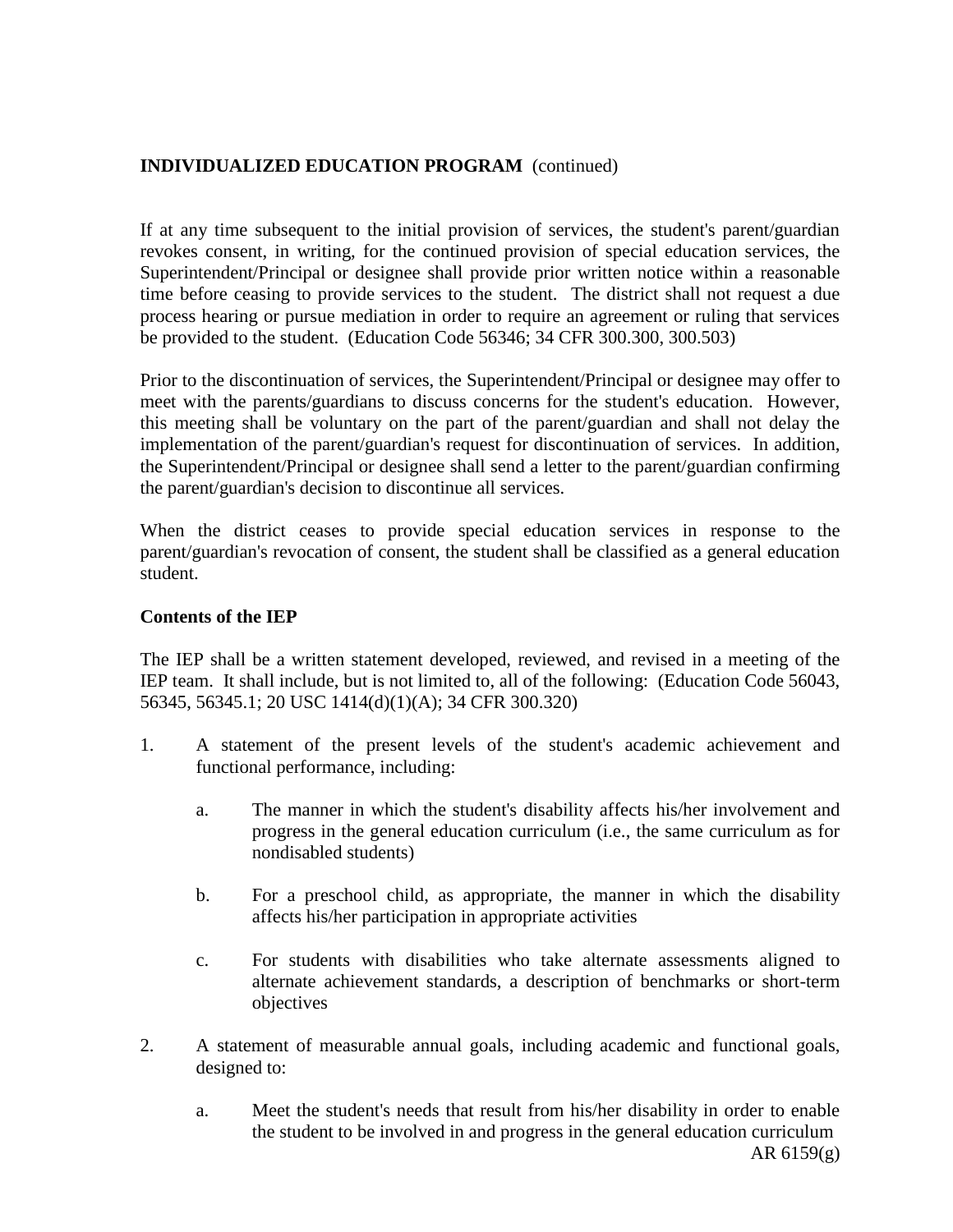- b. Meet each of the student's other educational needs that result from his/her disability
- 3. A description of the manner in which the student's progress toward meeting the annual goals described in item #2 above will be measured and when the district will provide periodic reports on the progress the student is making toward meeting the annual goals, such as through the use of quarterly or other periodic reports, concurrent with the issuance of report cards
- 4. A statement of the special education instruction and related services and supplementary aids and services, based on peer-reviewed research to the extent practicable, to be provided to the student, or on behalf of the student, and a statement of the program modifications or supports for school personnel that will be provided to enable the student to:
	- a. Advance appropriately toward attaining the annual goals
	- b. Be involved and make progress in the general education curriculum in accordance with item #1 above and to participate in extracurricular and other nonacademic activities
	- c. Be educated and participate with other students with disabilities and nondisabled students in the activities described in the statement, pursuant to Education Code 56345(a)

### *(cf. 3541.2 - Transportation for Students with Disabilities)*

- 5. An explanation of the extent, if any, to which the student will not participate with nondisabled students in the regular class and in extracurricular and other nonacademic activities described in the statement mentioned in item #4 above
- 6. A statement of any appropriate individual accommodations necessary to measure the academic achievement and functional performance of the student on state and districtwide assessments

If the IEP team determines that the student shall take an alternate assessment instead of a particular regular state or districtwide assessment, the student's IEP also shall include a statement of the reason that he/she cannot participate in the regular assessment and the reason that the particular alternate assessment selected is appropriate for him/her.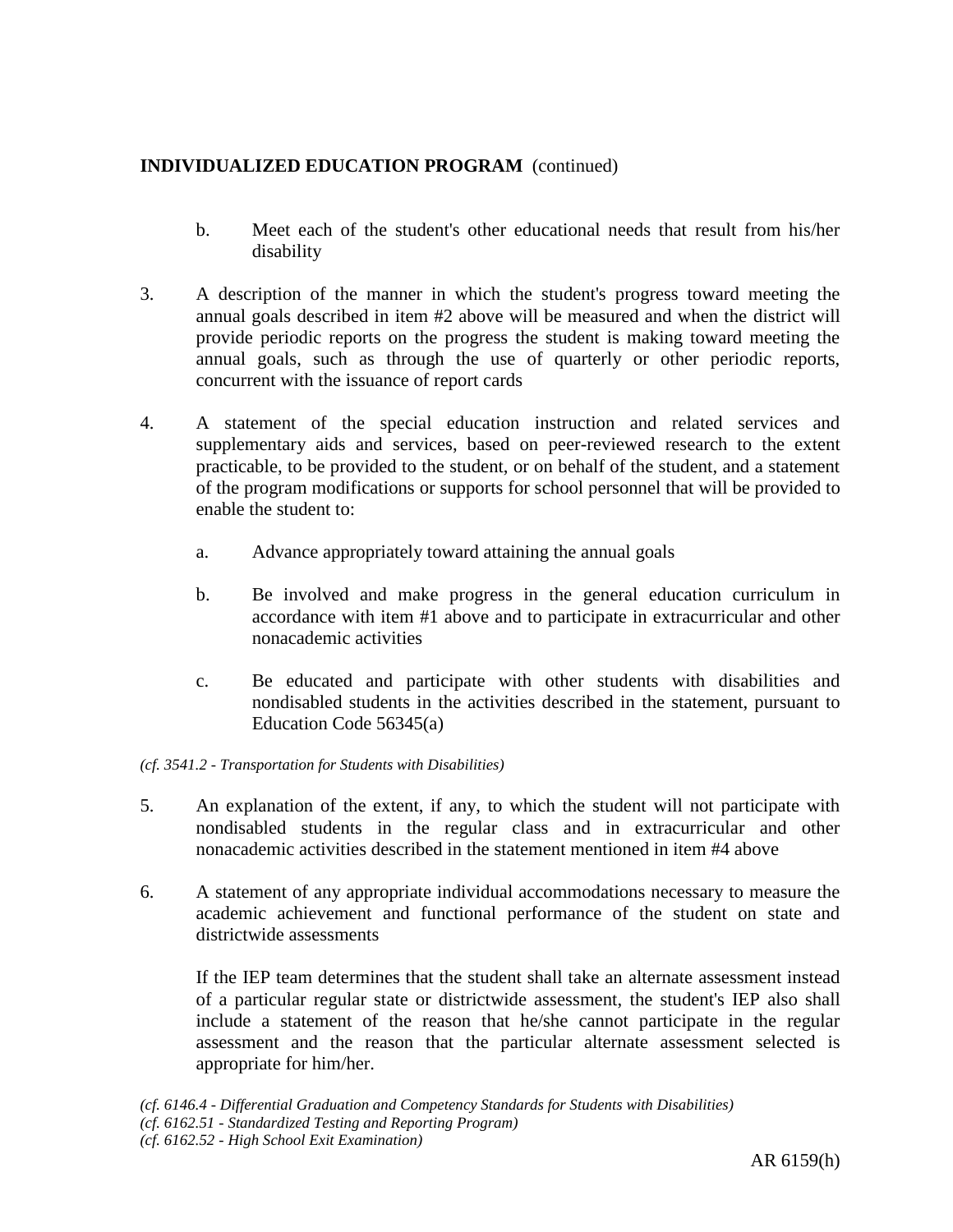- 7. The projected date for the beginning of the services and modifications described in item #4 above and the anticipated frequency, location, and duration of those services and modifications
- 8. Beginning not later than the first IEP to be in effect when the student is 16 years of age, or younger if determined appropriate by the IEP team, and updated annually thereafter, the following:
	- a. Appropriate measurable postsecondary goals based upon age-appropriate transition assessments related to training, education, employment, and where appropriate, independent living skills
	- b. The transition services, including courses of study, needed to assist the student in reaching those goals
- 9. Beginning at least one year before the student reaches age 18, a statement that the student has been informed of his/her rights, if any, that will transfer to him/her upon reaching age 18, pursuant to Education Code 56041.5

Where appropriate, the IEP shall also include: (Education Code 56345)

1. For students in grades 7-8, any alternative means and modes necessary for the student to complete the district's prescribed course of study and to meet or exceed proficiency standards required for graduation

*(cf. 6146.1 - High School Graduation Requirements) (cf. 6146.11 - Alternative Credits Toward Graduation)*

- 2. Linguistically appropriate goals, objectives, programs, and services for students whose native language is not English
- *(cf. 6174 - Education for English Language Learners)*
- 3. Extended school year services when the IEP team determines, on an individual basis, that the services are necessary for the provision of FAPE

*(cf. 5148.2 - Before/After School Programs) (cf. 6177 - Summer School)*

4. Provision for transition into the regular education program if the student is to be transferred from a special class or center or nonpublic, nonsectarian school into a regular education program in a public school for any part of the school day

The IEP shall include descriptions of activities intended to: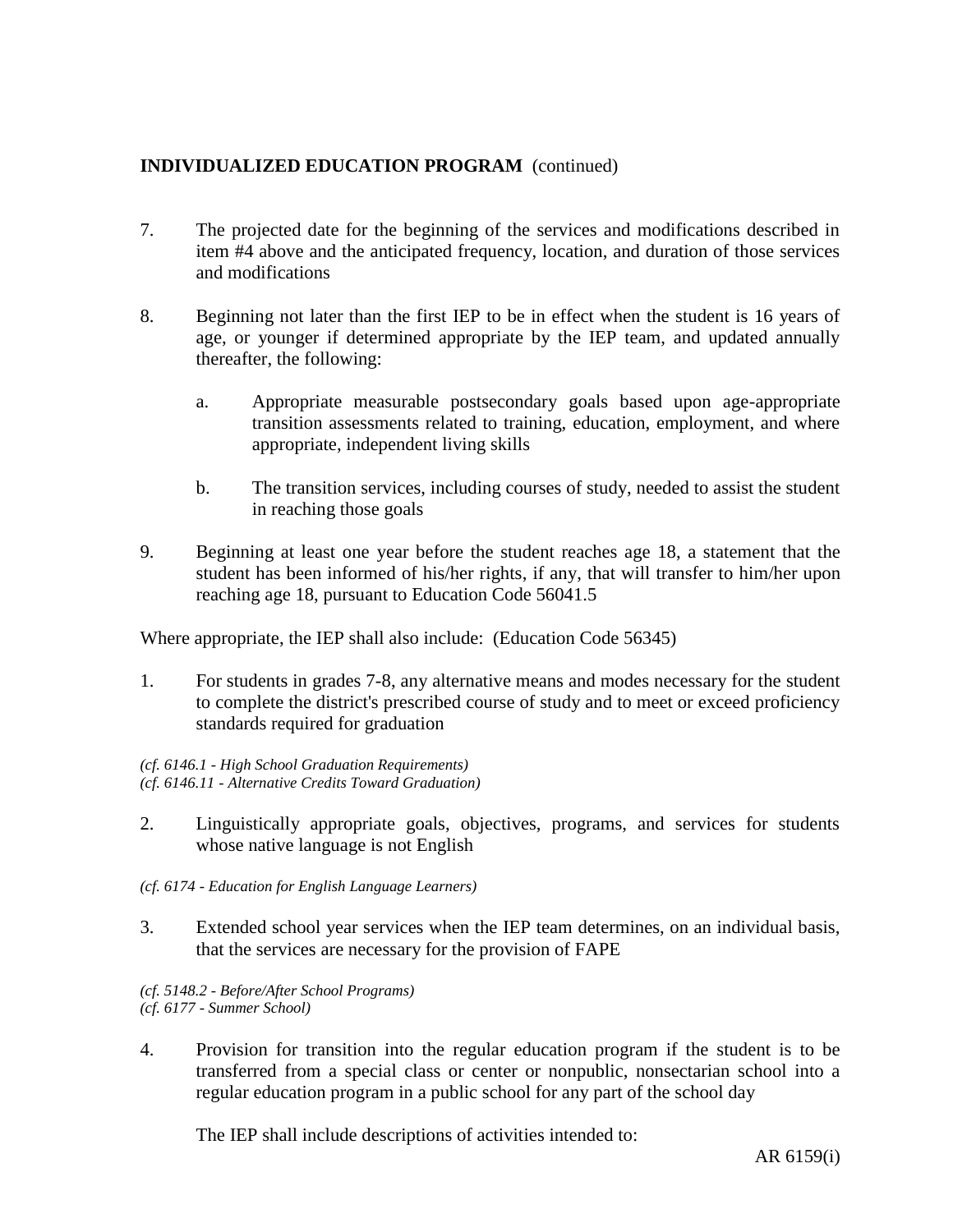- a. Integrate the student into the regular education program, including indications of the nature of each activity and the time spent on the activity each day or week
- b. Support the transition of the student from the special education program into the regular education program

*(cf. 6176 - Weekend/Saturday Classes) (cf. 6178 - Career Technical Education) (cf. 6181 - Alternative Schools/Programs of Choice)*

5. Specialized services, materials, and equipment for students with low incidence disabilities, consistent with the guidelines pursuant to Education Code 56136

### **Development, Review, and Revision of the IEP**

In developing the IEP, the IEP team shall consider all of the following: (Education Code 56341.1, 56345; 20 USC 1414(d)(3)(A); 34 CFR 300.324)

- 1. The strengths of the student
- 2. The concerns of the parents/guardians for enhancing the education of their child
- 3. The results of the initial assessment or most recent assessment of the student
- 4. The academic, developmental, and functional needs of the student
- 5. In the case of a student whose behavior impedes his/her learning or that of others, the use of positive behavioral interventions and supports and other strategies to address that behavior
- 6. In the case of a student with limited English proficiency, the language needs of the student as such needs relate to the student's IEP
- 7. In the case of a student who is blind or visually impaired, the need to provide for instruction in Braille and instruction in the use of Braille

However, such instruction need not be included in the IEP if the IEP team determines that instruction in Braille or the use of Braille is not appropriate for the student. This determination shall be based upon an assessment of the student's reading and writing skills, his/her future needs for instruction in Braille or the use of Braille, and other appropriate reading and writing media.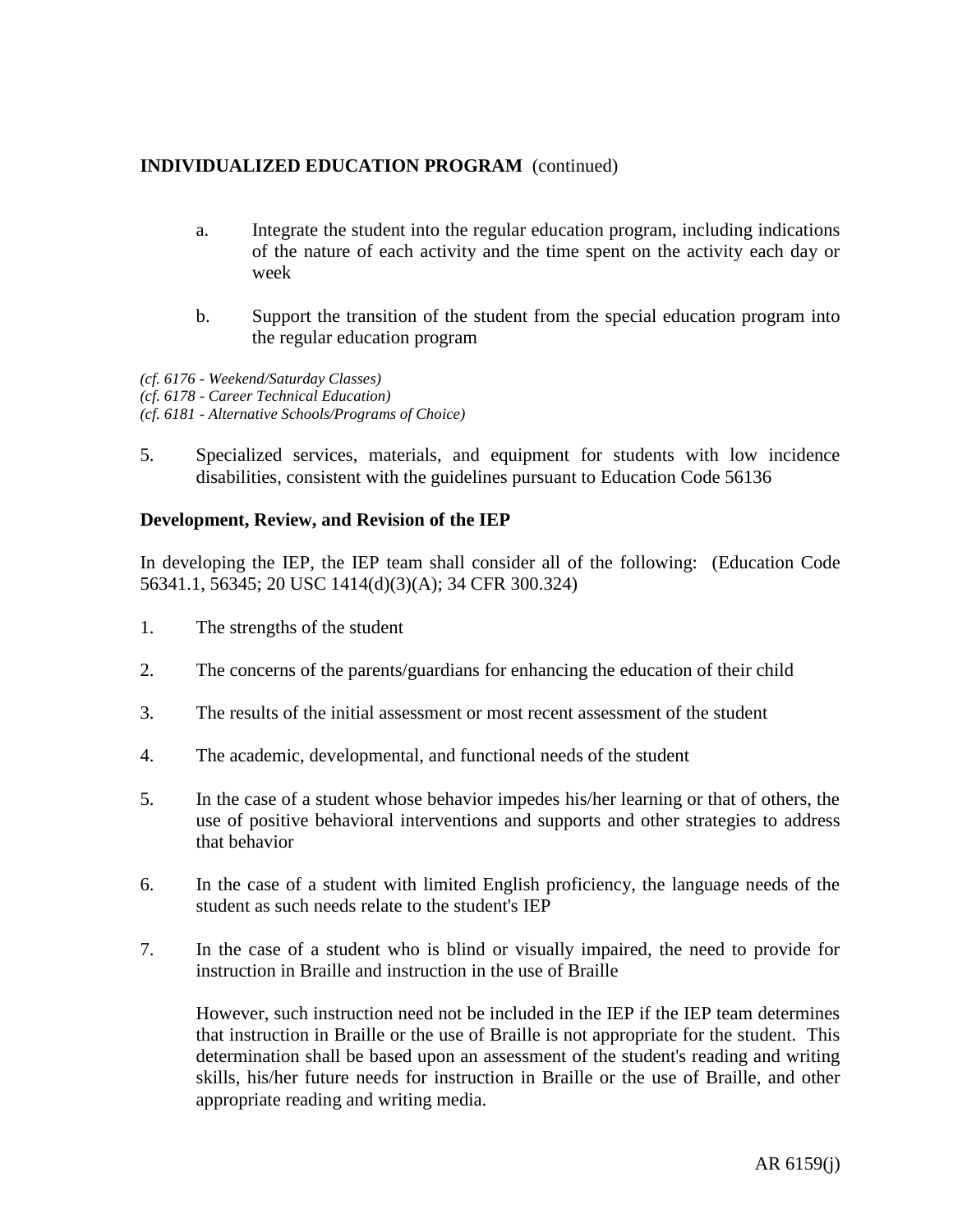8. The communication needs of the student, and in the case of a student who is deaf or hard of hearing, the student's language and communication needs, opportunities for direct communications with peers and professional personnel in the student's language and communication mode, academic level, and full range of needs, including opportunities for direct instruction in the student's language and communication mode

The team shall also consider the related services and program options that provide the student with an equal opportunity for communication access, as described in Education Code 56345.

9. Whether the student requires assistive technology devices and services

If, in considering the special factors in items #1-9 above, the IEP team determines that a student needs a particular device or service, including an intervention, accommodation, or other program modification, in order to receive FAPE, the IEP team shall include a statement to that effect in the student's IEP. (Education Code 56341.1)

The Superintendent/Principal or designee shall ensure that the IEP team: (Education Code 56043, 56341.1, 56380; 20 USC 1414(d)(4); 34 CFR 300.324)

- 1. Reviews the IEP periodically, but at least annually, to determine whether the annual goals for the student are being achieved and the appropriateness of placement
- 2. Revises the IEP, as appropriate, to address:
	- a. Any lack of expected progress toward the annual goals and in the general education curriculum, where appropriate
	- b. The results of any reassessment conducted pursuant to Education Code 56381
	- c. Information about the student provided to or by the parents/guardians regarding review of evaluation data pursuant to  $34$  CFR  $305(a)(2)$  and Education Code 56381(b)
	- d. The student's anticipated needs
	- e. Other matters
- 3. Considers the special factors listed in items #5-9 above when reviewing the IEP of a student with a disability who has additional behavior or communication needs

The IEP team shall also meet: (Education Code 56343)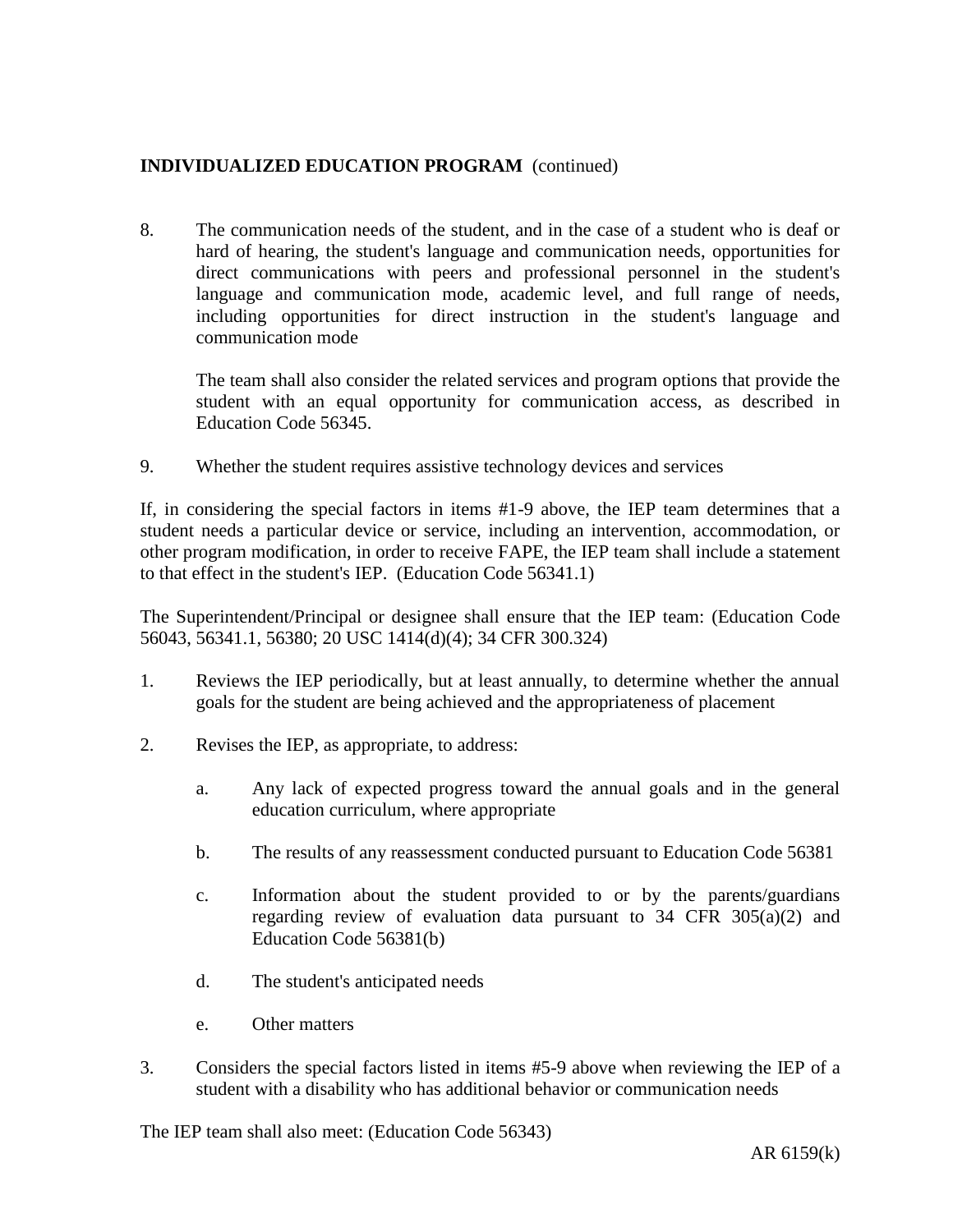- 1. Whenever the student has received an initial formal assessment and, when desired, when the student receives any subsequent formal assessment
- 2. Upon request by the student's parent/guardian or teacher to develop, review, or revise the IEP

The parent/guardian shall have the right to present information to the IEP team in person or through a representative and the right to participate in meetings that relate to eligibility for special education and related services, recommendations, and program planning. (Education Code 56341.1)

If a participating agency other than the district fails to provide the transition services described in the student's IEP, the team shall reconvene to identify alternative strategies to meet the transition service objectives set out for the student in the IEP. (Education Code 56345.1; 20 USC 1414(d); 34 CFR 300.324)

As a member of the IEP team, the regular education teacher shall, to the extent appropriate, participate in the development, review, and revision of the student's IEP, including assisting in the determination of: (Education Code 56341; 20 USC 1414(d)(3)(C); 34 CFR 300.324)

- 1. Appropriate positive behavioral interventions and supports and other strategies for the student
- *(cf. 6159.4 - Behavioral Interventions for Special Education Students)*
- 2. Supplementary aids and services, program modifications, and supports for school personnel that will be provided for the student, consistent with 34 CFR 300.320

To the extent possible, the district shall encourage the consolidation of reassessment meetings and other IEP team meetings for a student. (20 USC 1414(d)(3)(A); 34 CFR 300.324)

The student shall be allowed to provide confidential input to any representative of his/her IEP team. (Education Code 56341.5)

When a change is necessary to a student's IEP after the annual IEP team meeting for the school year has been held, the parent/guardian and the district may agree not to convene an IEP team meeting for the purpose of making the change and instead may develop a written document to amend or modify the student's current IEP. The IEP team shall be informed of any such changes. Upon request, the district shall provide the parent/guardian with a revised copy of the IEP with the incorporated amendments.  $(20 \text{ USC } 1414(d)(3)(D))$ ; 34 CFR 300.324)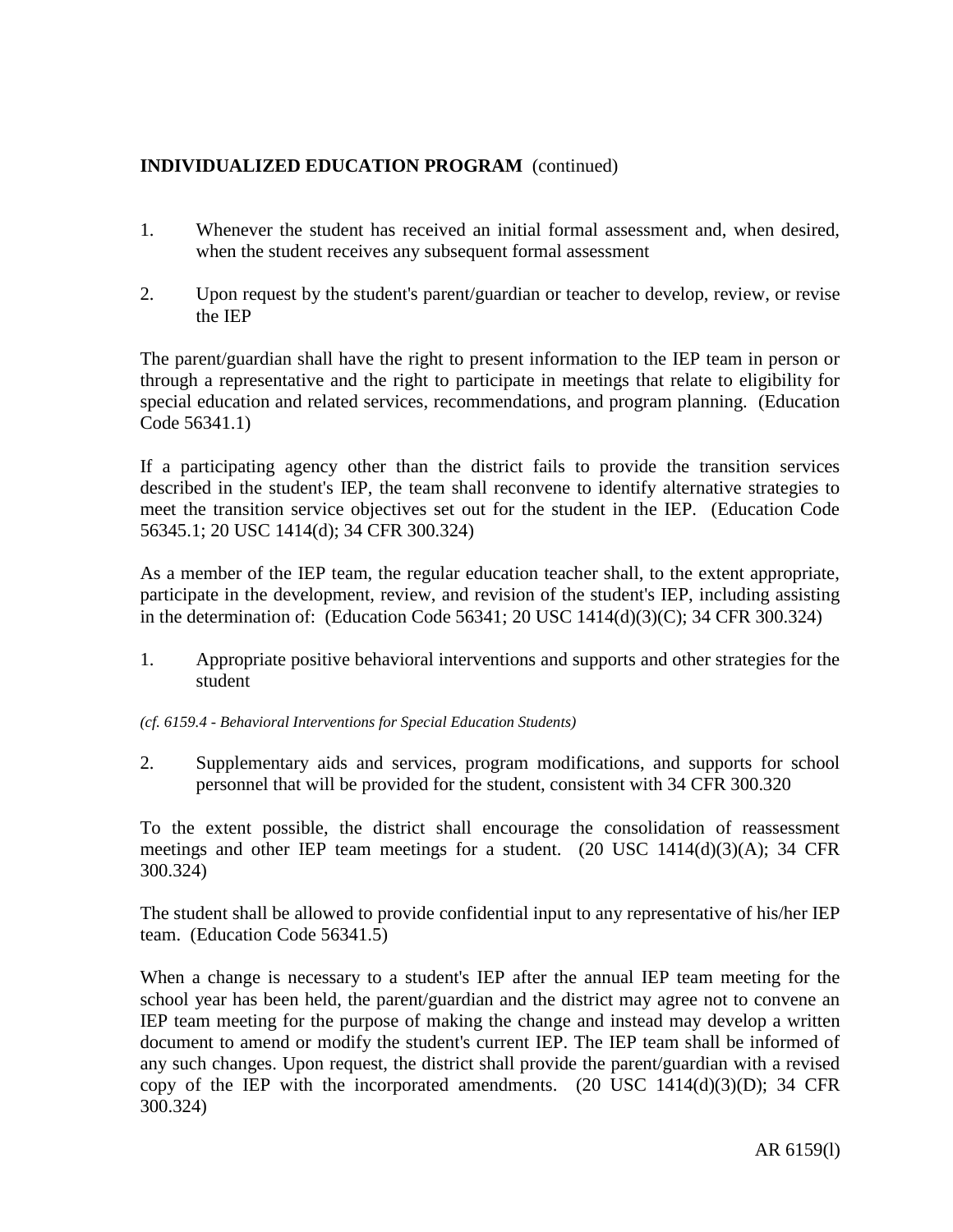# **INDIVIDUALIZED EDUCATION PROGRAM** (continued)

If a student with disabilities residing in a licensed children's institution or foster family home has been placed by the district in a nonpublic, nonsectarian school, the district shall conduct an annual evaluation as part of the IEP process of whether the placement is the least restrictive environment that is appropriate to meet the student's needs. (Education Code 56157)

*(cf. 6159.2 - Nonpublic, Nonsectarian School and Agency Services for Special Education) (cf. 6173.1 - Education for Foster Youth)*

When an IEP calls for a residential placement as a result of a review by an expanded IEP team, the IEP shall include a provision for a review, at least every six months, by the full IEP team of all of the following: (Education Code 56043)

- 1. The case progress
- 2. The continuing need for out-of-home placement
- 3. The extent of compliance with the IEP
- 4. Progress toward alleviating the need for out-of-home care

### **Timelines for the IEP and for the Provision of Services**

At the beginning of each school year, the district shall have an IEP in effect for each student with a disability within district jurisdiction. (Education Code 56344; 34 CFR 300.323)

The district shall ensure that a meeting to develop an initial IEP is conducted within 30 days of a determination that a student needs special education and related services. The district shall also ensure that, as soon as possible following development of the IEP, special education services and related services are made available to the student in accordance with his/her IEP. (Education Code 56344; 34 CFR 300.323)

An IEP required as a result of an assessment of the student shall be developed within 60 days (not counting days between the student's regular school sessions or terms or days of school vacation in excess of five school days) from the date of receipt of the parent/guardian's written consent for assessment, unless the parent/guardian agrees, in writing, to an extension. (Education Code 56344)

However, an IEP required as a result of an assessment of a student shall be developed within 30 days after the commencement of the subsequent regular school year for a student for whom a referral has been made 30 days or less prior to the end of the regular school year. In the case of school vacations, the 60-day time limit shall recommence on the date that the student's school days reconvene. (Education Code 56344)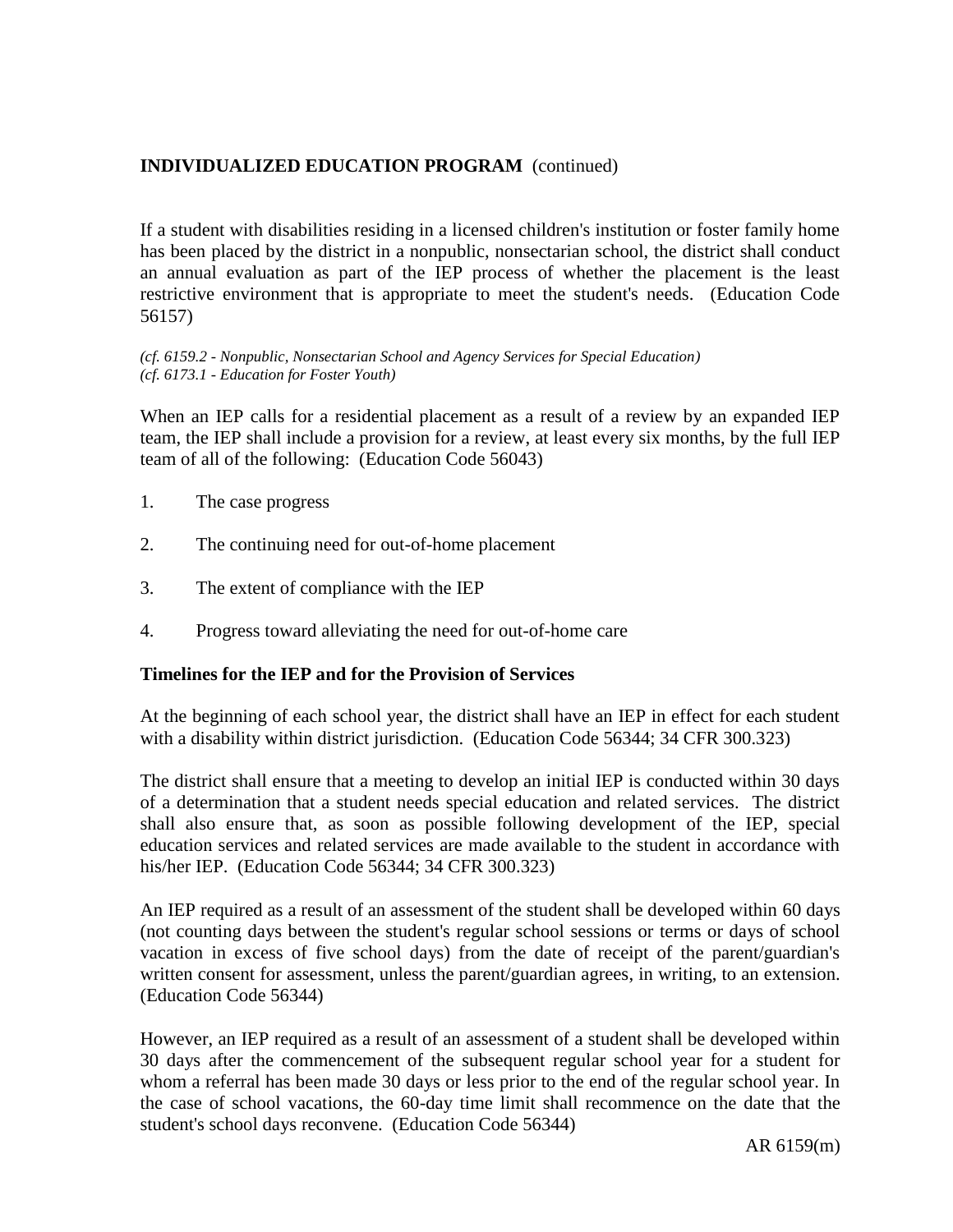# **INDIVIDUALIZED EDUCATION PROGRAM** (continued)

When a parent/guardian requests an IEP team meeting to review the IEP, the team shall meet within 30 days of receiving the parent/guardian's written request, not counting days between the student's regular school sessions or terms or days of school vacation in excess of five school days. If a parent/guardian makes an oral request, the district shall notify the parent/guardian of the need for a written request and the procedure for filing such a request. (Education Code 56043, 56343.5)

A regular education or special education teacher may request a review of the classroom assignment of a student with a disability by submitting a written request to the Superintendent/Principal or designee. The Superintendent/Principal or designee shall consider the request within 20 days of receiving it, not counting days when school is not in session or, for year-round schools, days when the school is off track. If the review indicates a need for change in the student's placement, instruction, and/or related services, the Superintendent/Principal or designee shall convene an IEP team meeting, which shall be held within 30 days of the Superintendent/Principal or designee's review, not counting days when school is not in session or days when school is off track, unless the student's parent/guardian consents in writing to an extension of time.

The district shall ensure that the student's IEP is accessible to each regular education teacher, special education teacher, related service provider, and any other service provider who is responsible for its implementation. The district shall also ensure that such teachers and providers are informed of their specific responsibilities related to implementing the IEP and the specific accommodations, modifications, and supports that must be provided to the student in accordance with the IEP. (34 CFR 300.323)

### **Transfer Students**

To facilitate the transition of a student with a disability who is transferring into the district, the district shall take reasonable steps to promptly obtain the student's records, including his/her IEP and the supporting documents related to the provision of special education services. (Education Code 56325; 34 CFR 300.323)

If the student transfers into the district from another school district within the same SELPA during the school year, the district shall continue to provide services comparable to those described in the student's existing IEP, unless his/her parent/guardian and the district agree to develop, adopt, and implement a new IEP that is consistent with state and federal law. (Education Code 56325; 34 CFR 300.323)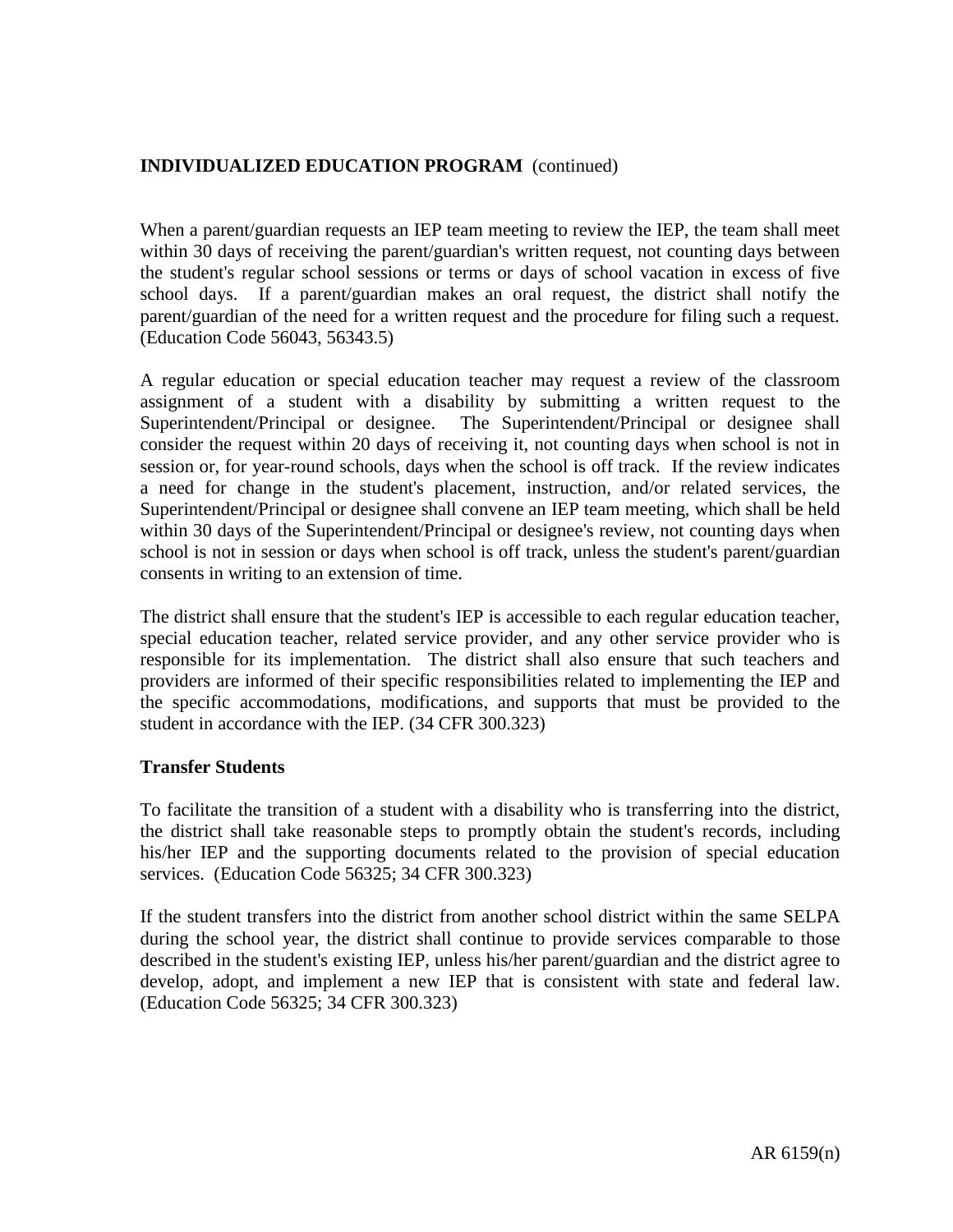# **INDIVIDUALIZED EDUCATION PROGRAM** (continued)

If the student transfers into the district from a school district outside of the district's SELPA during the school year, the district shall provide the student with FAPE, including services comparable to those described in the previous district's IEP. Within 30 days, the district shall, in consultation with the student's parents/guardians, adopt the previous district's IEP or shall develop, adopt, and implement a new IEP that is consistent with state and federal law. (Education Code 56325; 34 CFR 300.323)

If the student transfers into the district from an out-of-state district during the school year, the district shall provide the student with FAPE, including services comparable to the out-ofstate district's IEP, in consultation with the parent/guardian, until such time as the district conducts an assessment, if it determines that such an assessment is necessary, and develops, adopts, and implements a new IEP, if appropriate. (Education Code 56325; 34 CFR 300.323)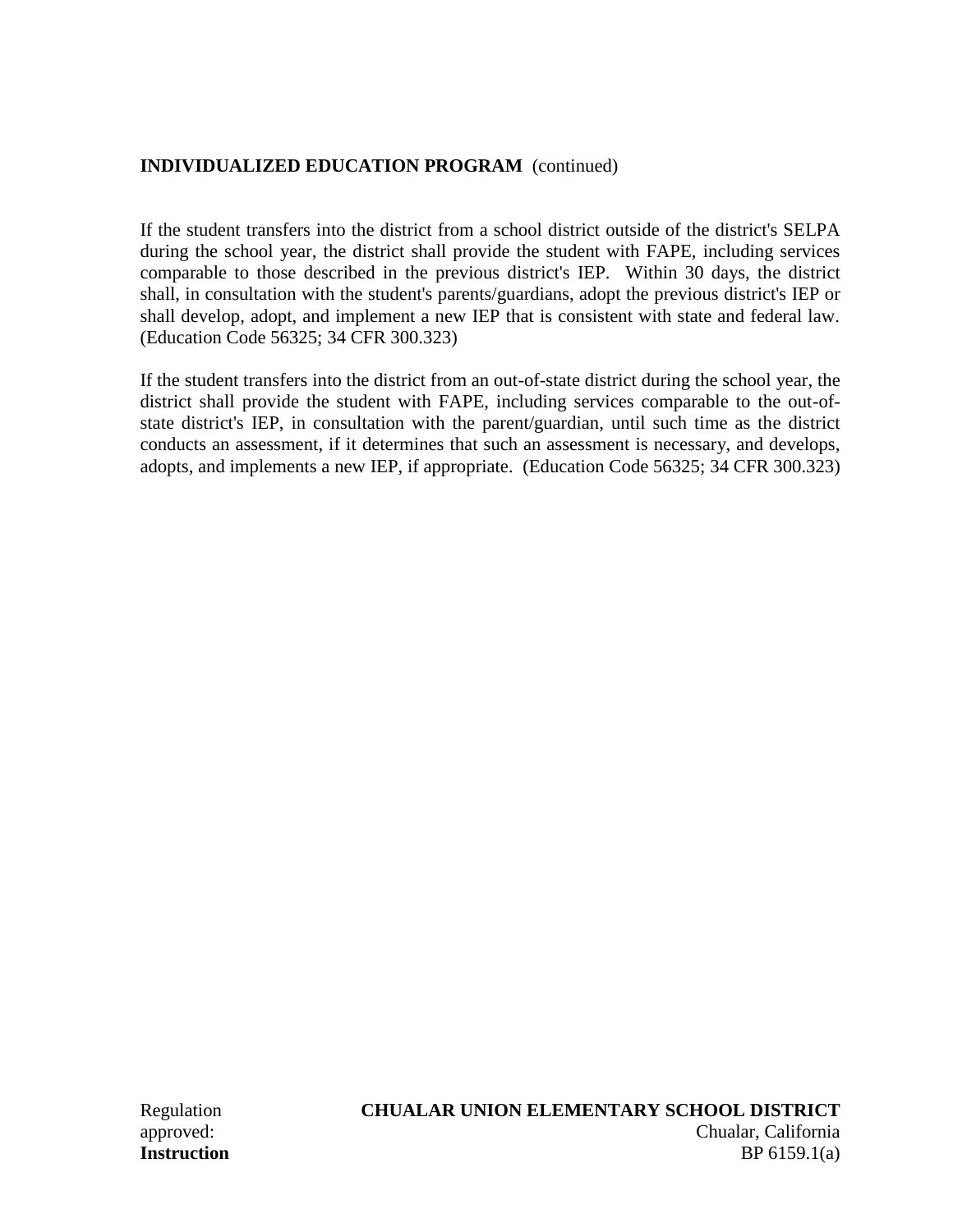The Board of Trustees desires to protect the rights of students with disabilities in accordance with the procedural safeguards set forth in state and federal law. Parents/guardians shall receive written notice of their rights in accordance with law, Board policy, and administrative regulation.

*(cf. 5144.2 - Suspension and Expulsion/Due Process (Students with Disabilities)) (cf. 5145.6 - Parental Notifications) (cf. 6159 - Individualized Education Program) (cf. 6159.2 - Nonpublic, Nonsectarian School and Agency Services for Special Education Students) (cf. 6159.3 - Appointment of Surrogate Parent for Special Education Students) (cf. 6159.4 - Behavioral Interventions for Special Education Students) (cf. 6164.4 - Identification and Evaluation of Individuals for Special Education)*

The Superintendent/Principal or designee shall represent the district in any due process hearing conducted with regard to district students and shall inform the Board about the result of the hearing.

The Superintendent/Principal or designee shall address a complaint concerning compliance with state or federal law regarding special education in accordance with the district's uniform complaint procedures.

*(cf. 1312.3 - Uniform Complaint Procedures)*

*Legal Reference: (see next page)*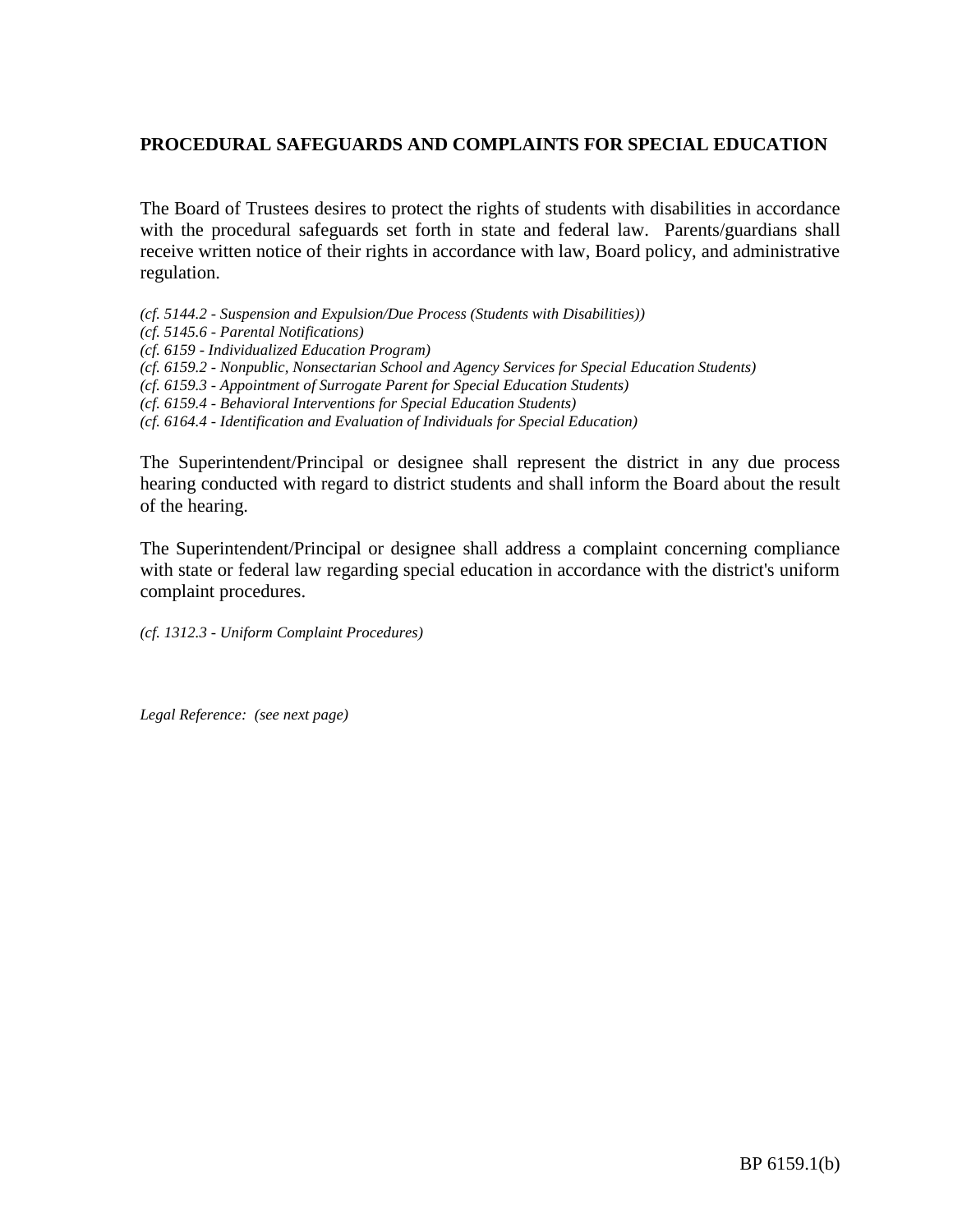#### *Legal Reference:*

*EDUCATION CODE 56000 Education for individuals with disabilities 56001 Provision of the special education programs 56020-56035 Definitions 56195.7 Written agreements 56195.8 Adoption of policies for programs and services 56300-56385 Identification and referral, assessment 56440-56447.1 Programs for individuals between the ages of three and five years 56500-56509 Procedural safeguards, including due process rights 56600-56606 Evaluation, audits and information CODE OF REGULATIONS, TITLE 5 3000-3100 Regulations governing special education 4600-4671 Uniform complaint procedures UNITED STATES CODE, TITLE 20 1232g Family Educational Rights and Privacy Act 1400-1482 Individuals with Disabilities Education Act UNITED STATES CODE, TITLE 29 794 Section 504 of the Rehabilitation Act UNITED STATES CODE, TITLE 42 11434 Homeless assistance CODE OF FEDERAL REGULATIONS, TITLE 34 99.10-99.22 Inspection, review and procedures for amending education records 104.36 Procedural safeguards 300.1-300.818 Assistance to states for the education of students with disabilities, especially: 300.500-300.520 Procedural safeguards and due process for parents and students COURT DECISIONS Winkelman v. Parma City School District, (2007) 550 U.S. 516*

*Management Resources:*

*FEDERAL REGISTER Final Regulations, December 1, 2008, Vol. 73, No. 231, pages 73006-73029 WEB SITES California Department of Education, Special Education: http://www.cde.ca.gov/sp/se U.S. Department of Education, Office of Special Education Programs: http://www.ed.gov/about/offices/list/osers/osep*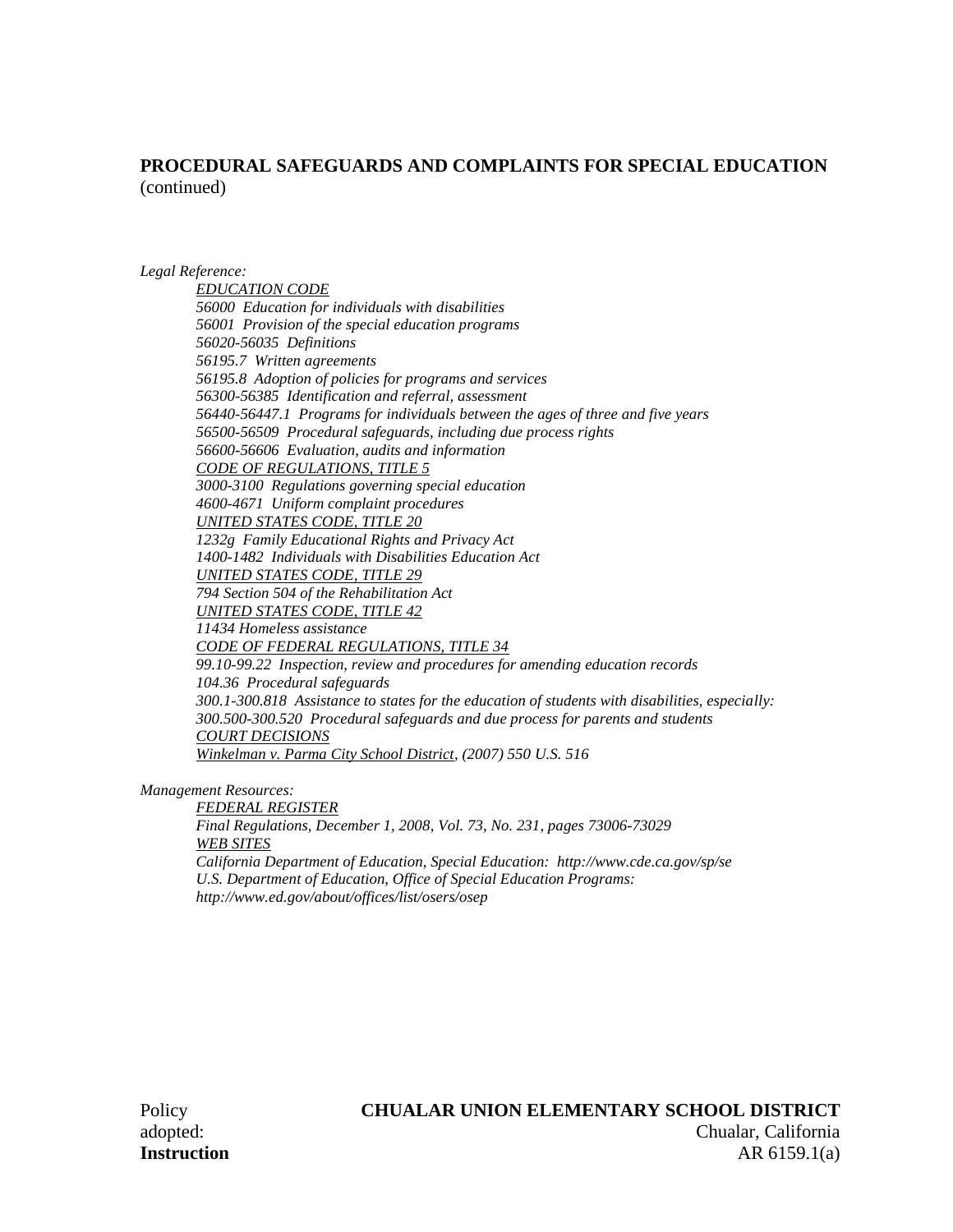### **Prior Written Notice**

The Superintendent/Principal or designee shall send to the parents/guardians of any student with disabilities a prior written notice within a reasonable time: (20 USC 1415(c); 34 CFR 300.102, 300.300, 300.503; Education Code 56500.4, 56500.5)

- 1. Before the district initially refers the student for assessment
- 2. Before the district proposes to initiate or change the student's identification, assessment, educational placement, or the provision of a free appropriate public education (FAPE) to the student
- 3. Before the district refuses to initiate or change the student's identification, assessment, or educational placement or the provision of FAPE to the student
- 4. Before the student graduates from high school with a regular diploma thus resulting in a change in placement
- 5. Upon receipt of the parent/guardian's written revocation of consent for the continued provision of special education and related services to his/her child

This notice shall include: (20 USC 1415(c); 34 CFR 300.503; Education Code 56500.4)

- 1. A description of the action proposed or refused by the district
- 2. An explanation as to why the district proposes or refuses to take the action
- 3. A description of each assessment procedure, test, record, or report the district used as a basis for the proposed or refused action
- 4. A statement that the parents/guardians of the student have protection under procedural safeguards and, if this notice is not an initial referral for assessment, the means by which a copy of the description of procedural safeguards can be obtained
- 5. Sources for parents/guardians to obtain assistance in understanding these provisions
- 6. A description of any other options that the individualized education program (IEP) team considered and why those options were rejected
- *(cf. 6159 - Individualized Education Program)*
- 7. A description of any other factors relevant to the district's proposal or refusal
- *(cf. 5145.6 - Parental Notifications)*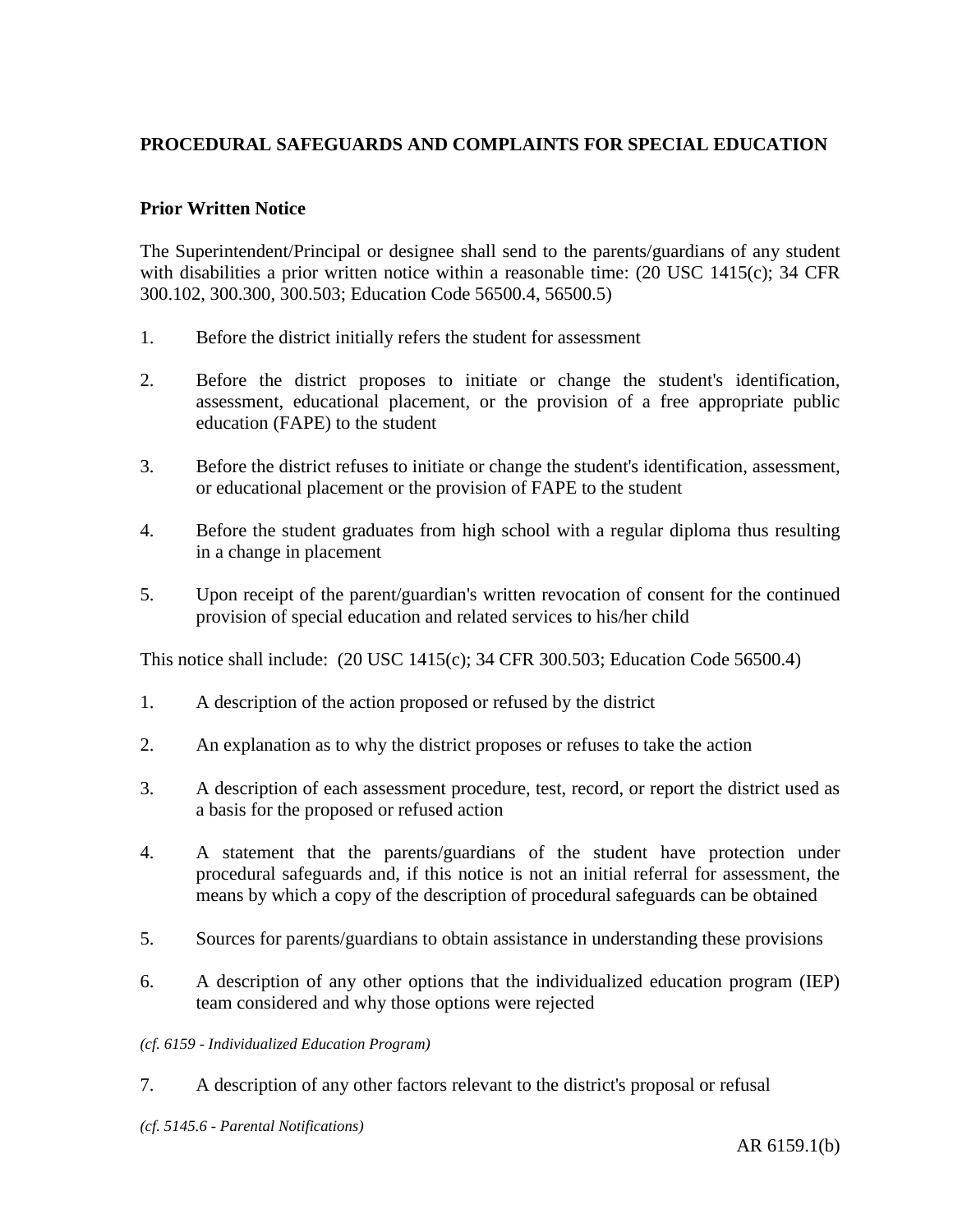### **Procedural Safeguards Notice**

A procedural safeguards notice shall be made available to parents/guardians of students with disabilities once each school year and: (20 USC 1415(d)(1); 34 CFR 300.504; Education Code 56301)

- 1. Upon initial referral or parent/guardian request for assessment
- 2. Upon receipt of the first state compliance complaint in a school year

### *(cf. 1312.3 - Uniform Complaint Procedures)*

- 3. Upon receipt of the first due process hearing request in a school year
- 4. In accordance with the discipline procedures pursuant to 34 CFR 300.530(h), when a decision is made to remove a student because of a violation of a code of conduct constituting a change of placement
- *(cf. 5144.2 - Suspension and Expulsion/Due Process (Students with Disabilities))*
- 5. Upon request by a parent/guardian

The procedural safeguards notice shall include a full explanation of all of the procedural safeguards available under 34 CFR 300.148, 300.151-300.153, 300.300, 300.502-300.503, 300.505-300.518, 300.520, 300.530-300.536, and 300.610-300.625 relating to: (20 USC 1415(d)(2); 34 CFR 300.504; Education Code 56301)

1. Independent educational evaluation

*(cf. 6164.4 - Identification and Evaluation of Individuals for Special Education)*

- 2. Prior written notice
- 3. Parental consent, including a parent/guardian's right to revoke consent, in writing, to his/her child's continued receipt of special education and related services
- 4. Access to educational records
- *(cf. 5125 - Student Records)*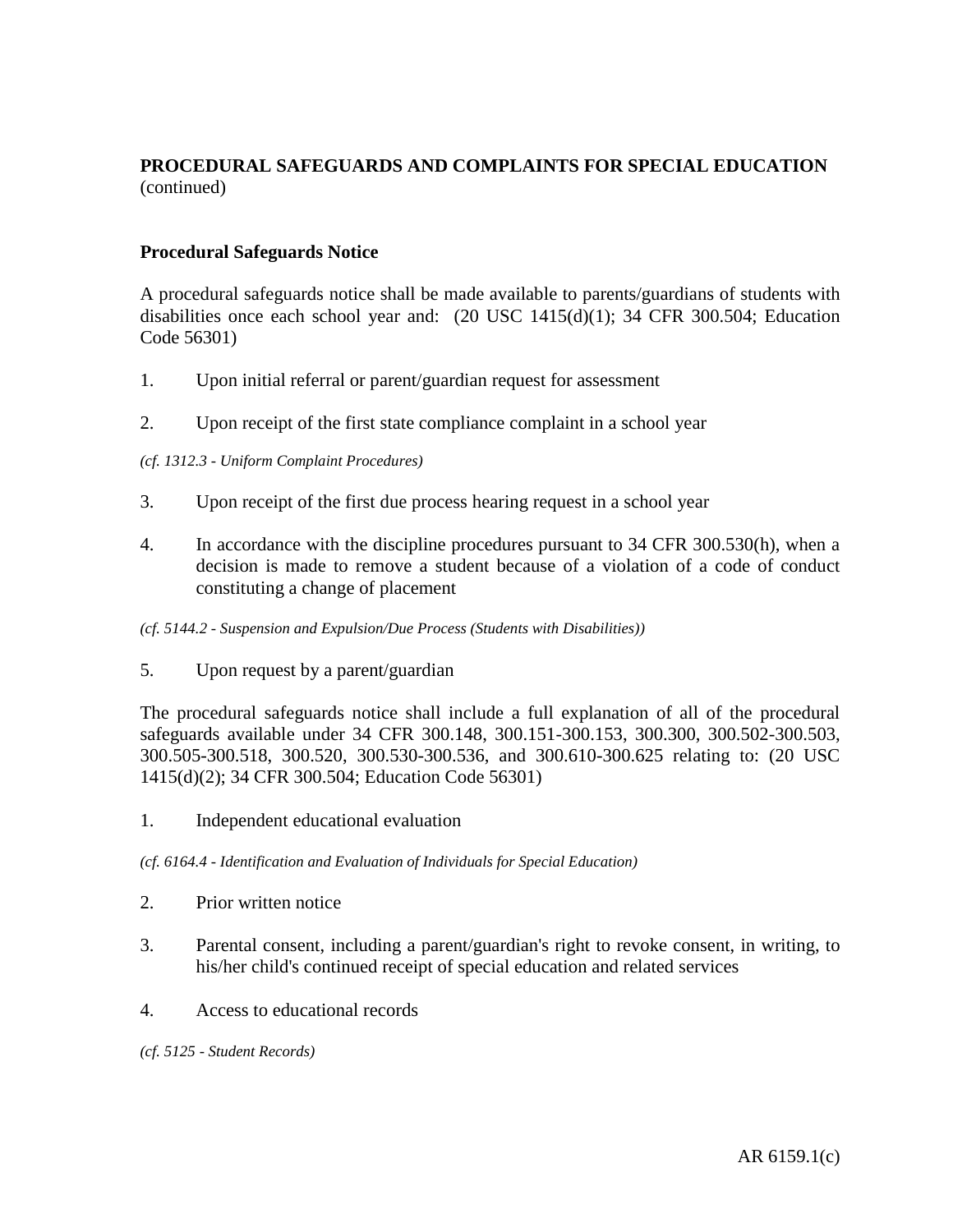- 5. Opportunity to present complaints and resolve complaints through the due process complaint and state compliance complaint procedures, including the time period in which to file a complaint, the opportunity for the district to resolve the complaint, and the difference between a due process complaint and the state compliance complaint procedures, including the jurisdiction of each procedure, what issues may be raised, filing and decisional timelines, and relevant procedures
- 6. The availability of mediation
- 7. The student's placement during the pendency of any due process complaint
- 8. Procedures for students who are subject to placement in an interim alternative educational setting
- 9. Requirements for unilateral placement by parents/guardians of students in private schools at public expense
- 10. Hearings on due process complaints, including requirements for disclosure of assessment results and recommendations
- 11. State-level appeals
- 12. Civil actions, including the time period in which to file those actions
- 13. Attorney's fees

This notice shall also include the rights and procedures contained in Education Code 56500- 56509, including information on the procedures for requesting an informal meeting, prehearing mediation conference, mediation conference, or due process hearing; the timelines for completing each process; whether the process is optional; the type of representative who may be invited to participate; the right of the parent/guardian and/or the district to electronically record the proceedings of IEP meetings in accordance with Education Code 56341; and information regarding the state special schools for students who are deaf, hard of hearing, blind, visually impaired, or deaf-blind. (Education Code 56321, 56321.5, 56321.6)

A copy of this notice shall be attached to the student's assessment plan and referred to at each IEP meeting. (Education Code 56321, 56321.5)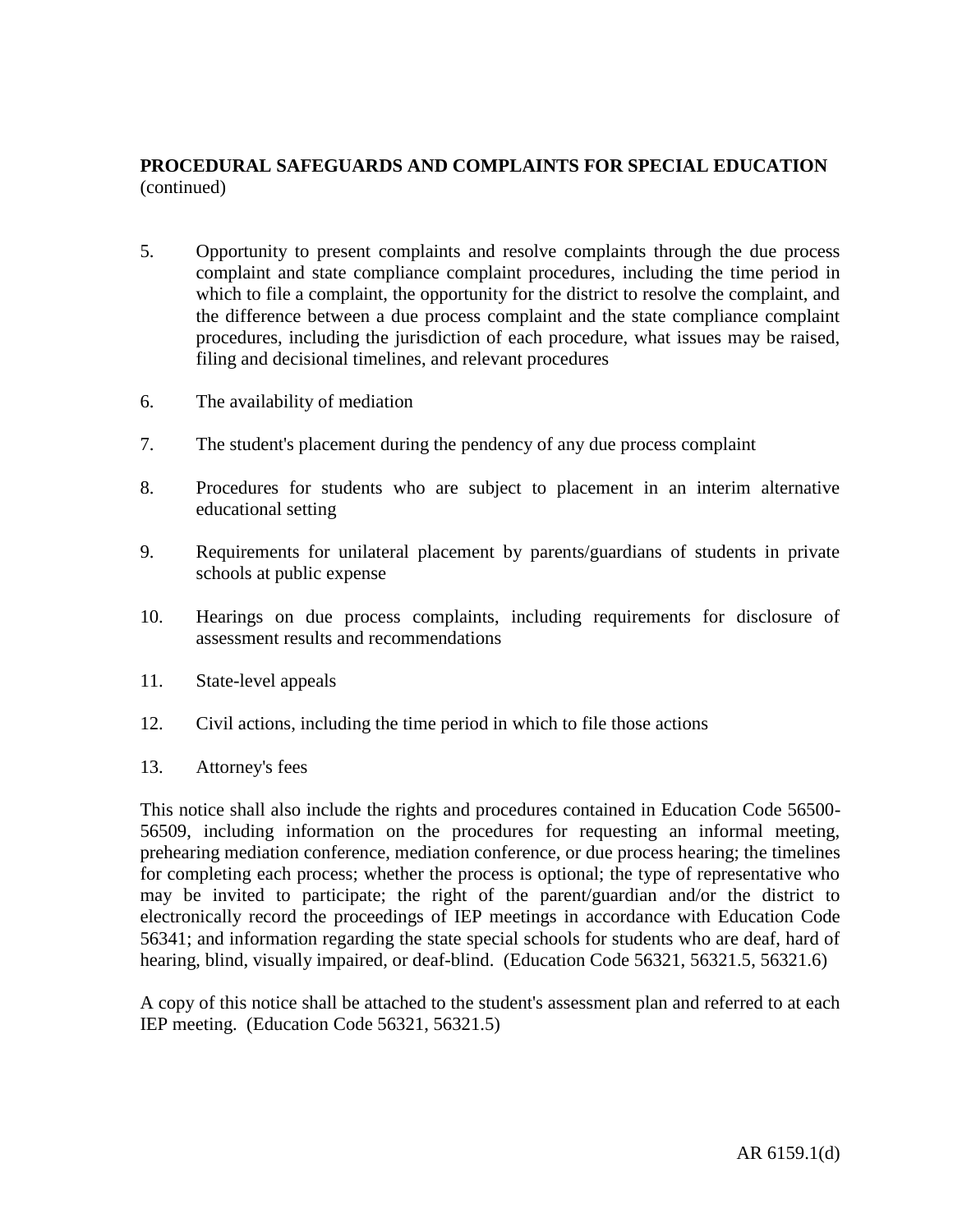### **Format of Parent/Guardian Notices**

The parents/guardians of a student with a disability shall be provided written notice of their rights in a language easily understood by the general public and in their native language or other mode of communication used by them, unless to do so is clearly not feasible. (34 CFR 300.503; Education Code 56341, 56506)

If the native language or other mode of communication of the parent/guardian is not a written language, the district shall take steps to ensure that: (34 CFR 300.503)

- 1. The notice is translated orally or by other means to the parent/guardian in his/her native language or other mode of communication.
- 2. The parent/guardian understands the contents of the notice.
- 3. There is written evidence that items #1 and #2 have been satisfied.

The district may place a copy of the procedural safeguards notice on the district's web site. (20 USC 1415(d))

A parent/guardian of a student with disabilities may elect to receive the prior written notice or procedural safeguards notice by an electronic mail communication. (34 CFR 300.505)

### **Due Process Complaints**

A parent/guardian and/or the district may initiate due process hearing procedures whenever: (20 USC 1415(b); Education Code 56501)

- 1. There is a proposal to initiate or change the student's identification, assessment, or educational placement or the provision of FAPE to the student.
- 2. There is a refusal to initiate or change the student's identification, assessment, or educational placement or the provision of FAPE to the student.
- 3. The parent/guardian refuses to consent to an assessment of his/her child.
- 4. There is a disagreement between a parent/guardian and the district regarding the availability of a program appropriate for the student, including the question of financial responsibility, as specified in 34 CFR 300.148.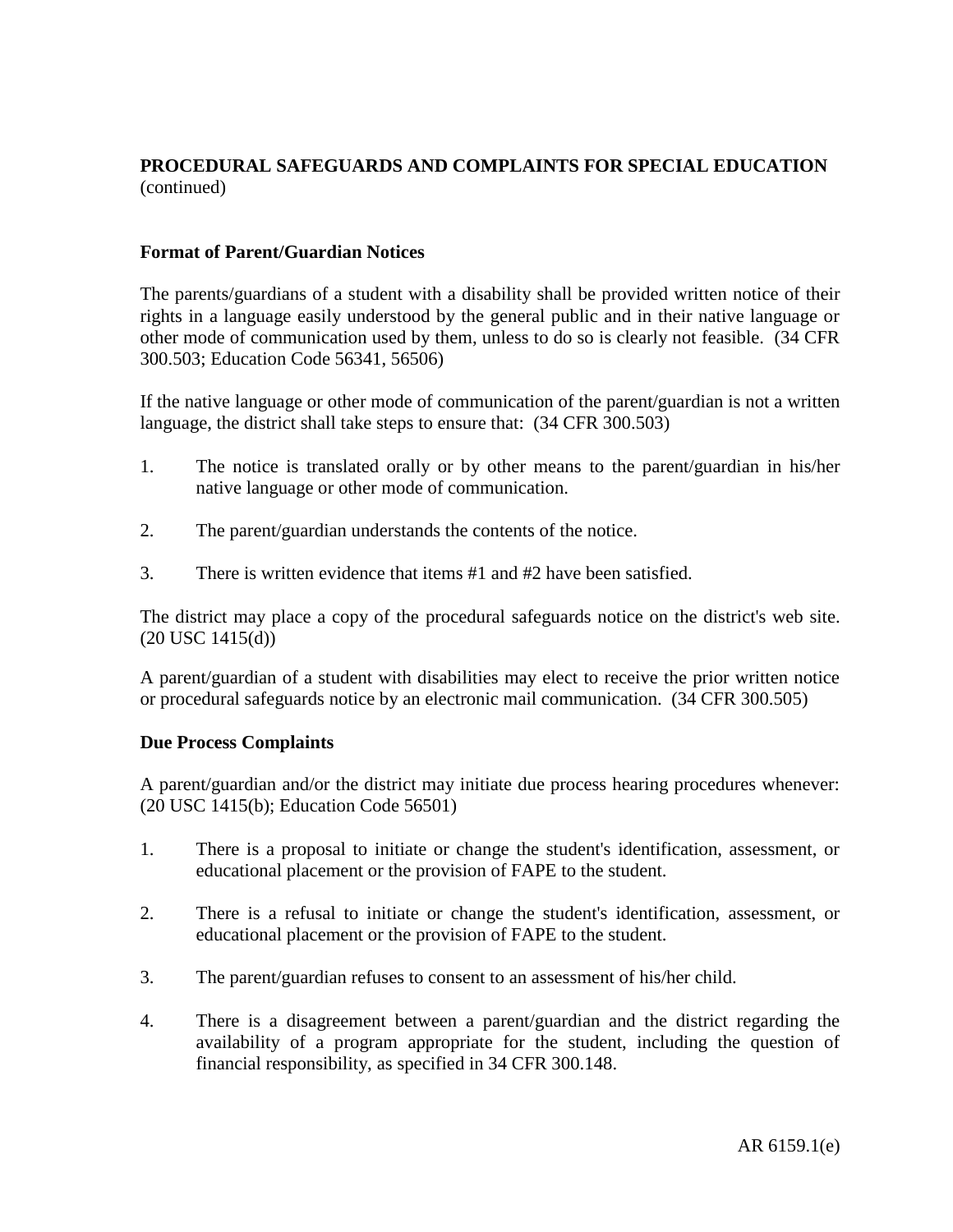Prior to having a due process hearing, the party requesting the hearing, or the party's attorney, shall provide the opposing party a due process complaint, which shall remain confidential, specifying: (20 USC 1415(b); 34 CFR 300.508; Education Code 56502)

- 1. The student's name
- 2. The student's address or, in the case of a student identified as homeless pursuant to 42 USC 11434, available contact information for that student

### *(cf. 6173 - Education for Homeless Children)*

- 3. The name of the school the student attends
- 4. A description of the nature of the student's problem relating to the proposed or refused initiation or change, including facts relating to the problem
- 5. A proposed resolution to the problem to the extent known and available to the complaining party at the time

Parties filing a due process complaint shall file their request with the Superintendent of Public Instruction or designated contracted agency. (Education Code 56502)

### **District's Response to Due Process Complaints**

If the district has sent prior written notice to the parent/guardian regarding the subject matter of the parent/guardian's due process complaint, the district shall, within 10 days of receipt of the complaint, send a response specifically addressing the issues in the complaint. (20 USC 1415(c)(1); 34 CFR 300.508)

If the district has not sent a prior written notice to the parent/guardian regarding the subject matter contained in the parent/guardian's due process complaint, the district shall send a response to the parent/guardian within 10 days of receipt of the complaint containing: (20 USC 1415(c)(1); 34 CFR 300.508):

- 1. An explanation of why the district proposed or refused to take the action raised in the complaint
- 2. A description of other options that the IEP team considered and the reasons that those options were rejected
- 3. A description of each evaluation procedure, assessment, record, or report the district used as the basis for the proposed or refused action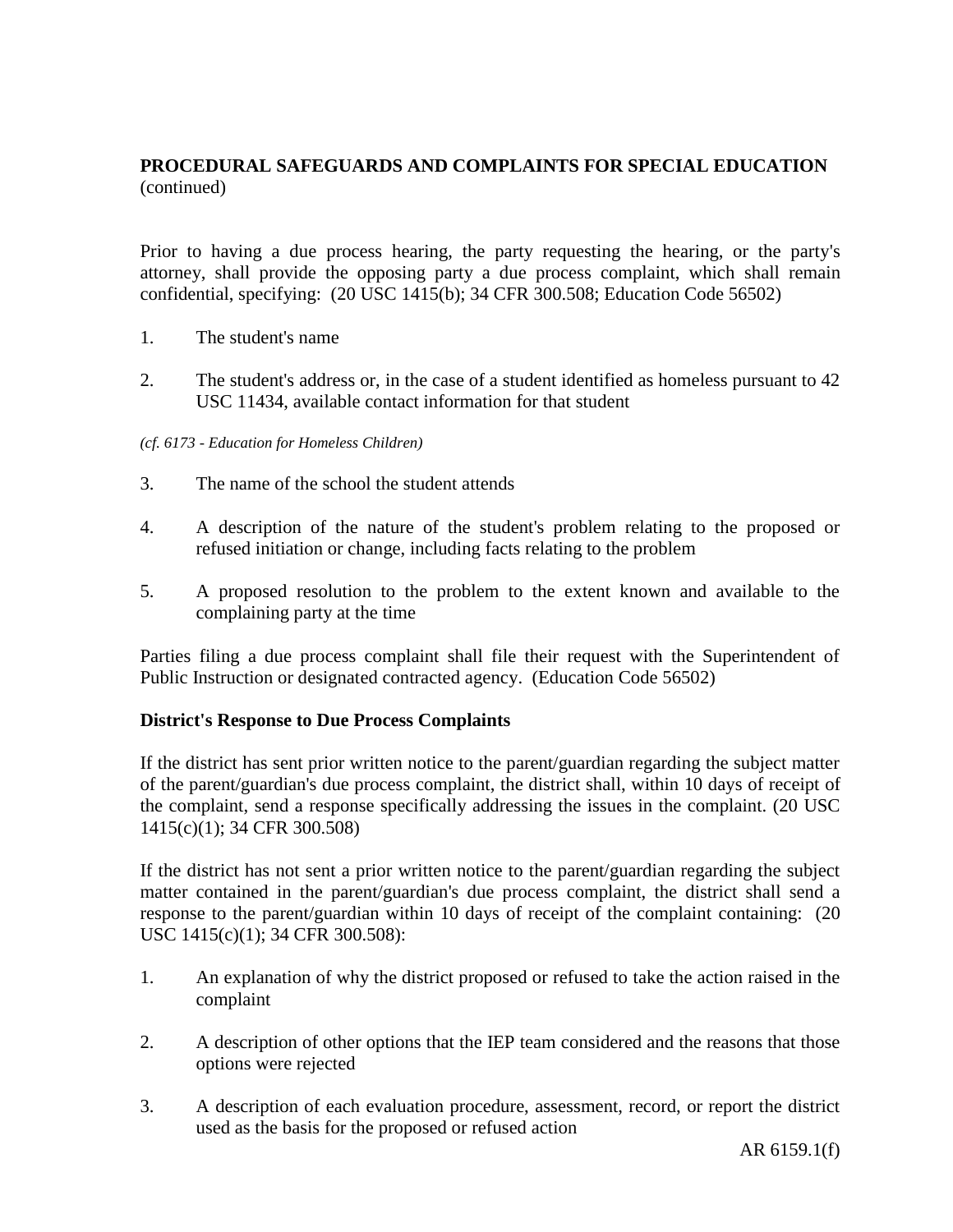4. A description of the factors that are relevant to the district's proposal or refusal

Upon the filing of a due process complaint by either party or upon request of the parent/guardian, the district shall inform the parent/guardian of any free or low-cost legal and other relevant services available in the area. (34 CFR 300.507)

# **Informal Process/Pre-Hearing Mediation Conference**

Prior to or upon initiating a due process hearing, the Superintendent/Principal or designee and a parent/guardian may, if the party initiating the hearing so chooses, agree to meet informally to resolve any issue(s) relating to the identification, assessment, education and placement, or provision of FAPE for a student with disabilities. The Superintendent/Principal or designee shall have the authority to resolve the issue(s). In addition, either party may file a request with the Superintendent of Public Instruction for a mediation conference to be conducted by a person under contract with the California Department of Education. (Education Code 56502)

If resolution is reached that resolves the due process issue(s), the parties shall enter into a legally binding agreement that satisfies the requirements of Education Code 56500.3. (Education Code 56500.3)

Attorneys may attend or otherwise participate only in those mediation conferences that are scheduled after the filing of a request for due process hearing. (Education Code 56500.3, 56501)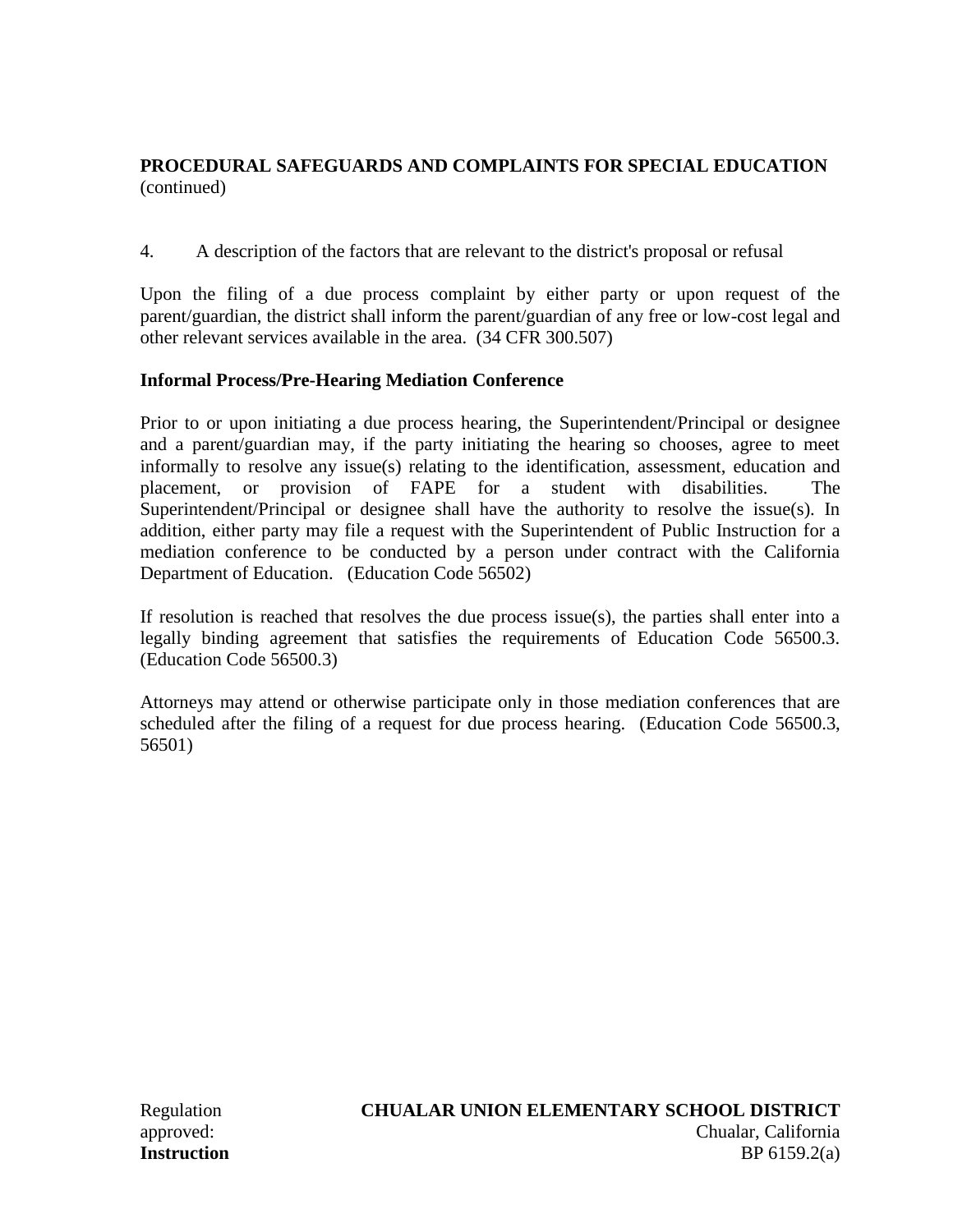# **NONPUBLIC, NONSECTARIAN SCHOOL AND AGENCY SERVICES FOR SPECIAL EDUCATION**

The Board of Trustees may contract with state-certified nonpublic, nonsectarian schools or agencies to provide special education services or facilities when an appropriate public education program is not available.

- *(cf. 0430 - Comprehensive Local Plan for Special Education)*
- *(cf. 1312.3 - Uniform Complaint Procedures)*
- *(cf. 3541.2 - Transportation for Students with Disabilities)*
- *(cf. 4112.23 - Special Education Staff)*
- *(cf. 6146.4 - Differential Graduation and Competency Standards for Students with Disabilities)*
- *(cf. 6159 - Individualized Education Program)*
- *(cf. 6159.1 - Procedural Safeguards and Complaints for Special Education)*
- *(cf. 6164.4 - Identification and Evaluation of Individuals for Special Education)*

When entering into agreements with nonpublic, nonsectarian schools or agencies, the Board shall consider the needs of the individual student and the recommendations of the individualized education program (IEP) team. The IEP team shall remain accountable for monitoring the progress of students placed in nonpublic, nonsectarian programs towards the goals identified in each student's IEP.

*Legal Reference: (see next page)*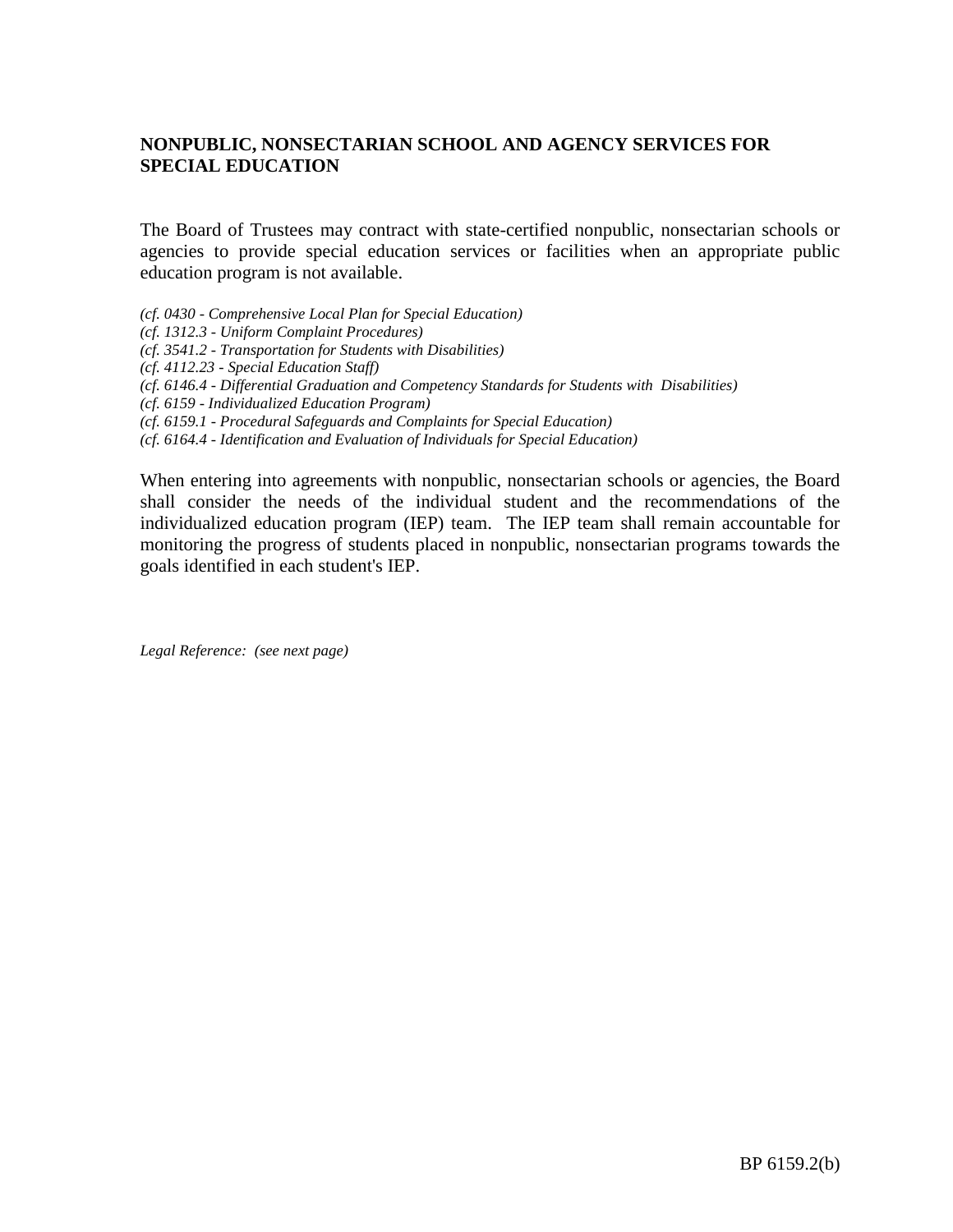### **NONPUBLIC, NONSECTARIAN SCHOOL AND AGENCY SERVICES FOR SPECIAL EDUCATION** (continued)

*Legal References:*

*EDUCATION CODE 56034-56035 Definitions of nonpublic, nonsectarian school and agency 56042 Placement not to be recommended by attorney with conflict of interest 56101 Waivers 56163 Certification 56168 Responsibility for education of student in hospital or health facility school 56195.8 Adoption of policies 56360-56369 Implementation of special education 56711 Computation of state aid 56740-56743 Apportionments and reports 56760 Annual budget plan; service proportions 56775.5 Reimbursement of assessment and identification costs GOVERNMENT CODE 7570-7588 Interagency responsibilities for providing services to children with disabilities, especially: 7572.55 Seriously emotionally disturbed child; out-of-state placement FAMILY CODE 7911-7912 Interstate compact on placement of children WELFARE AND INSTITUTIONS CODE 362.2 Out-of-home placement for IEP 727.1 Out-of-state placement of wards of court CODE OF REGULATIONS, TITLE 5 3001 Definitions 3061-3069 Nonpublic, nonsectarian school and agency services UNITED STATES CODE, TITLE 20 1400-1487 Individuals with Disabilities Education Act CODE OF FEDERAL REGULATIONS, TITLE 34 300.129-300.148 Children with disabilities in private schools COURT DECISIONS Agostini v. Felton, (1997) 521 U.S. 203, 117 S.Ct. 1997*

*Management Resources:*

*CDE LEGAL ADVISORIES 0317.99 Nonpublic School/Agency Waivers and Reimbursement to Parents FEDERAL REGISTER Rules and Regulations, August 14, 2006, Vol. 71, Number 156, pages 46539-46845 WEB SITES CDE: http://www.cde.ca.gov US Department of Education, Office of Special Education and Rehabilitative Services: http://www.ed.gov/offices/OSERS*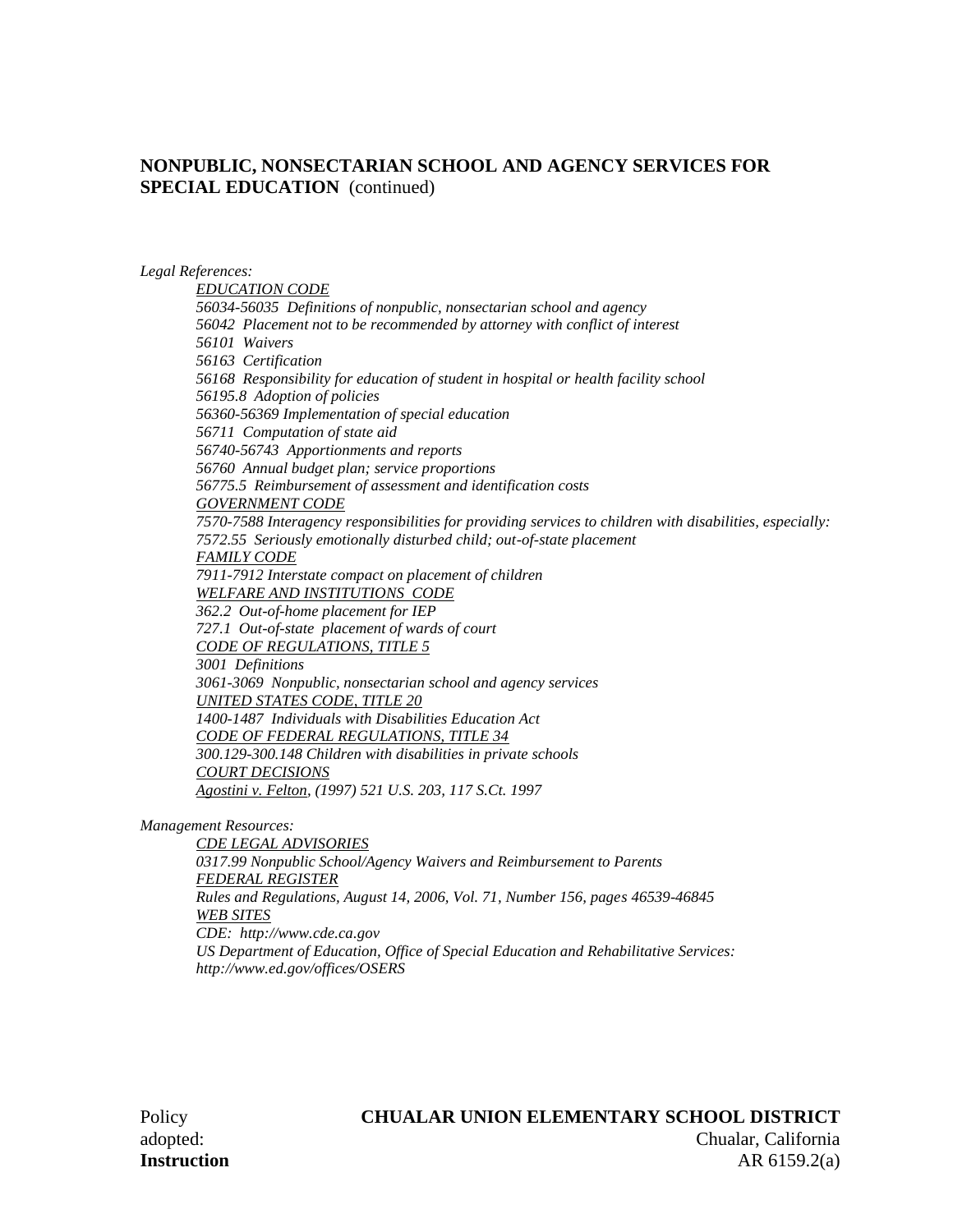# **NONPUBLIC, NONSECTARIAN SCHOOL AND AGENCY SERVICES FOR SPECIAL EDUCATION**

## **Placement and Services**

Procedures specified in law shall govern the selection of appropriate nonpublic school or agency services.

Contracts with a nonpublic school or agency shall be made on forms provided by the California Department of Education and shall include an individual services agreement negotiated for each student. Individual services agreements shall be for the length of time for which nonpublic, nonsectarian school services are specified in the student's individualized education program (IEP), not to exceed one year. Changes in educational instruction, services or placement shall be made only on the basis of revisions to the student's IEP. (Education Code 56366)

#### *(cf. 6159 - Individualized Education Program)*

The master contract shall specify the general administrative and financial agreements between the nonpublic, nonsectarian school or agency and the district to provide the special education and designated instruction and services, as well as transportation specified in the student's IEP. The administrative provisions of the contract shall also include procedures for recordkeeping and documentation, and the maintenance of school records by the district to ensure that appropriate high school graduation credit is received by the student. The contract may allow for partial or full-time attendance at the nonpublic, nonsectarian school. (Education Code 56366)

### *(cf. 3541.2 - Transportation for Students with Disabilities)*

The master contract shall include a description of the process being utilized by the district to oversee and evaluate placements in nonpublic, nonsectarian schools. This description shall include a method for evaluating whether the student is making appropriate educational progress. (Education Code 56366)

The district IEP team shall annually review the IEP of a student placed in a nonpublic, nonsectarian school or agency. The student's IEP and contract shall specify the review schedules. (5 CCR 3068)

The Superintendent/Principal or designee shall notify a high school district of all students placed in nonpublic school or agency programs prior to the annual review of the IEP for each student who may transfer to the high school district. (5 CCR 3068)

When a special education student meets the district requirements for completion of prescribed course of study and adopted differential proficiency standards as designated in the student's IEP, the district which developed the IEP shall award the diploma. (5 CCR 3069)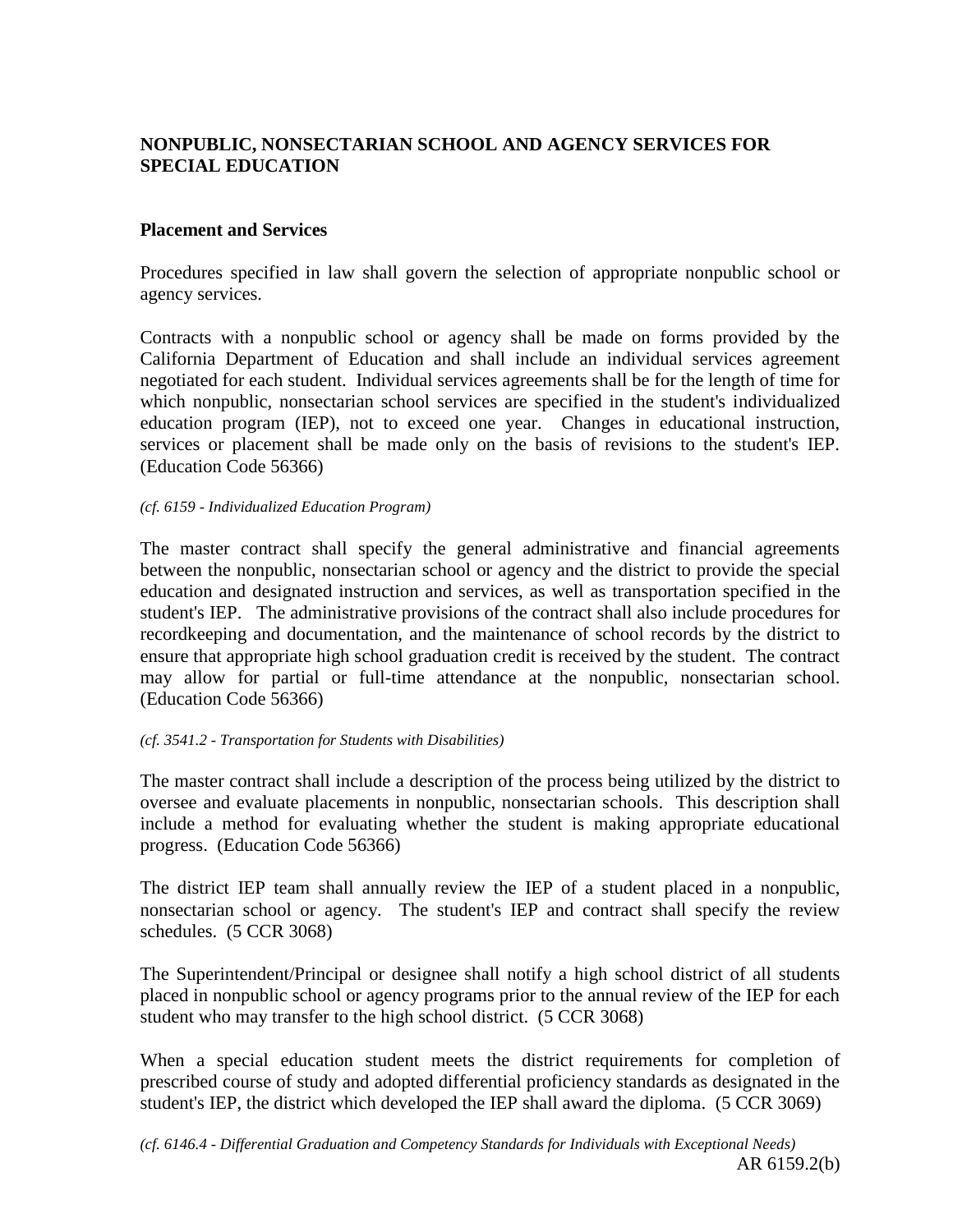# **NONPUBLIC, NONSECTARIAN SCHOOL AND AGENCY SERVICES FOR SPECIAL EDUCATION** (continued)

## **Out-of-State Placements**

Before contracting with a nonpublic, nonsectarian school or agency outside California, the Superintendent/Principal or designee shall document the district's efforts to find an appropriate program offered by a nonpublic, nonsectarian school or agency within California. (Education Code 56365)

Within 15 days of any decision for an out-of-state placement, the student's IEP team shall submit to the Superintendent of Public Instruction a report with information about the services provided by the out-of-state program, the related costs, and the district's efforts to locate an appropriate public school or nonpublic, nonsectarian school or agency within California. (Education Code 56365)

If the district decides to place a student with a nonpublic, nonsectarian school or agency outside the state, the district shall indicate the anticipated date of the student's return to a placement within California and shall document efforts during the previous year to return the student to California. (Education Code 56365)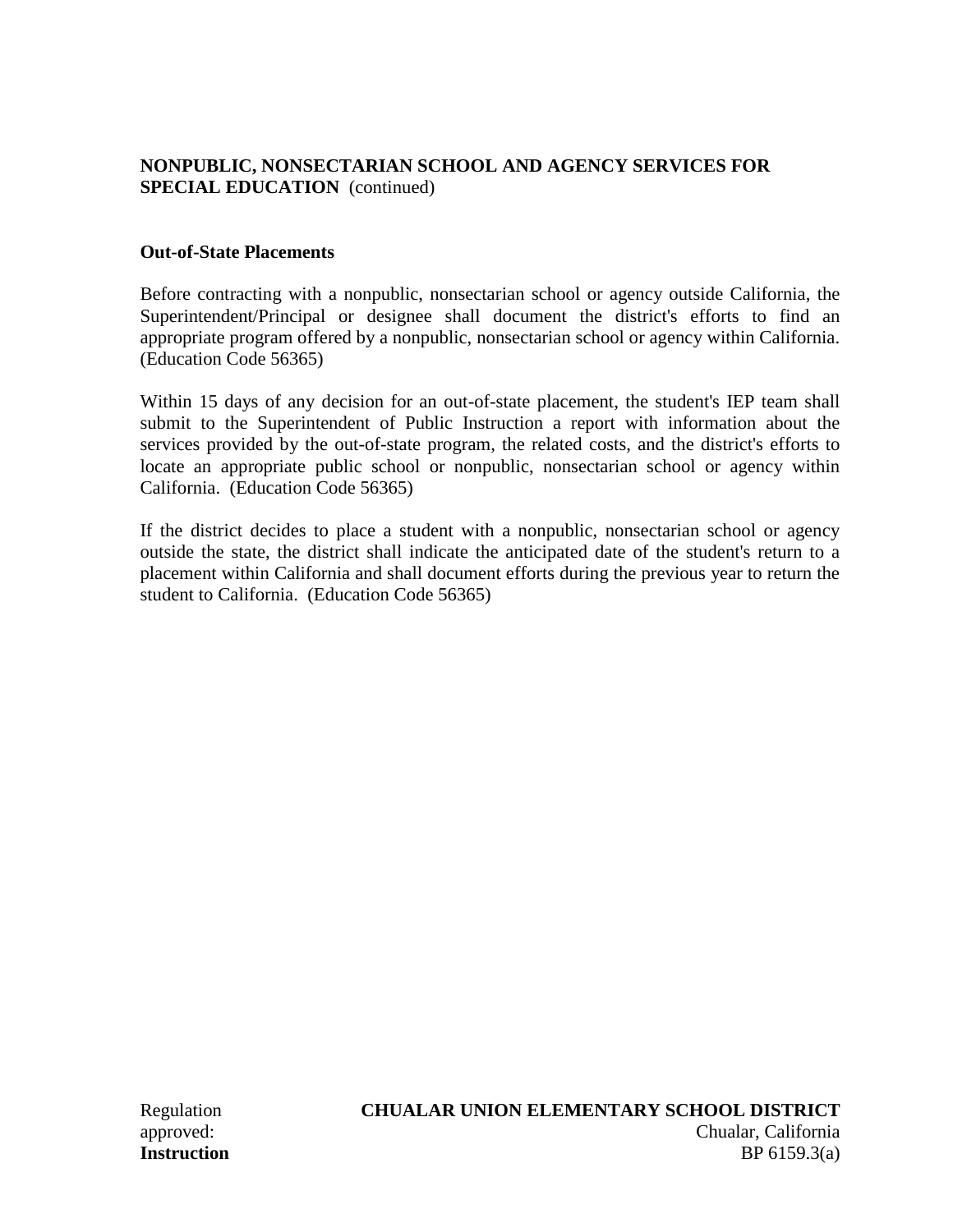# **APPOINTMENT OF SURROGATE PARENT FOR SPECIAL EDUCATION STUDENTS**

In order to protect the rights of students with disabilities, the Superintendent/Principal or designee shall appoint a surrogate parent to represent a student with disabilities as necessary in accordance with law. He/she shall develop procedures for recruiting, training and assigning adults to serve as surrogate parents.

- *(cf. 0430 - Comprehensive Local Plan for Special Education)*
- *(cf. 1312.3 - Uniform Complaint Procedures)*
- *(cf. 3515.6 - Criminal Background Checks for Contractors)*
- *(cf. 3541.2 - Transportation for Students with Disabilities)*
- *(cf. 4112.23 - Special Education Staff)*
- *(cf. 5144.2 - Suspension and Expulsion/Due Process (Students with Disabilities))*
- *(cf. 6146.4 - Differential Graduation and Competency Standards for Individuals with Exceptional Needs)*
- *(cf. 6159 - Individualized Education Program)*
- *(cf. 6159.1 - Procedural Safeguards and Complaints for Special Education)*
- *(cf. 6159.2 - Nonpublic, Nonsectarian School and Agency Services for Special Education)*
- *(cf. 6164.4 - Identification and Evaluation of Individuals for Special Education)*
- *(cf. 6173 - Education for Homeless Children)*
- *(cf. 6173.1 - Education for Foster Youth)*

*Legal Reference: (see next page)*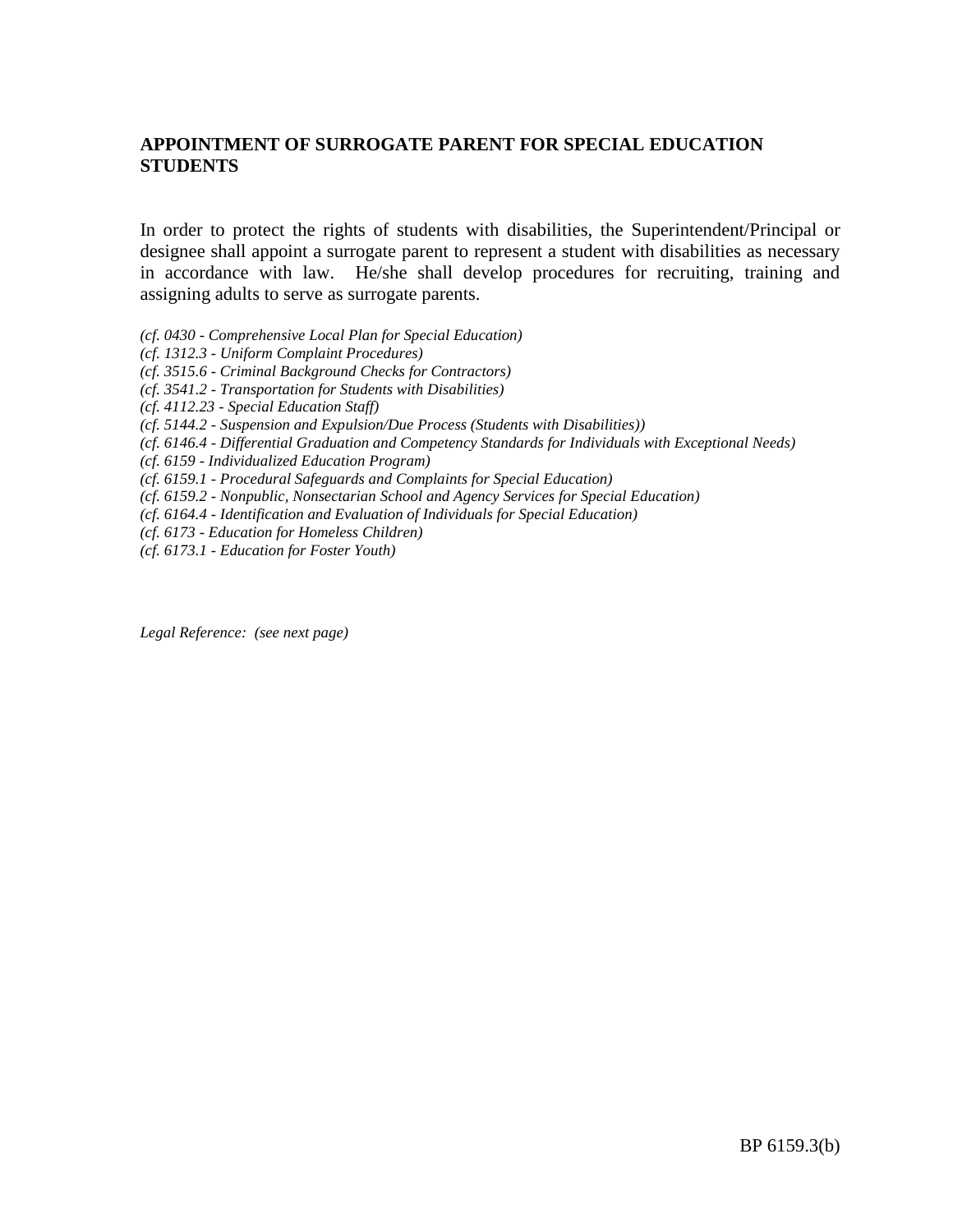### **APPOINTMENT OF SURROGATE PARENT FOR SPECIAL EDUCATION STUDENTS** (continued)

*Legal Reference:*

*EDUCATION CODE 56028 Parent 56050 Surrogate parents 56055 Rights of foster parents GOVERNMENT CODE 7570-7588 Interagency responsibilities for providing services to disabled children, especially: 7579.5 Surrogate parent; appointment; qualifications; liability WELFARE AND INSTITUTIONS CODE 300 Children subject to jurisdiction 361 Limitations on parental control 601 Minors habitually disobedient or truant 602 Minors violating laws 726 Limitations on parental control UNITED STATES CODE, TITLE 20 1400-1482 Individuals with Disabilities Education Act, especially: 1415 Procedural safeguards UNITED STATES CODE, TITLE 42 11434a Definitions CODE OF FEDERAL REGULATIONS, TITLE 34 300.30 Definition parent 300.519 Surrogate parents*

*Management Resources:*

*FEDERAL REGISTER Rules and Regulations, August 14, 2006, Vol. 71, Number 156, pages 46539-46845 WEB SITES California Department of Education: http://www.cde.ca.gov U.S. Department of Education, Office of Special Education and Rehabilitative Services: http://www.ed.gov/about/offices/list/osers/index.html*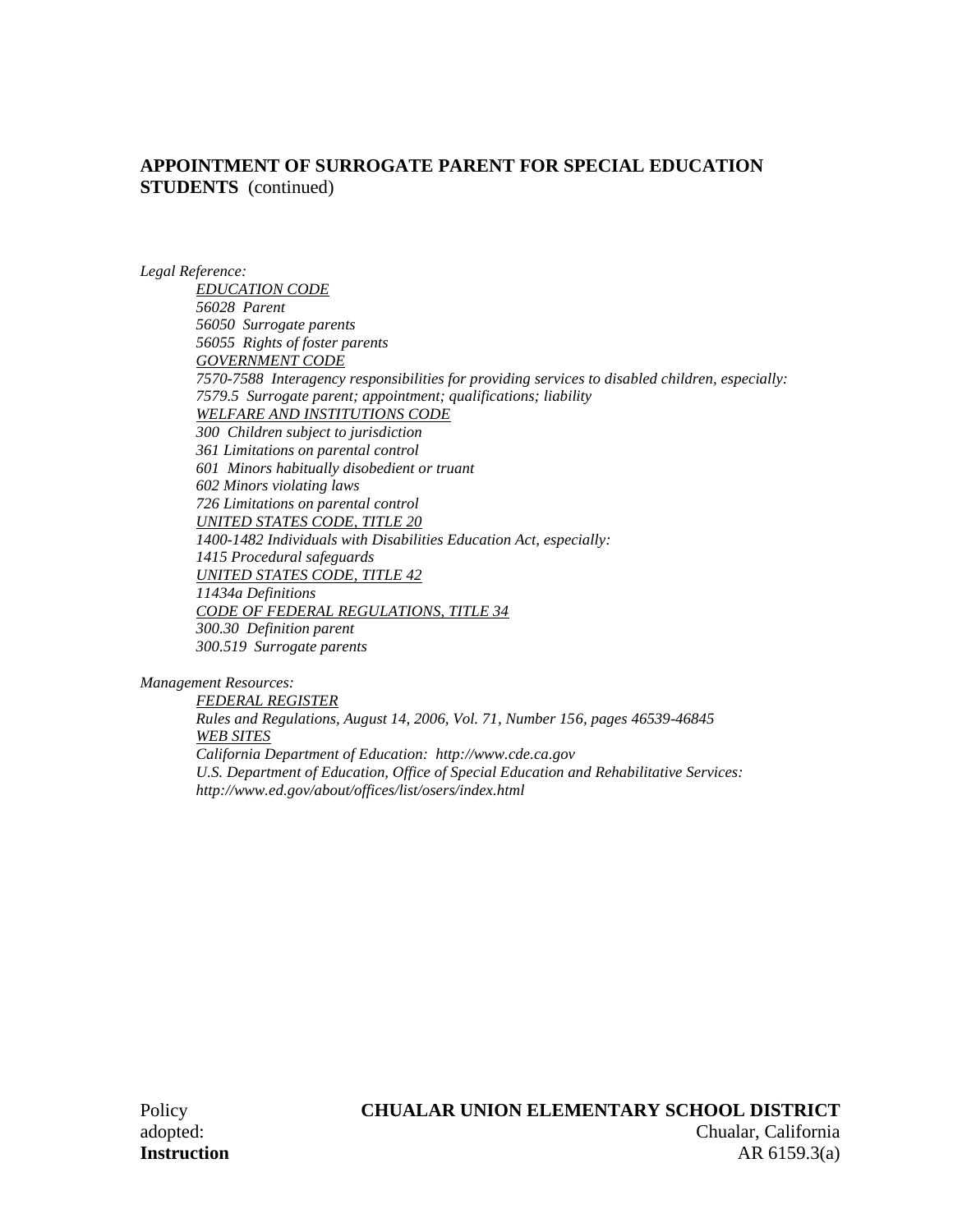# **APPOINTMENT OF SURROGATE PARENT FOR SPECIAL EDUCATION STUDENTS**

### **Conditions Necessitating a Surrogate**

The Superintendent/Principal or designee shall appoint a surrogate parent to represent a student with disabilities under one or more of the following circumstances: (Government Code 7579.5; 20 USC 1415(b)(2); 34 CFR 300.519)

- 1. No parent/guardian for the student can be identified.
- 2. The district, after reasonable efforts, cannot discover the location of a parent or legal guardian of the student.
- 3. The student is adjudicated a dependent or ward of the court pursuant to Welfare and Institutions Code 300, 601 or 602 and all of the following conditions are satisfied:
	- a. The court has referred the student for special education and related services or the student has a valid individualized education program (IEP)
	- b. The court has specifically limited the right of the parent/guardian to make educational decisions for his/her child
	- c. The student has no responsible adult to represent him or her pursuant to Welfare and Institutions Code 361 or 726 or Education Code 56055

#### *(cf. 6159 - Individualized Education Program)*

- 4. The student is an unaccompanied homeless youth not in the custody of a parent/guardian, as defined in 42 USC 11434a
- *(cf. 6173 - Education for Homeless Children)*
- 5. The student has reached the age of majority but has been declared incompetent by a court of law

#### **Appointment of Surrogate Parents**

Upon a determination that a student needs a surrogate parent, the Superintendent/Principal or designee shall make reasonable efforts to ensure that the surrogate is appointed within 30 days. (20 USC 1412(b)(2)(B))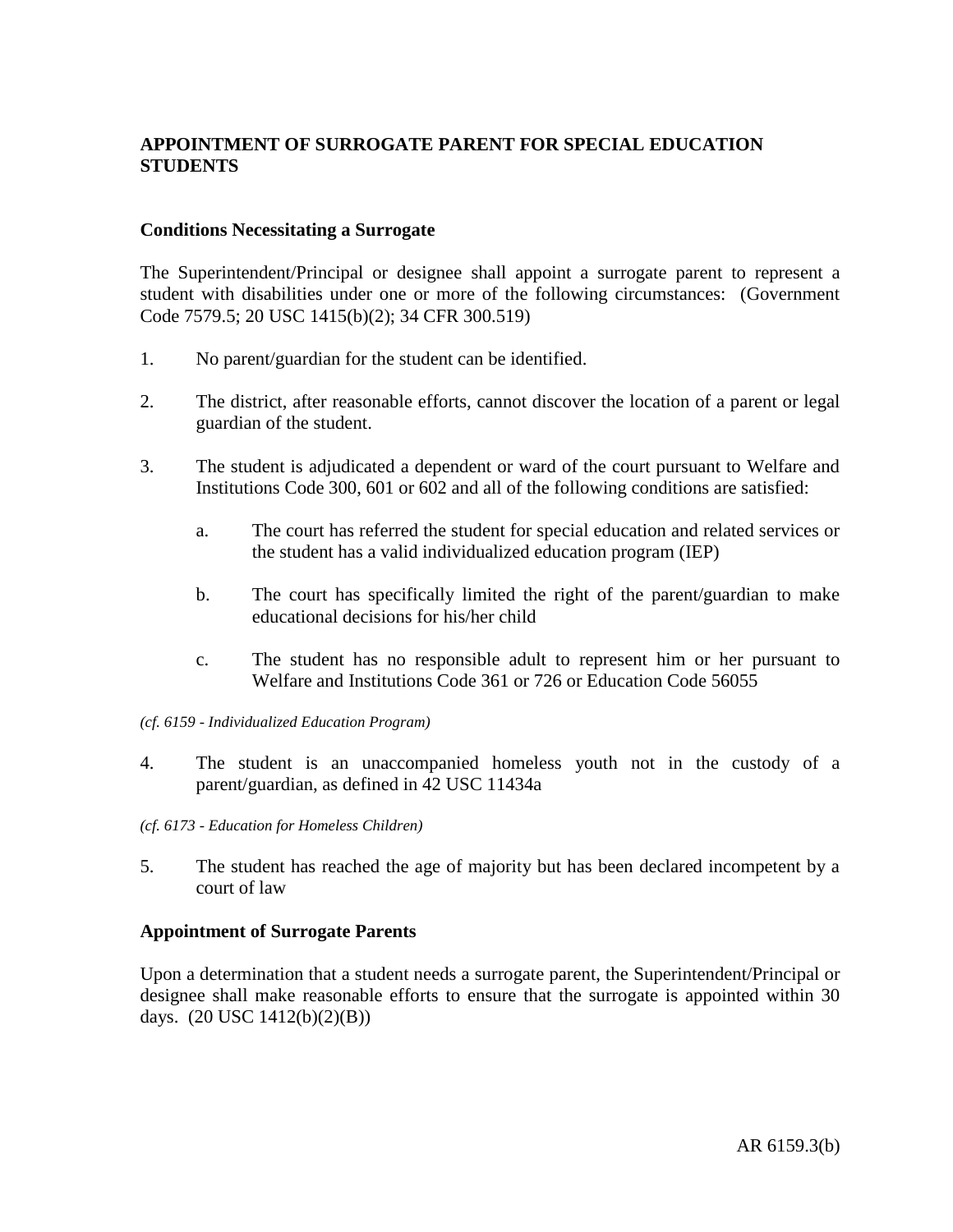# **APPOINTMENT OF SURROGATE PARENT FOR SPECIAL EDUCATION STUDENTS** (continued)

When appointing a surrogate parent, the Superintendent/Principal or designee shall give first preference to a relative caretaker, foster parent or court-appointed special advocate, provided any of these individuals exists and is willing and able to serve. If none of these individuals is willing or able to act as a surrogate parent, the Superintendent/Principal or designee shall select the surrogate parent of his/her choice. If the student is moved from the home of the relative caretaker or foster parent who was appointed as the student's surrogate parent, the Superintendent/Principal or designee shall appoint another surrogate parent if a new appointment is necessary to ensure adequate representation of the student. (Government Code 7579.5)

#### *(cf. 6173.1 - Education for Foster Youth)*

The Superintendent/Principal or designee shall ensure that individuals to be appointed as surrogate parents have passed a criminal background check and have demonstrated interest and skill in working with students with disabilities.

Surrogate parents shall have no interests that conflict with the student's educational interests and shall have knowledge and skills that ensure adequate representation of the student. If a conflict of interest arises after the appointment of a surrogate parent, the Superintendent/Principal or designee shall terminate the appointment and appoint another surrogate parent. (34 CFR 300.519; Government Code 7579.5)

#### **Duties of Surrogate Parent**

The surrogate parent shall have all the rights relative to the student's education that a parent has under the Individuals with Disabilities Education Act pursuant to 20 USC 1400-1482 and 34 CFR 300.1-300.818. The surrogate parent may represent the student in all matters relating to identification, assessment, instructional planning and development, educational placement, review and revision of the IEP, and in other matters relating to the provision of a free and appropriate public education. (Education Code 56050; Government Code 7579.5)

#### *(cf. 6164.4 - Identification and Evaluation of Individuals for Special Education)*

In addition, the representation of the surrogate parent shall include the provision of written consent to the IEP including nonemergency medical services, mental health treatment services, and occupational or physical therapy services pursuant to Government Code 7570- 7588. (Education Code 56050)

#### *(cf. 5141 - Health Care and Emergencies)*

Surrogate parents shall volunteer their services to the district and serve without compensation. The district may reimburse them for mileage and other incidental expenses directly associated with their duties as surrogate parents.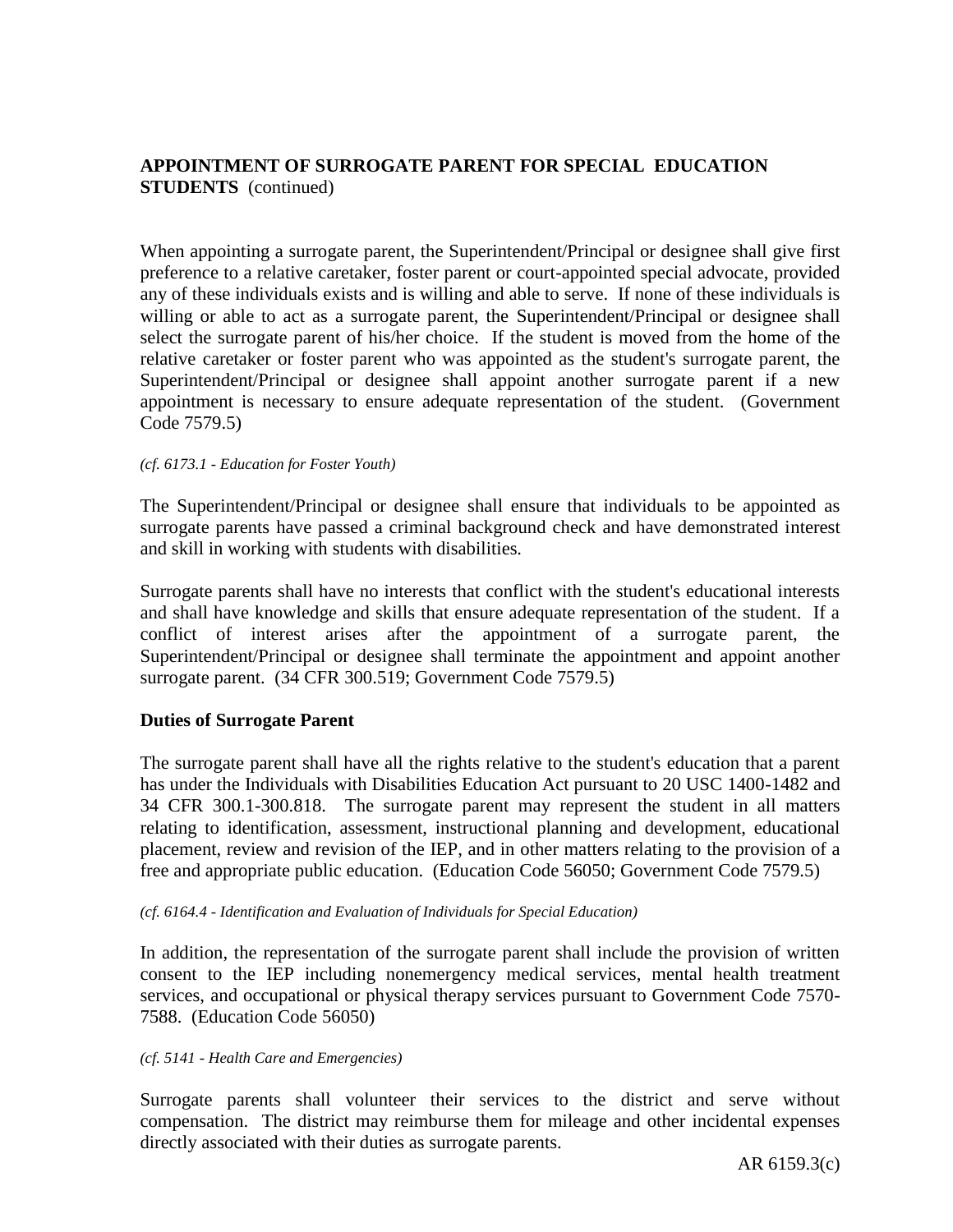# **APPOINTMENT OF SURROGATE PARENT FOR SPECIAL EDUCATION STUDENTS** (continued)

### *(cf. 3350 - Travel Expenses)*

Surrogate parents shall have access to the student's school records as necessary to fulfill their responsibilities as surrogate parents and in accordance with Board policy and administrative regulation.

*(cf. 5125 - Student Records)*

### **Termination of Appointment**

The Superintendent/Principal or designee shall terminate the appointment of a surrogate parent under the following conditions:

- 1. When the student is no longer in need of special education (Government Code 7579.5)
- 2. When the student reaches 18 years of age, unless he/she chooses not to make education decisions for himself/herself or is deemed by a court to be incompetent (Government Code 7579.5)
- 3. Another responsible adult is appointed to make educational decisions for the student (Government Code 7579.5)
- 4. The right of the parent/guardian to make educational decisions for the student is fully restored (Government Code 7579.5)
- 5. When the surrogate parent no longer satisfies the requirements for appointment as a surrogate parent, as specified above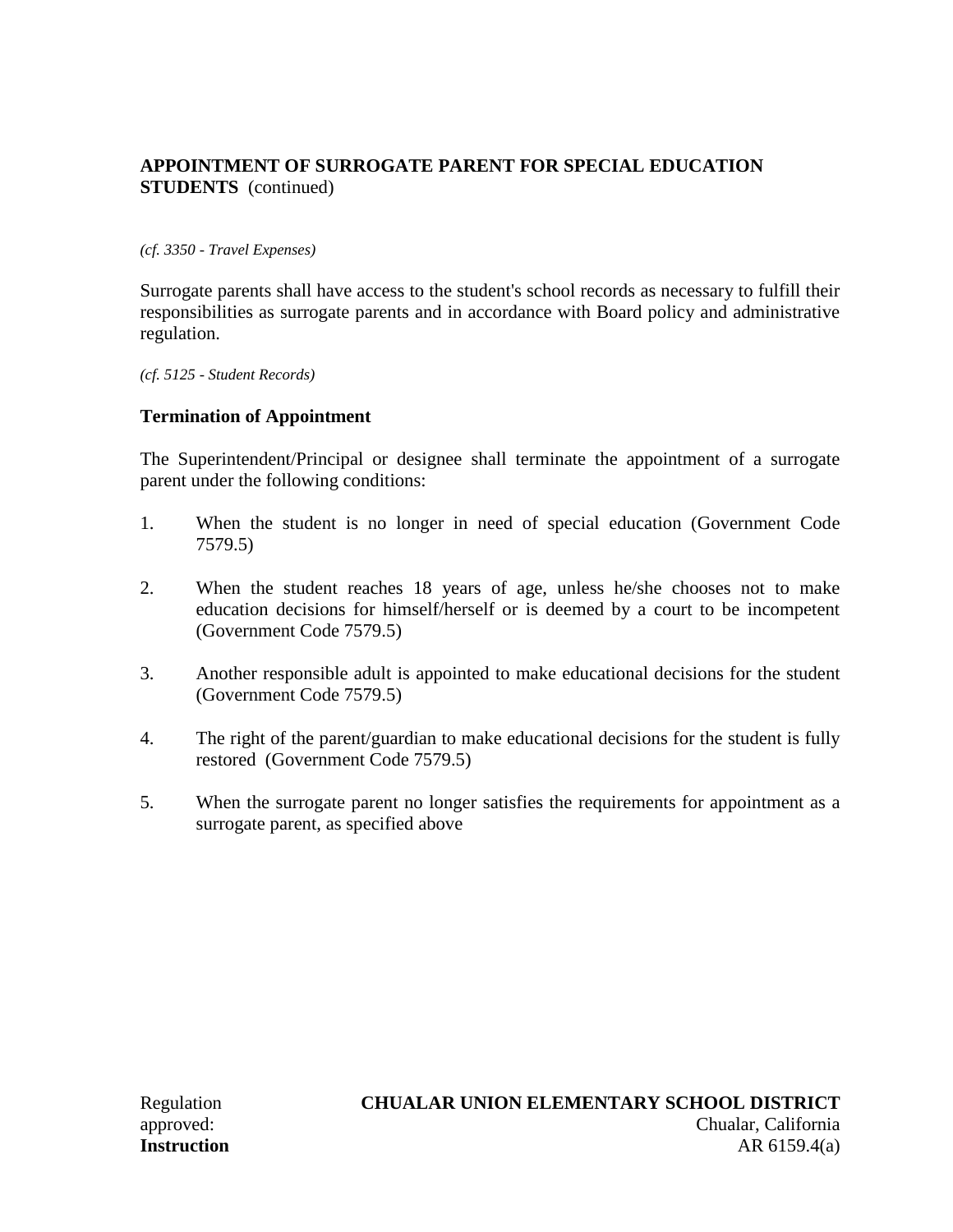A special education student's behavior shall be subject to the disciplinary measures applicable to all students for such infractions unless it is a serious behavior problem as defined below.

*(cf. 5131 - Conduct) (cf. 5144 - Discipline)*

More serious behavioral problems shall be addressed through the systematic use of behavioral and emergency interventions as provided below.

### **Definitions**

*Serious behavioral problems* are behaviors which are self-injurious, assaultive or cause property damage, and other severe behavior problems that are pervasive and maladaptive for which instructional/behavioral approaches specified in the student's individualized education program (IEP) are found to be ineffective. (5 CCR 3001)

*Behavioral intervention* is a systematic implementation of procedures that result in lasting positive changes in the individual's behavior. "Behavioral intervention" means the design, implementation and evaluation of individual or group instructional and environmental modifications, including programs of behavioral instruction, to produce significant improvements in human behavior through skill acquisition and the reduction of problematic behavior. Behavioral interventions are designed to provide the individual greater access to a variety of community settings, social contacts and public events and ensure the individual's right to placement in the least restrictive environment, pursuant to the student's IEP. The use of behavioral interventions shall not cause pain or trauma, shall respect the individual's human dignity and personal privacy, and shall assure his/her physical freedom, social interaction and individual choice. (5 CCR 3001)

*Behavior intervention plan* is a written document which is developed when the student exhibits a serious behavior problem that significantly interferes with the implementation of the student's IEP.

*Behavioral intervention case manager* is a designated certificated school/ district/county staff member or other qualified personnel contracted by the district or county office, and trained in behavior analysis with emphasis on positive behavioral interventions. (5 CCR 3001)

*Behavioral emergency* is the demonstration of a serious behavior problem which has not previously been observed and for which a behavioral intervention plan has not been developed, or for which a previously designed behavioral intervention is not effective. (5 CCR 3001)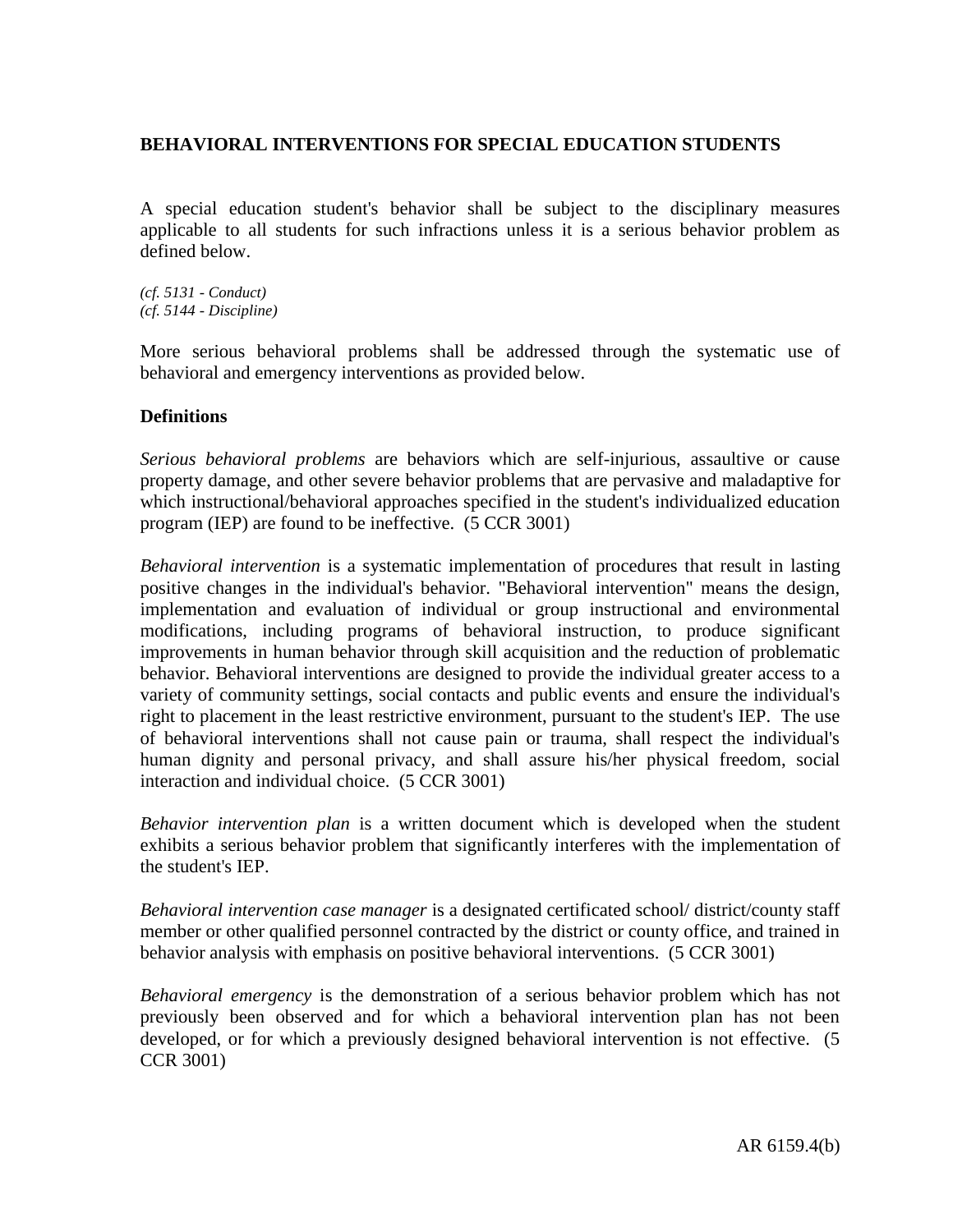### **Functional Analysis Assessment**

When a special education student's serious behavioral problem significantly interferes with implementing the goals and objectives of his/her IEP, the student's IEP team shall determine whether the instructional/behavioral approaches specified in the student's IEP have proven ineffective. If the IEP team finds that these approaches have been ineffective, a functional analysis assessment shall be conducted. (5 CCR 3052)

#### *(cf. 6159 - Individualized Education Program)*

Before a functional analysis assessment begins, parents/guardians shall be notified and consent obtained pursuant to Education Code 56321. No such assessment shall preclude a parent/guardian from requesting a functional analysis assessment on the basis of language and speech disorders or specific learning disabilities. (5 CCR 3052)

#### *(cf. 6159.1 - Procedural Safeguards and Complaints for Special Education)*

The functional analysis assessment shall be conducted by, or be under the supervision of, a person with documented training in behavior analysis with an emphasis on positive behavioral interventions. This staff shall: (5 CCR 3052)

- 1. Observe the targeted inappropriate behavior, its frequency, duration and intensity
- 2. Observe events immediately preceding the behavior
- 3. Observe the consequences of the behavior to determine the purpose it serves for the student
- 4. Analyze the environment in which the behavior most frequently occurs
- 5. Analyze records for medical and health factors which may influence behavior
- 6. Review the history of the behavior, including the effectiveness of interventions used in the past

The parent/guardian shall receive a complete written report of the assessment. The report shall include: (5 CCR 3052)

1. A description of the nature and severity of the targeted behavior(s) in objective and measurable terms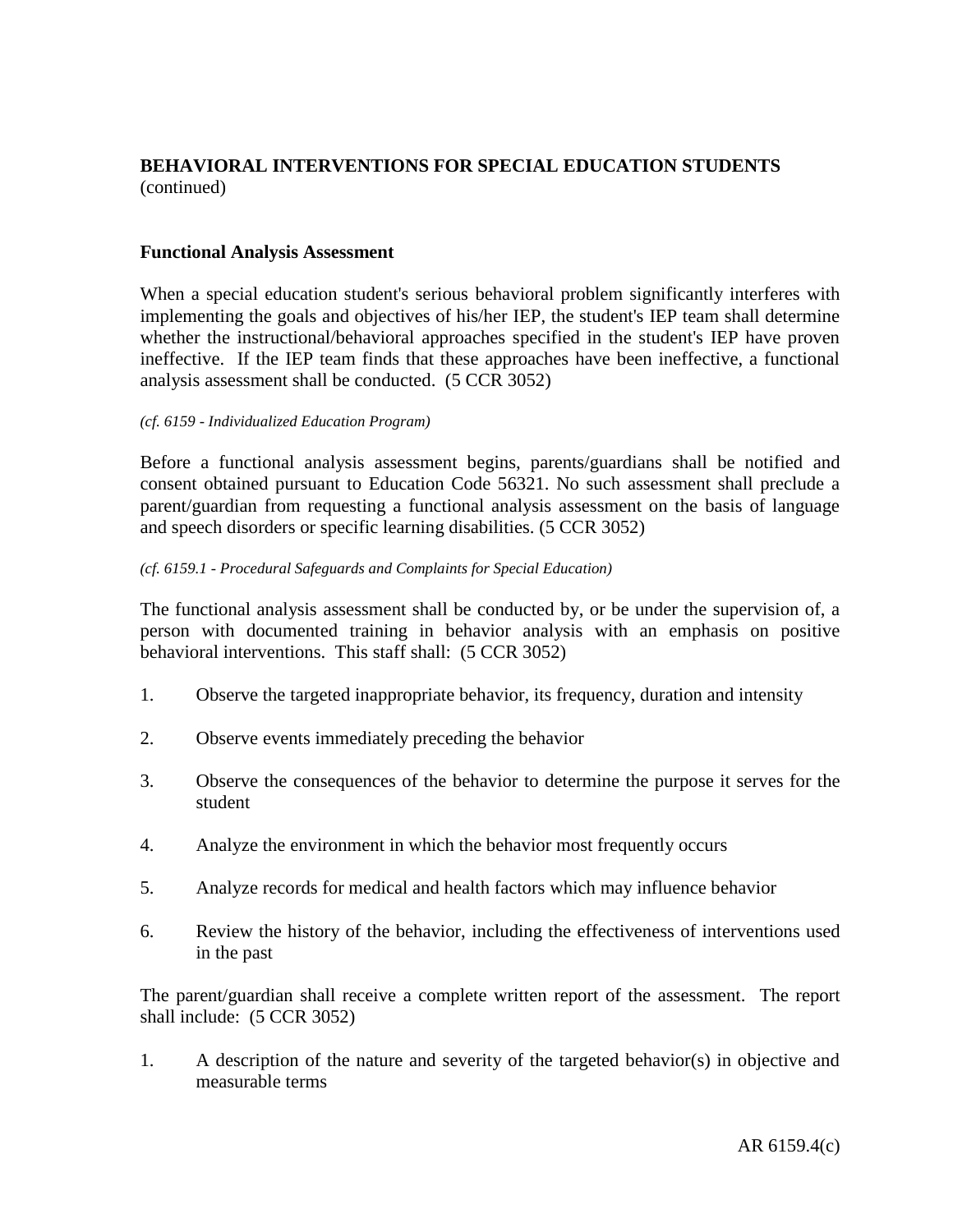- 2. A description of the targeted behavior that includes baseline data and an analysis of the antecedents and consequences that maintain the behavior and a functional analysis of the behavior across all appropriate settings in which it occurs
- 3. A description of the rate of alternative behaviors, their antecedents and consequences
- 4. A proposed behavioral intervention plan for consideration by the IEP team.

### **Behavioral Intervention Plan**

Within 10 business days after removing a student for more than 10 school days in a school year or commencing a removal that constitutes a change in placement, the district shall implement a behavioral intervention plan in accordance with 34 CFR 300.520, Board policy and administrative regulation.

#### *(cf. 5144.2 - Suspension and Expulsion/Due Process (Students with Disabilities))*

Based on the functional assessment, the IEP team shall meet to determine whether a behavioral intervention plan is needed. If such a plan is needed, the IEP team shall be expanded to include a behavioral intervention case manager, qualified staff knowledgeable of the student's health needs, and others with expertise as deemed necessary by the parent/guardian, district or Special Education Local Plan Area (SELPA). This team shall develop a written behavioral intervention plan which includes: (5 CCR 3001)

- 1. A summary of relevant and determinative information gathered from the functional analysis assessment
- 2. An objective and measurable description of the targeted maladaptive behavior(s) and replacement positive behavior(s)
- 3. The student's goals and objectives specific to the behavioral intervention plan
- 4. A detailed description of interventions to be used and the circumstances for their use
- 5. Specific schedules for recording the frequency of intervention use and the frequency of the targeted and replacement behaviors, including specific criteria for discontinuing an intervention for lack of effectiveness or replacing it with a specified and identified alternative
- 6. Criteria by which the procedure will be faded or phased-out, or less intense/restrictive intervention schedules or techniques that will be used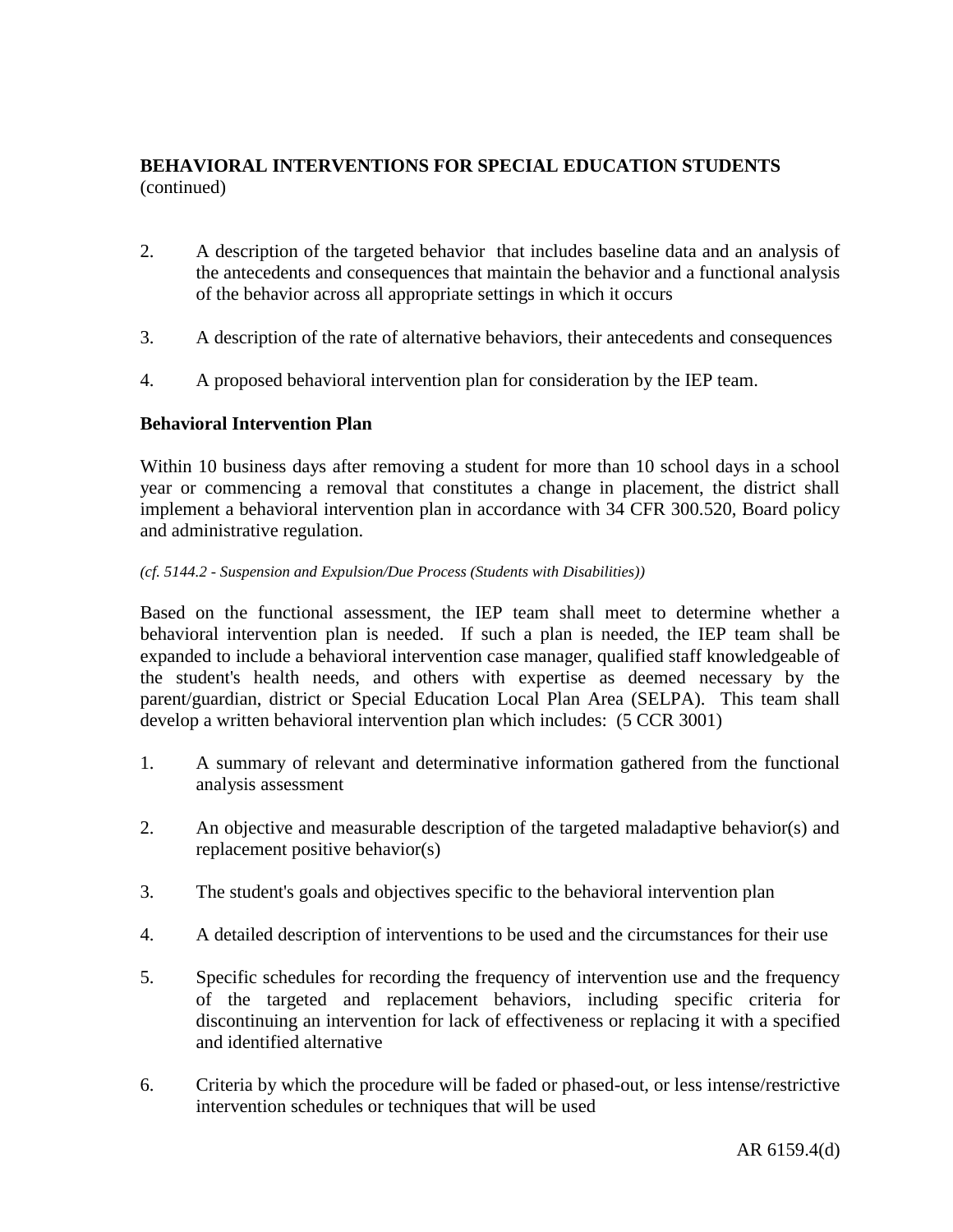- 7. Those behavioral interventions which will be used in the home, residential facility, work site or other noneducational settings
- 8. Specific dates when the IEP team will periodically review the efficacy of the program
- 9. The frequency of the consultation to be provided by the behavioral intervention case manager to the staff and parents/guardians who are responsible for implementing the plan

Based on the results of the functional analysis assessment, interventions specified in the plan may include: (5 CCR 3052)

- 1. Altering the identified antecedent event to prevent the occurrence of the behavior
- 2. Teaching the student alternative behaviors that produce the same consequences as the inappropriate behavior
- 3. Teaching the student adaptive behaviors which ameliorate negative conditions that promote the display of inappropriate behaviors
- 4. Manipulating the consequences for the display of inappropriate behaviors and alternative, acceptable behaviors, so that the alternative behaviors more effectively produce desired outcomes

Acceptable responses to targeted behavior may include, but are not limited to, one or more of the following: (5 CCR 3052)

- 1. The behavior is ignored, but not the student.
- 2. The student is verbally or verbally and physically redirected to an activity.
- 3. The student is provided with feedback.
- 4. The message of the behavior is acknowledged.
- 5. A brief physical prompt is provided to interrupt or prevent aggression, self-abuse or property destruction.

The behavioral intervention plan shall become a part of the student's IEP and shall be sufficiently detailed so as to direct the plan's implementation. (5 CCR 3052)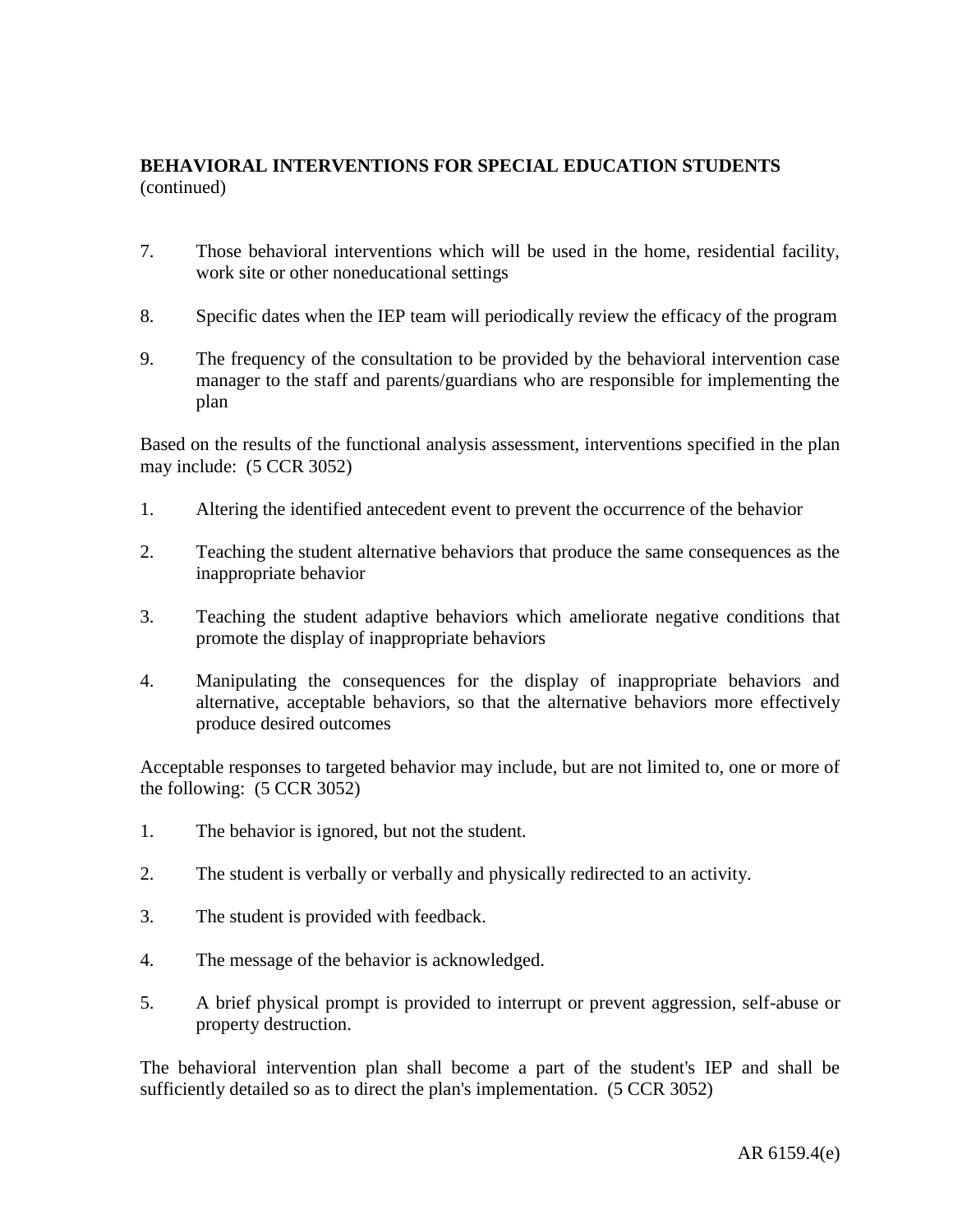A copy of the behavioral intervention plan shall be provided to the person or agency responsible for implementation in noneducational settings. (5 CCR 3001)

At intervals scheduled by the IEP team, the behavioral intervention case manager, parent/guardian and others as appropriate shall evaluate the effectiveness of the behavioral intervention plan in accordance with law. This review may be conducted in meetings, by telephone conference, or by other means, as agreed upon by the IEP team. (5 CCR 3052)

If the IEP team determines that changes in the behavioral intervention plan are necessary, the teacher and behavioral intervention case manager shall conduct additional functional analysis assessments and, based on the outcomes, propose changes to the plan. (5 CCR 3052)

The parent/guardian and the behavioral intervention case manager or qualified designee may make minor modifications without an IEP team meeting. The parent/guardian shall be notified of the need for modification and shall be able to review the existing program evaluation data prior to implementing the modification. Parents/guardians shall be informed of their right to question any modification to the plan through the IEP procedures. (5 CCR 3052)

The IEP team also may include in the plan contingency schedules for altering specified procedures, their frequency or their duration, without reconvening the IEP team. (5 CCR 3052)

### **Emergency Interventions**

Emergency interventions not specified in a student's behavioral intervention plan shall be used only when necessary to control unpredictable, spontaneous behavior which poses clear and present danger of serious physical harm to the student or others and which cannot be immediately prevented by a response less restrictive than the temporary application of a technique used to contain the behavior. Emergency interventions shall not be used as a substitute for systematic behavioral intervention plans. (5 CCR 3052)

Only emergency interventions approved by the SELPA may be used. No emergency intervention shall be used for longer than is necessary to contain the behavior. Upon prolonged use of an emergency intervention, staff shall seek assistance of the Superintendent/Principal or law enforcement agency, as applicable to the situation. (5 CCR 3052)

Parents/guardians shall be notified within one school day whenever emergency intervention is used or serious property damage occurs. A behavior emergency report shall immediately be completed, kept in the student's file, and forwarded to the Superintendent/Principal or designee for review. This report shall include: (5 CCR 3052)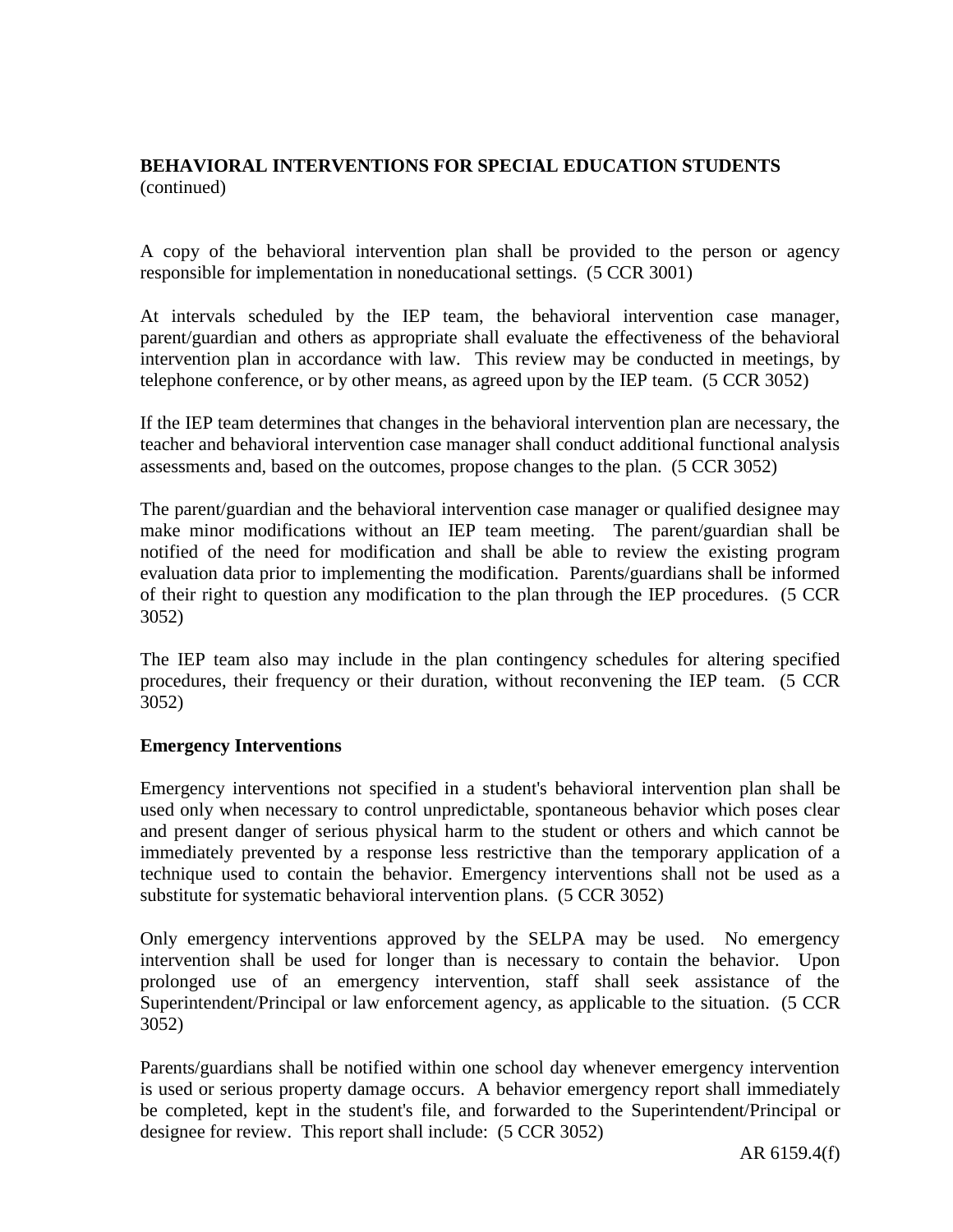- 1. The name and age of the student
- 2. The setting and location of the incident
- 3. The name of the staff or other persons involved
- 4. A description of the incident and the emergency intervention used
- 5. A statement of whether the student is currently engaged in a systematic behavioral intervention plan
- 6. Details of any injuries sustained by students or others, including staff, as a result of the incident

If the behavior emergency report is for a student who does not have a behavioral intervention plan, the Superintendent/Principal or designee shall, within two days, schedule an IEP team meeting to review the emergency report, determine the necessity for a functional analysis assessment, and determine the necessity for an interim behavioral intervention plan. The IEP team shall document the reasons for not conducting an assessment and/or not developing an interim plan. (5 CCR 3052)

If the behavior emergency report is for a student who has a behavioral intervention plan, any incident involving a previously unseen serious behavior problem or where a previously designed intervention is not effective shall be referred to the IEP team. The IEP team shall review the incident and determine whether the student's plan needs to be modified. (5 CCR 3052)

### **Prohibited Interventions**

The district prohibits any use of the following: (5 CCR 3052)

- 1. Any intervention designed or likely to cause physical pain
- 2. Releasing noxious, toxic or otherwise unpleasant sprays, mists or substances near the student's face
- 3. Any intervention that denies adequate sleep, food, water, shelter, bedding, physical comfort or access to the bathroom
- 4. Any intervention that subjects the student to verbal abuse, ridicule, humiliation or excessive emotional trauma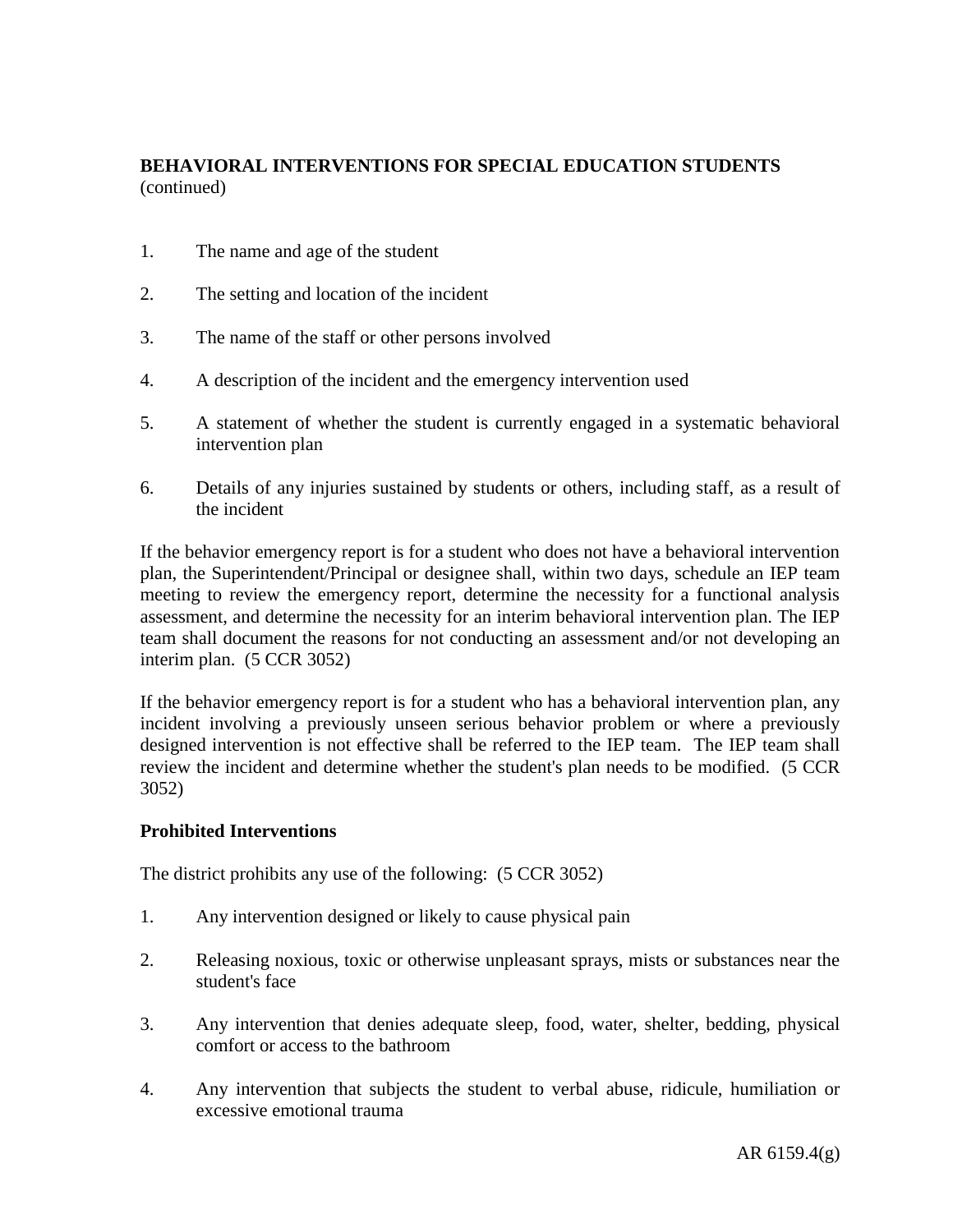- 5. Use of any material or objects which simultaneously immobilize all hands and feet, except that prone containment or similar techniques may be used by trained staff as a limited emergency intervention
- 6. Locked seclusion, unless in a facility otherwise licensed or permitted by law to use a locked room
- 7. Any intervention that precludes adequate supervision of the student
- 8. Any intervention that deprives the student of one or more of his/her senses
- 9. Force exceeding what is reasonable and necessary under the circumstances

#### *Legal Reference:*

*EDUCATION CODE 49001 Prohibition of corporal punishment 56321 Notice of parental rights; consent of parents 56500-56508 Procedural safeguards, including due process rights 56520-56524 Behavioral Interventions CODE OF REGULATIONS, TITLE 5 3001 Definitions 3052 Designated positive behavioral interventions UNITED STATES CODE, TITLE 20 1412 State eligibility 1415 Procedural safeguards CODE OF FEDERAL REGULATIONS, TITLE 34 300.1-300.818 Assistance to states for the education of students with disabilities*

*Management Resources:*

*FEDERAL REGISTER Rules and Regulations, August 14, 2006, Vol. 71, Number 156, pages 46539-46845*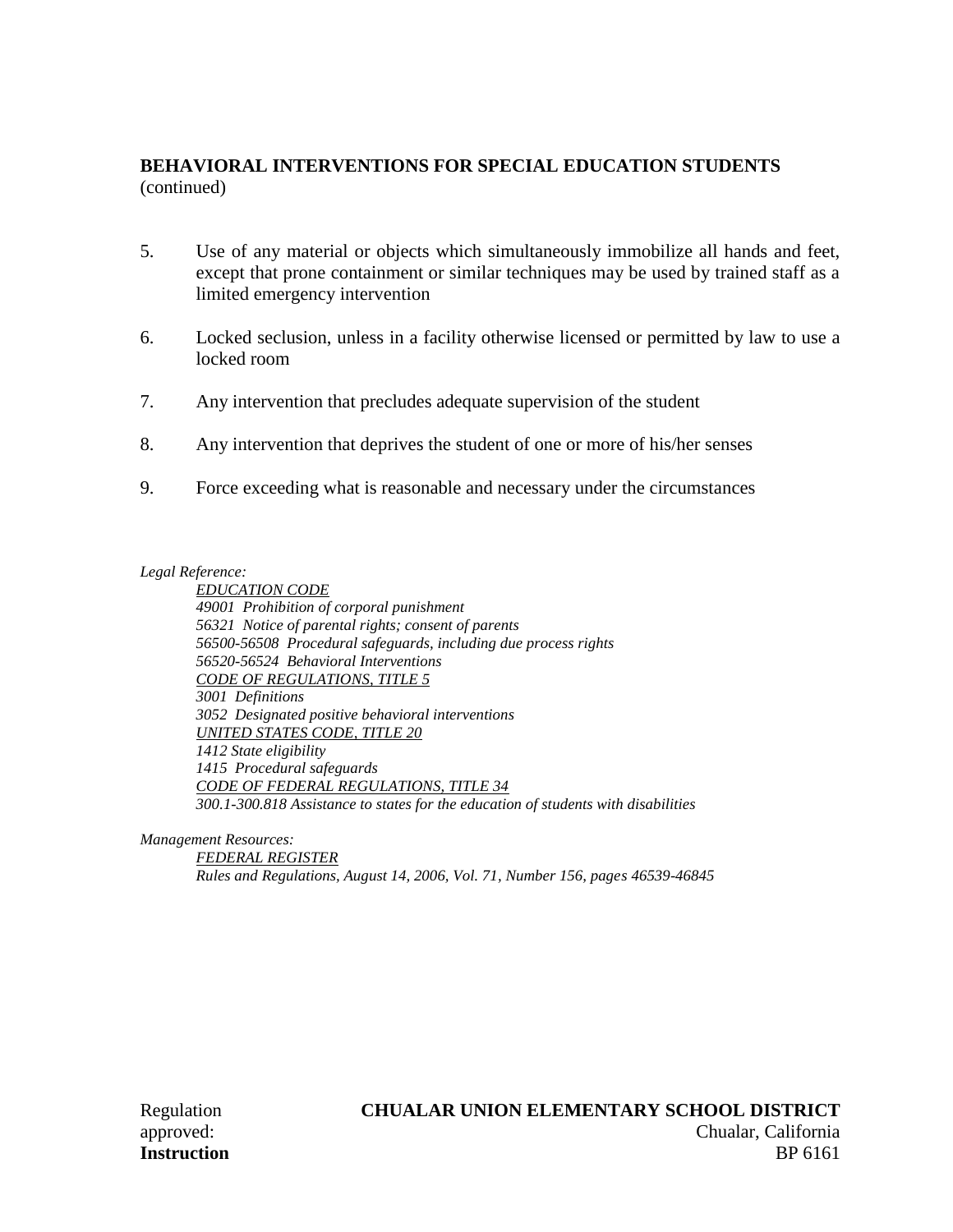### **EQUIPMENT, BOOKS AND MATERIALS**

The Board of Trustees recognizes that student learning is enhanced when students have access to high-quality textbooks, equipment and other instructional materials for each of the subjects they are studying. To adequately support the Board-approved curriculum, instructional materials also should be up to date.

The Superintendent/Principal or designee shall develop procedures for determining the sufficiency of district instructional materials in providing accurate, current information and ensuring that students have access to standards-based materials. When new instructional materials have been chosen in accordance with the district's selection and evaluation policy, the Board shall make final decisions regarding their purchase.

*(cf. 0440 - District Technology Plan)*

*(cf. 3270 - Sale and Disposal of Books, Equipment and Supplies)*

*(cf. 6141 - Curriculum Development and Evaluation)*

*(cf. 6161.1 - Selection and Evaluation of Instructional Materials)*

*(cf. 6163.1 - Library Media Centers)*

*Legal Reference:*

*EDUCATION CODE 60010 Definitions 60040-60047 Instructional requirements and materials 60119 Public hearing on sufficiency of materials 60200-60206 Elementary school materials 60240-60252 State Instructional Materials Fund 60400-60411 High school textbooks 60420-60424 Instructional Materials Funding Realignment Program CODE OF REGULATIONS, TITLE 5 9505-9532 Instructional materials, especially: 9531-9532 Instructional Materials Funding Realignment Program*

*Management Resources:*

*WEB SITES CDE, Curriculum Frameworks and Instructional Resources Division: http://www.cde.ca.gov/cfir*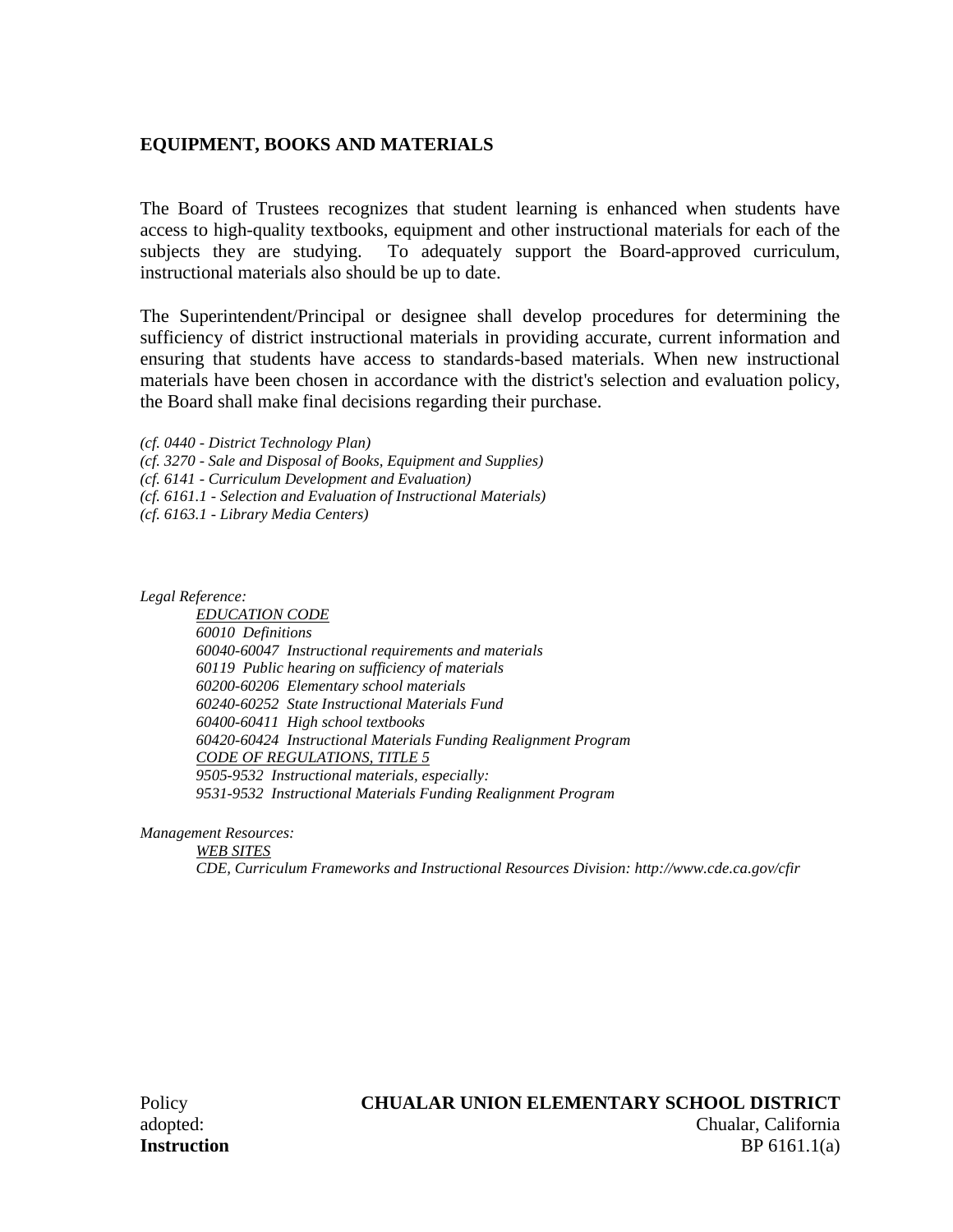## **SELECTION AND EVALUATION OF INSTRUCTIONAL MATERIALS**

**Cautionary Notice:** As added and amended by SBX3 4 (Ch. 12, Third Extraordinary Session, Statutes of 2009) and ABX4 2 (Ch. 2, Fourth Extraordinary Session, Statutes of 2009), Education Code 42605 grants districts flexibility in "Tier 3" categorical programs. The Chualar Union Elementary School District has accepted this flexibility and thus is deemed in compliance with the statutory or regulatory program and funding requirements for these programs for the 2008-09 though 2012-2013 fiscal years. As a result, the district may temporarily suspend certain provisions of the following policy or regulation that reflect these requirements. For further information, please contact the Superintendent/Principal or designee.

The Board of Trustees desires that district instructional materials, as a whole, present a broad spectrum of knowledge and viewpoints, reflect society's diversity, and enhance the use of multiple teaching strategies and technologies. The Board shall adopt instructional materials based on a determination that such materials are an effective learning resource to help students achieve grade-level competency and meet criteria specified in law. Textbooks, technology-based materials, and other educational materials shall be aligned with state and district content standards and the district's curriculum in order to ensure that they effectively support the district's adopted courses of study.

- *(cf. 0440 - District Technology Plan)*
- *(cf. 6000 - Concepts and Roles)*
- *(cf. 6011 - Academic Standards)*
- *(cf. 6141 - Curriculum Development and Evaluation)*
- *(cf. 6143 - Courses of Study)*
- *(cf. 6146.1 - High School Graduation Requirements)*
- *(cf. 6161 - Equipment, Books and Materials)*
- *(cf. 6161.11 - Supplementary Instructional Materials)*
- *(cf. 6162.5 - Student Assessment)*
- *(cf. 6163.1 - Library Media Centers)*
- *(cf. 9000 - Role of the Board)*

The Superintendent/Principal or designee shall establish a process by which instructional materials shall be reviewed for recommendation to the Board.

This process shall involve teachers in a substantial manner and shall also encourage the participation of parents/guardians and community members. (Education Code 60002)

All recommended instructional materials shall be available for public inspection at the district office.

#### *(cf. 5020 - Parent Rights and Responsibilities)*

Individuals who participate in the selection or evaluation of instructional materials shall not have a conflict of interest, as defined in administrative regulation, in the materials being reviewed.

*(cf. 9270 - Conflict of Interest)*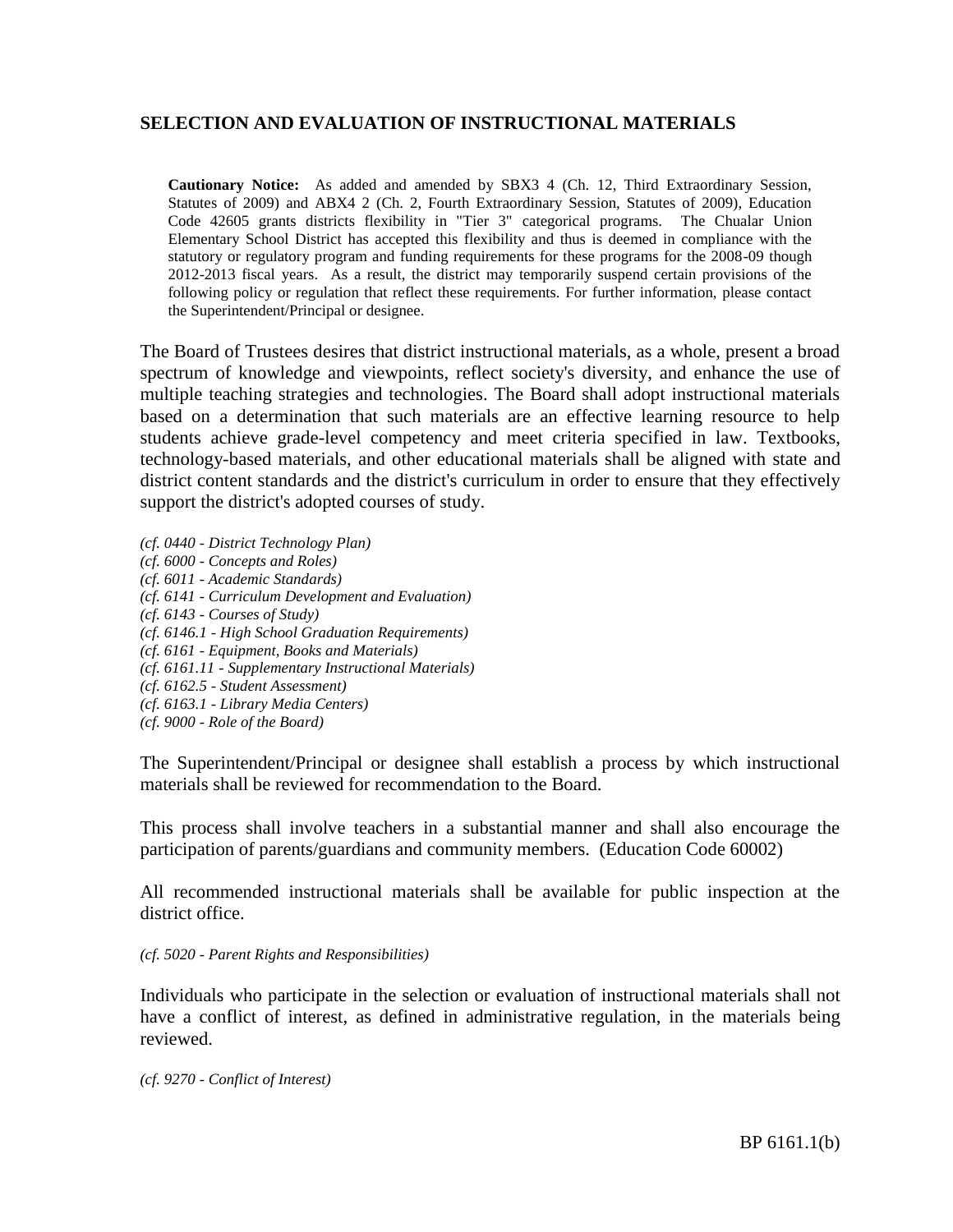Complaints concerning instructional materials shall be handled in accordance with law, Board policy, and administrative regulation.

*(cf. 1312.2 - Complaints Concerning Instructional Materials) (cf. 1312.4 - Williams Uniform Complaint Procedures)*

The Board's priority in the selection of instructional materials is to ensure that all students in grades K-8 are provided with instructional materials that are aligned to state content standards in the core curriculum areas of reading/language arts, mathematics, science, and history-social science. Students in grades K-8 shall be provided with instructional materials adopted by the State Board of Education.

The district may pilot instructional materials, using a representative sample of classrooms for a specified period of time during a school year, in order to determine how well the materials support the district's curricular goals and academic standards. Feedback from teachers piloting the materials shall be made available to the Board before the materials are adopted.

### **Public Hearing on Sufficiency of Textbooks or Instructional Materials**

The Board shall annually conduct one or more public hearings on the sufficiency of the district's textbooks or instructional materials. (Education Code 60119; 5 CCR 9531)

The hearing shall be held on or before the end of the eighth week from the first day students attend school for that year. (Education Code 60119)

The Board encourages participation by parents/guardians, teachers, interested community members, and bargaining unit leaders at the hearing. Ten days prior to the hearing and in three public places within the district, the Superintendent/Principal or designee shall post a notice containing the time, place, and purpose of the hearing. The hearing shall not take place during or immediately following school hours. (Education Code 60119)

#### *(cf. 9322 - Agenda/Meeting Materials)*

At the hearing(s), the Board shall determine, through a resolution, whether each student in the school, including each English learner, has sufficient textbooks or instructional materials in each of the following subjects which are aligned to the state content standards adopted pursuant to Education Code 60605 and consistent with the content and cycles of the state's curriculum frameworks: (Education Code 60119)

- 1. Mathematics
- 2. Science
- 3. History-social science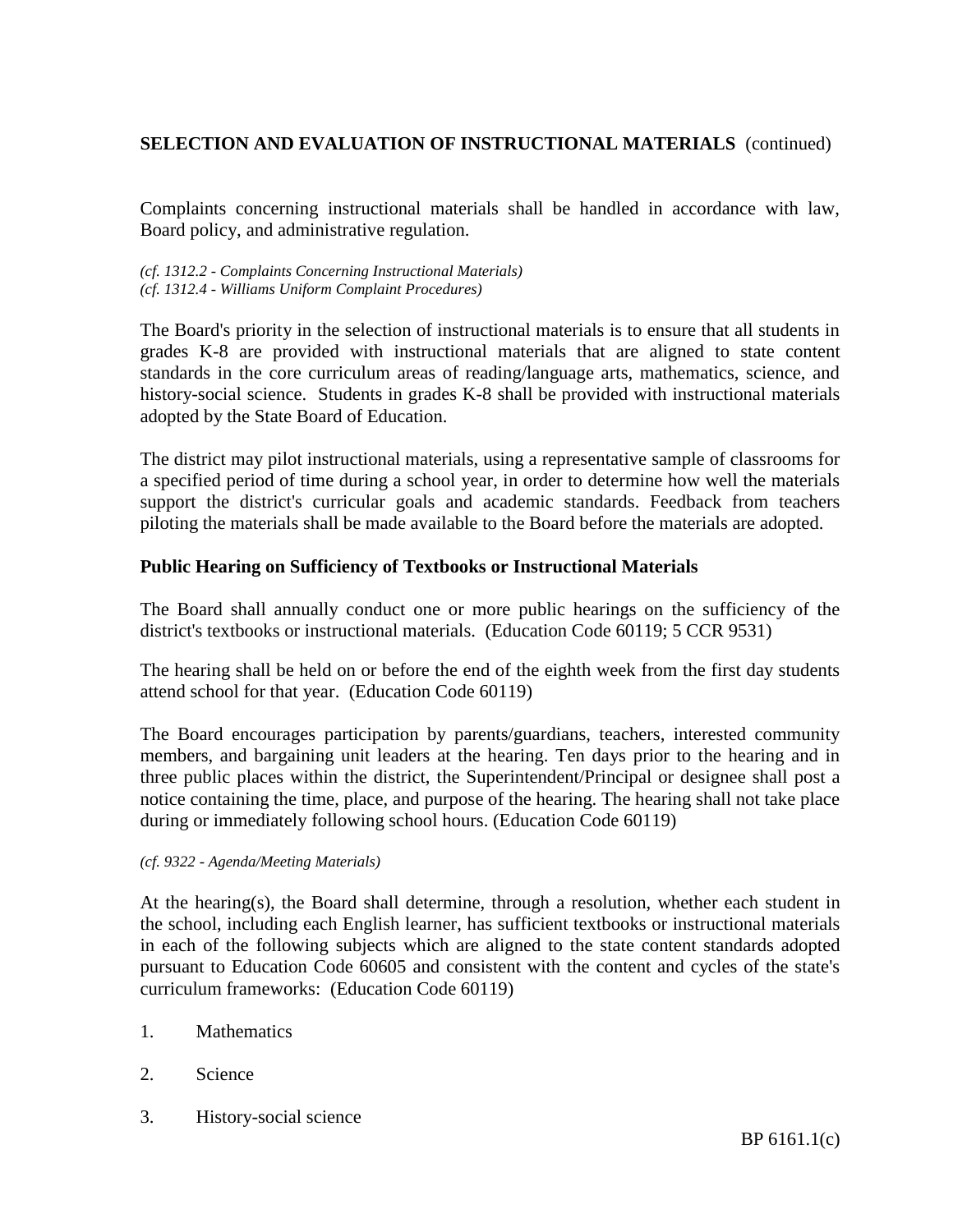4. English language arts, including the English language development component of an adopted program

The Board shall also make a written determination as to whether each student enrolled in a foreign language or health course has sufficient textbooks or instructional materials that are consistent with the content and cycles of the state curriculum frameworks.

In making these determinations, the Board shall consider whether each student has sufficient textbooks and/or instructional materials to use in class and to take home. However, this does not require that each student have two sets of materials. The materials may be in a digital format as long as each student, at a minimum, has and can access the same materials in the class and to take home as all other students in the same class or course in the district and has the ability to use and access them at home. However, the materials shall not be considered sufficient if they are photocopied sheets from only a portion of a textbook or instructional materials copied to address a shortage. (Education Code 60119)

For the 2008-09 through 2012-13 fiscal years, the Board shall also make a determination that all students within the district who are enrolled in the same course have "identical" standardsaligned textbooks or instructional materials from the same adoption cycle, as defined in Education Code 1240.3, 60119, and 60422. (Education Code 1240.3, 42605)

If the Board determines that there are insufficient textbooks and/or instructional materials, the Board shall provide information to classroom teachers and to the public setting forth the percentage of students who lack sufficient standards-aligned textbooks or instructional materials in each subject area and the reasons that each student does not have sufficient textbooks and/or instructional materials. The Board shall take any action, except an action that would require reimbursement by the Commission of State Mandates, to ensure that each student has sufficient materials within two months of the beginning of the school year in which the determination is made. (Education Code 60119)

*Legal Reference: (see next page)*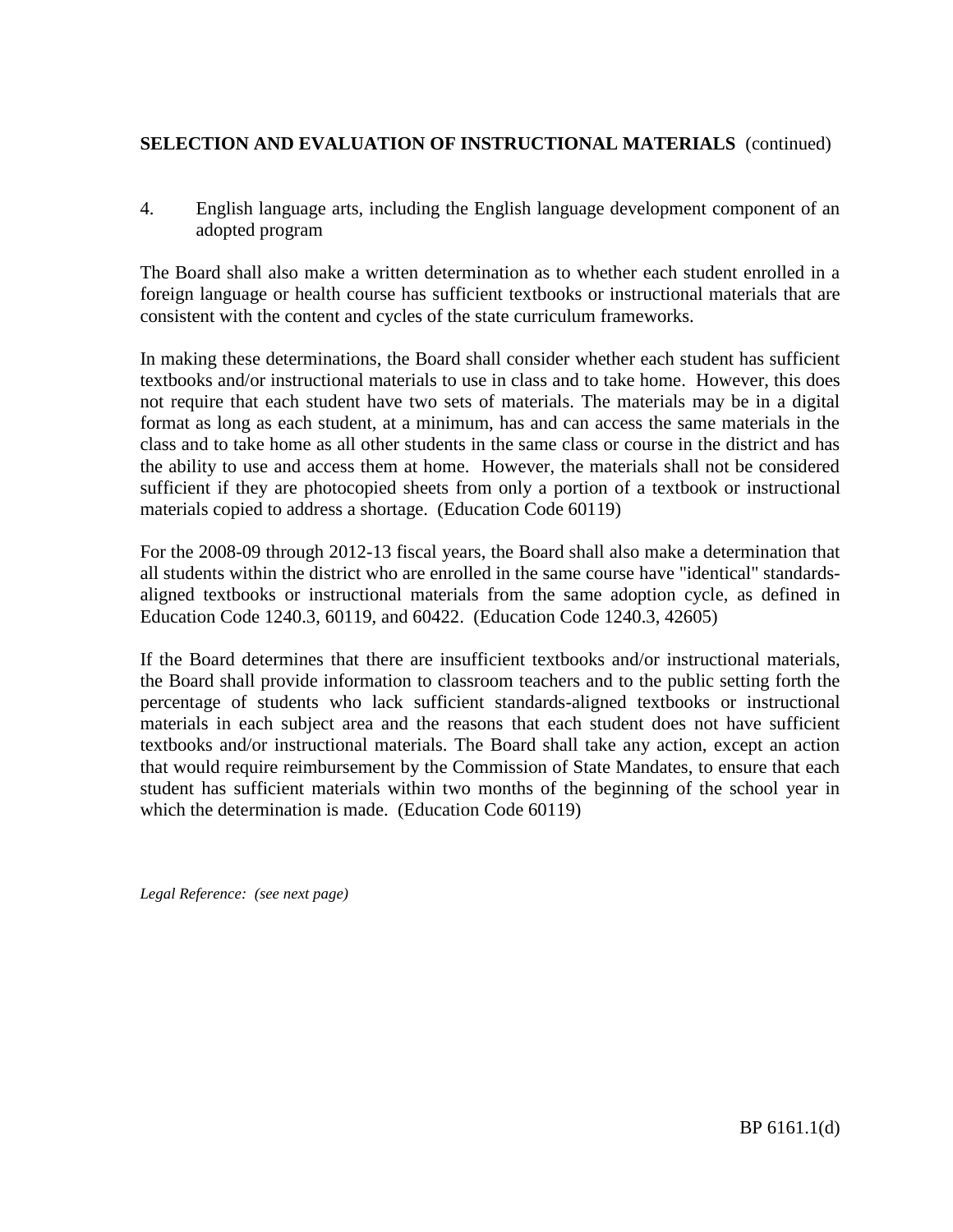*Legal Reference:*

*EDUCATION CODE 1240 County superintendent, general duties 1240.3 Definition of sufficiency for categorical flexibility 33050-33053 General waiver authority 33126 School accountability report card 35272 Education and athletic materials 42605 Tier 3 categorical flexibility 44805 Enforcement of course of studies; use of textbooks, rules and regulations 49415 Maximum textbook weight 51501 Subject matter reflecting on race, color, etc. 60000-60005 Instructional materials, legislative intent 60010 Definitions 60040-60052 Instructional requirements and materials 60060-60062 Requirements for publishers and manufacturers 60070-60076 Prohibited acts (re instructional materials) 60110-60115 Instructional materials on alcohol and drug education 60119 Public hearing on sufficiency of materials 60200-60206 Elementary school materials 60226 Requirements for publishers and manufacturers 60240-60252 State Instructional Materials Fund 60350-60352 Core reading program instructional materials 60400-60411 High school textbooks 60420-60424 Instructional Materials Funding Realignment Program 60510-60511 Donation for sale of obsolete instructional materials 60605 State content standards CODE OF REGULATIONS, TITLE 5 9505-9535 Instructional materials, especially: 9531-9532 Instructional Materials Funding Realignment Program*

*Management Resources:*

*CSBA PUBLICATIONS Flexibility Provisions in the 2008 and 2009 State Budget: Policy Considerations for Governance Teams, Budget Advisory, March 2009 CALIFORNIA DEPARTMENT OF EDUCATION CORRESPONDENCE 1002.90 Selection of Instructional Materials, CIL: 90/91-02 CALIFORNIA DEPARTMENT OF EDUCATION PUBLICATIONS Standards for Evaluation of Instructional Materials with Respect to Social Content, rev. 2000 STATE BOARD OF EDUCATION POLICIES 01-05 Guidelines for Piloting Textbooks and Instructional Materials, September 2001 WEB SITES CSBA: http://www.csba.org Association of American Publishers: http://www.publishers.org California Department of Education: http://www.cde.ca.gov*

### Policy **CHUALAR UNION ELEMENTARY SCHOOL DISTRICT**

adopted: Chualar, California **Instruction** AR 6161.1(a)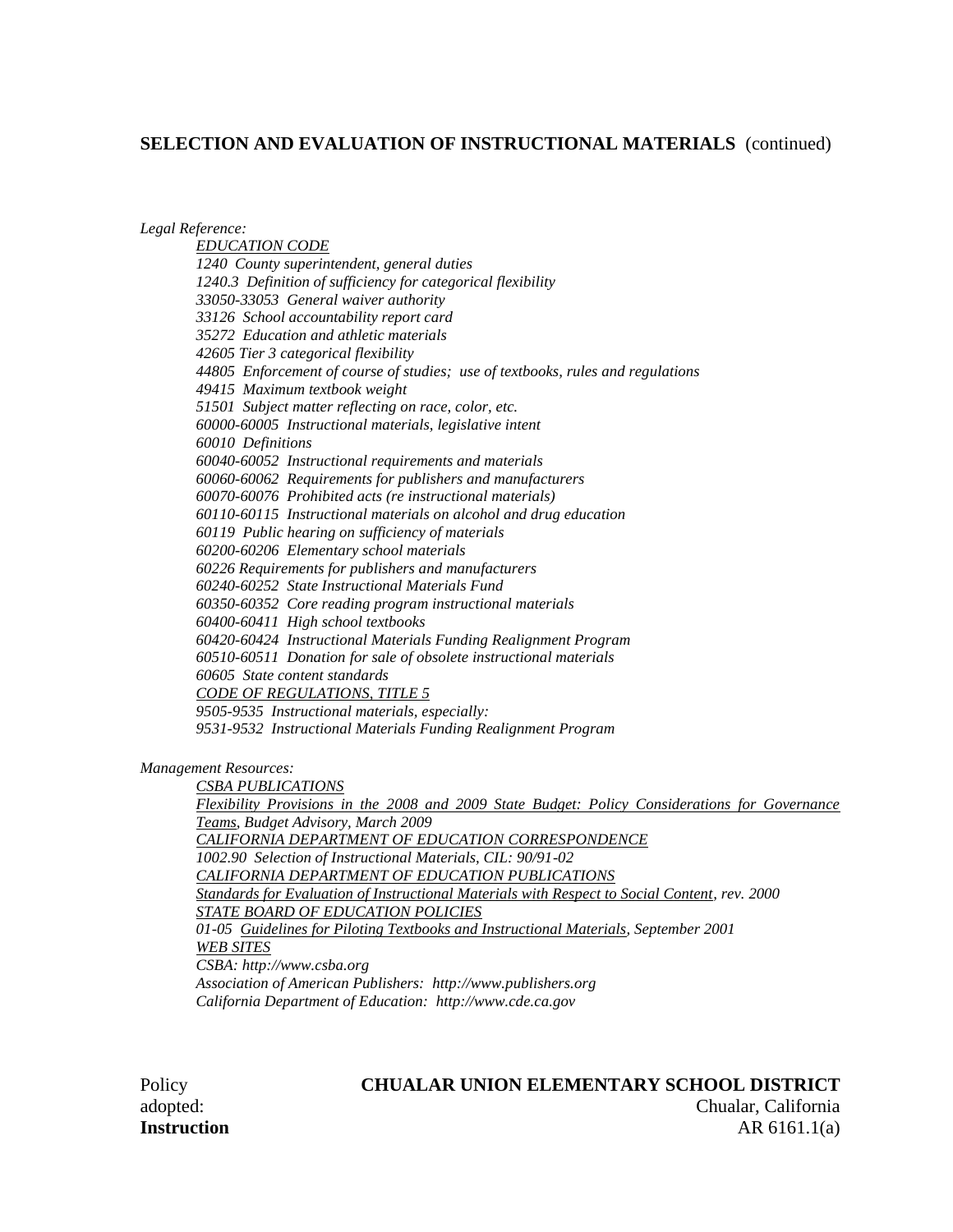# **SELECTION AND EVALUATION OF INSTRUCTIONAL MATERIALS**

**Cautionary Notice:** As added and amended by SBX3 4 (Ch. 12, Third Extraordinary Session, Statutes of 2009) and ABX4 2 (Ch. 2, Fourth Extraordinary Session, Statutes of 2009), Education Code 42605 grants districts flexibility in "Tier 3" categorical programs. The Chualar Union Elementary School District has accepted this flexibility and thus is deemed in compliance with the statutory or regulatory program and funding requirements for these programs for the 2008-09 though 2012-2013 fiscal years. As a result, the district may temporarily suspend certain provisions of the following policy or regulation that reflect these requirements. For further information, please contact the Superintendent/Principal or designee.

### **Instructional Materials Funding Realignment Program**

The district shall use state funds received under the Instructional Materials Funding Realignment Program to ensure that each student is provided with standards-aligned textbooks or instructional materials, in an electronic or hard-bound format, in the core curriculum areas of reading/language arts, mathematics, science, and history-social science. (Education Code 60422, 60422.1)

Instructional materials for grades K-8 shall be selected from the list of standards-aligned materials adopted by the State Board of Education (SBE). *(cf. 6011 - Academic Standards)*

After the Board has certified that all students have been provided with standards-aligned instructional materials in the core curriculum areas, the district may use any remaining program funds for the purposes specified in Education Code 60242. (Education Code 60119, 60422)

### **Criteria for Selection and Adoption of Instructional Materials**

Instructional materials adopted by the Board shall:

1. For basic instructional materials in grades K-8, be selected from among the list of materials approved by the SBE in accordance with law (Education Code 60200)

*(cf. 1431 - Waivers)*

- 2. Not reflect adversely upon persons because of their race, color, creed, national origin, ancestry, sex, disability, or occupation, or contain any sectarian or denominational doctrine or propaganda contrary to law (Education Code 60044)
- 3. To the satisfaction of the Board, be accurate, objective, current, and suited to the needs and comprehension of students at their respective grade levels (Education Code 60045)
- 4. With the exception of literature and trade books, use proper grammar and spelling (Education Code 60045)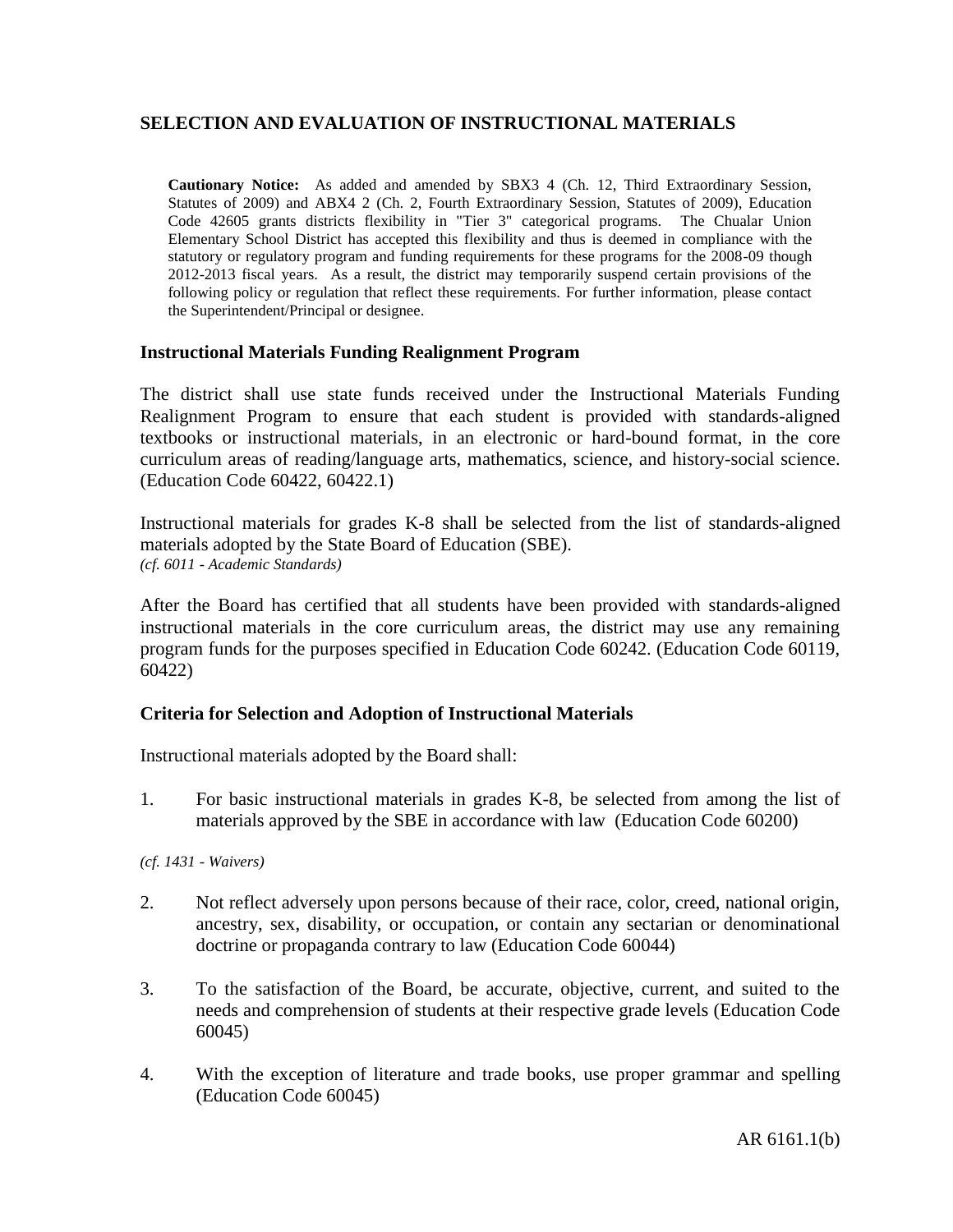- 5. Not provide any exposure to a commercial brand name, product, or corporate or company logo unless the Board makes a specific finding that the use is appropriate based on one of the following: (Education Code 60048, 60200)
	- a. The commercial brand name, product, or corporate or company logo is used in text for an educational purpose as defined in guidelines or frameworks adopted by the SBE.
	- b. The appearance of a commercial brand name, product, or corporate or company logo in an illustration is incidental to the general nature of the illustration.
- *(cf. 1325 - Advertising and Promotion)*
- 6. If the materials are technology-based materials, be both available and comparable to other, equivalent instructional materials (Education Code 60052)
- 7. Meet the requirements of Education Code 60040-60043 for specific subject content
- 8. Support the district's adopted courses of study and curricular goals

*(cf. 6141 - Curriculum Development and Evaluation) (cf. 6143 - Courses of Study)*

- 9. Contribute to a comprehensive, balanced curriculum
- 10. Demonstrate reliable quality of scholarship as evidenced by:
	- a. Accurate, up-to-date, and well-documented information
	- b. Objective presentation of diverse viewpoints
	- c. Clear, concise writing and appropriate vocabulary
	- d. Thorough treatment of subject
- 11. Provide for a wide range of materials at all levels of difficulty, with appeal to students of varied interests, abilities, and developmental levels
- 12. Include materials that stimulate discussion of contemporary issues and improve students' thinking and decision-making skills
- 13. Contribute to the proper articulation of instruction through grade levels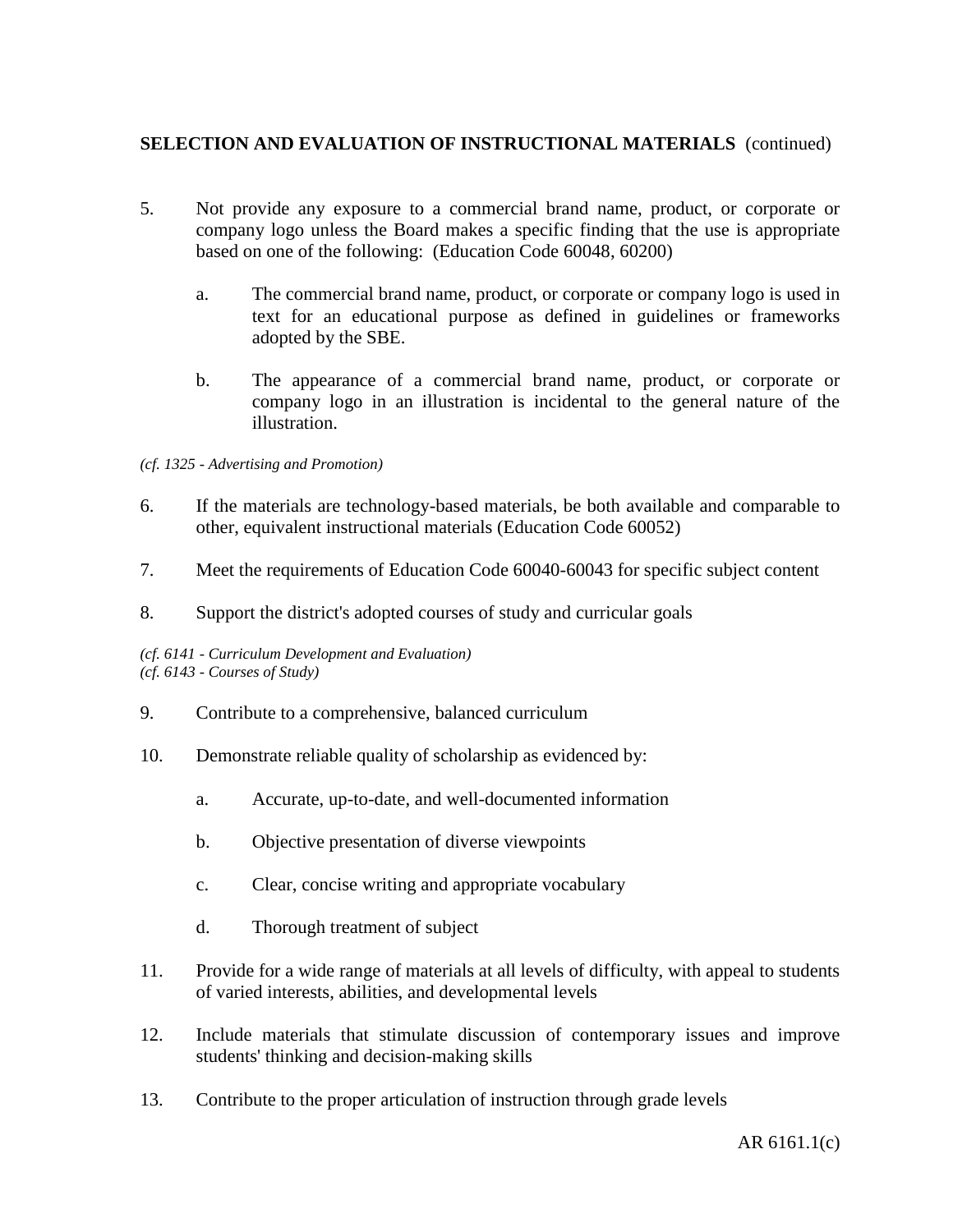- 14. As appropriate, have corresponding versions available in languages other than English
- 15. Include high-quality teacher's guides
- 16. Meet high standards in terms of the quality, durability, and appearance of paper, binding, text, and graphics
- 17. When available from the publishers, include options for lighter weight materials in order to help minimize any injury to students by the combined weight of instructional materials

### **Instructional Materials Evaluation Committee**

The Superintendent/Principal or designee may establish an instructional materials evaluation committee to evaluate and recommend instructional materials for Board approval. This committee shall substantially be composed of teachers and may also include administrators, other staff who have subject-matter expertise, parents/guardians, community members, and students as appropriate.

### *(cf. 1220 - Citizen Advisory Committees)*

The committee shall review instructional materials using criteria provided above and in law, and shall provide the Board with documentation supporting its recommendations.

### **Conflict of Interest**

To ensure integrity and impartiality in the evaluation and selection of instructional materials, any district employee who is participating in the evaluation of instructional materials and not otherwise designated in the district's conflict of interest code shall not:

1. Accept any emolument, money, or other valuable thing or inducement to directly or indirectly introduce, recommend, vote for, or otherwise influence the adoption or purchase of any instructional material (Education Code 60072)

Sample copies of instructional materials are excepted from this prohibition. (Education Code 60075)

*(cf. 9270 - Conflict of Interest)*

2. Be employed by or receive compensation from any person, firm, organization, or any of its subsidiaries or controlling entities submitting instructional materials to the district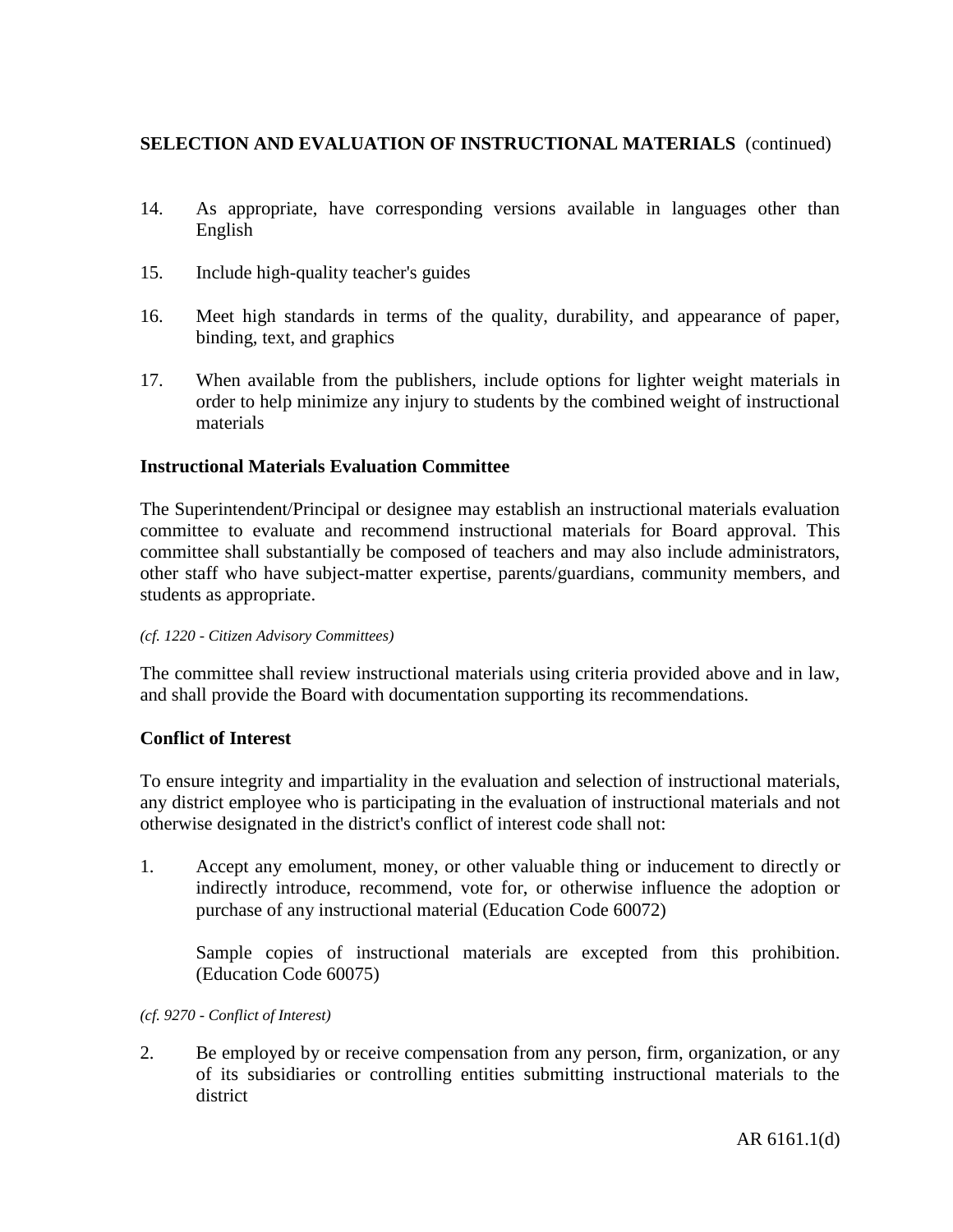- 3. Have or negotiate a contractual relationship with any person, firm, or organization or any of its subsidiaries or controlling entities submitting instructional materials to the district
- 4. Have an interest as a contributor, author, editor, or consultant in any textbook or other instructional material submitted to the district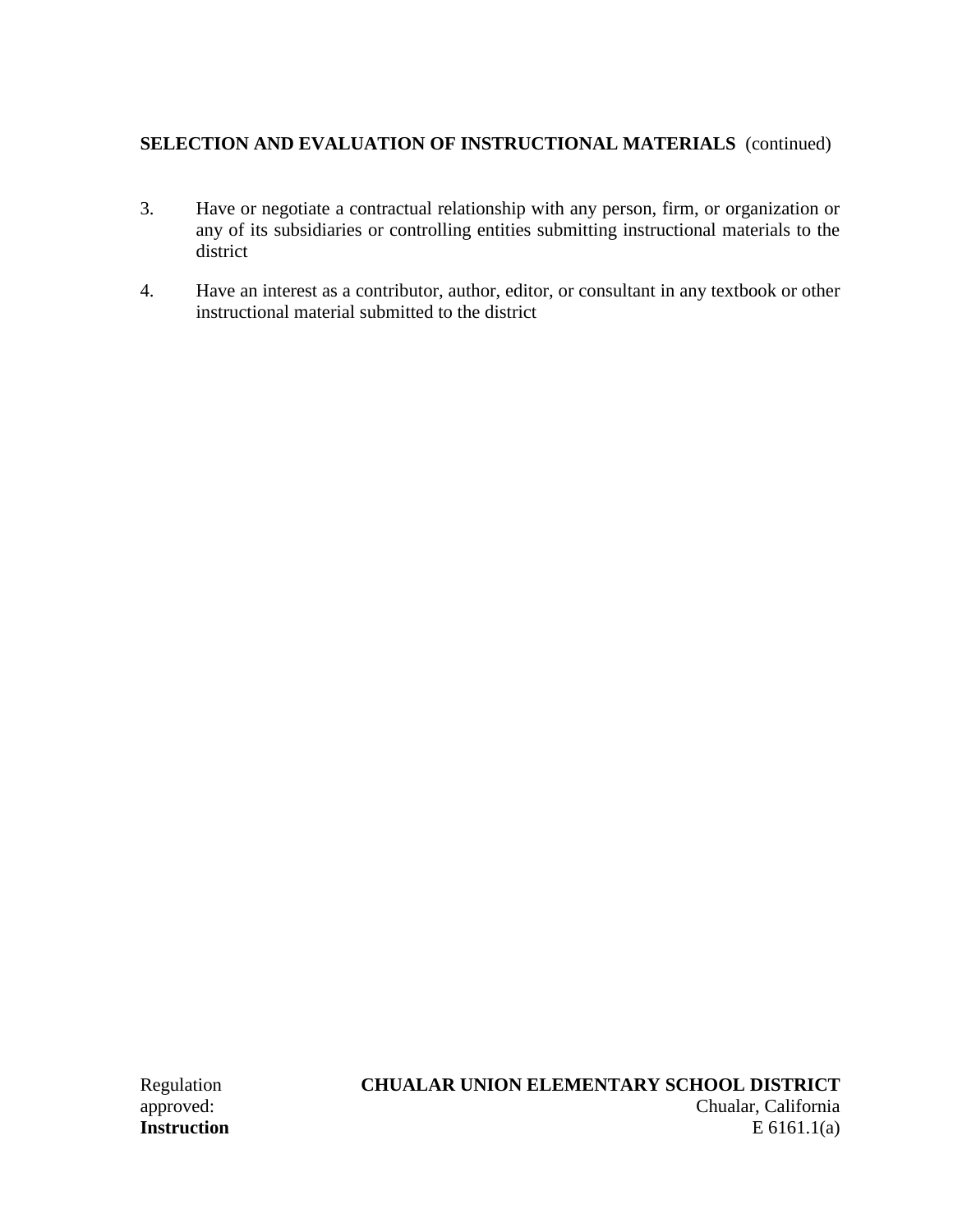# **SELECTION AND EVALUATION OF INSTRUCTIONAL MATERIALS**

## **Resolution on Sufficiency of Textbooks or Instructional Materials**

Whereas, the Board of Trustees of the Chualar Union Elementary School District, in order to comply with the requirements of Education Code 60119, held a public hearing on *(date)*, at *(time)* o'clock, which is on or before the eighth week of school (between the first day that students attend school and the end of the eighth week from that day) and which did not take place during or immediately following school hours, and;

Whereas, the Board provided at least 10 days notice of the public hearing by posting it in at least three public places within the district stating the time, place, and purpose of the hearing, and;

Whereas, the Board encouraged participation by parents/guardians, teachers, members of the community, and bargaining unit leaders in the public hearing, and;

Whereas, information provided at the public hearing detailed the extent to which textbooks and instructional materials were provided to all students, including English learners, in the Chualar Union Elementary School District, and;

Whereas, the definition of "sufficient textbooks or instructional materials" means that each student, including each English learner, has a standards-aligned textbook and/or instructional materials to use in class and to take home, which may include materials in a digital format but shall not include photocopied sheets from only a portion of a textbook or instructional materials copied to address a shortage, and;

Whereas between the 2008-09 through the 2012-13 fiscal years, the definition of "sufficient textbooks or instructional materials" also means that all students who are enrolled in the same course within the Chualar Union Elementary School District, have standards-aligned textbooks or instructional materials from the same adoption cycle, and;

## **Finding of Sufficient Textbooks or Instructional Materials**

Whereas, sufficient textbooks or instructional materials were provided to each student, including each English learner, that are aligned to the academic content standards and consistent with the cycles and content of the curriculum frameworks in the following subjects:

 Mathematics: *(List adopted textbooks or instructional materials for this subject for each grade level or school as well as applicable state adoption cycle.)*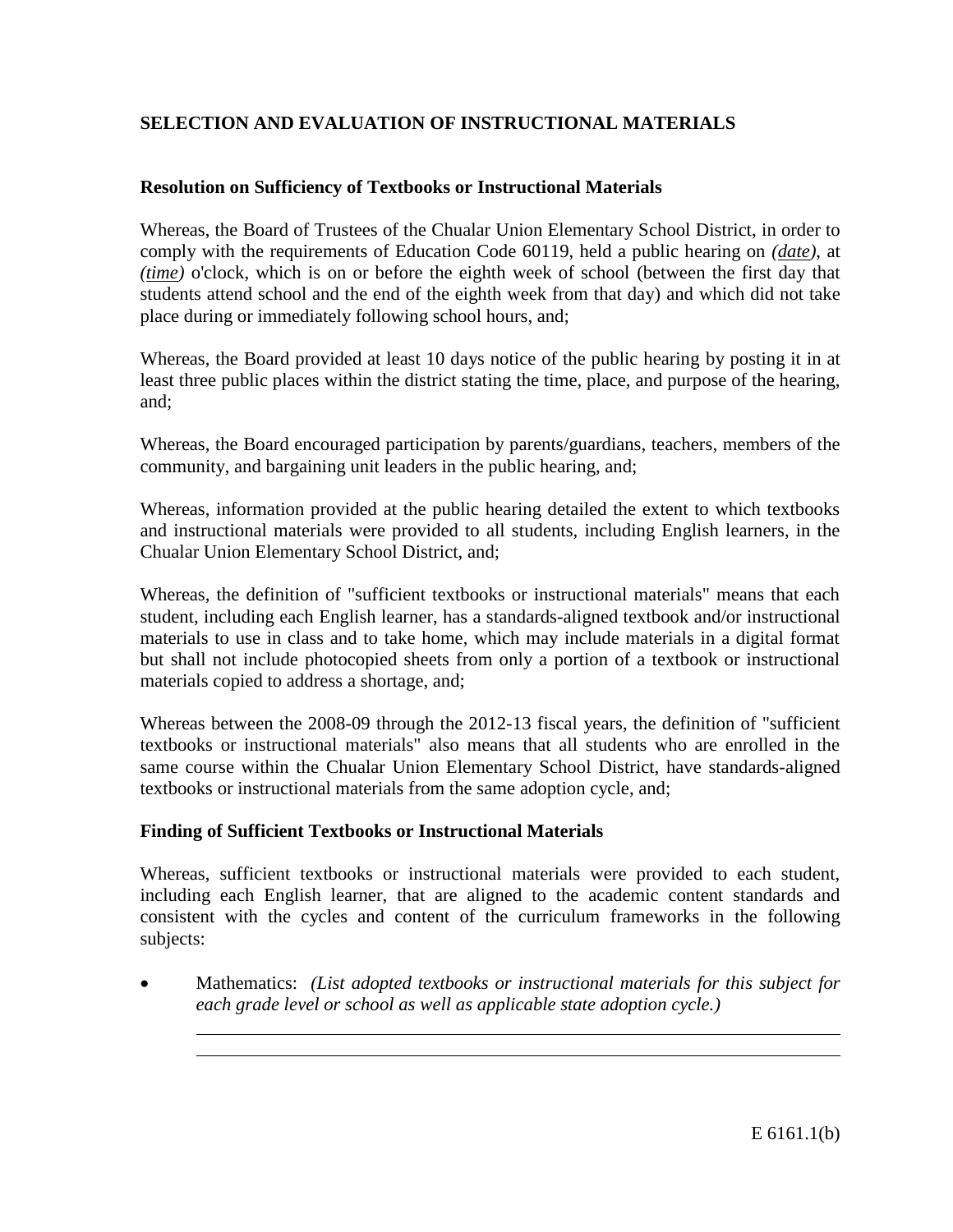# **SELECTION AND EVALUATION OF INSTRUCTIONAL MATERIALS** (continued)

- Science: *(List adopted textbooks or instructional materials for this subject for each grade level or school as well as applicable state adoption cycle.)*
- History-social science: *(List adopted textbooks or instructional materials for this subject for each grade level or school as well as applicable state adoption cycle.)*
- English/language arts, including the English language development component of an adopted program: *(List adopted textbooks or instructional materials for this subject for each grade level or school as well as applicable state adoption cycle.)*

Whereas, sufficient textbooks or instructional materials were provided to each student enrolled in foreign language or health classes, and;

Therefore, it is resolved that for the \_\_\_\_\_\_\_\_\_\_\_ school year, the Chualar Union Elementary School District, has provided each student with sufficient textbooks or instructional materials aligned to the academic content standards and consistent with the cycles and content of the curriculum frameworks.

# **Finding of Insufficient Textbooks or Instructional Materials**

Whereas, information provided at the public hearing and to the Board at the public meeting detailed that insufficient textbooks or instructional materials were provided to students in the following subjects and grade levels: *(For each school, list the percentage of students who lack sufficient standards-aligned textbooks or instructional materials in mathematics, science, history-social science, English/language arts, foreign language, and health.)*

\_\_\_\_\_\_\_\_\_\_\_\_\_\_\_\_\_\_\_\_\_\_\_\_\_\_\_\_\_\_\_\_\_\_\_\_\_\_\_\_\_\_\_\_\_\_\_\_\_\_\_\_\_\_\_\_\_\_\_\_\_\_\_\_\_\_\_\_\_\_\_\_\_ \_\_\_\_\_\_\_\_\_\_\_\_\_\_\_\_\_\_\_\_\_\_\_\_\_\_\_\_\_\_\_\_\_\_\_\_\_\_\_\_\_\_\_\_\_\_\_\_\_\_\_\_\_\_\_\_\_\_\_\_\_\_\_\_\_\_\_\_\_\_\_\_\_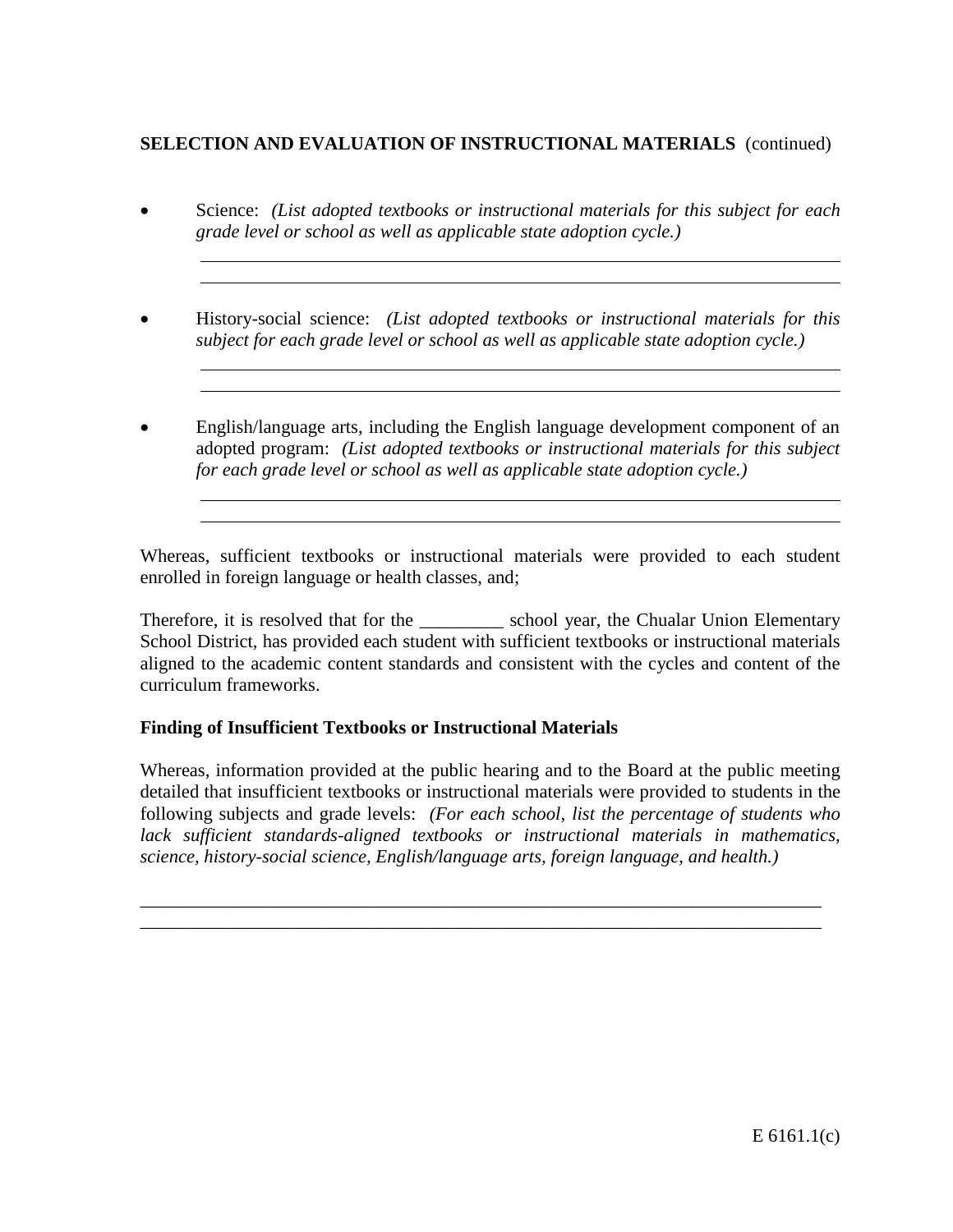## **SELECTION AND EVALUATION OF INSTRUCTIONAL MATERIALS** (continued)

Whereas, sufficient textbooks or instructional materials were not provided at each school listed above due to the following reasons: *(For each school at which there is an insufficiency, list the reasons why each student does not have sufficient instructional materials in each subject and grade level listed above.)*

\_\_\_\_\_\_\_\_\_\_\_\_\_\_\_\_\_\_\_\_\_\_\_\_\_\_\_\_\_\_\_\_\_\_\_\_\_\_\_\_\_\_\_\_\_\_\_\_\_\_\_\_\_\_\_\_\_\_\_\_\_\_\_\_\_\_\_\_\_\_\_\_\_ \_\_\_\_\_\_\_\_\_\_\_\_\_\_\_\_\_\_\_\_\_\_\_\_\_\_\_\_\_\_\_\_\_\_\_\_\_\_\_\_\_\_\_\_\_\_\_\_\_\_\_\_\_\_\_\_\_\_\_\_\_\_\_\_\_\_\_\_\_\_\_\_\_

Therefore, it is resolved, that for the \_\_\_\_\_\_\_\_\_\_\_ school year, the Chualar Union Elementary School District has not provided each student with sufficient textbooks or instructional materials consistent with the cycles and content of the curriculum framework, and;

Be it further resolved, that the following actions will be taken to ensure that all students have sufficient textbooks or instructional materials in all subjects that are aligned to the academic content standards and consistent with the cycles and content of the curriculum frameworks within two months of the beginning of the school year in which this determination is made. *(List actions to be taken to resolve insufficiency. See Education Code 60119(a)(2)(B) for other funds that may be used to ensure sufficient instructional materials.)*

| the following vote: |       | PASSED AND ADOPTED THIS _______ day of ___________, ________ at a meeting, by |  |
|---------------------|-------|-------------------------------------------------------------------------------|--|
| AYES:               | NOES: | ABSENT:                                                                       |  |
| Attest:             |       |                                                                               |  |
| Secretary           |       | President                                                                     |  |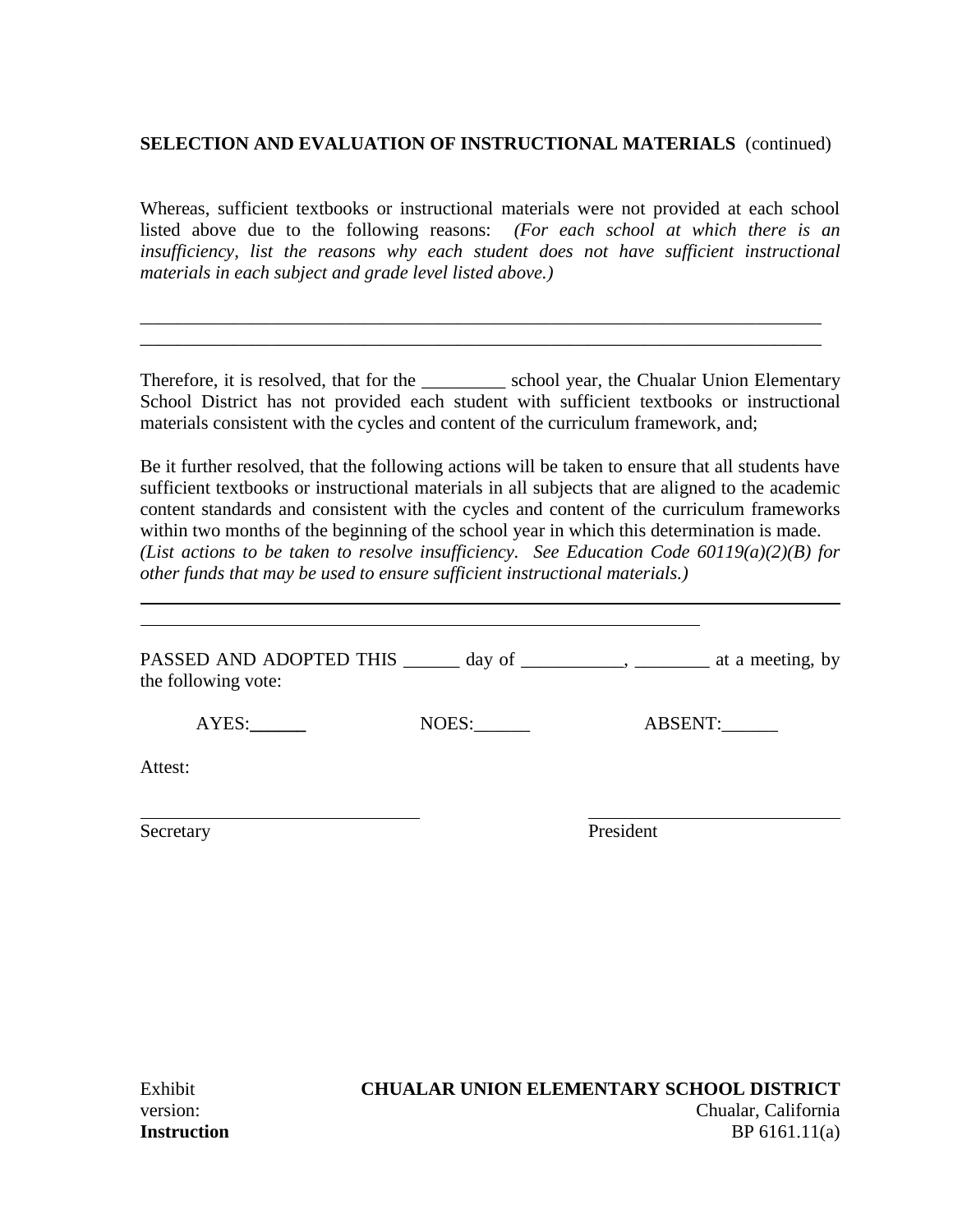# **SUPPLEMENTARY INSTRUCTIONAL MATERIALS**

The Board of Trustees encourages teachers to use supplementary instructional materials which are relevant to curriculum objectives and compatible with district goals and objectives. By using such materials, teachers can introduce content and instructional strategies that enrich the curriculum, enhance learning, help students make critical judgments, and stimulate their intellectual growth.

Teachers shall carefully preview all supplementary instructional materials in order to ensure that, in their professional judgment, the materials are:

- 1. Directly related to the course of study in which they are being used
- 2. Appropriate for students' ages and maturity levels

Supplementary instructional materials must also be consistent with criteria developed for the selection and evaluation of other instructional materials. If the teacher believes that the materials may be in conflict with district criteria, the teacher shall confer with the Superintendent/Principal or designee before using them.

#### *(cf. 6161.1 - Selection and Evaluation of Instructional Materials)*

When using supplementary materials, teachers shall provide appropriate introductory and follow-up activities. In addition, teachers shall ensure that supplementary materials do not supplant the use of basic texts or teaching activities.

All materials must be used within legal copyright limits.

*(cf. 6162.6 - Use of Copyrighted Materials)*

## **Films**

When a teacher desires to show a film that has not been approved by the district or county for use in the grade level taught, the teacher shall preview the film to determine whether in his/her professional judgment it is consistent with district criteria for the selection of instructional materials. All films must be appropriate for the curriculum and the students' ages.

If the teacher has any questions about how established district criteria apply to the film, he/she shall confer with the Superintendent/Principal or designee before showing the film.

*(cf. 6141.2 - Recognition of Religious Beliefs and Customs) (cf. 6142.1 - Sexual Health and HIV/AIDS Prevention Instruction) (cf. 6144 - Controversial Issues)*

*Legal Reference: (see next page)*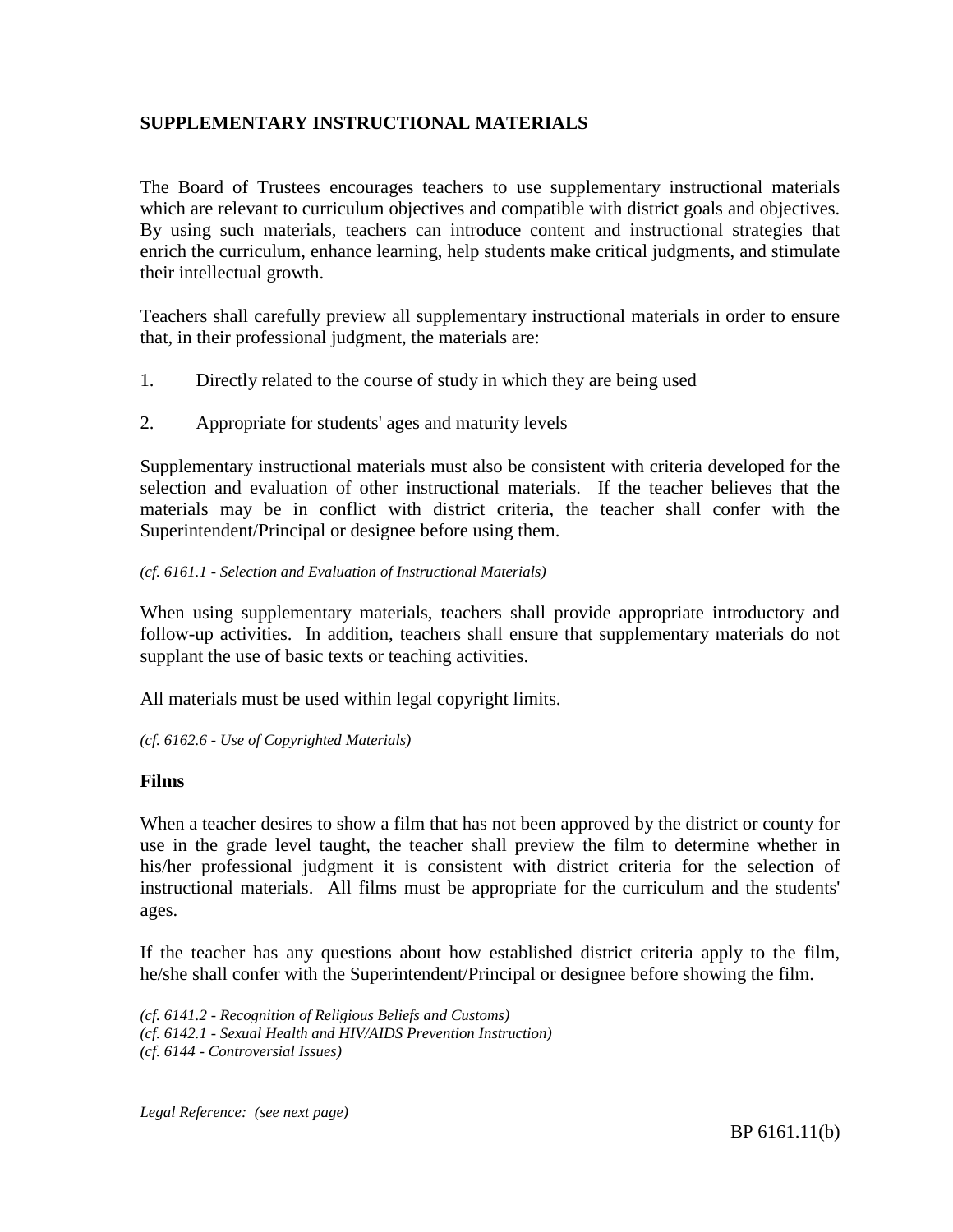# **SUPPLEMENTARY INSTRUCTIONAL MATERIALS** (continued)

*Legal Reference:*

*EDUCATION CODE 233.5 Duty re instruction in morals, manners and citizenship 18111 Exclusion of books by governing board 51510 Prohibited study or supplemental materials 51511 Religious matters properly included 51933 Sex education materials 60010 Definitions COURT DECISIONS McCarthy v. Fletcher, (1989) 207 Cal. App. 3d 130*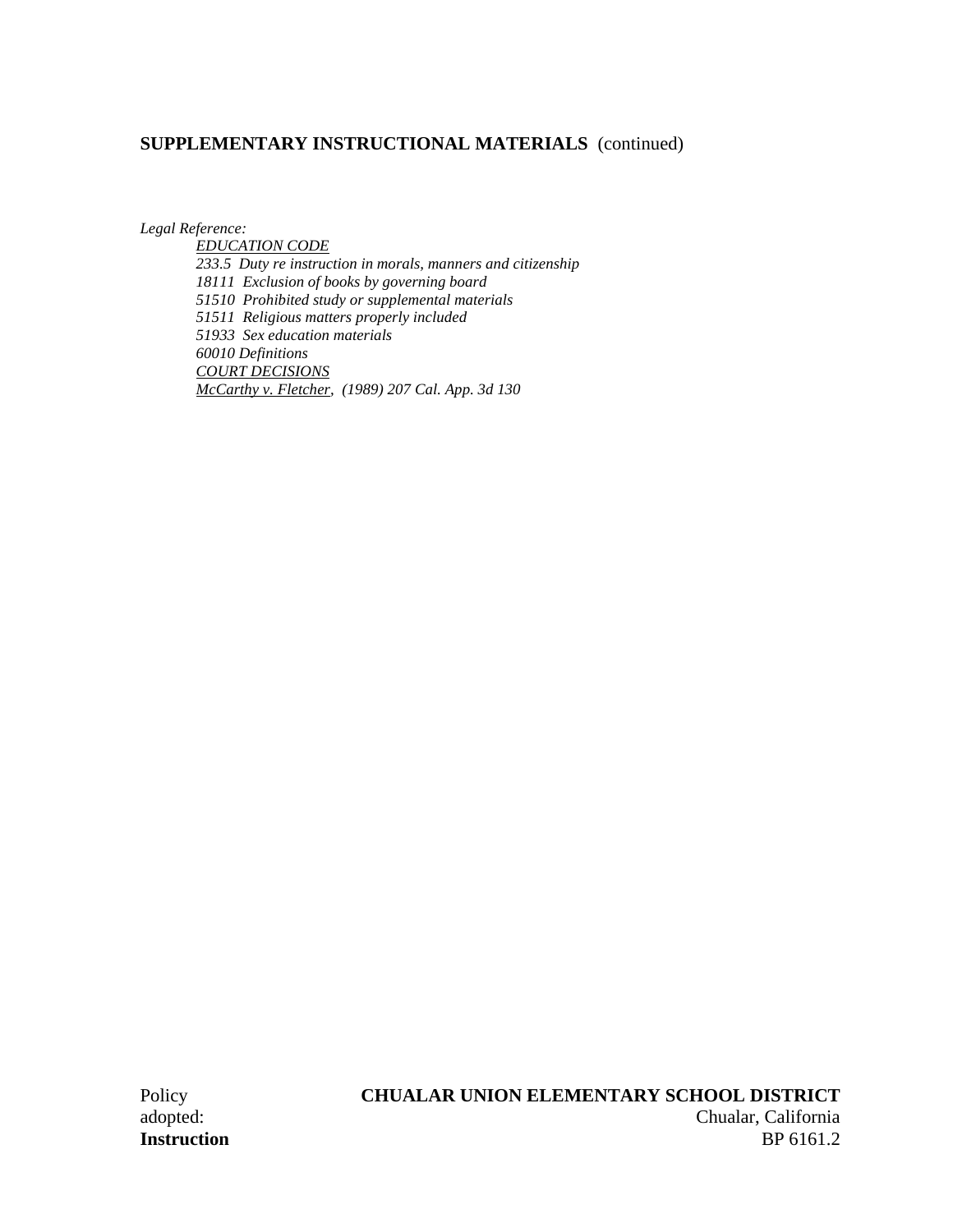## **DAMAGED OR LOST INSTRUCTIONAL MATERIALS**

The Board of Trustees recognizes that instructional materials are an expensive resource and that each student is entitled to sufficient instructional materials in accordance with law. Instructional materials provided for use by students remain the property of the district. Students are responsible for returning borrowed materials in good condition, with no more wear and tear than usually results from normal use.

*(cf. 1312.2 - Complaints Concerning Instructional Materials) (cf. 1312.4 - Williams Uniform Complaint Procedures) (cf. 3260 - Fees and Charges) (cf. 6161.1 - Selection and Evaluation of Instructional Materials)*

When materials are lost or so damaged that they are no longer usable, the student shall be immediately issued a replacement material. However, students or parents/guardians shall be responsible for reparation equal to the current replacement cost of the materials. When materials are damaged but still usable, the Superintendent/Principal or designee shall determine an appropriate charge.

If it can be demonstrated to the Superintendent/Principal or designee's satisfaction that the student has taken all reasonable precautions to safeguard instructional materials issued to him/her, the Superintendent/Principal or designee may excuse the student or parent/guardian from payment of reparation.

If reparation is not excused and not paid by the student or parent/guardian, the district may withhold the student's grades, diploma and transcripts in accordance with law, Board policy, and administrative regulation.

*(cf. 3515.4 - Recovery for Property Loss or Damage) (cf. 5125.2 - Withholding Grades, Diploma or Transcripts) (cf. 5131.5 - Vandalism and Graffiti) (cf. 5144.1 - Suspension and Expulsion/Due Process)*

*Legal Reference:*

*EDUCATION CODE 48904 Willful misconduct; limit of liability of parent or guardian 48904.3 Withholding grades, diplomas or transcripts of students causing property damage or injury 60119 Public hearing on sufficiency of materials 60411 Purchase and use; property of district CIVIL CODE 1714.1 Liability of parent or guardian for act of willful misconduct by a minor CODE OF REGULATIONS, TITLE 5 305 Student responsible for care of property*

*Management Resources:*

*WEB SITES California Department of Education: http://www.cde.ca.gov*

#### Policy **CHUALAR UNION ELEMENTARY SCHOOL DISTRICT**

adopted: Chualar, California **Instruction** BP 6161.3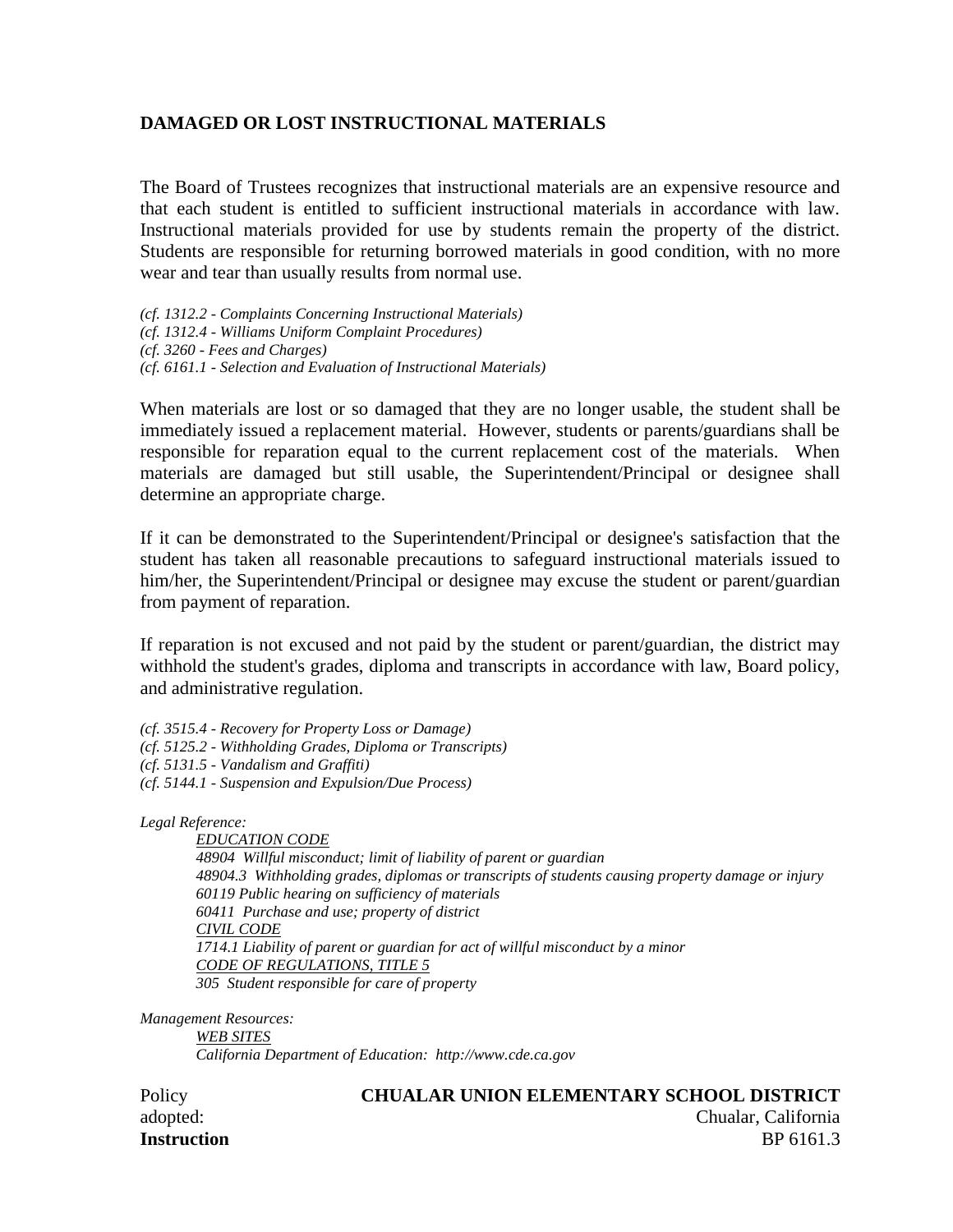#### **TOXIC ART SUPPLIES**

The Board of Trustees recognizes its responsibility to protect the health and safety of students in the selection of materials used for instruction in arts and crafts activities.

The Superintendent/Principal or designee shall develop procedures for the purchase, use and proper disposal of arts and crafts materials which ensure that the health and safety of students is protected from harmful exposure to toxic substances in accordance with Education Code 32064 and established health standards.

The Superintendent/Principal or designee shall ensure that arts and crafts material purchased for use by students in grades K-6 will not contain toxic substances or cause chronic illness as determined by the State Department of Health Services.

Students in grades 7-8 are considered able to read and understand product labels and to take adequate precautions to use products which are prohibited for use in grades K-6. The Superintendent/Principal or designee shall ensure that arts and crafts materials purchased for use in grades 7-8 meet the requirements of Education Code 32065. The products must be properly labeled to identify toxic ingredients, warn of potential adverse health effects and describe procedures for safe use and storage.

*(cf. 3514 - Environmental Safety) (cf. 3514.1 - Hazardous Substances) (cf. 5142 - Safety)*

*Legal Reference:*

*EDUCATION CODE 32060 Legislative findings and declarations 32061 Art or craft material; definition 32062 Human carcinogen; definition 32063 Toxic substance causing chronic illness; definition 32064 Restrictions on purchases of arts and crafts materials 32065 Warning labels 32066 List of toxic art supplies; preparation and distribution HEALTH AND SAFETY CODE 108500-108515 Labeling of arts and crafts materials PENAL CODE 594.1 Aerosol containers of paint*

*Management Resources:*

*CDE PROGRAM ADVISORIES: 0712.94 Toxic Art Supplies List of Approved Products CIL :94/95-01*

#### Policy **CHUALAR UNION ELEMENTARY SCHOOL DISTRICT**

adopted: Chualar, California **Instruction** BP 6162.5(a)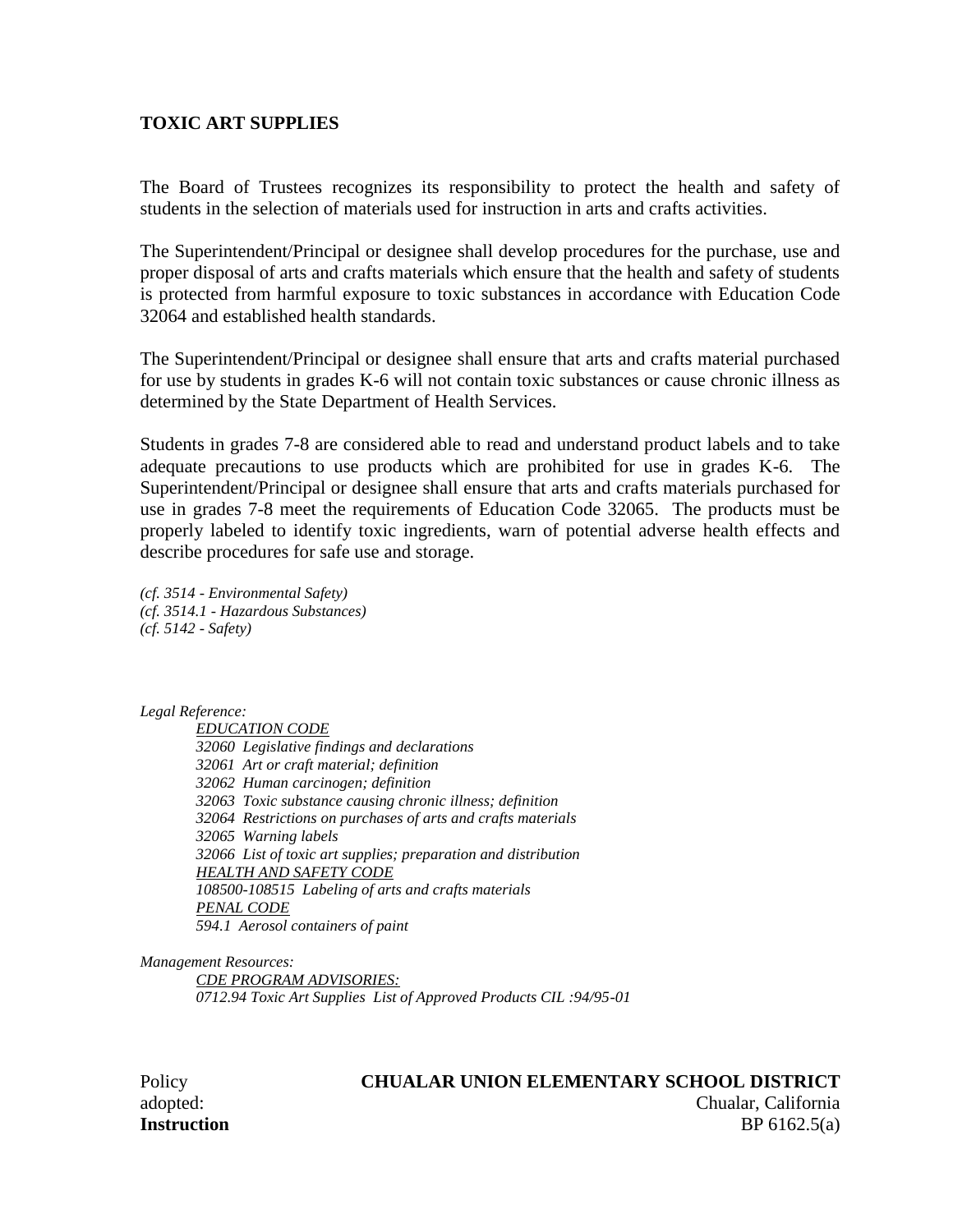## **STUDENT ASSESSMENT**

The Board of Trustees recognizes that student assessments are an important instructional and accountability tool. Assessment data shall be used to help determine individual students' progress, mastery of academic standards, appropriate placement in district programs, and/or eligibility for graduation. In addition, program effectiveness and staff evaluations shall, as appropriate, be based in part on indicators of student achievement.

*(cf. 0500 - Accountability) (cf. 4115 - Evaluation/Supervision) (cf. 5123 - Promotion/Acceleration/Retention) (cf. 6011 - Academic Standards) (cf. 6190 - Evaluation of the Instructional Program)*

To obtain the most accurate evaluation of student performance, the district shall use a variety of measures, including district, state, and/or national assessments. As appropriate, assessment results shall be disaggregated by student subgroup, classroom, or grade level to allow for critical analysis of student needs.

*(cf. 5121 - Grades/Evaluation of Student Achievement) (cf. 6142.7 - Physical Education and Activity) (cf. 6162.51 - Standardized Testing and Reporting Program)*

In selecting or developing a district assessment, the Superintendent/Principal or designee shall examine evidence of its reliability, its validity for the intended purpose and for various student populations, and the extent to which it corresponds to the material that is being taught.

The Superintendent/Principal or designee shall ensure that assessments are administered in accordance with law and the test publisher's directions and that test administration procedures are fair and equitable for all students.

*(cf. 0410 - Nondiscrimination in District Programs and Activities) (cf. 6162.54 - Test Integrity/Test Preparation)*

The Superintendent/Principal or designee shall provide professional development to assist teachers and paraprofessionals in interpreting and using assessment data to improve student performance and the instructional program.

*(cf. 4131 - Staff Development) (cf. 4222 - Teacher Aides/Paraprofessionals)*

When school-level results of student assessments are published by the state, the Superintendent/Principal or designee may provide supplementary information to assist parents/guardians and the local community in interpreting test results and evaluating school performance.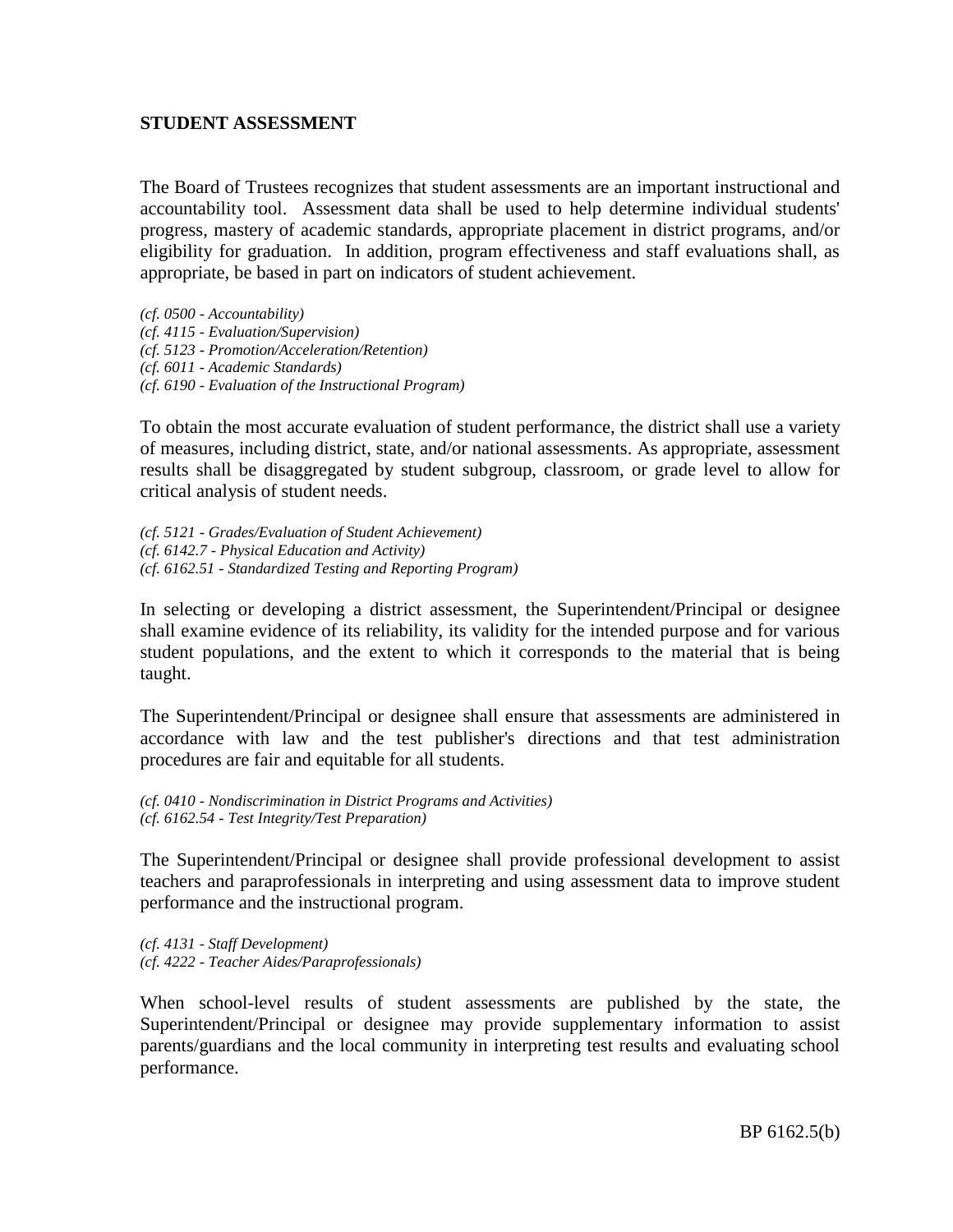# **STUDENT ASSESSMENT** (continued)

#### *(cf. 0510 - School Accountability Report Card)*

#### **Individual Record of Accomplishment**

The Superintendent/Principal or designee shall ensure that each student, by the end of grade 12, has an individual record of accomplishment that includes the following: (Education Code 60607)

- 1. The results of the achievement test administered under the Standardized Testing and Reporting Program pursuant to Education Code 60640-60649
- 2. The results of any end-of-course examinations taken
- 3. The results of any vocational education certification examinations taken

#### *(cf. 6178 - Career Technical Education)*

No individual record of accomplishment shall be released to any person, other than the student's parent/guardian or a teacher, counselor, or administrator directly involved with the student, without the written consent of the student's parent/guardian, or the student if he/she is an adult or emancipated minor. The student or his/her parent/guardian may authorize the release of the record of accomplishment to a postsecondary educational institution for the purposes of credit, placement, or admission. (Education Code 60607)

*(cf. 5125 - Student Records)*

*Legal Reference: (see next page)*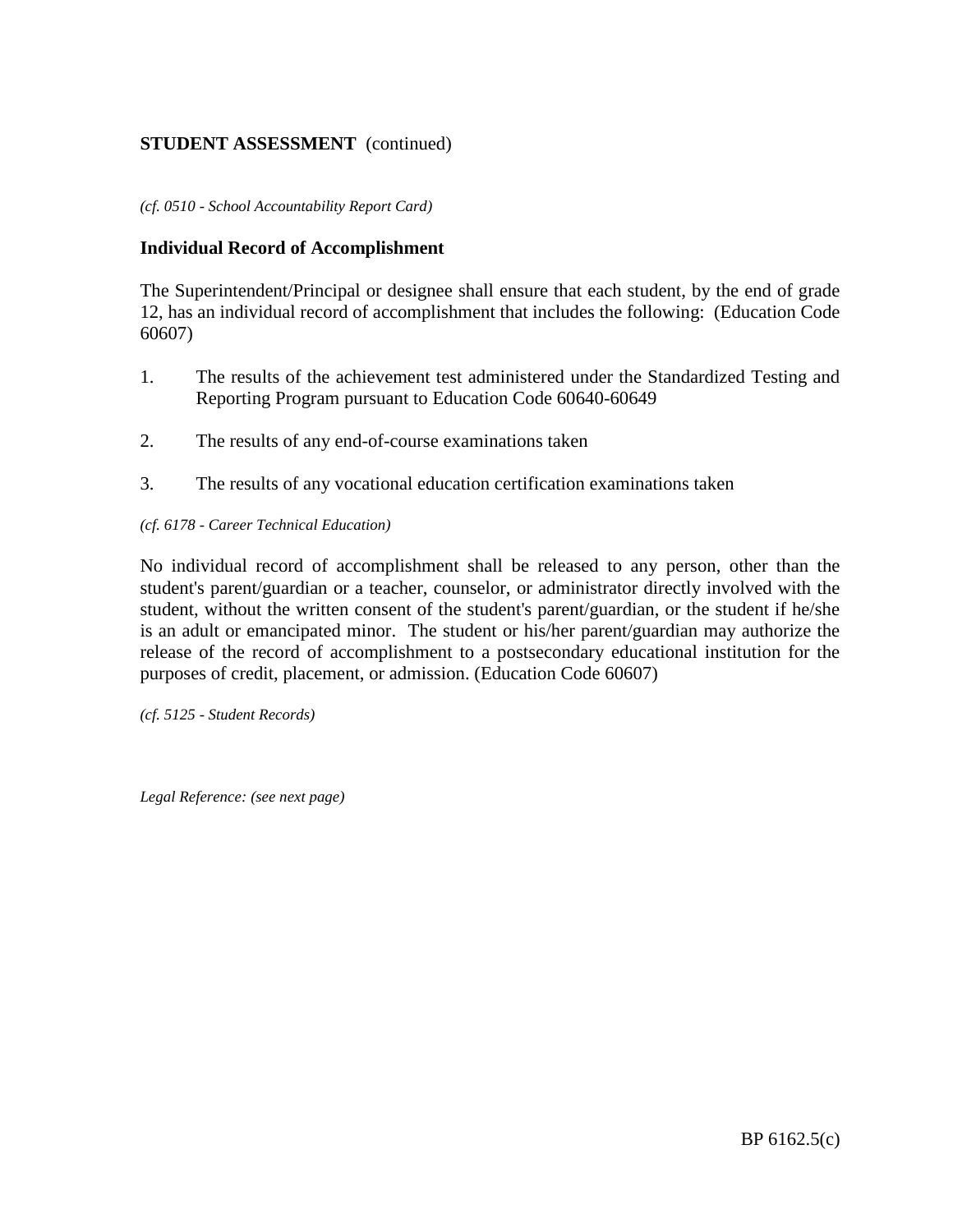#### **STUDENT ASSESSMENT** (continued)

*Legal Reference:*

*EDUCATION CODE 313 Assessment of English language development 10600-10610 California Education Information System 44660-44665 Evaluation and assessment of performance of certificated employees (Stull Act) 51041 Evaluation of educational program 51450-51455 Golden State Seal Merit Diploma 60600-60649 Assessment of academic achievement, especially: 60640-60649 Standardized Testing and Reporting Program 60800 Physical fitness testing 60810-60812 Assessment of English language development 60850-60859 High school exit examination 60900 California Longitudinal Pupil Achievement Data System CODE OF REGULATIONS, TITLE 5 850-870 Standardized Testing and Reporting program 1200-1225 High School Exit Examination UNITED STATES CODE, TITLE 20 9622 National Assessment of Educational Progress*

*Management Resources:*

*CALIFORNIA DEPARTMENT OF EDUCATION PUBLICATIONS Key Elements of Testing, 2004 U.S. DEPARTMENT OF EDUCATION PUBLICATIONS Teachers' Use of Student Data Systems to Improve Instruction, 2007 WEB SITES CSBA: http://www.csba.org California Department of Education, Testing and Accountability: http://www.cde.ca.gov/ta Educational Testing Service: http://www.ets.org U.S. Department of Education: http://www.ed.gov*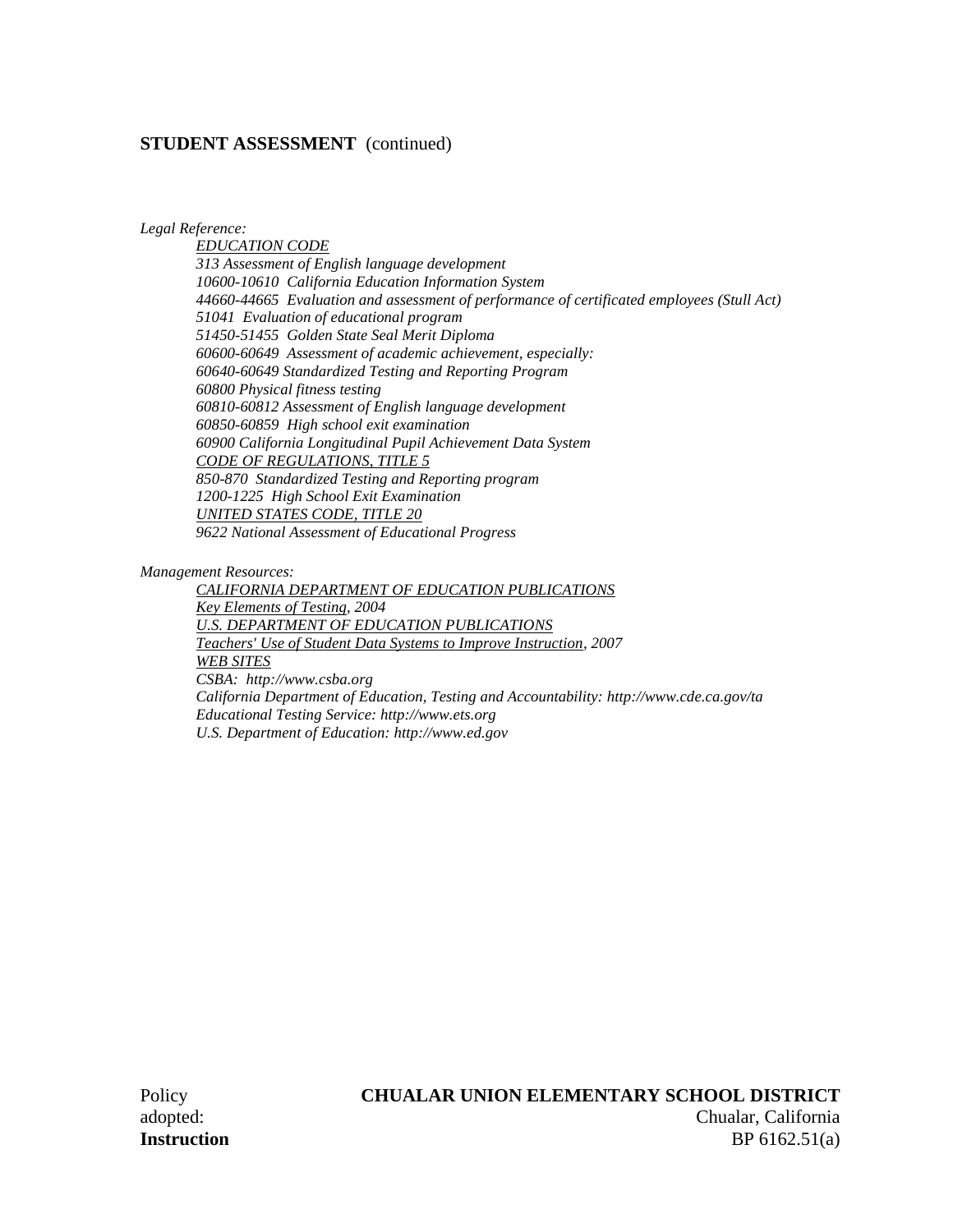## **STANDARDIZED TESTING AND REPORTING PROGRAM**

The Board of Trustees desires to use the results of the achievement tests to evaluate the performance of district students in achieving state academic standards and in comparison to the performance of students across the state. The Superintendent/Principal or designee shall administer mandatory student assessments within the state Standardized Testing and Reporting (STAR) Program as required by law and in accordance with Board policy and administrative regulation.

*(cf. 6162.5 - Student Assessment) (cf. 6162.54 - Test Integrity/Test Preparation)*

The Board strongly encourages all students at the applicable grade levels to participate in the STAR assessments in order to maximize the usefulness of the data and enable the district to meet participation levels required for state and federal accountability systems. The Superintendent/Principal or designee shall notify students and parents/guardians about the importance of these assessments and shall develop strategies to encourage student participation. Students shall be exempted from participation only in accordance with law and administrative regulation.

*(cf. 0520.2 - Title I Program Improvement Schools) (cf. 0520.3 - Title I Program Improvement Districts) (cf. 6011 - Academic Standards)*

The Board shall annually examine STAR results by grade level and student subgroup in the Board's discussion of the school's ranking on the statewide Academic Performance Index. If the STAR performance level of the school is below the Board's established expectations, the Board may conduct an assessment of the reasons for the performance results and may adopt a performance improvement plan in accordance with Education Code 52056.

*(cf. 0500 - Accountability)*

*Legal Reference: (see next page)*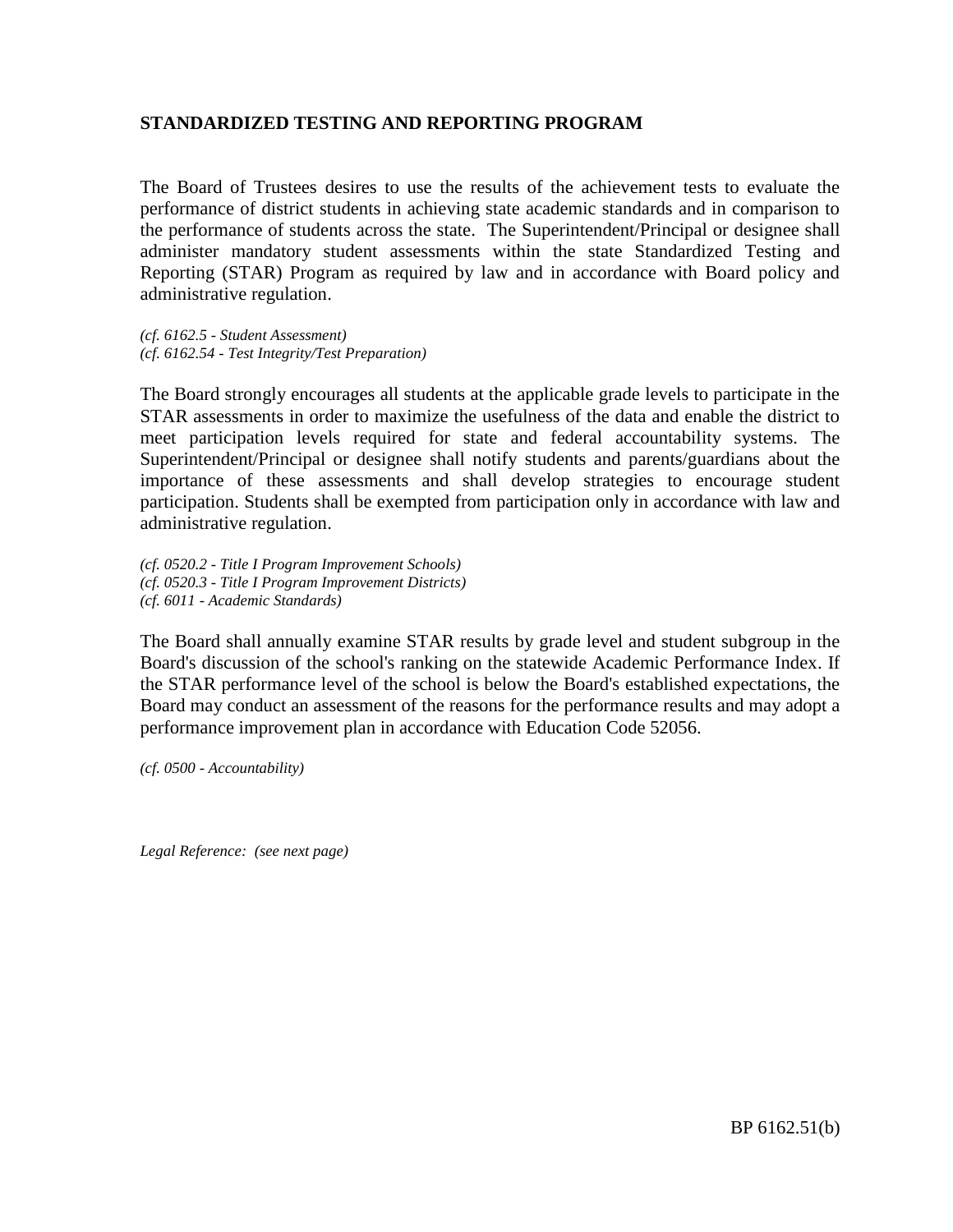*Legal Reference:*

*EDUCATION CODE 51041 Evaluation of educational program 52056 Board discussion of Academic Performance Index rankings, including STAR results 56345 Individualized education program, contents 60600-60630 Assessment of academic achievement 60640-60649 Standardized Testing and Reporting Program 60660-60663 Electronic learning assessment resources 60810 Assessment of language development 99300-99301 Early Assessment Program CODE OF REGULATIONS, TITLE 5 850-870 Standardized Testing and Reporting Program UNITED STATES CODE, TITLE 20 1412(a)(17) Participation of students with disabilities in state assessments 6311 Adequate yearly progress CODE OF FEDERAL REGULATIONS, TITLE 34 200.1 Standards and assessment*

*Management Resources:*

*CALIFORNIA DEPARTMENT OF EDUCATION PUBLICATIONS Matrix of Test Variations, Accommodations and Modifications for Administration of California Statewide Assessments CALIFORNIA STATE UNIVERSITY PUBLICATIONS The Early Assessment Program: Handbook for School Site Leaders, 2008 U.S. DEPARTMENT OF EDUCATION, OFFICE FOR CIVIL RIGHTS PUBLICATIONS The Use of Tests as Part of High-Stakes Decision-Making for Students: A Resource Guide for Educators and Policy-Makers, December 2000 WEB SITES CSBA: http://www.csba.org California Department of Education, STAR Program: http://www.cde.ca.gov/ta/tg/sr California Learning Resources Network: http://clrn.org California State University, Early Assessment Program: http://www.calstate.edu/eap*

*U.S. Department of Education, Office for Civil Rights: http://www.ed.gov/offices/OCR*

# Policy **CHUALAR UNION ELEMENTARY SCHOOL DISTRICT**

adopted: Chualar, California **Instruction** AR 6162.51(a)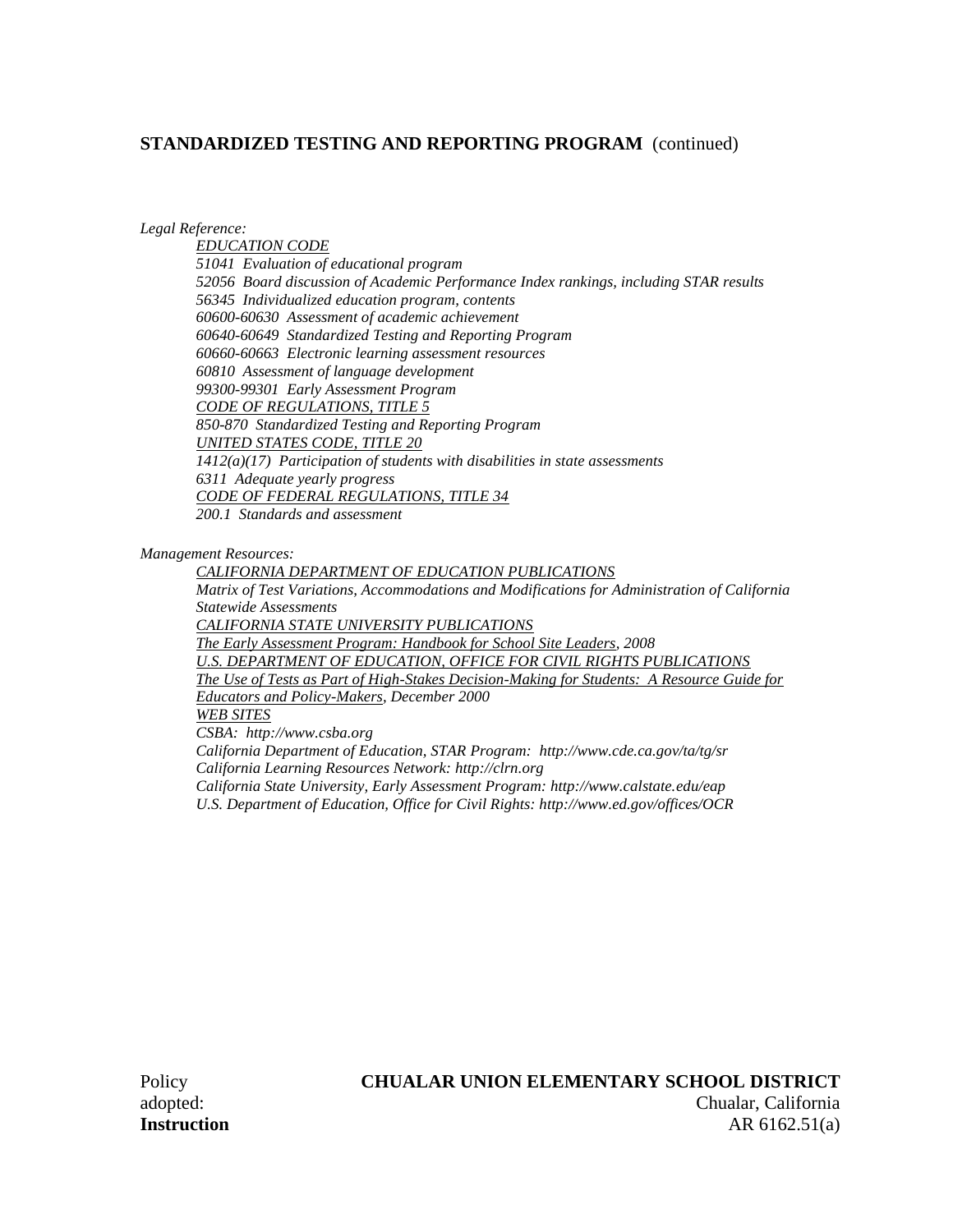# **STANDARDIZED TESTING AND REPORTING PROGRAM**

The district shall administer the following assessments in the Standardized Testing and Reporting (STAR) Program:

- 1. The California Standards Tests (CSTs) in English language arts, mathematics, science, and history-social science to students in grades 2-8 (Education Code 60640)
- 2. The Standards-Based Test in Spanish (STS) to Spanish-speaking English language learners in grades 2-8 who either: (Education Code 60640)
	- a. Receive instruction in Spanish, regardless of how long they have been in the United States
	- b. Have been enrolled in a California public school for less than 12 months

#### *(cf. 6174 - Education for English Language Learners)*

This test shall be required in addition to the CST administered in English. (Education Code 60640)

Following the first year of enrollment in a California public school, Spanish-speaking English language learners in grades 2-8 shall continue to take the STS in addition to the CST in English, if the Superintendent/Principal or designee determines that such test results would provide useful information about students' performance.

3. The California Alternate Performance Assessment (CAPA) for students with severe cognitive disabilities who are unable to take the CSTs even with accommodations or modifications, or the California Modified Assessment (CMA) for students who are not severely cognitively disabled, when determined appropriate by the student's individualized education program (IEP) team (Education Code 56345, 60640; 5 CCR 850; 34 CFR 200.1)

Any special education student who is an English learner may be tested with the STS in accordance with item #2 above, unless the IEP specifically exempts him/her from such testing. (Education Code 56345)

*(cf. 6159 - Individualized Education Program) (cf. 6164.6 - Identification and Education Under Section 504)*

# **Testing Period**

The STAR tests, with the exception of the writing assessment, shall be administered to students during a testing window of 21 instructional days that includes 10 instructional days before and after completion of 85 percent of the instructional days of the school, track, or program. (Education Code 60640; 5 CCR 855)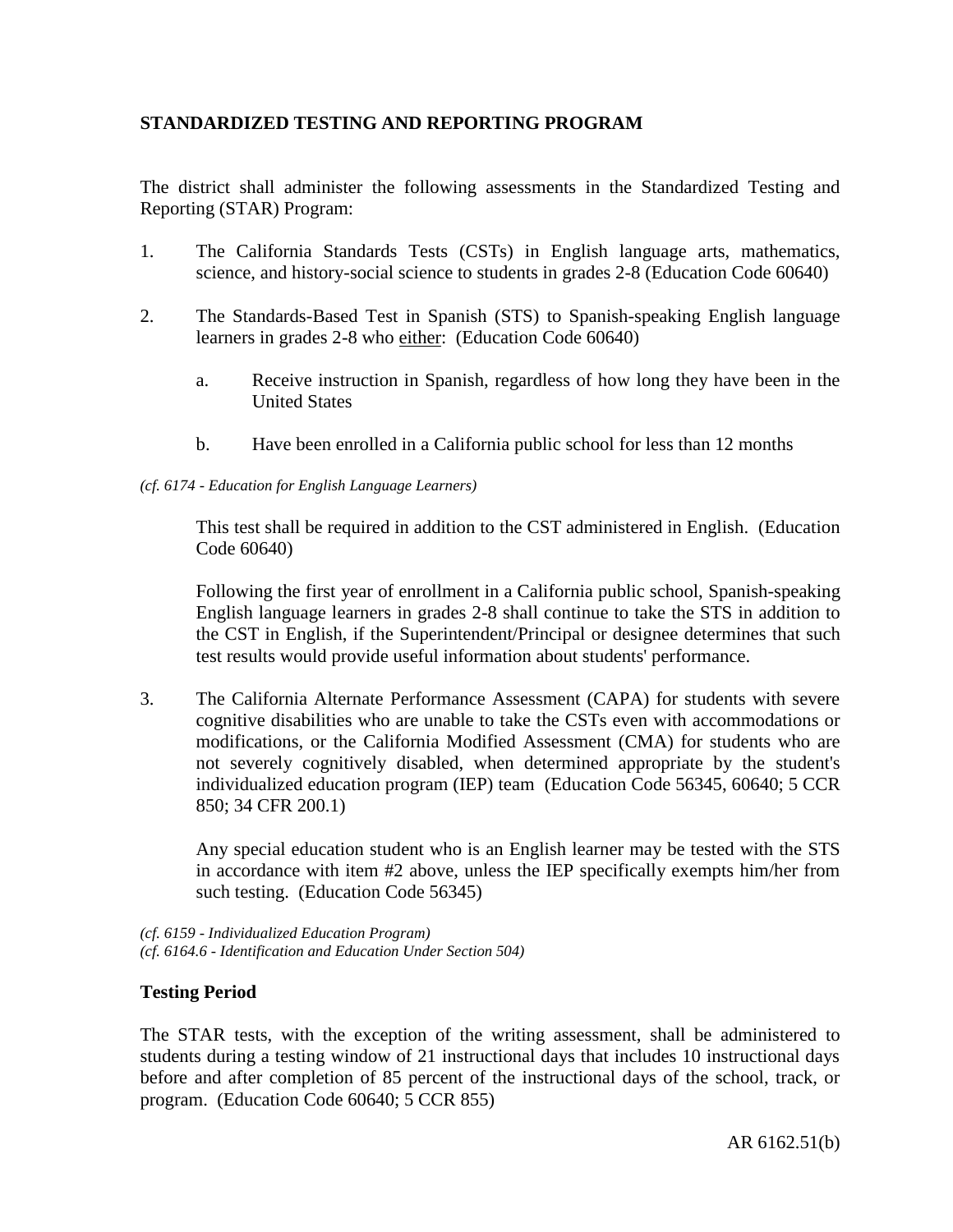The Superintendent/Principal or designee shall arrange for at least two make-up days for the testing of students who were absent during the testing period. All make-up testing shall occur within five instructional days of the last date that the district administered the tests, but not later than the 21 instructional day window established above. (Education Code 60640; 5 CCR 855)

The STAR writing assessment shall be administered only on the testing day(s) and make-up day(s) specified annually by the Superintendent of Public Instruction. (Education Code 60640; 5 CCR 855)

## **Exemptions**

A parent/guardian may submit to the school a written request to excuse his/her child from any or all parts of any test. District employees may discuss the STAR Program with parents/guardians and may inform them of the availability of exemptions under Education Code 60615. However, the district and its employees shall not solicit or encourage any written exemption request on behalf of any student or group of students. (5 CCR 852)

## **Testing Variations**

The CSTs and STS shall be administered in accordance with the manuals or other instructions provided by the test contractor, unless a testing variation, accommodation, or modification is specifically allowed pursuant to 5 CCR 853.5. (5 CCR 853, 853.5)

All students may be provided with the following variations: (5 CCR 853.5)

- 1. Simplified or clarified test directions
- 2. Write-in test booklets (e.g., underlining, working math problems), provided that in grades 2-3 any marks other than those in response circles must be erased to ensure that the tests can be scored
- 3. As much time as needed within a single sitting to complete a test or test part

In addition, all students shall be provided with the following testing variations if such variations are regularly used in the classroom: (5 CCR 853.5)

- 1. Special adaptive furniture
- 2. Special lighting, special acoustics, or visual magnifying or audio amplification equipment
- 3. An individual carrel or study enclosure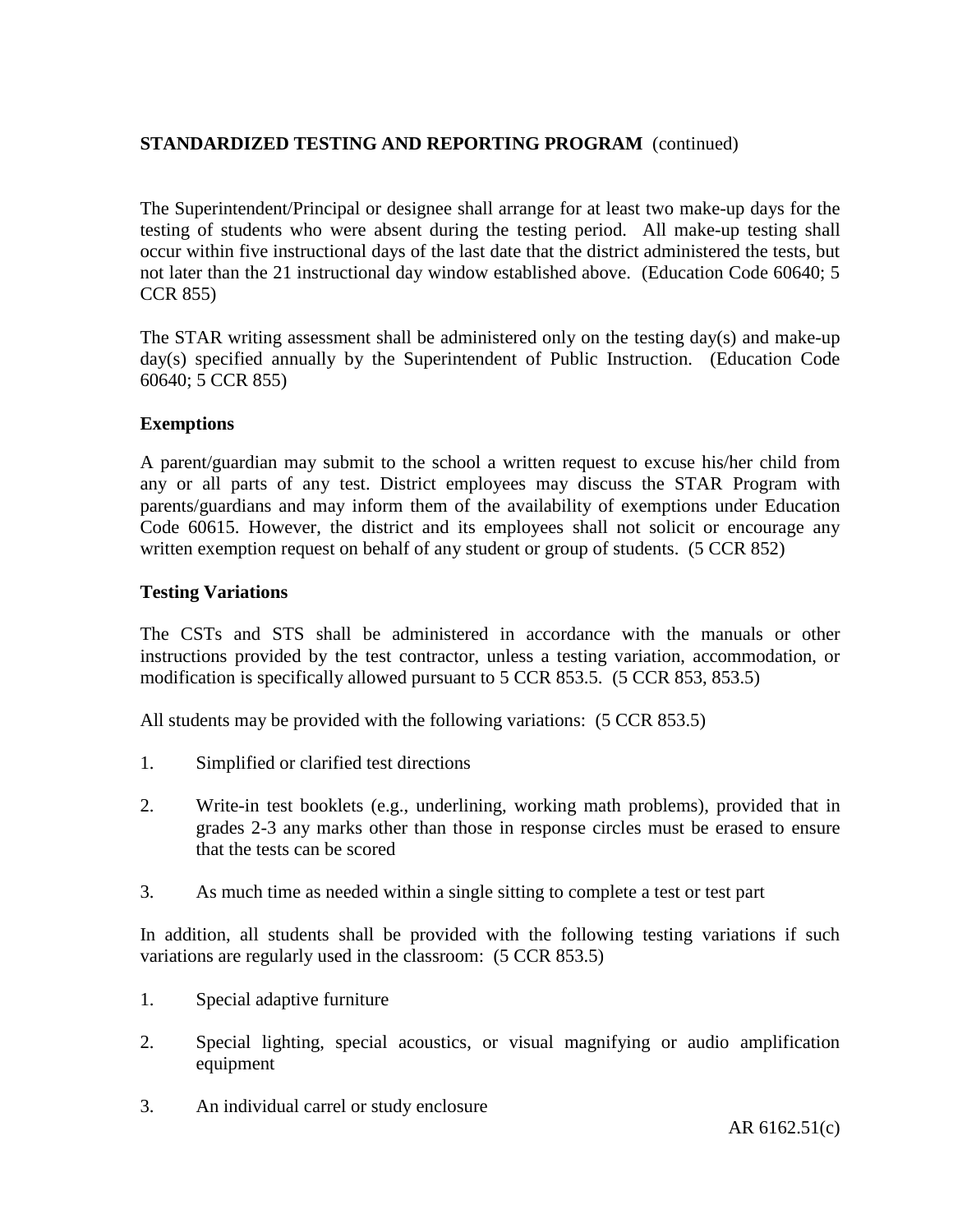- 4. Individual testing in a separate testing room provided that a district employee who has signed the STAR Test Security Affidavit directly supervises the student
- 5. Colored overlay, masks, or other means to maintain visual attention to the test or test questions
- 6. Manually Coded English or American Sign Language to communicate directions for test administration

Identified English learners shall be provided with the following testing variations if such variations are regularly used in the classroom or for assessment: (5 CCR 853.5)

- 1. Flexible setting: testing in a separate room with other English learners provided that a district employee who has signed the Test Security Affidavit directly supervises the student.
- 2. Flexible schedule: additional supervised breaks following each section within a test part provided that the test section is completed within a testing day. A test section is identified by a "STOP" at the end of it.
- 3. Translated directions: hearing the test directions printed in the test administration manual translated into their primary language. English learners shall have the opportunity to ask clarifying questions about any test directions presented orally in their primary language.
- 4. Glossaries: access to translation glossaries/word lists for the standards-based achievement tests in mathematics, science, and history/social science (English to primary language). The translation glossaries/word lists are to include only the English words or phrases with the corresponding primary language words or phrases. The glossaries/word lists shall not include definitions or formulas.

Students with disabilities shall be permitted to take the assessments with any of the testing variations listed in 5 CCR 853.5, provided the variations are specified in their IEP or Section 504 plan. These variations may include, but are not limited to, accommodations in the presentation or setting of the test administration or in how a student is allowed to respond, and/or modifications in accordance with 5 CCR 853.5. (5 CCR 850, 853, 853.5)

# **District and Test Site Coordinators**

Each year the Superintendent/Principal or designee shall designate a district coordinator who shall serve as the district representative and liaison with the California Department of Education (CDE) for all matters relating to the STAR Program. The Superintendent/Principal or designee also shall designate a coordinator at each test site. (5 CCR 857-858)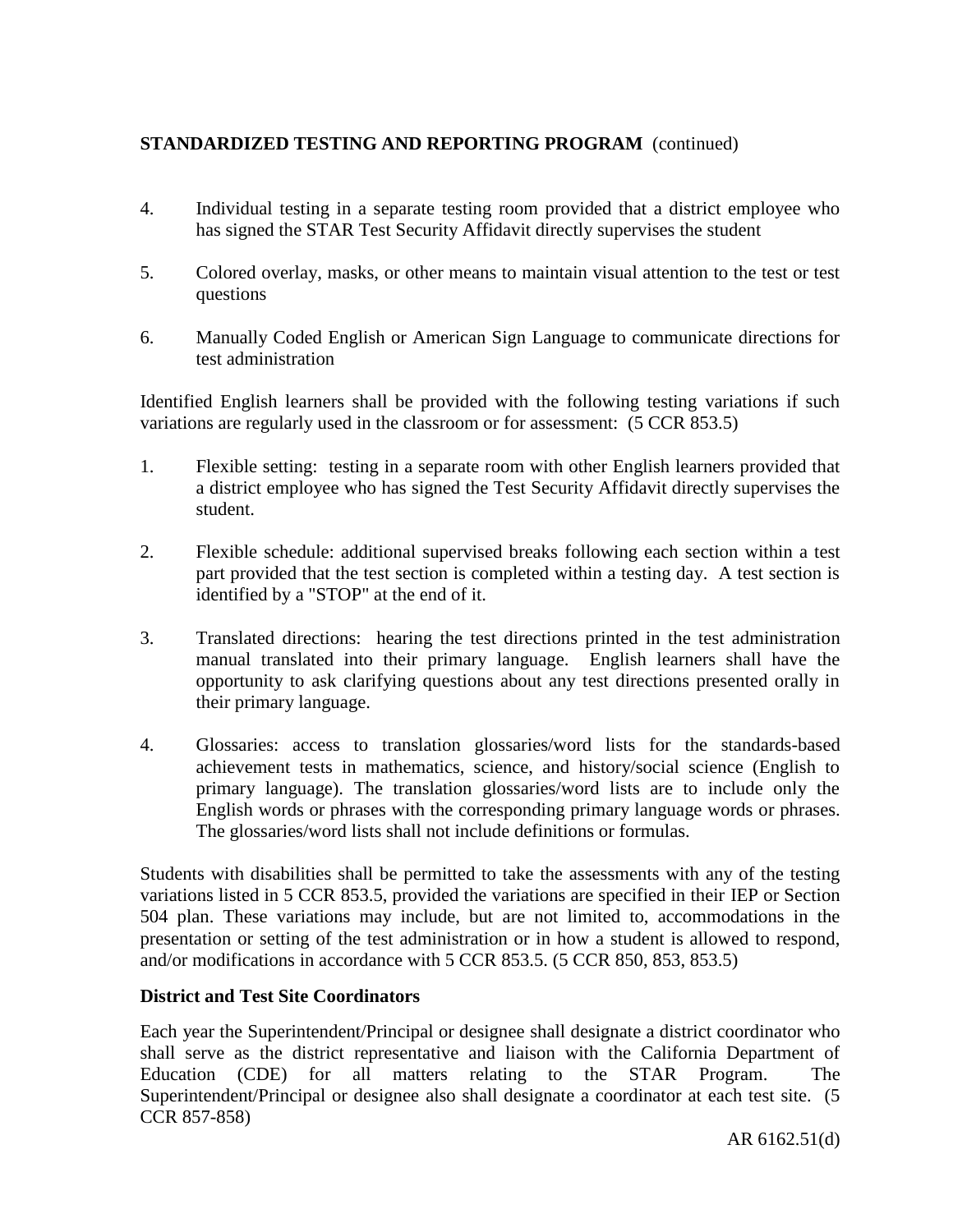In addition to the duties prescribed in 5 CCR 857-858, the district coordinator shall establish guidelines to help ensure that the test contractor is provided complete student information, as specified in 5 CCR 861 and 870, for purposes of the Academic Performance Index.

#### *(cf. 3553 - Free and Reduced Price Meals)*

After receiving summary reports and files from the test contractor, the district coordinator shall review the files and reports for completeness and accuracy and shall notify the test contractor and the CDE of any errors, discrepancies, or incomplete information. (5 CCR 857)

## **Report of Test Results**

Within 20 working days of receiving the student report from the test contractor, the Superintendent/Principal or designee shall forward the student report to the student's parents/guardians. If these reports are received from the contractor after the last day of instruction in the school year, each student's results shall be mailed to his/her parents/guardians. (Education Code 60641; 5 CCR 863)

The report shall include a clear explanation of the purpose of the test, the student's score, and its intended use by the district. (Education Code 60641)

*(cf. 5145.6 - Parental Notifications)*

An individual student's scores shall also be reported to his/her teacher(s) and shall be included in his/her student record. (Education Code 60641)

*(cf. 5125 - Student Records)*

The Superintendent/Principal or designee shall present school and grade-level results to the Board of Trustees at a regularly scheduled meeting. The Board shall not receive individual students' scores or the relative position of any individual student. (Education Code 60641)

*(cf. 9321.1 - Closed Session Actions and Reports)*

Individual test results shall not be released without the written consent of the adult student or the minor student's parents/guardians to any person other than the following: (Education Code 60607, 60641)

1. The student's parent/guardian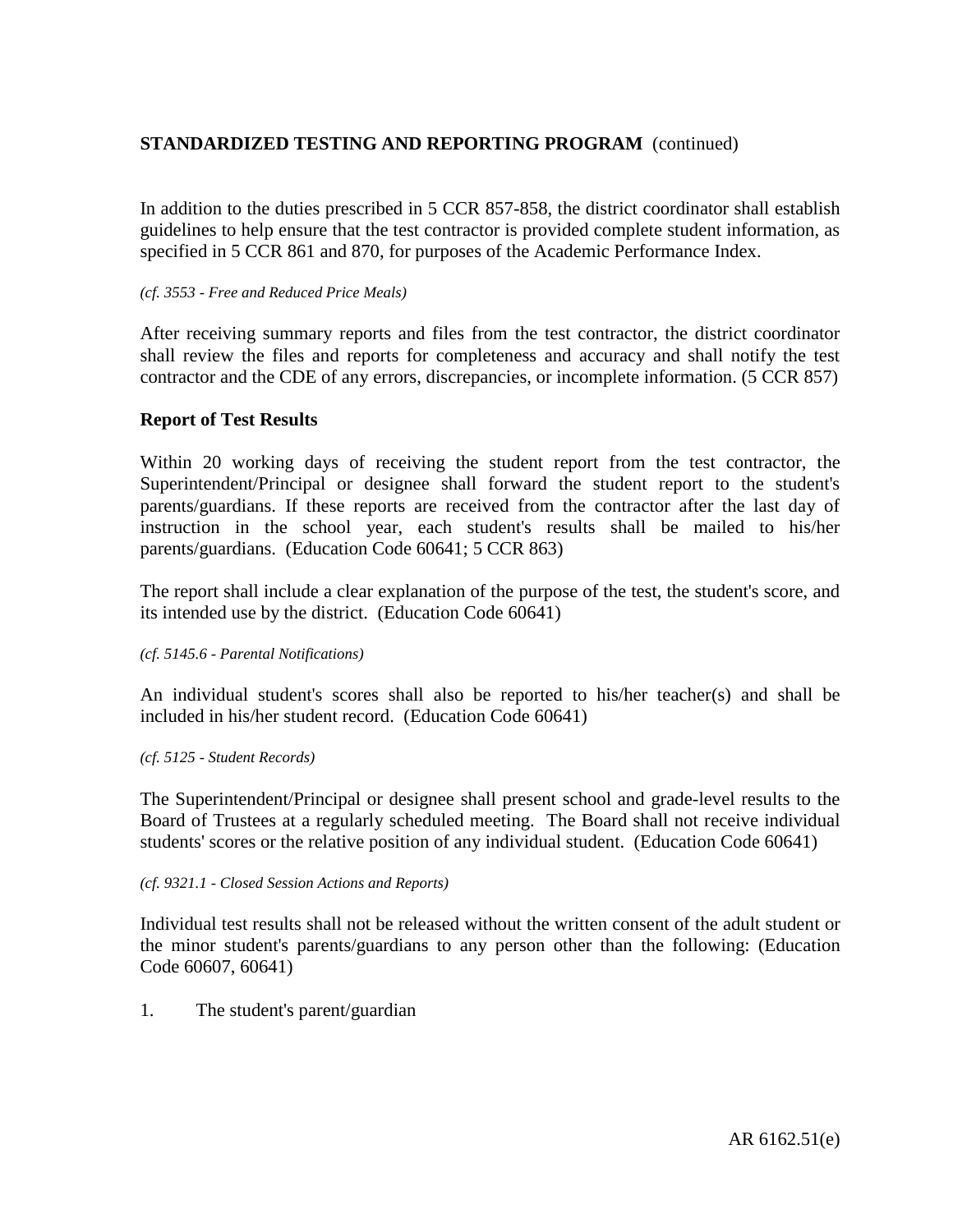- 2. A teacher, counselor, or administrator directly involved with the student
- 3. A postsecondary educational institution for the purposes of credit, placement, or admission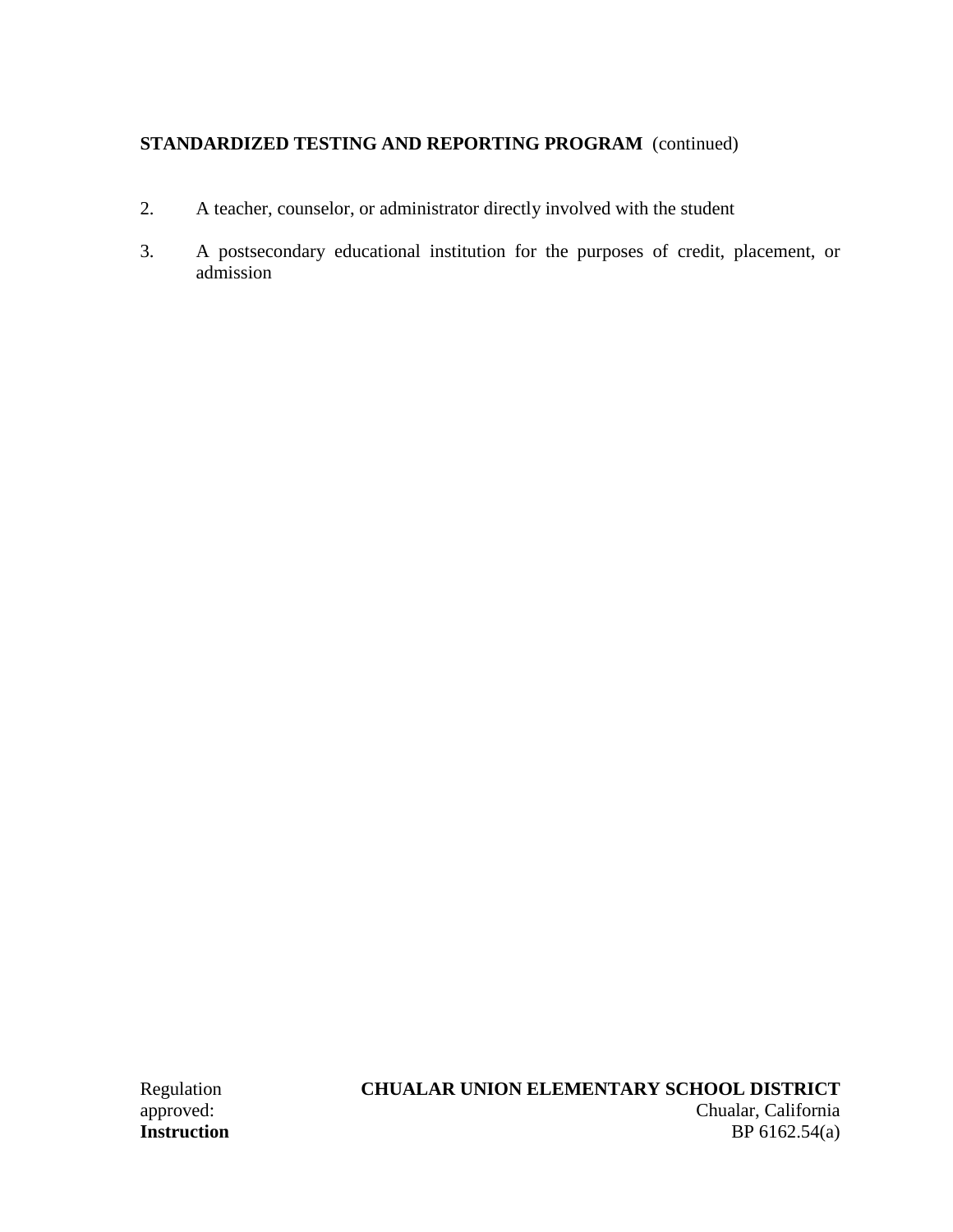## **TEST INTEGRITY/TEST PREPARATION**

The Board of Trustees desires to protect the integrity of student assessment processes in order to obtain an accurate assessment of student achievement in the district and maintain accountability to the community and state. Students and staff are expected to maintain a high level of integrity in the completion and handling of student assessments.

*(cf. 0500 - Accountability) (cf. 0520.2 - Title I Program Improvement Schools) (cf. 4119.21/4219.21/4319.21 - Professional Standards) (cf. 5131 - Conduct) (cf. 5131.9 - Academic Honesty) (cf. 6162.5 - Student Assessment) (cf. 6162.51 - Standardized Testing and Reporting Program)*

## **Test Integrity**

In the administration of standardized tests, staff shall not:

- 1. Provide inappropriate test preparation
- 2. Modify test administration procedures, except as allowed by law
- 3. Provide inappropriate assistance to students during test administration
- 4. Change or fill in answers on student answer sheets
- 5. Provide inaccurate data on student header sheets
- 6. Discourage or exclude certain students from taking the test
- 7. Engage in any other practice to artificially raise student scores without actually improving underlying student achievement

#### **Preparation for State Tests**

Staff may prepare students for assessments by providing instruction in the content specified in state and district academic standards and teaching general test-taking strategies that are designed to improve their performance on tests included in the Standardized Testing and Reporting program, the California High School Exit Examination, or the California English Language Development Test. Such strategies may include, but not be limited to, using time efficiently, understanding directions, placing answers correctly on answer sheets, checking answers, problem-solving tactics, and exposing students to various test formats.

*(cf. 6011 - Academic Standards)*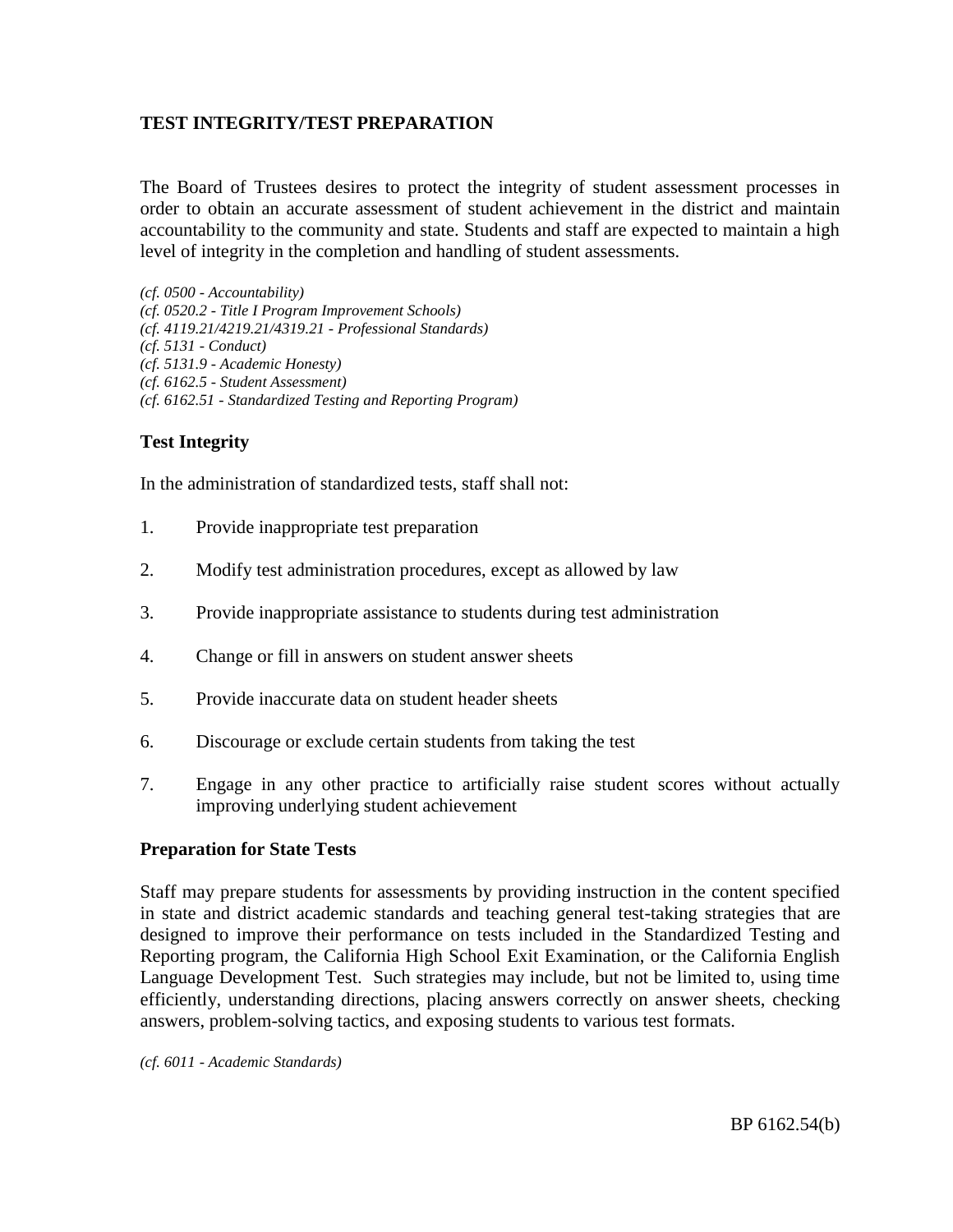# **TEST INTEGRITY/TEST PREPARATION** (continued)

The Superintendent/Principal and teachers shall not implement any program of specific preparation for the statewide student assessment program or a particular test used within that program. (Education Code 60611)

Practice tests provided by the publisher of the state achievement test may be used for the limited purpose of familiarizing students with the use of scanable test booklets or answer sheets and the format of test items. No alternate or parallel form of the test shall be administered or used. (5 CCR 854)

Staff shall not use released test questions to develop practice tests that mimic or parallel state tests, or for teaching or drilling students only on the released items.

#### **Investigation and Consequences of Testing Irregularities**

Reports of student cheating on assessments shall be submitted to the Superintendent/Principal or designee for investigation. Students found to have cheated on assessments shall be subject to disciplinary procedures in accordance with Board policy and administrative regulations.

*(cf. 5144 - Discipline)*

A staff member found to have committed testing irregularities shall be subject to discipline in accordance with law, where applicable, collective bargaining agreements, Board policy, and administrative regulations.

*(cf. 4117.4 - Dismissal) (cf. 4118 - Suspension/Disciplinary Action) (cf. 4218 - Dismissal/Suspension/Disciplinary Action)*

The Superintendent/Principal or designee shall immediately investigate with due diligence any reports of inappropriate test preparation or other testing irregularities.

If the Superintendent/Principal or designee is made aware of a testing irregularity on state assessments, he/she shall report the irregularity to the California Department of Education.

*Legal Reference: (see next page)*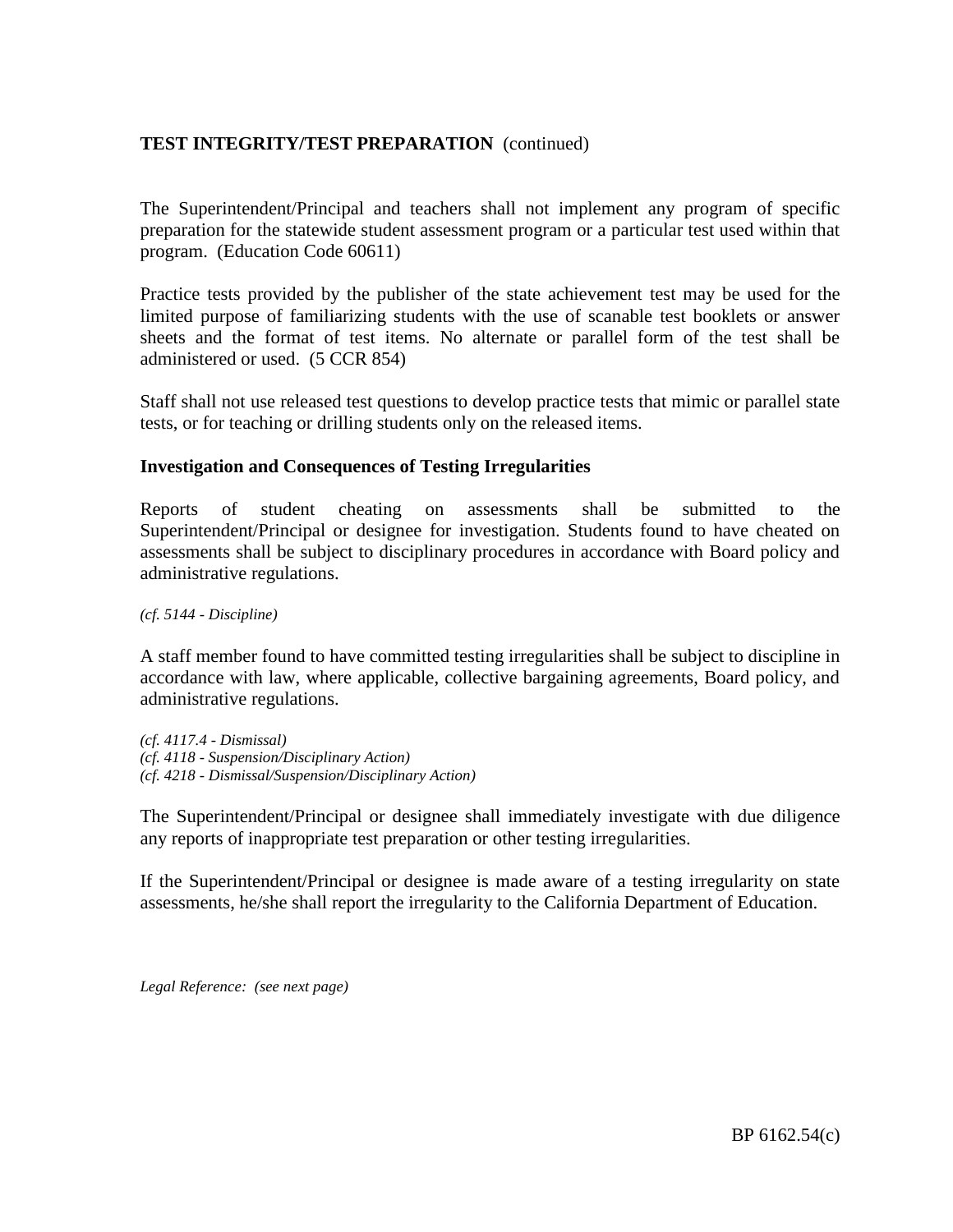## **TEST INTEGRITY/TEST PREPARATION** (continued)

*Legal Reference:*

*EDUCATION CODE 60600-60649 California Assessment of Academic Achievement, especially: 60611 Inappropriate test preparation 60850-60859 California High School Exit Examination GOVERNMENT CODE 54957 Complaints against employees, closed session CODE OF REGULATIONS, TITLE 5 850-870 Standardized Testing and Reporting program, especially: 854 Advance preparation for STAR test 880-901 Designated primary language test 1200-1225 California High School Exit Examination, especially: 1215 Cheating on the high school exit examination*

*Management Resources:*

*CALIFORNIA DEPARTMENT OF EDUCATION PUBLICATIONS Guidelines on Academic Preparation for State Assessments, April 2004 WEB SITES: CSBA: http://www.csba.org California Department of Education: http://www.cde.ca.gov*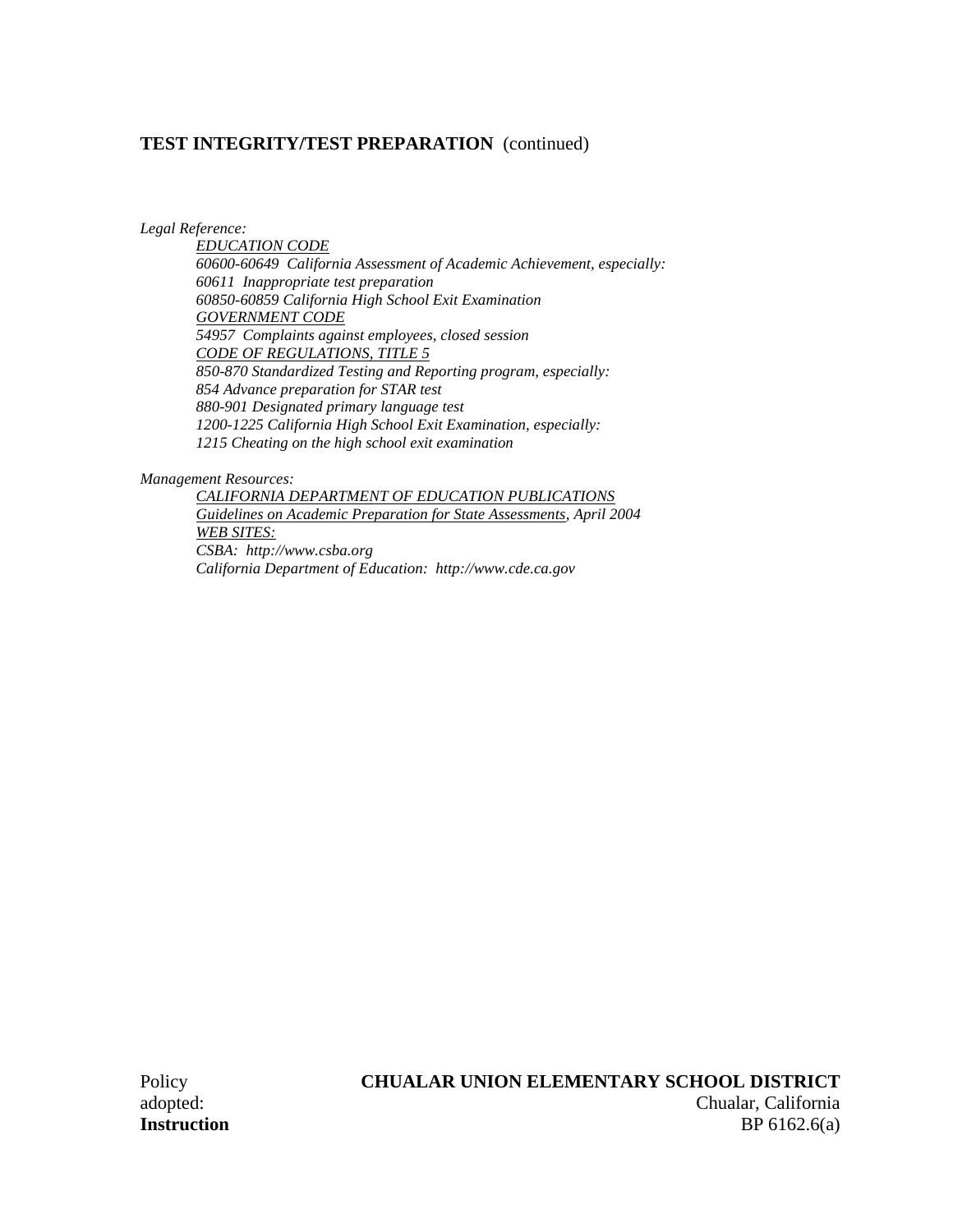## **USE OF COPYRIGHTED MATERIALS**

The Board of Trustees recognizes the importance of ensuring that the district complies with federal law regarding copyrights. District staff and students are expected to maintain the highest ethical standards in using copyrighted materials.

*(cf. 1113 - District and School Web Sites) (cf. 4119.21/4219.21/4319.21 - Professional Standards) (cf. 6163.1 - Library Media Centers)*

When selecting appropriate supplementary instructional materials, it is each staff member's responsibility to adhere to the provisions of federal copyright law, Board policy, and administrative regulation. The district shall not be responsible for any violation of copyright laws by its staff or students. If a staff member is uncertain as to whether reproducing or using copyrighted material complies with the law, he/she shall contact the Superintendent/Principal or designee for clarification and assistance. At no time shall it be necessary for a district employee to violate copyright laws in order to perform his/her duties.

*(cf. 4040 - Employee Use of Technology) (cf. 4119.1/4219.1/4319.1 - Civil and Legal Rights) (cf. 6161 - Equipment, Books and Materials) (cf. 6161.11 - Supplementary Instructional Materials)*

The Superintendent/Principal or designee shall ensure that the district observes all publisher licensing agreements between vendors and the district, including monitoring the number of users permitted by an agreement. Unless the applicable licensing agreement authorizes multiple users of a single program, the district shall not make multiple copies of a computer program or software. Staff members shall take reasonable precautions to prevent copying or the use of unauthorized copies on school equipment.

*(cf. 0440 - District Technology Plan) (cf. 3300 - Expenditures and Purchases) (cf. 3312 - Contracts) (cf. 6163.4 - Student Use of Technology)*

The Superintendent/Principal or designee shall ensure that staff and students receive information and training about copyright laws and the penalties for violating such laws.

*(cf. 4131 - Staff Development) (cf. 4231 - Staff Development) (cf. 4331 - Staff Development)*

*Legal Reference: (see next page)*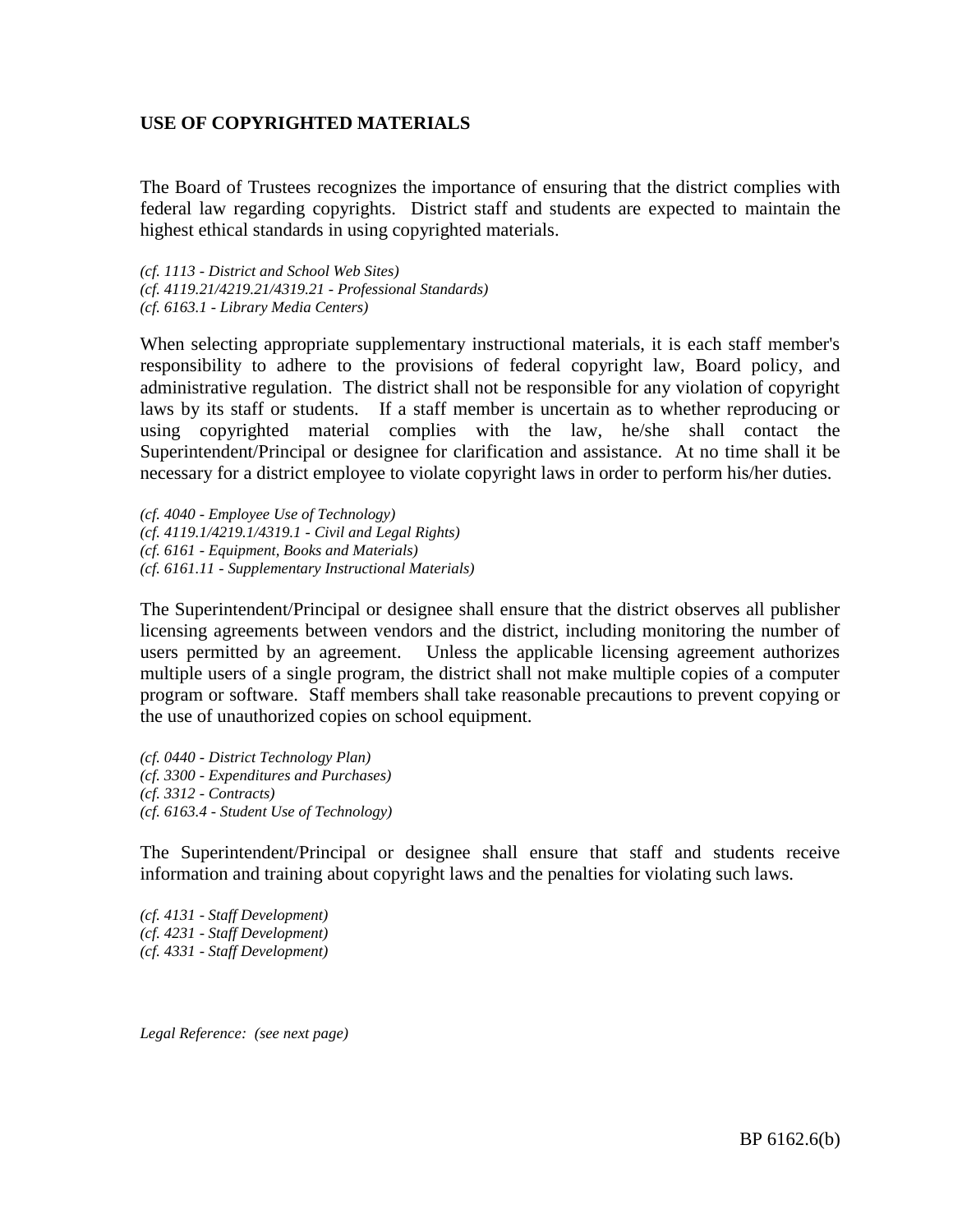*Legal Reference:*

*EDUCATION CODE 35182 Computer software UNITED STATES CODE, TITLE 17 101-122 Subject matter and scope of copyright, especially: 102 Definitions 107 Fair use 110 Limitations on exclusive rights: Exemption of certain performances and displays COURT DECISIONS Marcus v. Rowley, (9th Cir., 1982) 695 F.2d 1171*

*Management Resources:*

*U.S. COPYRIGHT OFFICE PUBLICATIONS Circular 21: Reproduction of Copyrighted Works by Educators and Librarians, 1995 WEB SITES Copyright Clearance Center: http://www.copyright.com Copyright Society of the USA: http://www.csusa.org U.S. Copyright Office: http://www.copyright.gov*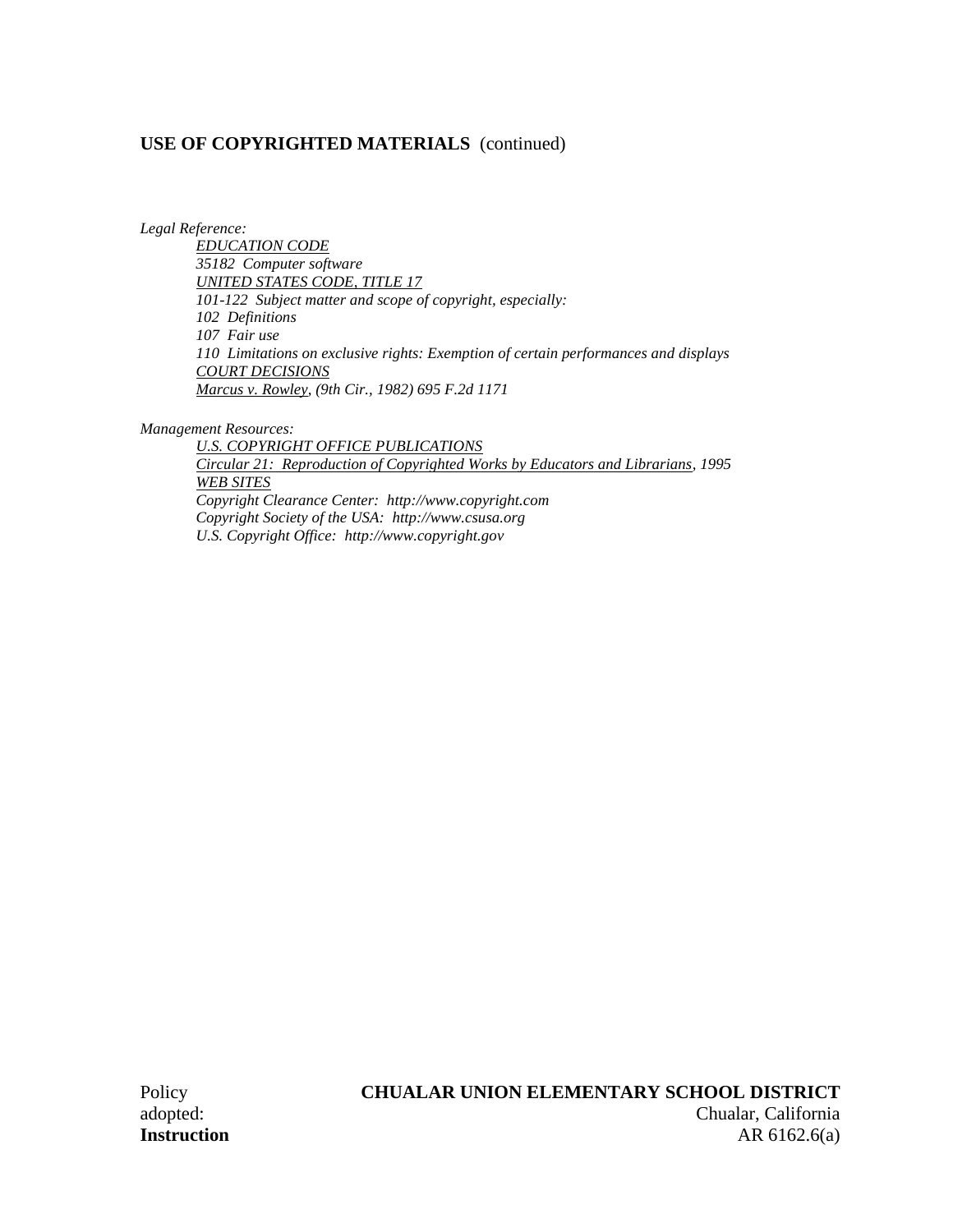# **USE OF COPYRIGHTED MATERIALS**

Each employee making a reproduction shall first determine whether the copying is permitted by law based on the guidelines below. If the copying is not permitted according to these guidelines, the Superintendent/Principal may request permission to reproduce the material from its copyright holders.

Requests for permission to use copyrighted materials shall include the following information:

- 1. Title, author(s), editor(s) or publisher, producer(s) or distributor.
- 2. Edition, copyright and/or production year.
- 3. Exact amount of material to be used (i.e., lines, pages, running time, etc.).
- 4. Nature of the use (i.e., how many times, when and with whom the material will be used).
- 5. Number of copies to be made.
- 6. How the material will be reproduced.
- 7. If an initial contact was made by phone, the request shall also include the name of the initial contact person.

The following guidelines differentiate between permitted and prohibited uses of printed material, sheet and recorded music, videotapes, films, filmstrips or slide programs, off-air taping (radio or television), and computer software.

## **Printed Materials**

## **Permitted Uses:**

- 1. Single copies at the request of an individual teacher:
	- a. A chapter of a book.
	- b. An article from a magazine or newspaper.
	- c. A short story, short essay or short poem, whether or not from a collective work.
	- d. A chart, graph, diagram, drawing, cartoon or a picture from a book, magazine or newspaper.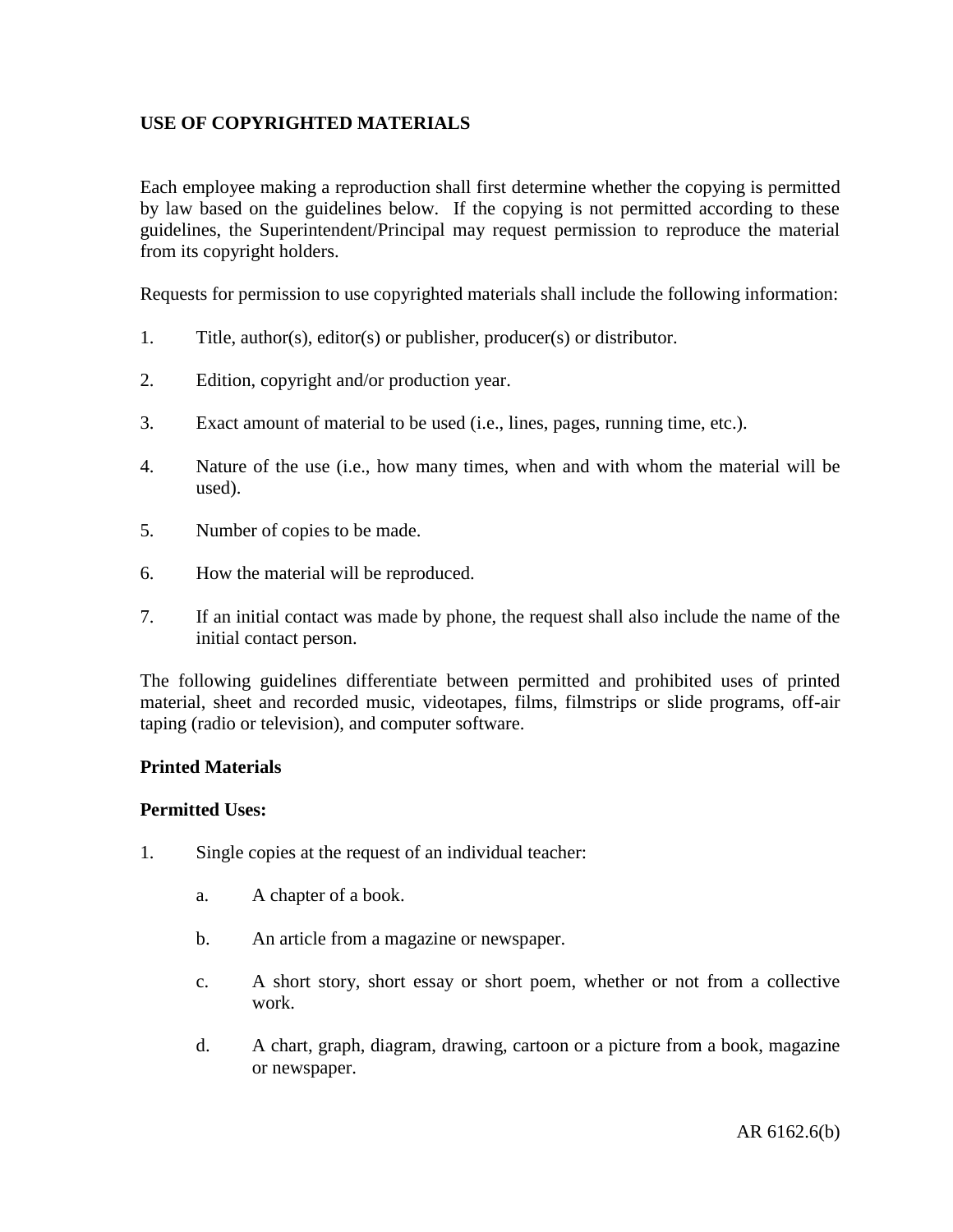- 2. Multiple copies at the request of an individual teacher for classroom use, not to exceed one copy per student in a course:
	- a. A complete poem if less than 250 words and if printed on not more than two pages.
	- b. An excerpt from a longer poem, not to exceed 250 words.
	- c. A complete article, story or essay of less than 2,500 words.
	- d. An excerpt from a larger prose work not to exceed 10 percent of the whole or 1,000 words, whichever is less, but in any event a minimum of 500 words.
	- e. One chart, graph, diagram, cartoon or picture per book or magazine issue.

All preceding copies must bear the copyright notice. They may be made only at the discretion of the individual teacher on occasions when a delay to request permission would preclude their most effective instructional use.

## **Prohibited Uses:**

- 1. Copying more than one work or two excerpts from a single author during one class term.
- 2. Copying more than three works from a collective work or periodical volume during one class term.
- 3. Copying materials for more than one course in the school where the copies are made.
- 4. More than nine sets of multiple copies for distribution to students in one class term.
- 5. Copying used to create, replace or substitute for anthologies or collective works.
- 6. Copying of "consumable" works such as workbooks, standardized tests, answer sheets, etc.
- 7. Copying that substitutes for the purchase of books, publishers' reprints or periodicals.
- 8. Repeated copying of the same item by the same teacher from term to term.

The above prohibitions do not apply to current news magazines and newspapers.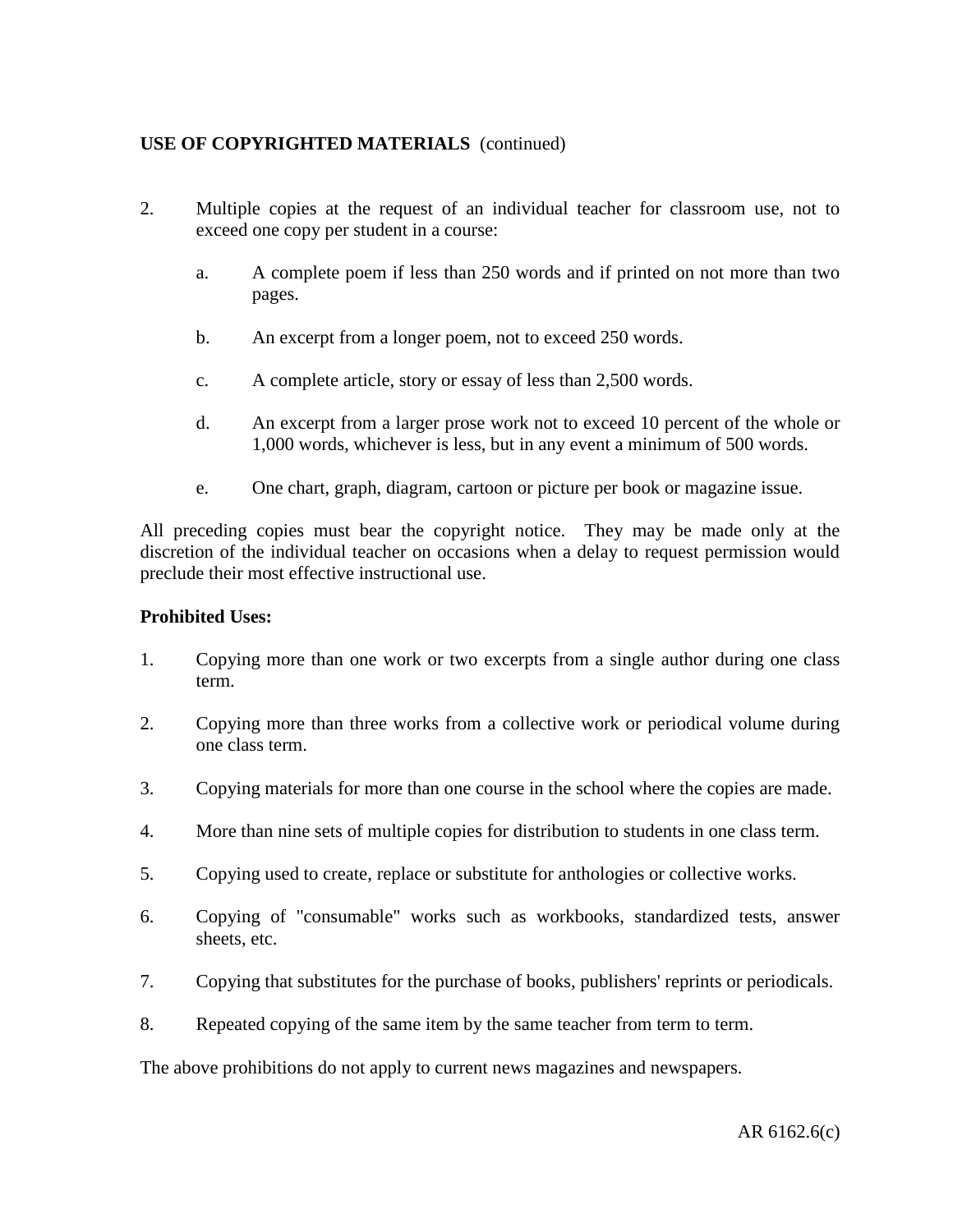## **Sheet and Recorded Music**

#### **Permitted Uses:**

- 1. Emergency copies for an imminent performance are permitted, provided they are replacing purchased copies and replacement is planned.
- 2. Multiple copies (one per student) of excerpts not constituting an entire performable unit or more than 10% of the total work may be made for academic purposes other than performances.
- 3. Purchased sheet music may be edited or simplified provided the character of the work is not distorted or lyrics added or altered.
- 4. A single copy of a recorded performance by students may be retained by the district or individual teacher for evaluation or rehearsal purposes.
- 5. A single copy of recordings of copyrighted music owned by the district or individual teacher may be made and retained for the purpose of constructing exercises or examinations.
- 6. A single copy of an excerpt that constitutes an entire performable unit (i.e., a movement or aria) may be made, provided it is either:
	- a. Confirmed by the copyright proprietor to be out of print, or
	- b. Unavailable except in a larger work. This may be done by or for a teacher only for scholarly research or in preparation for teaching a class.
- 7. A single copy of a portion of a sound recording may be made by or for a student, i.e., a song from a record, but not the entire recording. The copy may be used in the educational context in which it was made and may not be sold or performed for profit.

#### **Prohibited Uses:**

- 1. Copying to replace or substitute for anthologies or collections.
- 2. Copying from works intended to be "consumable."
- 3. Copying for purposes of performance except as noted in an emergency.
- 4. Copying to substitute for purchase of music.
- 5. Copying without inclusion of copyright notice on the copy.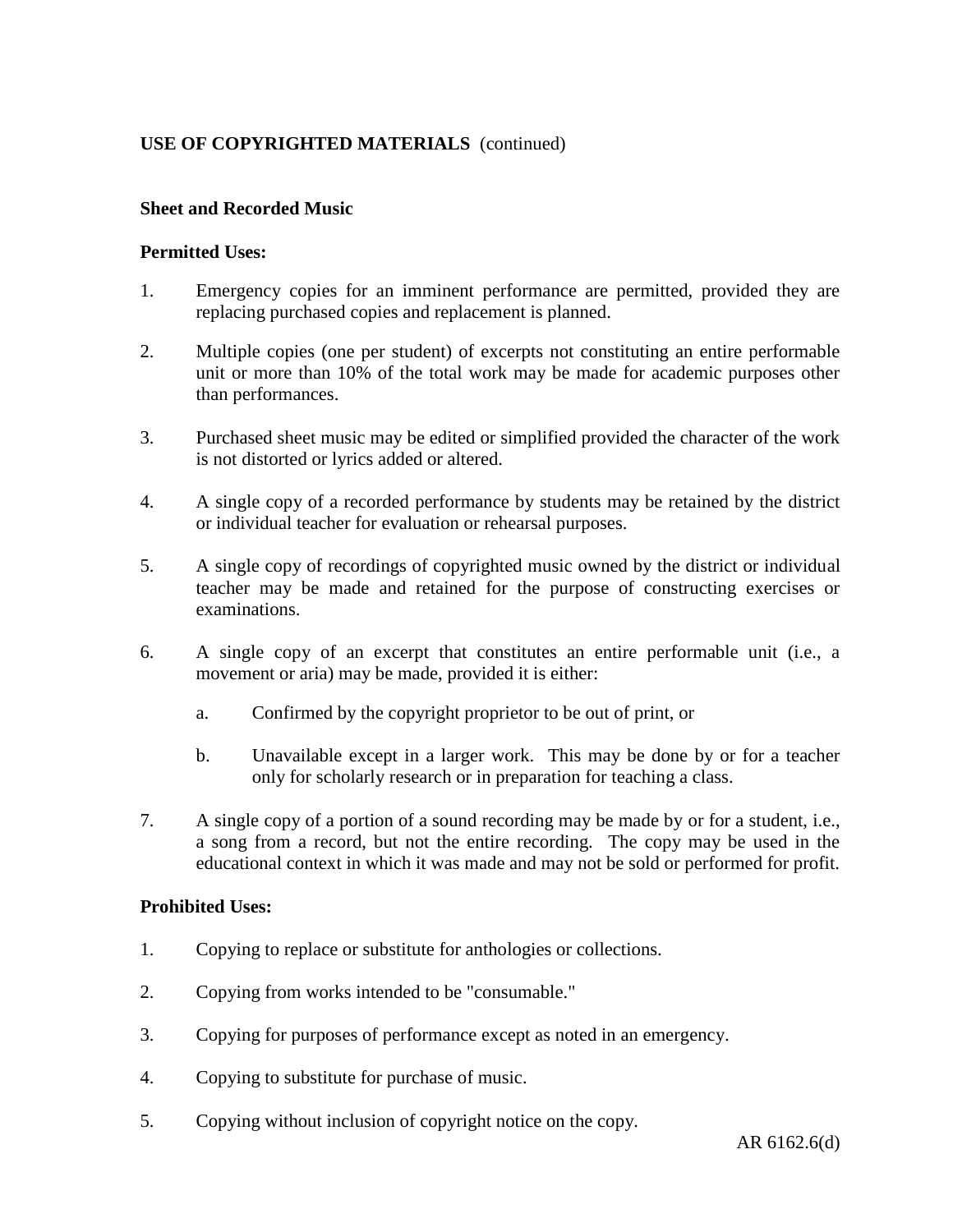- 6. Duplication of tapes, unless reproduction rights were given at time of purchase.
- 7. Reproduction of musical works or conversion to another format, e.g. record to tape.

## **Videotapes, Films, Filmstrips or Slide Programs**

## **Permitted Uses:**

- 1. A single copy of a portion of a copyrighted film or filmstrip may be made by a student for educational purposes if the material is owned by the school.
- 2. A single copy of a small portion of a film or filmstrip may be made by or for a teacher for scholarly or teaching purposes.
- 3. Selected slides may be reproduced from a series if reproduction does not exceed 10% of the total or excerpt the essence of the work.
- 4. A slide or overhead transparency series may be created from multiple sources as long as creation does not exceed 10% of photographs in one source (book, magazine, filmstrip, etc.). This may not be done when the source forbids photographic reproduction.
- 5. A single overhead transparency may be created from a single page of a "consumable" workbook.
- 6. Sections of a film may be excerpted for a local videotape (not to be shown over cable) if they do not exceed 10% of the total or excerpt the essence of the work. Extreme care must be exercised in copying a small portion of a film or filmstrip; small portions may contain the very essence of the material in question.

## **Prohibited Uses:**

- 1. Reproduction of an audiovisual work in its entirety.
- 2. Conversion from one media format to another, e.g., film to videotape, unless permission is secured.
- 3. No one is permitted to copy any portion of a film or filmstrip sent to the school for preview or rented or owned by another school or institution without the express written permission of the copyright holder. The copyright of a film governs its performance (showing) as well as the copying of it. It is permissible to show a film to students using closed-circuit television if the system is confined to one building. Showing a film via closed-circuit television outside the building is not permitted.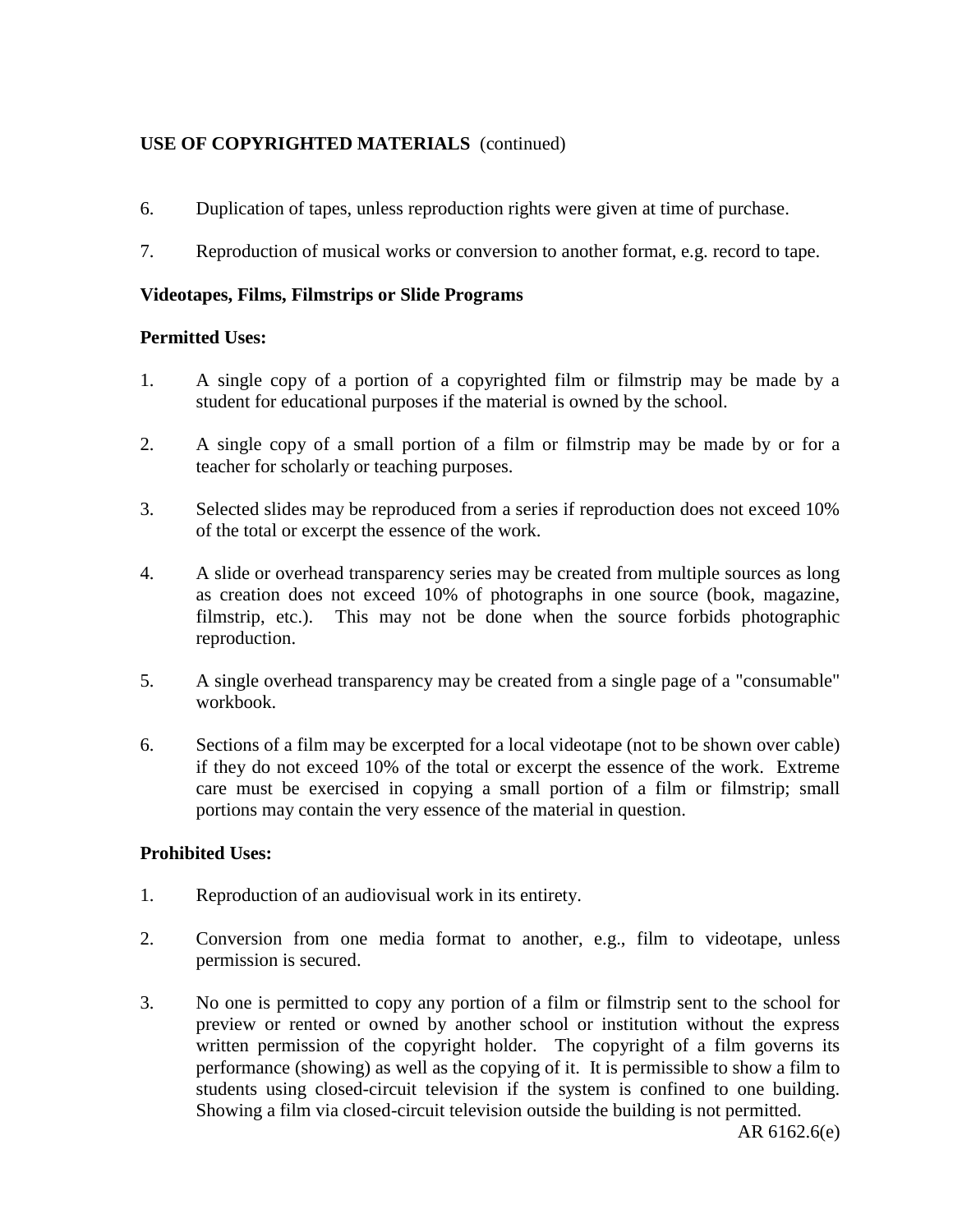## **Radio - Off-Air Taping**

## **Permitted Uses:**

- 1. A single copy of a small portion of a copyrighted radio program may be made by a student for educational purposes. Such a copy may not be sold or performed for profit.
- 2. Copies of broadcasts by national public radio may be made by district employees and retained for an indefinite period for educational purposes.

## **Prohibited Uses:**

Copying broadcasts on commercial radio, except for copyrighted musical selections (see Sheet and Recorded Music), is governed by the same copyright laws that apply to off-air taping of commercial television; however, there is no special provision allowing libraries to tape radio news programs.

## **Television - Off-Air Taping**

## **Permitted Uses:**

- 1. A broadcast program may be recorded off-air simultaneously with broadcast transmission (including simultaneous cable retransmission) and retained for a period not to exceed 45 days. All off-air recordings shall be erased or destroyed at the end of the retention period. Broadcast programs are television programs transmitted for reception by the general public without charge.
- 2. Off-air recordings may be used once by individual teachers in the course of relevant teaching activities and repeated once only when instructional reinforcement is necessary. These recordings may be shown in classrooms and similar places devoted to instruction within a single building, cluster, or campus, as well as in the homes of students receiving formalized home instruction, during the first 10 consecutive school days in the 45 calendar-day retention period.
- 3. Off-air recordings may be made only at the request of individual teachers, for use by those teachers. No broadcast program may be recorded off-air more than once at the request of the same teacher, regardless of the number of times the program may be broadcast.
- 4. A limited number of copies may be reproduced from each off-air recording to meet the legitimate needs of teachers under these guidelines. Each such additional copy shall be subject to all provisions governing the original recording.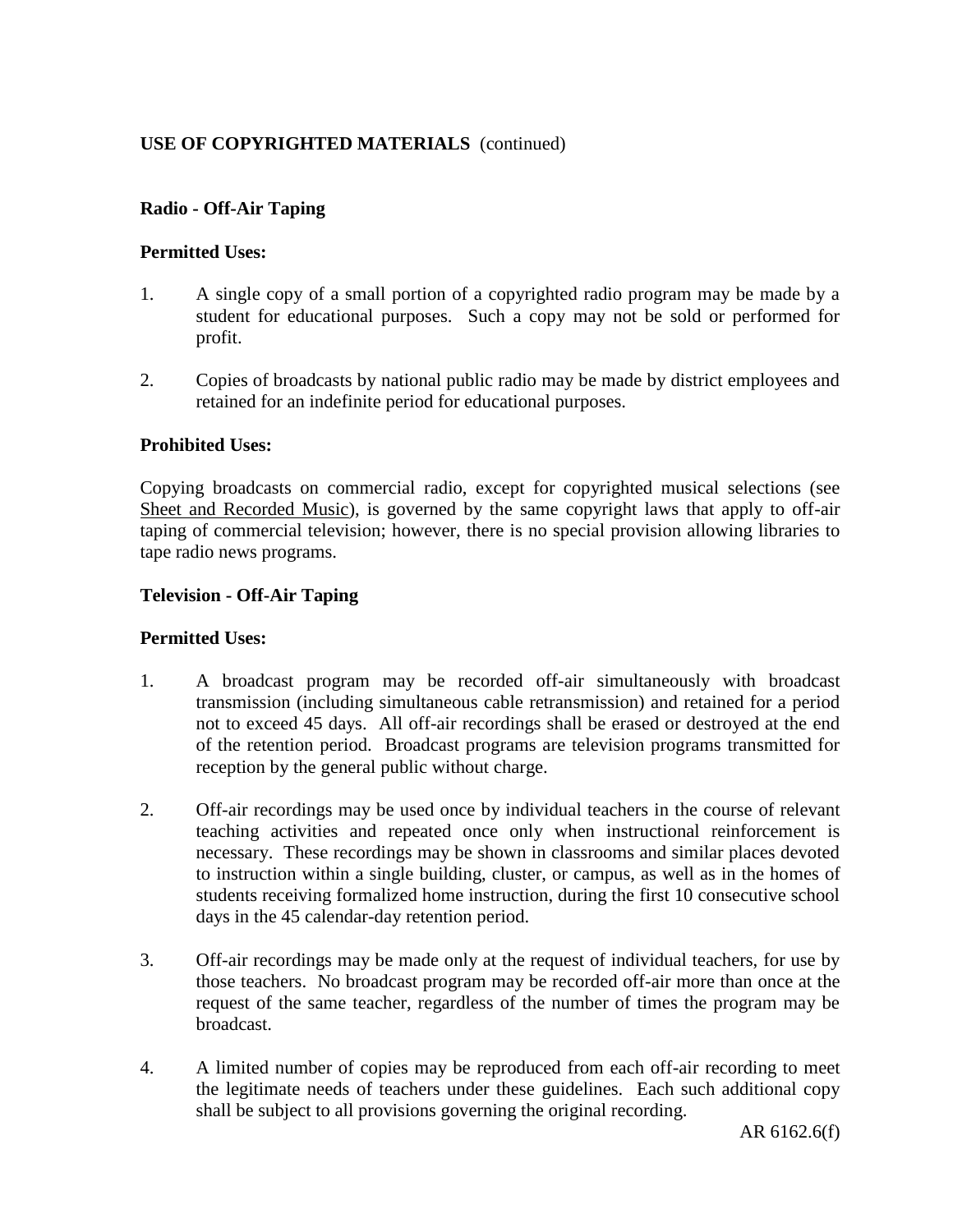- 5. After the first 10 consecutive school days, off-air recordings may be used up to the end of the 45 calendar day retention period only for teacher evaluation purposes; i.e., to determine whether or not to include the broadcast program in the teaching curriculum; they may not be used for student exhibition or any other nonevaluation purpose without authorization.
- 6. All copies of off-air recordings shall include the copyright notice on the broadcast programs as recorded.

## **Prohibited Uses:**

- 1. Off-air recording in anticipation of teacher requests.
- 2. Using the recording for instruction after the 10-day use period.
- 3. Holding the recording for weeks or indefinitely because:
	- a. Units needing the program concepts are not taught within the 10-day use period.
	- b. An interruption or technical problems delayed its use.
	- c. Another teacher wishes to use it, or for any other supposedly "legitimate" educational reason.
- 4. On occasion a special notice is provided with some materials specifically prohibiting reproduction of any kind. Permission to use any part of such works must be secured in writing from the author or producer in accordance with this regulation.
- 5. Off-air recordings need not be used in their entirety, but the content of recorded programs may not be altered. Off-air recordings may not be physically or electronically combined or merged to constitute teaching anthologies or compilations.

## **Software Copyright**

## **Permitted Uses:**

Copies of district-owned software may be made only when:

1. The copy is needed as an essential step in using the computer program with a particular machine. This copy is to be used in no other way.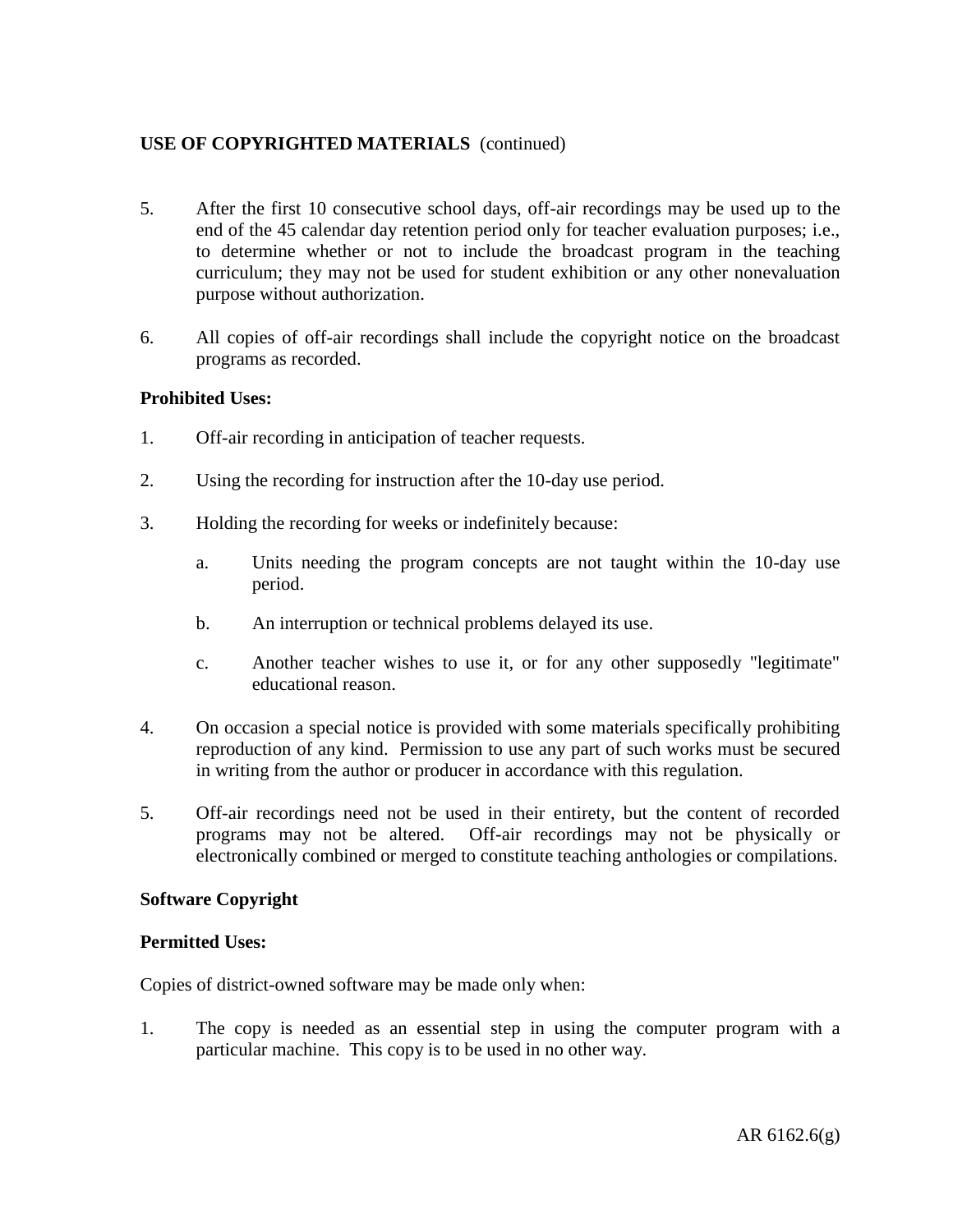2. The copy is used for archival or "backup" purposes. This copy may be held only as a file copy and must be destroyed when the program is no longer rightfully owned by the district unless the copyright owner authorizes its sale, lease or transfer as part of the sale, lease or transfer of the original program. (17 USC 117)

## **Prohibited Uses:**

- 1. Copies of copyrighted programs may not be made for any purpose other than the two permitted above.
- 2. When permission is obtained from the copyright holder to use software on a disksharing system, efforts will be made to secure software from copying.
- 3. Illegal copies of copyrighted programs shall not be made or used on school equipment.
- *(cf. 4132/4232/4332 - Publication or Creation of Materials)*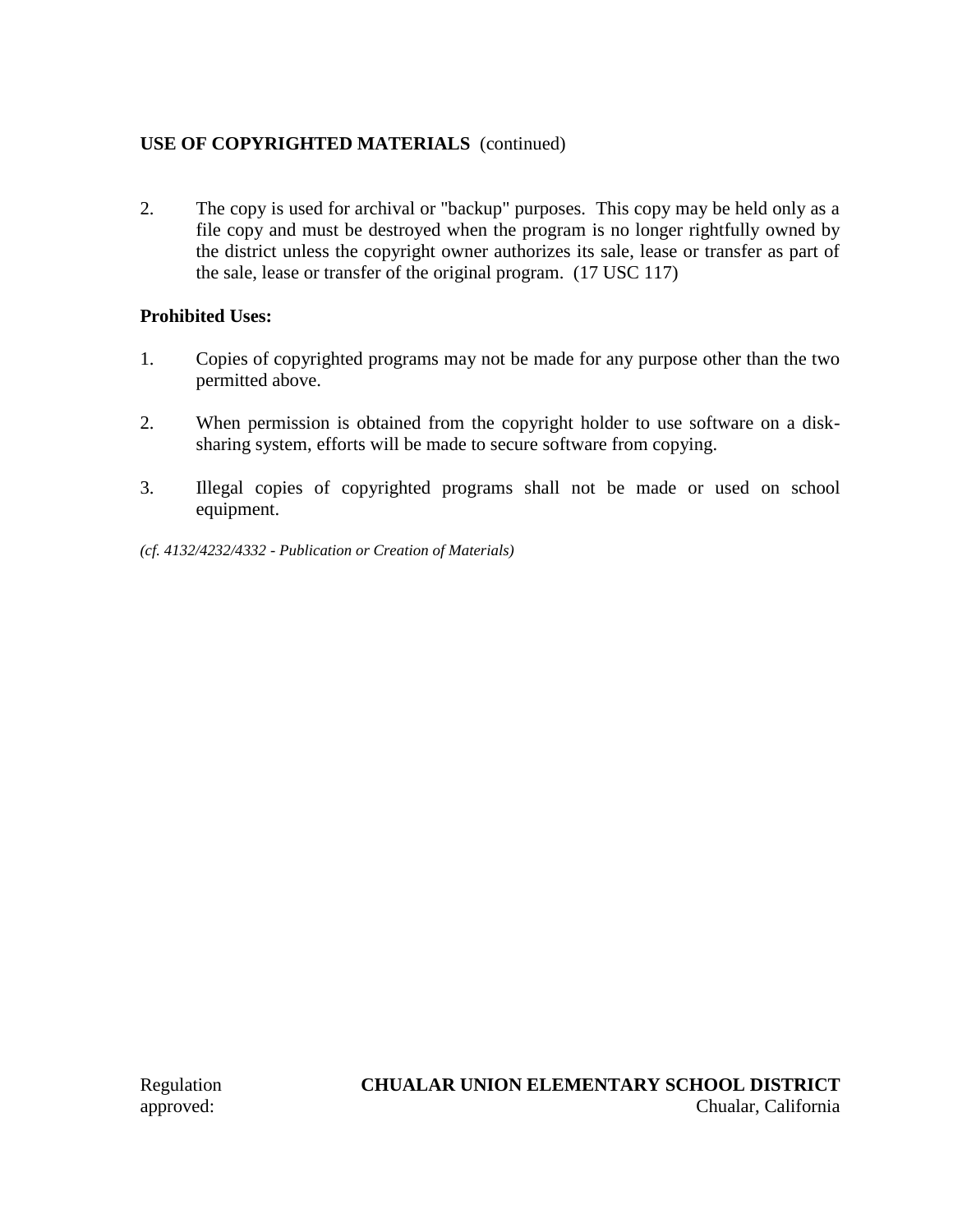#### **Instruction** BP 6162.8

## **RESEARCH**

The Board of Trustees recognizes the value of academic research to improve educational programs and practices. Researchers shall respect the privacy rights of students, including their right to refrain from participation in research projects in accordance with law, Board policy and administrative regulation.

The Superintendent/Principal or designee may authorize research projects within the district by outside groups or persons when such research is aligned with district goals and objectives and is likely to benefit the district without disrupting the school program.

*(cf. 0000 - Vision) (cf. 0100 - Philosophy) (cf. 0200 - Goals for the School District)*

The Superintendent/Principal or designee shall ensure that parents/guardians receive prior notification of any surveys or evaluations that collect personal student information and that consent is obtained in accordance with law.

*(cf. 5022 - Student and Family Privacy Rights) (cf. 5125 - Student Records) (cf. 5145.6 - Parental Notifications)*

*Legal Reference:*

*EDUCATION CODE 51513 Personal beliefs UNITED STATES CODE, TITLE 20 1232h Protection of pupil rights*

*Management Resources: WEB SITES CSBA: http://www.csba.org CDE: http://www.cde.ca.gov USDOE, Family Policy Compliance Office: http://www.ed.gov/offices/OM/fpco/*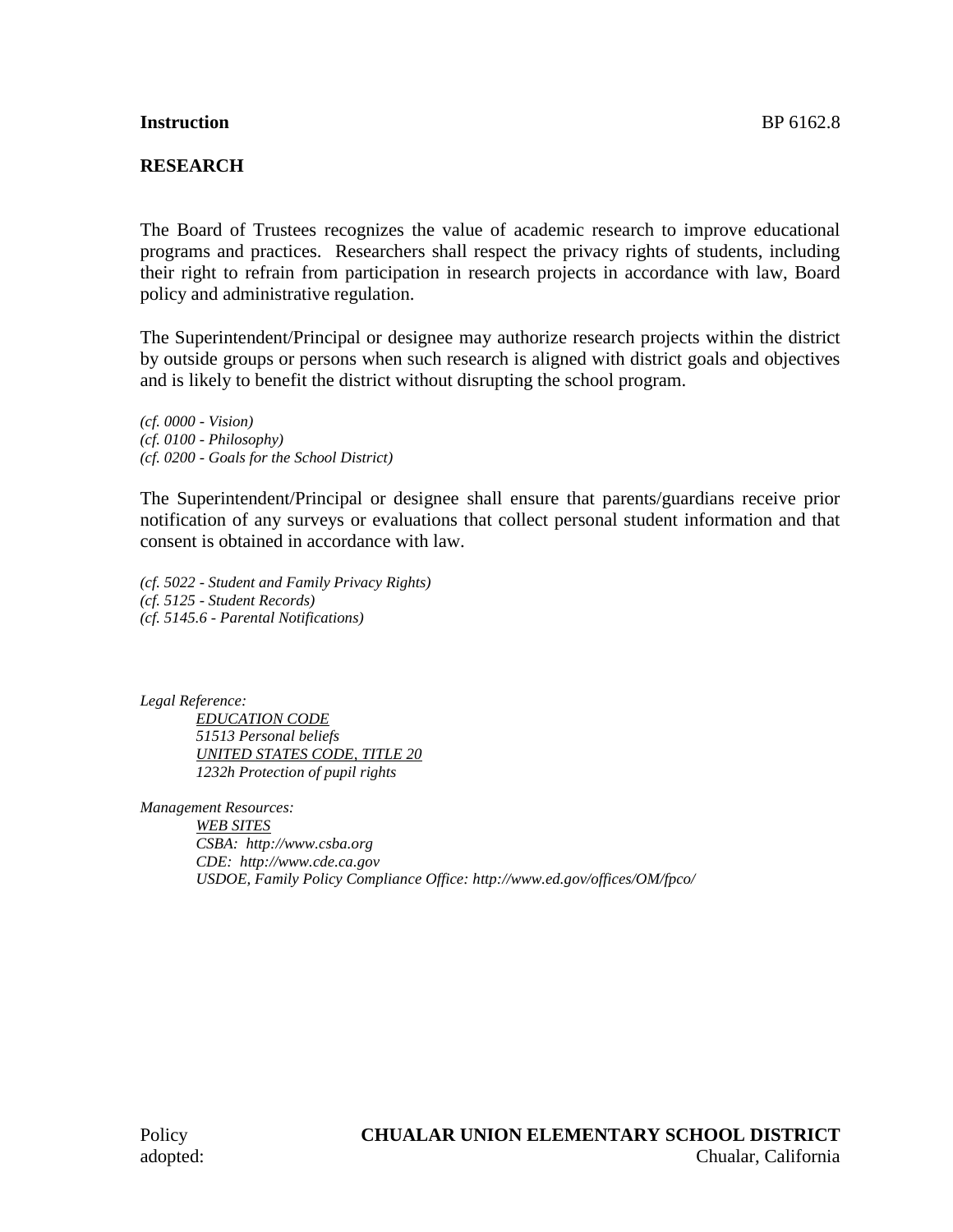## **Instruction** AR 6162.8

# **RESEARCH**

Persons or groups wishing to use district staff, students or property in connection with an academic research project shall submit to the Superintendent/Principal or designee a written proposal which includes:

- 1. Name of researcher(s) and academic credentials
- 2. Purpose and scope of the project
- 3. Method of study or investigation to be used
- 4. Extent of participation expected of students and staff
- 5. Use to which project results will be put
- 6. Benefits to the school or the district

The Superintendent/Principal or designee shall evaluate the extent to which the proposal:

- 1. Shows potential for improving instructional programs and strategies
- 2. Addresses a relevant educational problem, concern or issue
- 3. Is designed to minimize interruptions and demands upon the time of students and staff

The Superintendent/Principal or designee may approve the proposed project for a period of one school year or less. To extend any project into a second school year, the researcher(s) must obtain approval from the Superintendent/Principal or designee.

Researchers shall certify that they will not use the school's name in the publication of findings without the approval of the Superintendent/Principal or designee.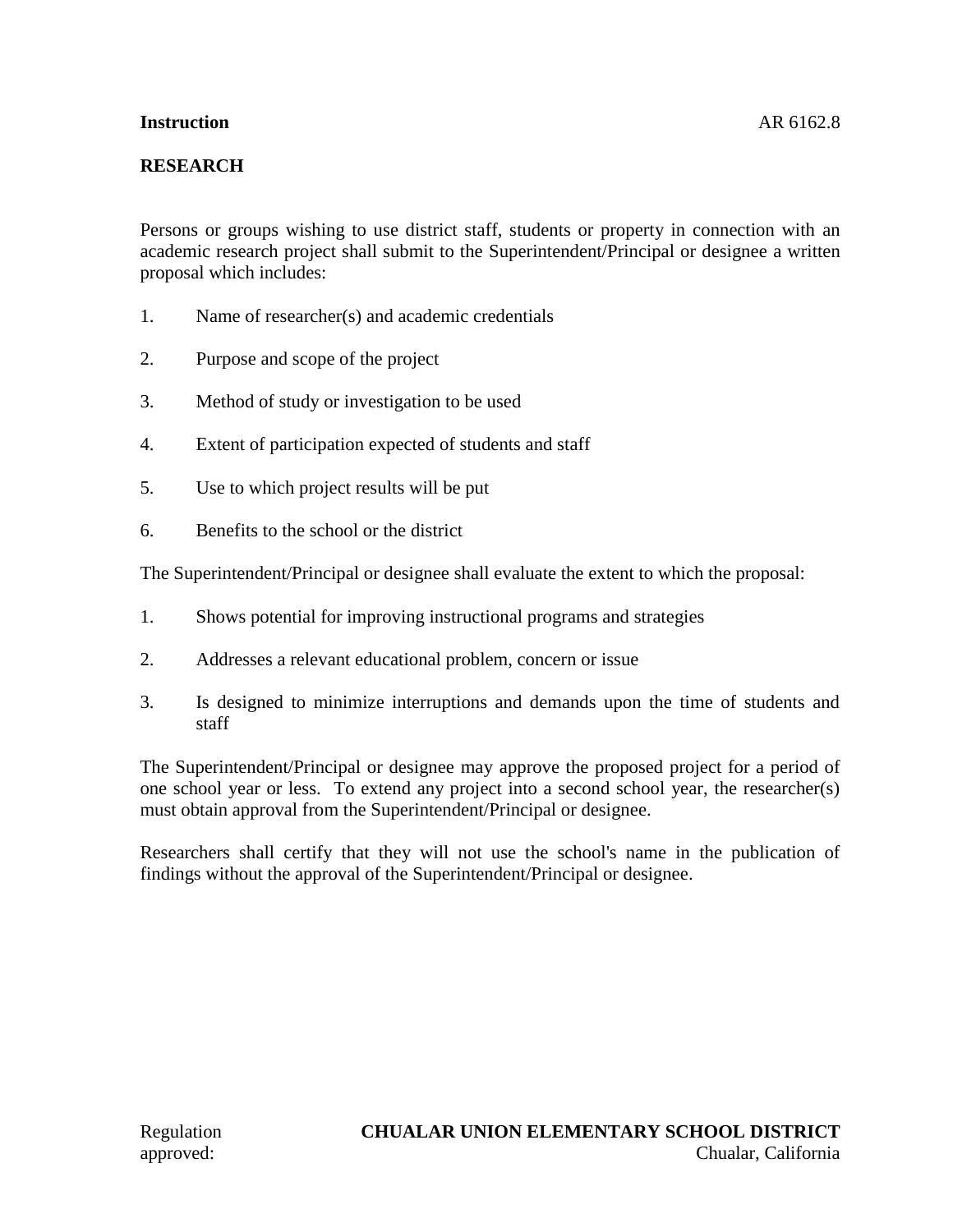#### **LIBRARY MEDIA CENTERS**

**Cautionary Notice:** As added and amended by SBX3 4 (Ch. 12, Third Extraordinary Session, Statutes of 2009) and ABX4 2 (Ch. 2, Fourth Extraordinary Session, Statutes of 2009), Education Code 42605 grants districts flexibility in "Tier 3" categorical programs. The Chualar Union Elementary School District has accepted this flexibility and thus is deemed in compliance with the statutory or regulatory program and funding requirements for these programs for the 2008-09 though 2012-2013 fiscal years. As a result, the district may temporarily suspend certain provisions of the following policy or regulation that reflect these requirements. For further information, please contact the Superintendent/Principal or designee.

The Board of Trustees recognizes that school library media centers support the educational program by providing access to a variety of informational resources. The Board desires to provide the school library with up-to-date books, reference materials, and electronic information resources necessary to promote literacy, support students in achieving academic standards, and prepare students to become lifelong learners.

*(cf. 0440 - District Technology Plan) (cf. 6011 - Academic Standards) (cf. 6161 - Equipment, Books and Materials) (cf. 6163.4 - Student Use of Technology) (cf. 7110 - Facilities Master Plan)*

The school library shall be open for use by students and teachers during the school day. (Education Code 18103)

With the approval of the Board, the school library may be open at other hours outside the school day, including evenings and weekends. Whenever the school library opens to serve students during evening and Saturday hours, it shall be under the supervision of a certificated employee who consents to the assignment. (Education Code 18103)

#### **Staffing**

To staff the school library, the Board may appoint one or more teacher librarians who possess an appropriate credential issued by the Commission on Teacher Credentialing. (Education Code 18120, 44868)

*(cf. 4112.2 - Certification) (cf. 4113 - Assignment)*

Any teacher librarian employed by the district shall be authorized to perform the following duties:

- 1. Instruct students in the choice and use of library materials and technology
- 2. Plan and coordinate school library programs with the district's instructional programs
- 3. Select materials for the school and library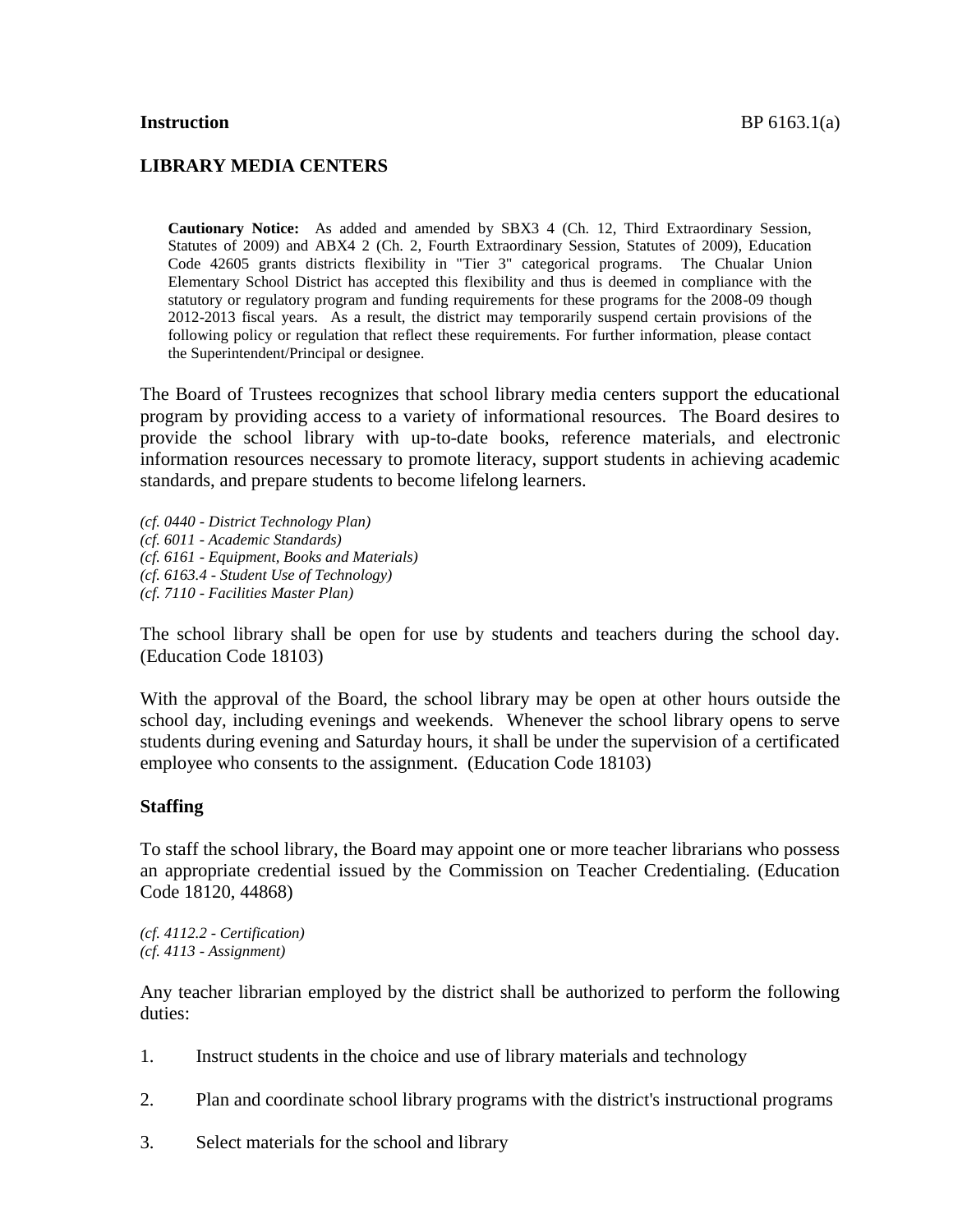- 4. Coordinate or supervise the school's library programs
- 5. Plan and conduct a course of instruction for students who assist in the operation of the school library
- 6. Supervise classified personnel assigned school library duties
- 7. Develop procedures for and management of the district library

The Board also may appoint classified paraprofessionals to serve as library aides or library technicians. Volunteers may assist with school library services in accordance with law, Board policy, and administrative regulation.

*(cf. 1240 - Volunteer Assistance) (cf. 4222 - Teachers Aides/Paraprofessionals)*

## **Library Plan**

Whenever the school receives state funding for school and library improvement pursuant to Education Code 41570-41573, the school site council shall develop a single plan for student achievement which incorporates a plan for the school library. (Education Code 41572)

*(cf. 0420 - School Plans/Site Councils)*

In developing the plan, the Superintendent/Principal or designee is encouraged to consult with teacher librarians, classroom teachers, administrators, parents/guardians, and students as appropriate.

The library plan shall describe the district's vision and goals for the school library and how funds will be provided to support the library. As appropriate, the plan may also address staffing, facilities, selection and evaluation of materials, prioritization of needs, and other related matters.

*(cf. 0000 - Vision) (cf. 0200 - Goals for the School District)*

## **Classroom Libraries for Grades K-4**

When state funding is available for classroom library materials in grades K-4, the Superintendent/Principal or designee shall develop, for certification by the Board, a classroom library plan for grades K-4. The plan shall include a means of preventing loss, damage, or destruction of the materials. (Education Code 60242, 60422)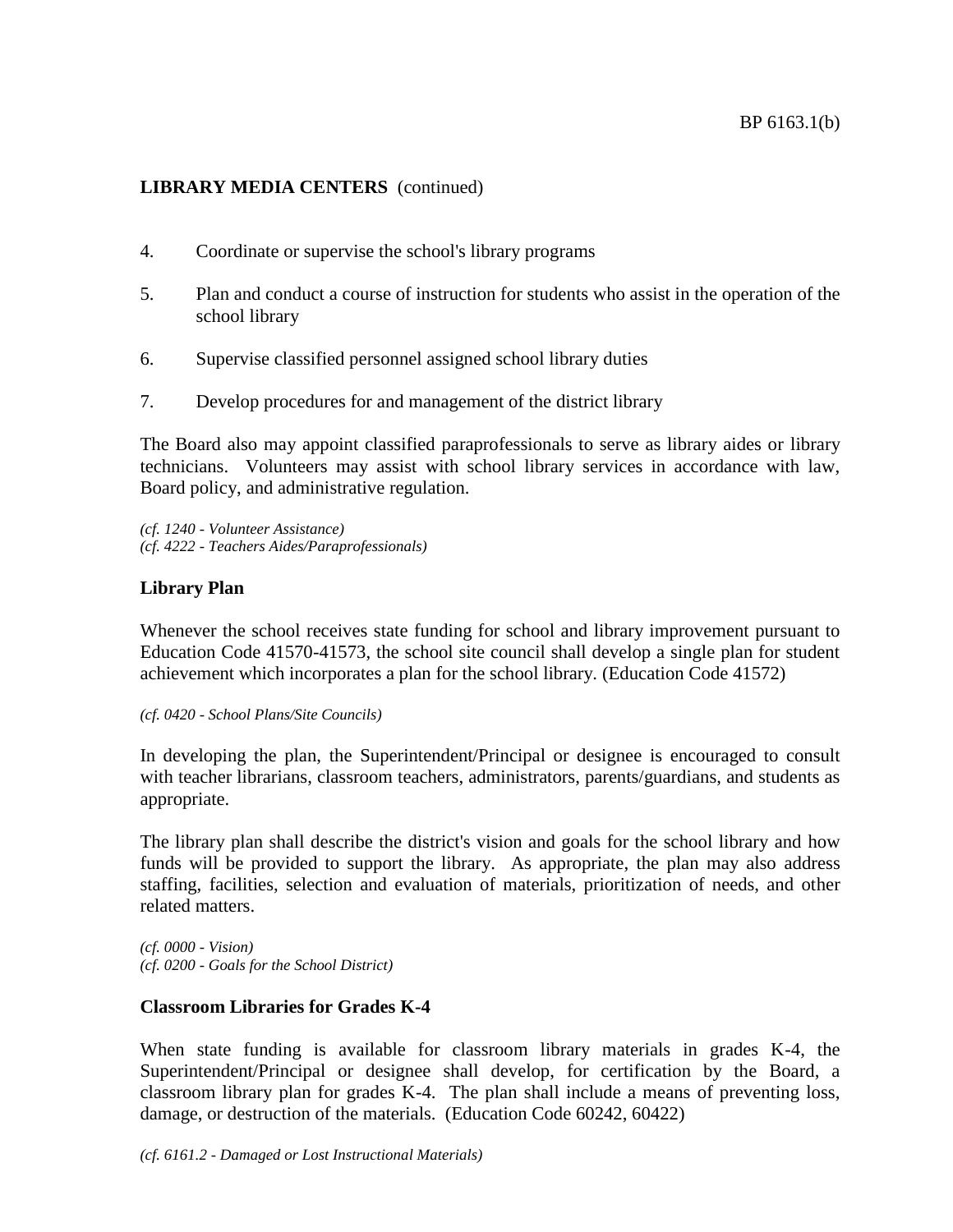The library plan developed pursuant to Education Code 41572 may fulfill this requirement provided the plan meets the criteria of Education Code 60242.

The Superintendent/Principal or designee is encouraged to consult with primary grade teachers and teacher librarians employed by the district and/or county office of education in the development of the K-4 classroom library plan and to consider selections from the list of books recommended by the State Librarian pursuant to Education Code 19336.

#### **Selection and Evaluation of School Library Materials**

Library materials shall include print and electronic resources that align with the curriculum and are accessible to students with varying cognitive or language needs.

Teacher librarians shall evaluate and select materials in accordance with law, Board policy, and administrative regulation and shall use professional selection aids and standards. The selection process shall invite recommendations from administrators, teachers, other staff, parents/guardians, and students as appropriate.

*(cf. 6144 - Controversial Issues) (cf. 6161.1 - Selection and Evaluation of Instructional Materials) (cf. 6161.11 - Supplementary Instructional Materials)*

Library materials should be continually evaluated in relation to evolving curricula, new formats of materials, new instructional methods, and the needs of students and teachers. Materials that contain outdated subject matter or are no longer appropriate shall be removed, and lost or worn materials may be replaced.

*(cf. 3270 - Sale and Disposal of Books, Equipment and Supplies)*

All gifts and donations of school library materials shall be subject to the same criteria as materials selected for purchase by the district.

*(cf. 3290 - Gifts, Grants and Bequests)*

Complaints regarding the appropriateness of library materials shall be addressed using the district's procedures for complaints regarding instructional materials.

*(cf. 1312.2 - Complaints Concerning Instructional Materials)*

#### **Fees**

Students shall be allowed to borrow school library materials at no charge for use in the library and classrooms as well as out of school. (5 CCR 16042)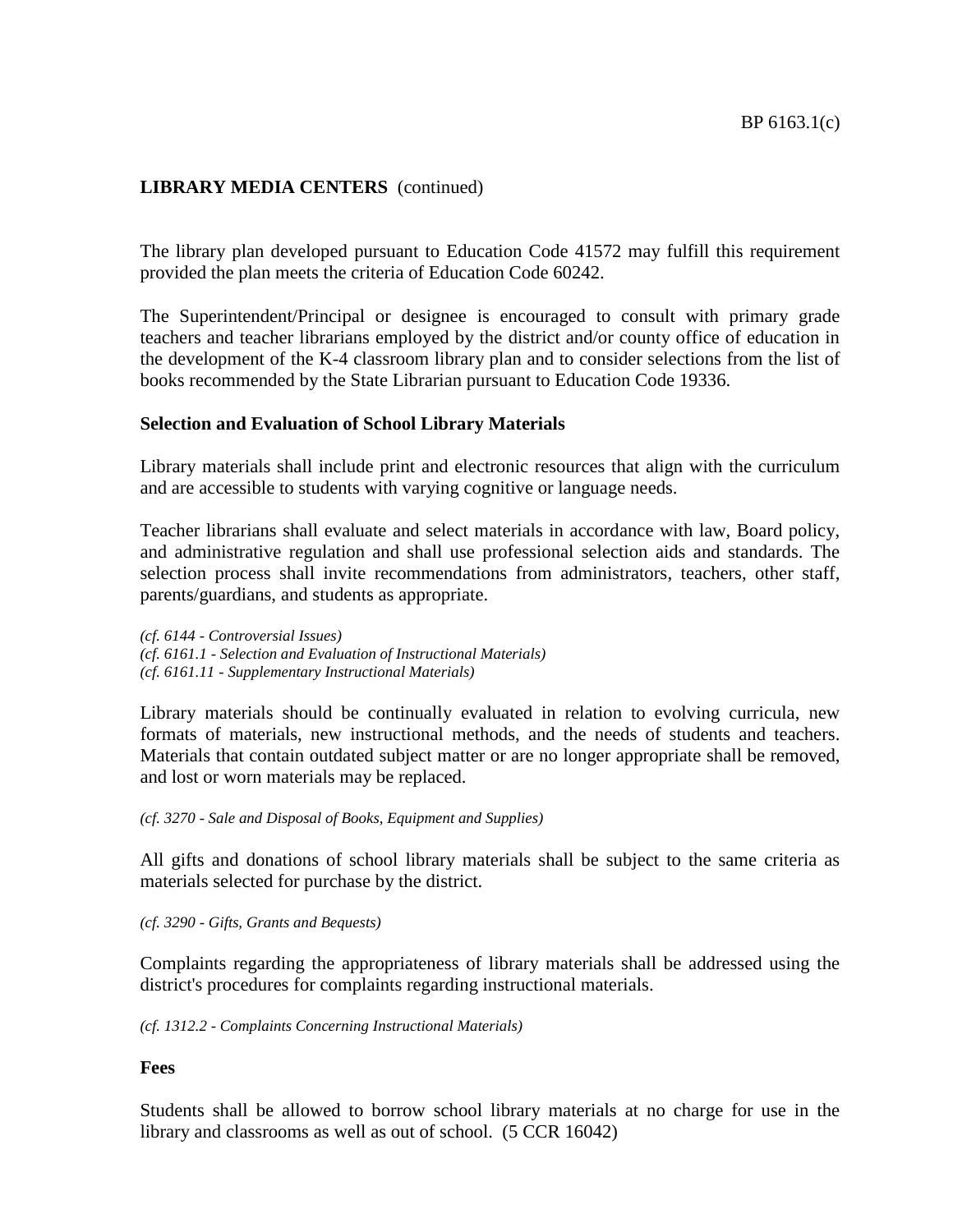*(cf. 3260 - Fees and Charges)*

charge shall be assessed for the late return of materials.

*(cf. 5125.2 - Withholding Grades, Diploma or Transcripts)*

## **Library Instruction**

Teacher librarians and/or classroom teachers shall provide library instruction to develop students' information literacy skills. Such instruction shall be aligned with state academic standards for library instruction and shall prepare students to:

- 1. Access information by applying knowledge of the organization of libraries, print materials, digital media, and other sources
- 2. Evaluate and analyze information to determine appropriateness in addressing the scope of inquiry
- 3. Organize, synthesize, create, and communicate information
- 4. Integrate information literacy skills into all areas of learning and pursue information independently to become life-long learners

Teacher librarians also may provide support to teachers, administrators, and other staff by identifying instructional materials that will aid in the development of curriculum and instructional activities and by providing information about effective and ethical uses of school library services and equipment.

*(cf. 4131 - Staff Development) (cf. 4231 - Staff Development) (cf. 4331 - Staff Development) (cf. 6141 - Curriculum Development and Evaluation)*

## **Reports**

The district shall, on or before August 31 each year, report to the California Department of Education on the condition of its school library for the preceding year ending June 30. (Education Code 18122)

*Legal Reference: (see next page)*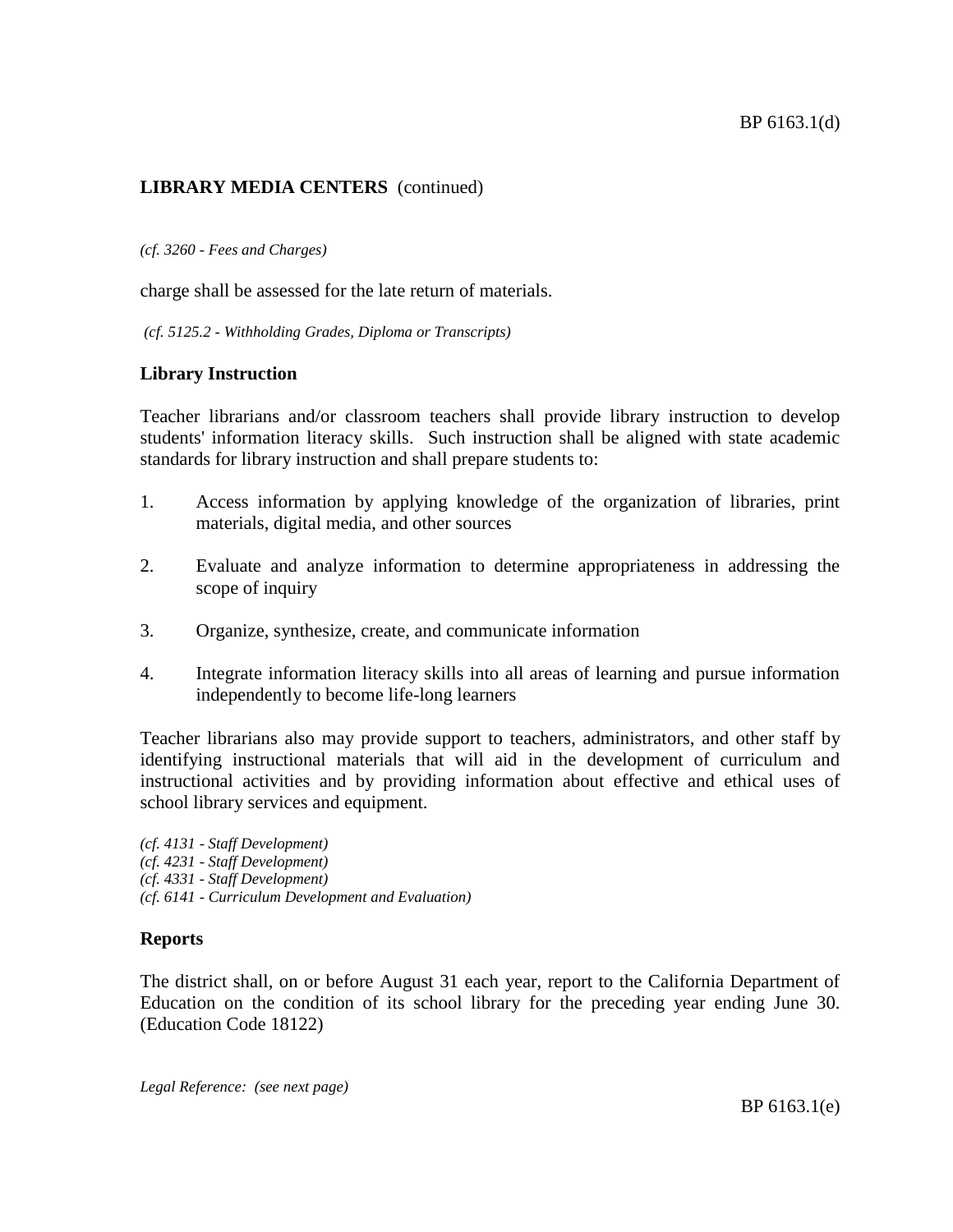*Legal Reference:*

*EDUCATION CODE 1703 Coordination of district library services by county superintendent 1770-1775 Provision of library services by county superintendent 18100-18203 School libraries 18300-18571 Union high school district/unified school district library district 19335-19336 Reading Initiative Program; recommended books 41570-41573 School and Library Improvement Block Grant 42605 Tier 3 categorical flexibility 44868-44869 Qualifications and employment of library media teachers 45340-45349 Instructional aides 60119 Sufficiency of textbooks and instructional materials; public hearing 60240-60251.5 State Instructional Materials Fund, purchase of classroom library materials 60420-60424 Instructional Materials Funding Realignment Program REPEALED EDUCATION CODE FOR CATEGORICAL PROGRAMS 18181 Districtwide library plan 52012 Establishment of school site council 52014-52015 School plans CODE OF REGULATIONS, TITLE 5 16040-16043 School libraries 80053 Library media service teaching credential UNITED STATES CODE, TITLE 20 6383 Improving Literacy Through School Libraries grant program*

*Management Resources:*

*CALIFORNIA DEPARTMENT OF EDUCATION PUBLICATIONS School Library Program Standards, September 2010 School Library Standards for Students, September 2010 Check It Out! Assessing School Library Media Programs, 1998 Recommended Literature: Kindergarten Through Grade Twelve CALIFORNIA SCHOOL LIBRARY ASSOCIATION PUBLICATIONS Standards and Guidelines for Strong School Libraries, 2004 WEB SITES American Library Association: http://www.ala.org California Department of Education, School Libraries: http://www.cde.ca.gov/ci/cr/lb California Library Association: http://www.cla-net.org California School Library Association: http://www.csla.net*

#### Policy **CHUALAR UNION ELEMENTARY SCHOOL DISTRICT**

adopted: Chualar, California **Instruction** BP 6163.2(a)

**ANIMALS AT SCHOOL**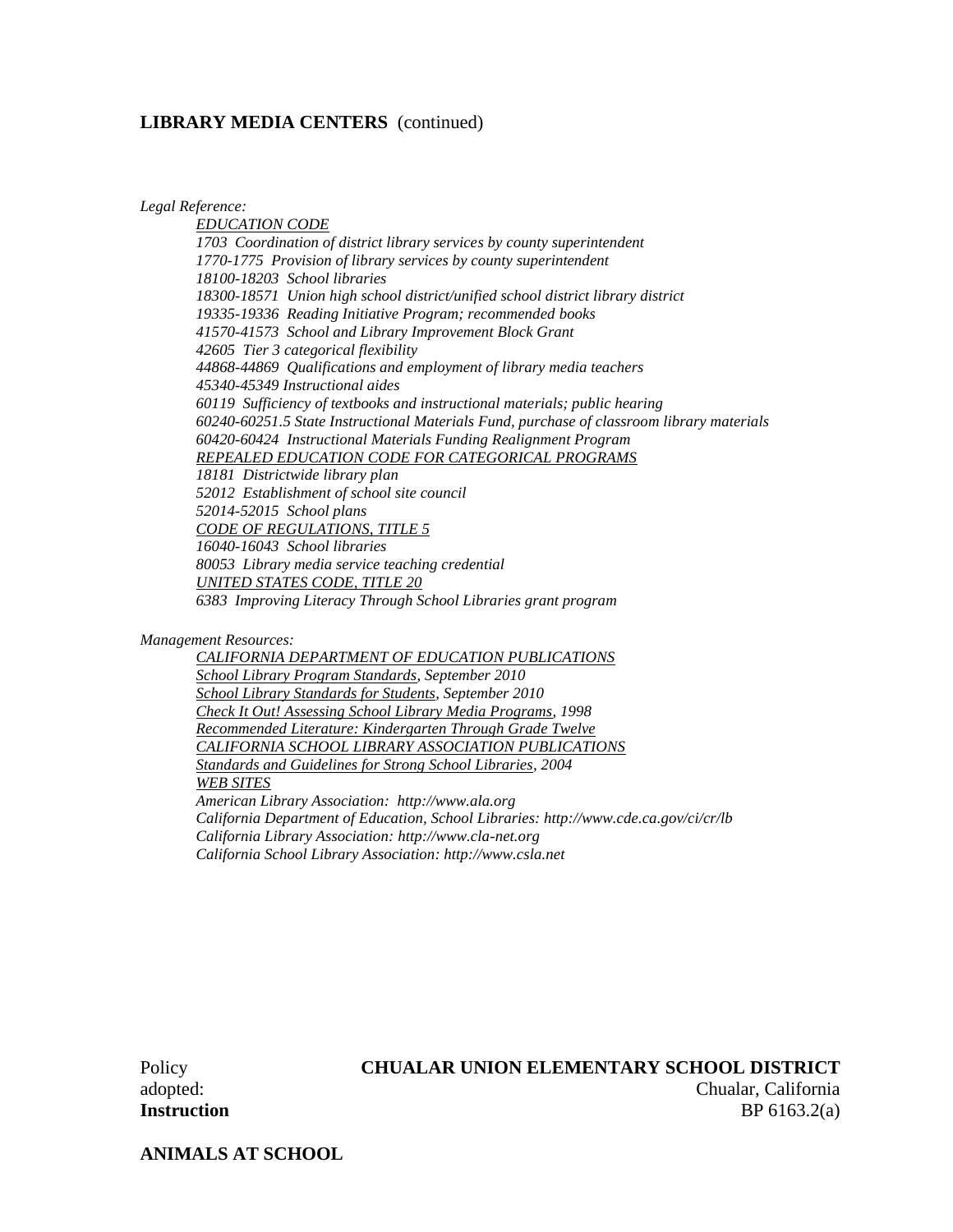The Board of Trustees recognizes that animals can contribute to the district's instructional program by being effective teaching aids to students and by assisting individuals with disabilities to access district programs and activities. In addition, instruction related to the care and treatment of animals teaches students a sense of responsibility and promotes the humane treatment of living creatures.

*(cf. 0410 - Nondiscrimination in District Programs and Activities)*

- *(cf. 6142.4 - Service Learning/Community Service Classes)*
- *(cf. 6159 - Individualized Education Program)*
- *(cf. 6164.4 - Identification and Evaluation of Individuals for Special Education)*
- *(cf. 6164.6 - Identification and Education Under Section 504)*

The Superintendent/Principal or designee shall develop rules and procedures to ensure that when animals are brought to school, the health, safety, and welfare of students, staff, and the animals are protected. However, the district assumes no liability for the safety of animals allowed on district property.

*(cf. 3320 - Claims and Actions Against the District) (cf. 3530 - Risk Management/Insurance) (cf. 5141.21 - Administering Medication and Monitoring Health Conditions) (cf. 5141.23 - Asthma Management)*

*Legal Reference: (see next page)*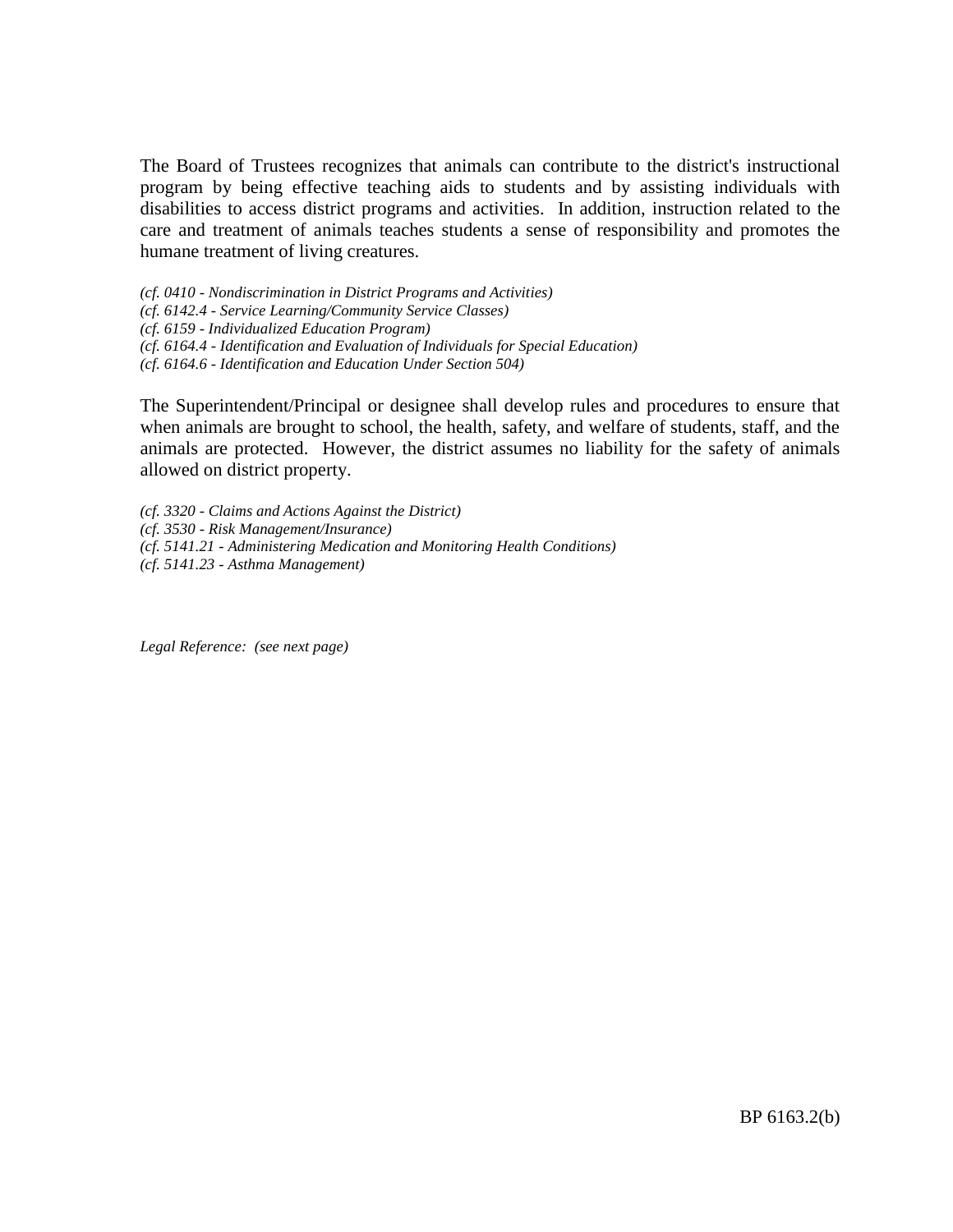#### **ANIMALS AT SCHOOL** (continued)

*Legal Reference:*

*EDUCATION CODE 233.5 Instruction in kindness to pets and humane treatment of living creatures 39839 Transportation of guide dogs, signal dogs, service dogs 51202 Instruction in personal and public health and safety 51540 Safe and humane treatment of animals at school CIVIL CODE 54.1 Access to public places 54.2 Guide, signal, or service dogs, right to accompany GOVERNMENT CODE 810-996.6 California Tort Claims Act, especially: 815 Liability for injuries generally; immunity of public entity 835 Conditions of liability VEHICLE CODE 21113 Public grounds CODE OF REGULATIONS, TITLE 13 1216 Transportation of property UNITED STATES CODE, TITLE 20 1400-1482 Individuals with Disabilities Education Act UNITED STATES CODE, TITLE 29 794 Rehabilitation Act of 1973, Section 504 CODE OF FEDERAL REGULATIONS, TITLE 28 35.104 Definitions 35.136 Service animals COURT DECISIONS Sullivan v. Vallejo City USD, (1990) 731 F.Supp. 947*

*Management Resources:*

*FEDERAL REGISTER Rules and Regulations, September 15, 2010, Vol. 75, Number 178, pages 56164-56236 CSBA PUBLICATIONS Indoor Air Quality: Governing Board Actions for Creating Healthy School Environments, Policy Brief, July 2008 Asthma Management in the Schools, Policy Brief, March 2008 WEB SITES: CSBA: http://www.csba.org American Society for the Prevention of Cruelty to Animals: http://www.aspca.org Humane Society of the United States: http://www.hsus.org U.S. Department of Education, Office of Civil Rights: http://www.ed.gov/about/offices/list/ocr*

## Policy **CHUALAR UNION ELEMENTARY SCHOOL DISTRICT** adopted: Chualar, California **Instruction** AR 6163.2(a)

**ANIMALS AT SCHOOL**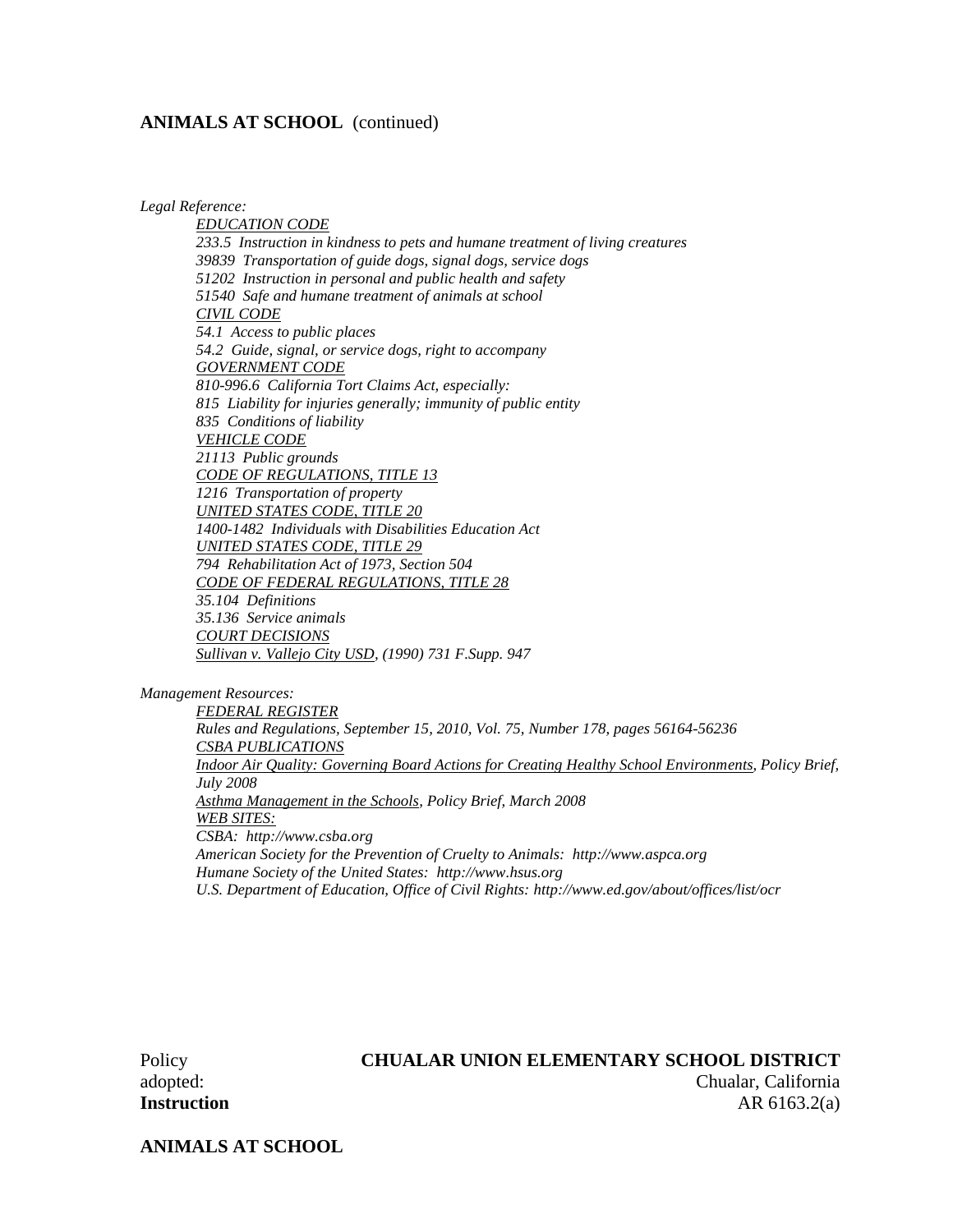#### **Use of Animals for Instructional Purposes**

Before any student or employee brings an animal to school for an instructional purpose, he/she shall receive written permission from the Superintendent/Principal or designee. The Superintendent/Principal or designee shall give such permission only after he/she has provided written notification to all parents/guardians of students in the affected class, asking them to verify whether their child has any known allergies, asthma, or other health condition that may be aggravated by the animal's presence. When a parent/guardian has provided notification that his/her child has an allergy, asthma, or other health condition that may be aggravated by the animal, the Superintendent/Principal shall take appropriate measures to protect the student from exposure to the animal.

*(cf. 3514 - Environmental Safety) (cf. 5141.21 - Administering Medication and Monitoring Health Conditions) (cf. 5141.23 - Asthma Management)*

All animals brought to school must be in good physical condition and must be appropriately immunized. The teacher shall ensure that the species of animal is appropriate for the instructional purpose and age and maturity of the students.

All animals brought to school shall be adequately fed, effectively controlled, humanely treated, and properly housed in cages or containers suitable for the species. The teacher shall ensure that cages and containers are cleaned regularly and that waste materials are removed and disposed of in an appropriate manner.

*(cf. 5141 - Health Care and Emergencies) (cf. 5142 - Safety)*

The teacher shall ensure that students receive instructions regarding the proper handling of and personal hygiene around animals.

*(cf. 5141.22 - Infectious Diseases)*

Except for service animals, as defined below, all animals are prohibited on school transportation services. (Education Code 39839; 13 CCR 1216)

*(cf. 3541.2 - Transportation for Students with Disabilities) (cf. 5131.1 - Bus Conduct)*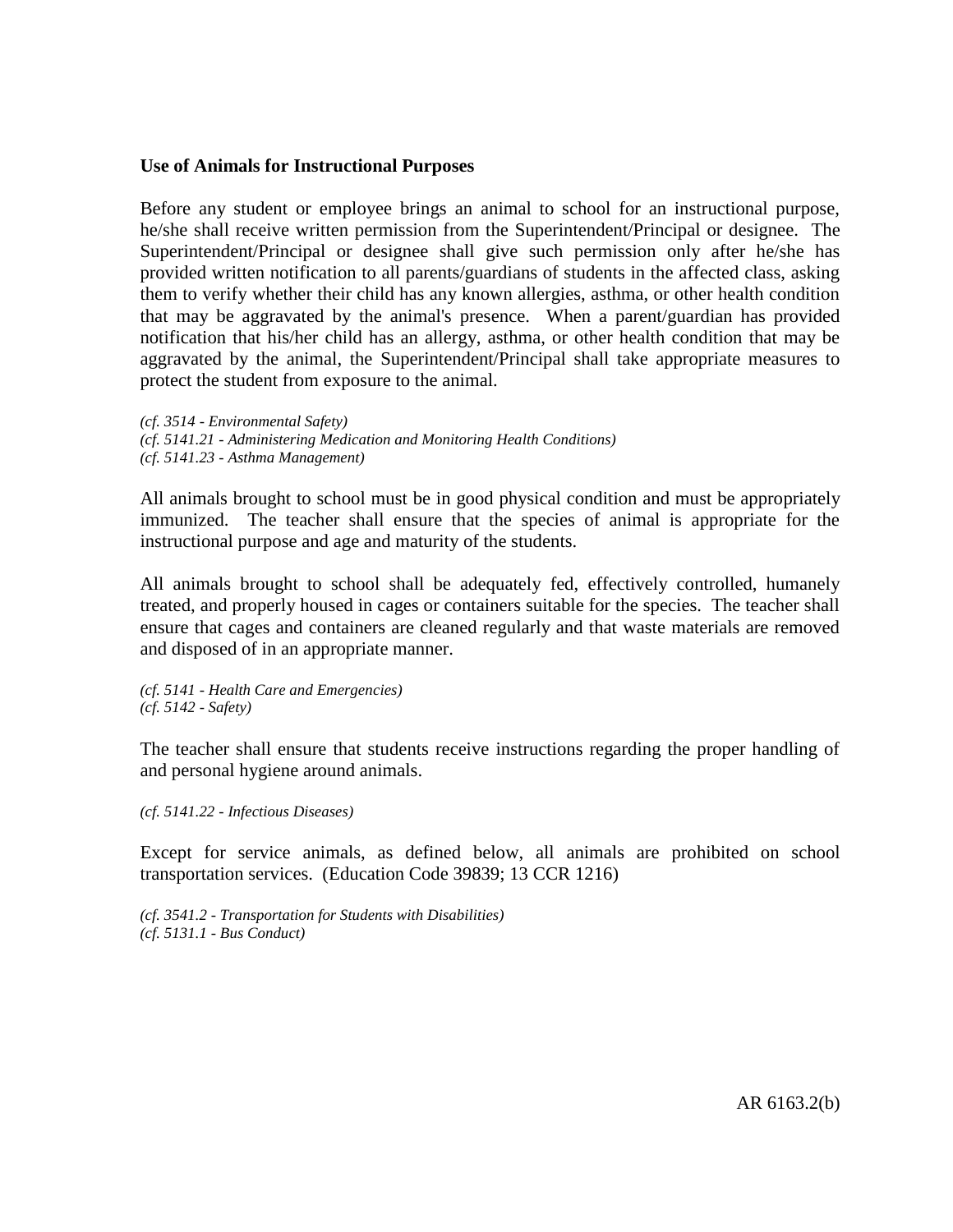#### **ANIMALS AT SCHOOL** (continued)

#### **Use of Service Animals by Individuals with Disabilities**

For an individual with a disability, *service animal* means any dog that is individually trained to do work or perform tasks related to the individual's disability and for his/her benefit. For example, for an individual who is blind or has low vision, a service animal would mean a dog that helps him/her with vision, navigation, and other tasks; for an individual who is deaf or hard of hearing, a service animal would mean a dog that alerts him/her to the presence of people or sounds; and for an individual with psychiatric or neurological disabilities, a service animal would mean a dog that assists him/her by preventing or interrupting impulsive or destructive behaviors. (28 CFR 35.104)

Individuals with disabilities may be accompanied on school premises and on school transportation by service animals, including specially trained guide dogs, signal dogs, or service dogs. (Education Code 39839; Civil Code 54.2; 28 CFR 35.136)

*(cf. 0410 - Nondiscrimination in District Programs and Activities) (cf. 3541.2 - Transportation for Students with Disabilities) (cf. 6159 - Individualized Education Program) (cf. 6164.6 - Identification and Education Under Section 504)*

The Superintendent/Principal or designee may permit the use of a miniature horse as a service animal when the horse has been individually trained to do work or perform tasks for the benefit of an individual with a disability, provided that: (28 CFR 35.136)

- 1. The district's facility can accommodate the type, size, and weight of the horse.
- 2. The individual has sufficient control of the horse.
- 3. The horse is housebroken.
- 4. The horse's presence in the specific facility does not compromise legitimate safety requirements of the facility.

The Superintendent/Principal or designee may ask any individual with a disability to remove his/her service animal from school premises or transportation if the animal is out of control and the individual does not take effective action to control it or the animal is not housebroken. When an individual's service animal is excluded, he/she shall be given an opportunity to participate in the service, program, or activity without having the service animal present. (Education Code 39839; Civil Code 54.2; 28 CFR 35.136)

## Regulation **CHUALAR UNION ELEMENTARY SCHOOL DISTRICT** approved: Chualar, California **Instruction** BP 6163.4(a)

**STUDENT USE OF TECHNOLOGY**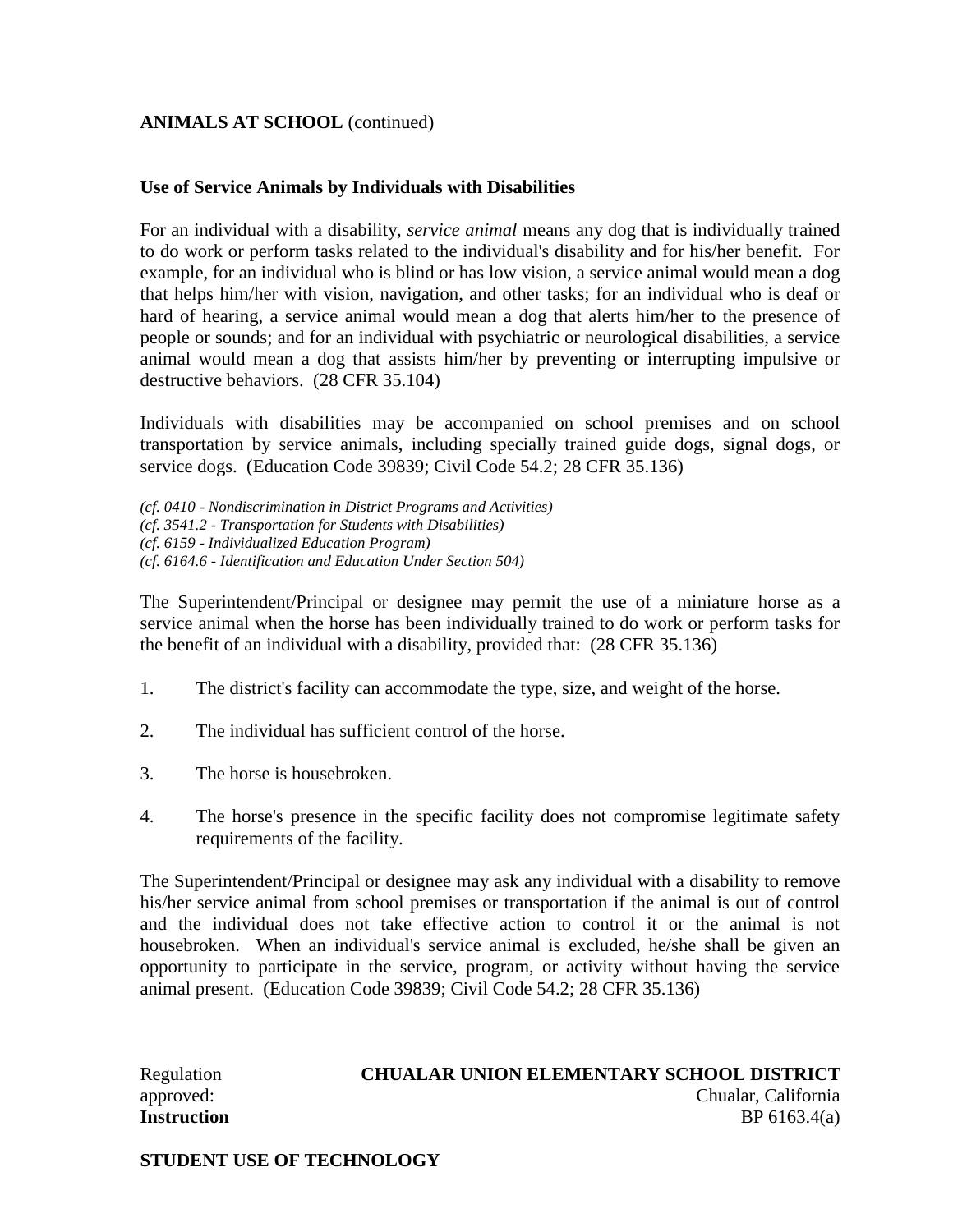The Board of Trustees intends that technological resources provided by the district be used in a safe, responsible, and proper manner in support of the instructional program and for the advancement of student learning.

*(cf. 0440 - District Technology Plan) (cf. 1113 - District and School Web Sites) (cf. 4040 - Employee Use of Technology) (cf. 5131 - Conduct) (cf. 6163.1 - Library Media Centers)*

The Superintendent/Principal or designee shall notify students and parents/guardians about authorized uses of district computers, user obligations and responsibilities, and consequences for unauthorized use and/or unlawful activities in accordance with district regulations and the district's Acceptable Use Agreement.

*(cf. 5125.2 - Withholding Grades, Diploma or Transcripts) (cf. 5144 - Discipline) (cf. 5144.1 - Suspension and Expulsion/Due Process) (cf. 5144.2 - Suspension and Expulsion/Due Process (Students with Disabilities)) (cf. 5145.12 - Search and Seizure)*

Before a student is authorized to use the district's technological resources, the student and his/her parent/guardian shall sign and return the Acceptable Use Agreement specifying user obligations and responsibilities. In that agreement, the student and his/her parent/guardian shall agree not to hold the district or any district staff responsible for the failure of any technology protection measures, violations of copyright restrictions, or user mistakes or negligence. They shall also agree to indemnify and hold harmless the district and district personnel for any damages or costs incurred.

*(cf. 6162.6 - Use of Copyrighted Materials)*

The Superintendent/Principal or designee, with input from students and appropriate staff, shall regularly review and update this policy, the accompanying administrative regulation, and other relevant procedures to enhance the safety and security of students using the district's technological resources and to help ensure that the district adapts to changing technologies and circumstances.

## **Use of District Computers for Online Services/Internet Access**

The Superintendent/Principal or designee shall ensure that all district computers with Internet access have a technology protection measure that blocks or filters Internet access to visual depictions that are obscene, child pornography, or harmful to minors and that the operation of such measures is enforced. (20 USC 6777, 47 USC 254)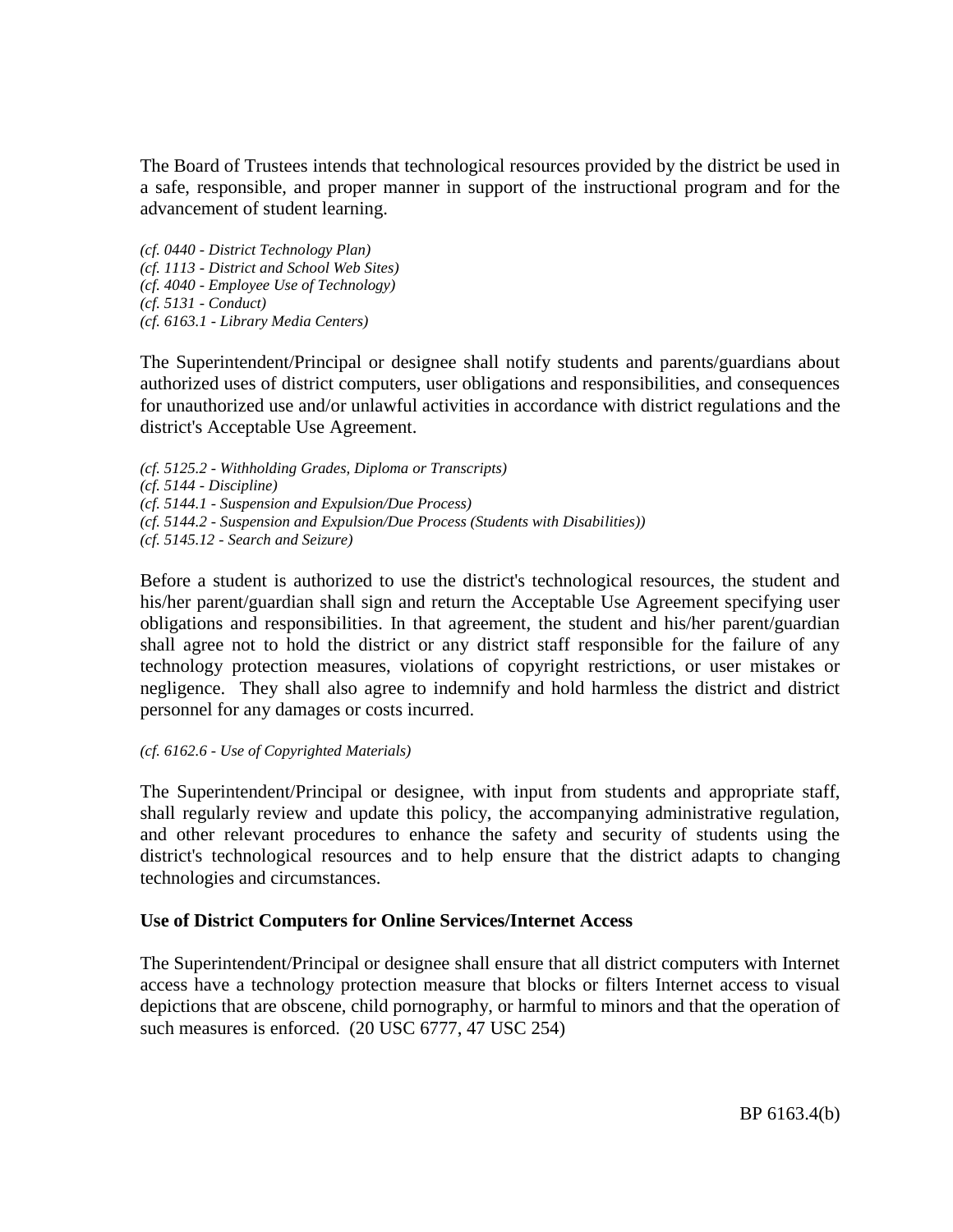## **STUDENT USE OF TECHNOLOGY** (continued)

To reinforce these measures, the Superintendent/Principal or designee shall implement rules and procedures designed to restrict students' access to harmful or inappropriate matter on the Internet and to ensure that students do not engage in unauthorized or unlawful online activities. Staff shall supervise students while they are using online services and may have teacher aides, student aides, and volunteers assist in this supervision.

The Superintendent/Principal or designee also shall establish regulations to address the safety and security of students and student information when using email, chat rooms, and other forms of direct electronic communication.

The Superintendent/Principal or designee shall provide age-appropriate instruction regarding safe and appropriate behavior on social networking sites, chat rooms, and other Internet services. Such instruction shall include, but not be limited to, the dangers of posting personal information online, misrepresentation by online predators, how to report inappropriate or offensive content or threats, behaviors that constitute cyberbullying, and how to respond when subjected to cyberbullying.

Student use of district computers to access social networking sites is prohibited. To the extent possible, the Superintendent/Principal or designee shall block access to such sites on district computers with Internet access.

*Legal Reference: (see next page)*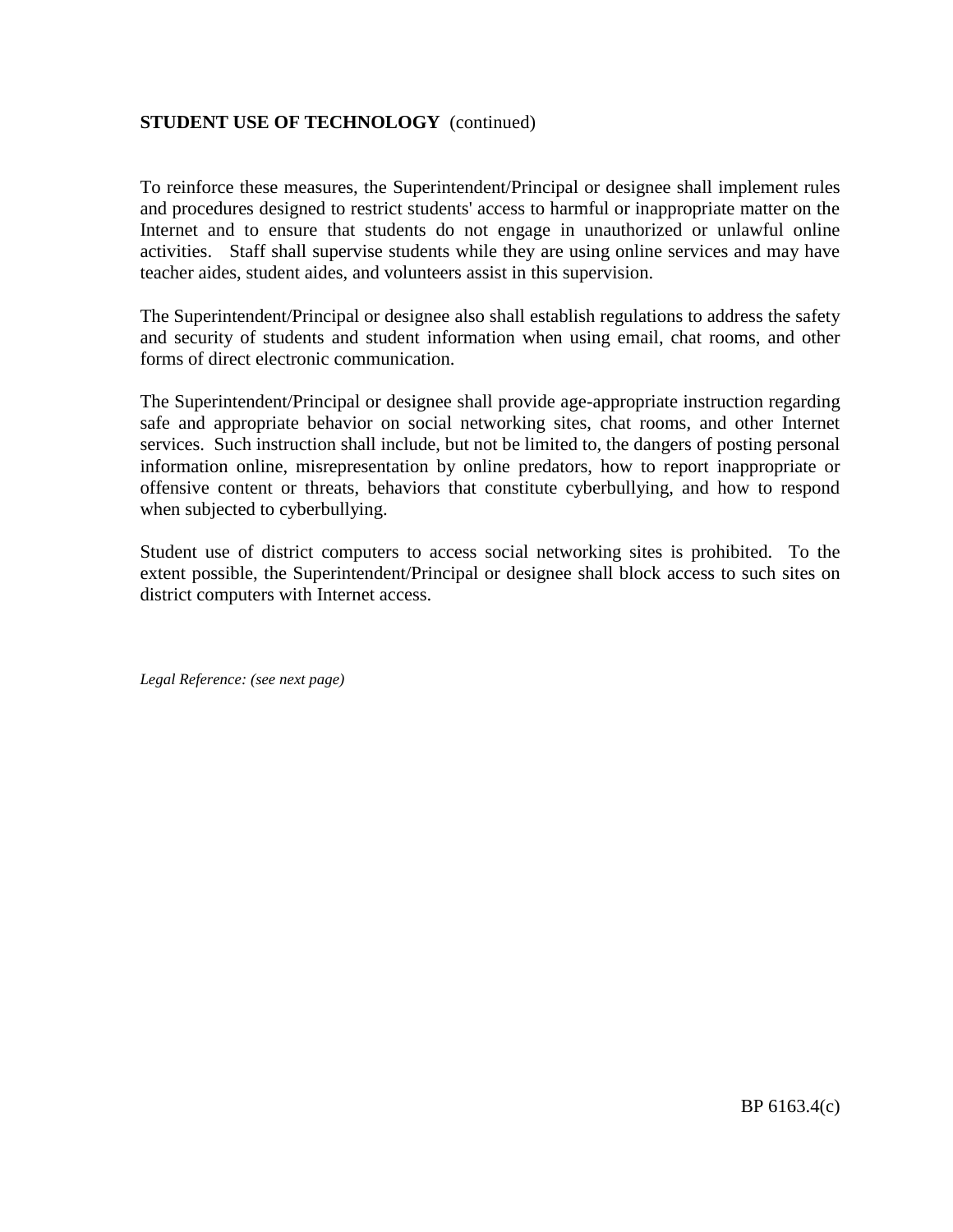#### **STUDENT USE OF TECHNOLOGY** (continued)

*Legal Reference:*

*EDUCATION CODE 51006 Computer education and resources 51007 Programs to strengthen technological skills 51870-51874 Education technology 60044 Prohibited instructional materials PENAL CODE 313 Harmful matter 502 Computer crimes, remedies 632 Eavesdropping on or recording confidential communications 653.2 Electronic communication devices, threats to safety UNITED STATES CODE, TITLE 15 6501-6506 Children's Online Privacy Protection Act UNITED STATES CODE, TITLE 20 6751-6777 Enhancing Education Through Technology Act, Title II, Part D, especially: 6777 Internet safety UNITED STATES CODE, TITLE 47 254 Universal service discounts (E-rate) CODE OF FEDERAL REGULATIONS, TITLE 16 312.1-312.12 Children's Online Privacy Protection Act CODE OF FEDERAL REGULATIONS, TITLE 47 54.520 Internet safety policy and technology protection measures, E-rate discounts*

*Management Resources:*

*CSBA PUBLICATIONS Cyberbullying: Policy Considerations for Boards, Policy Brief, July 2007 FEDERAL TRADE COMMISSION PUBLICATIONS How to Protect Kids' Privacy Online: A Guide for Teachers, December 2000 MY SPACE.COM PUBLICATIONS The Official School Administrator's Guide to Understanding MySpace and Resolving Social Networking Issues WEB SITES CSBA: http://www.csba.org American Library Association: http://www.ala.org California Coalition for Children's Internet Safety: http://www.cybersafety.ca.gov California Department of Education: http://www.cde.ca.gov Center for Safe and Responsible Internet Use: http://csriu.org Federal Communications Commission: http://www.fcc.gov Federal Trade Commission, Children's Online Privacy Protection: http://www.ftc.gov/privacy/privacyinitiatives/childrens.html U.S. Department of Education: http://www.ed.gov Web Wise Kids: http://www.webwisekids.org*

#### Policy **CHUALAR UNION ELEMENTARY SCHOOL DISTRICT** adopted: Chualar, California

**Instruction** AR 6163.4(a)

**STUDENT USE OF TECHNOLOGY**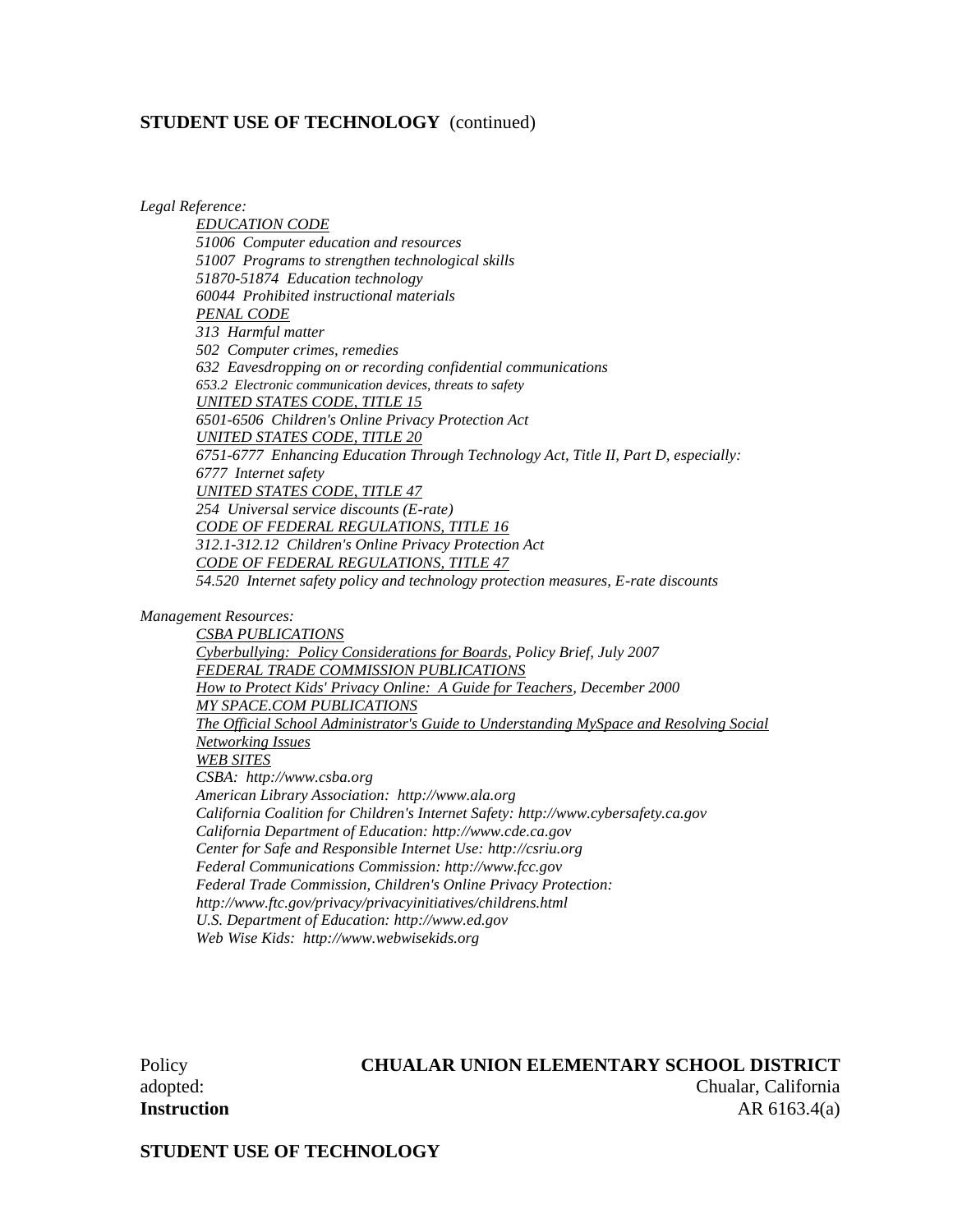The Superintendent/Principal or designee shall oversee the maintenance of the school's technological resources and may establish guidelines and limits on their use. All instructional staff shall receive a copy of this administrative regulation, the accompanying Board policy, and the district's Acceptable Use Agreement describing expectations for appropriate use of the system and shall also be provided with information about the role of staff in supervising student use of technological resources. All students using these resources shall receive instruction in their proper and appropriate use.

*(cf. 0440 - District Technology Plan) (cf. 4040 - Employee Use of Technology) (cf. 4131- Staff Development) (cf. 4231 - Staff Development) (cf. 4331 - Staff Development)*

Teachers, administrators, and/or library media specialists shall prescreen technological resources and online sites that will be used for instructional purposes to ensure that they are appropriate for the intended purpose and the age of the students.

*(cf. 6163.1 - Library Media Centers)*

#### **Online/Internet Services: User Obligations and Responsibilities**

Students are authorized to use district equipment to access the Internet or other online services in accordance with Board policy, the user obligations and responsibilities specified below, and the district's Acceptable Use Agreement.

- 1. The student in whose name an online services account is issued is responsible for its proper use at all times. Students shall keep personal account numbers and passwords private and shall only use the account to which they have been assigned.
- 2. Students shall use the district's system safely, responsibly, and primarily for educational purposes.
- 3. Students shall not access, post, submit, publish, or display harmful or inappropriate matter that is threatening, obscene, disruptive, or sexually explicit, or that could be construed as harassment or disparagement of others based on their race/ethnicity, national origin, sex, gender, sexual orientation, age, disability, religion, or political beliefs.

*(cf. 5131 - Conduct) (cf. 5145.3 - Nondiscrimination/Harassment) (cf. 5145.7 - Sexual Harassment) (cf. 5145.9 - Hate-Motivated Behavior)*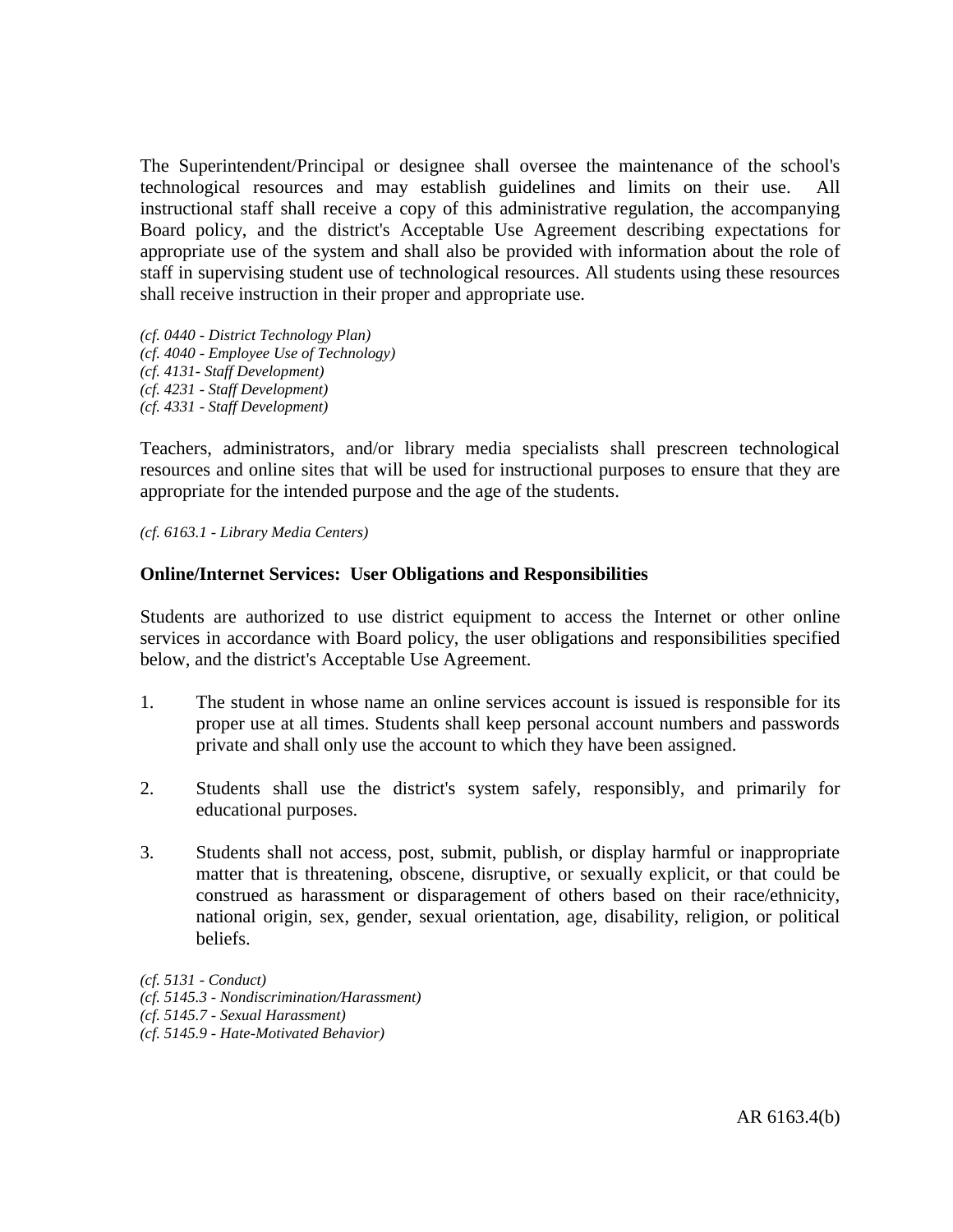#### **STUDENT USE OF TECHNOLOGY** (continued)

*Harmful matter* includes matter, taken as a whole, which to the average person, applying contemporary statewide standards, appeals to the prurient interest and is matter which depicts or describes, in a patently offensive way, sexual conduct and which lacks serious literary, artistic, political, or scientific value for minors. (Penal Code 313)

4. Unless otherwise instructed by school personnel, students shall not disclose, use, or disseminate personal identification information about themselves or others when using email, chat rooms, or other forms of direct electronic communication. Students also shall be cautioned not to disclose such information by other means to individuals contacted through the Internet without the permission of their parents/guardians.

*Personal information* includes the student's name, address, telephone number, Social Security number, or other personally identifiable information.

5. Students shall not use the system to encourage the use of drugs, alcohol, or tobacco, nor shall they promote unethical practices or any activity prohibited by law, Board policy, or administrative regulations.

*(cf. 3513.3 - Tobacco-Free Schools) (cf. 5131.6 - Alcohol and Other Drugs)*

- 6. Students shall not use the system to engage in commercial or other for-profit activities.
- 7. Students shall not use the system to threaten, intimidate, harass, or ridicule other students or staff.
- 8. Copyrighted material shall be posted online only in accordance with applicable copyright laws. Any materials utilized for research projects should be given proper credit as with any other printed source of information.

*(cf. 5131.9 - Academic Honesty) (cf. 6162.6 - Use of Copyrighted Materials)*

9. Students shall not intentionally upload, download, or create computer viruses and/or maliciously attempt to harm or destroy district equipment or materials or manipulate the data of any other user, including so-called "hacking."

#### *(cf. 5131.5 - Vandalism and Graffiti)*

10. Students shall not attempt to interfere with other users' ability to send or receive email, nor shall they attempt to read, delete, copy, modify, or use another individual's identity.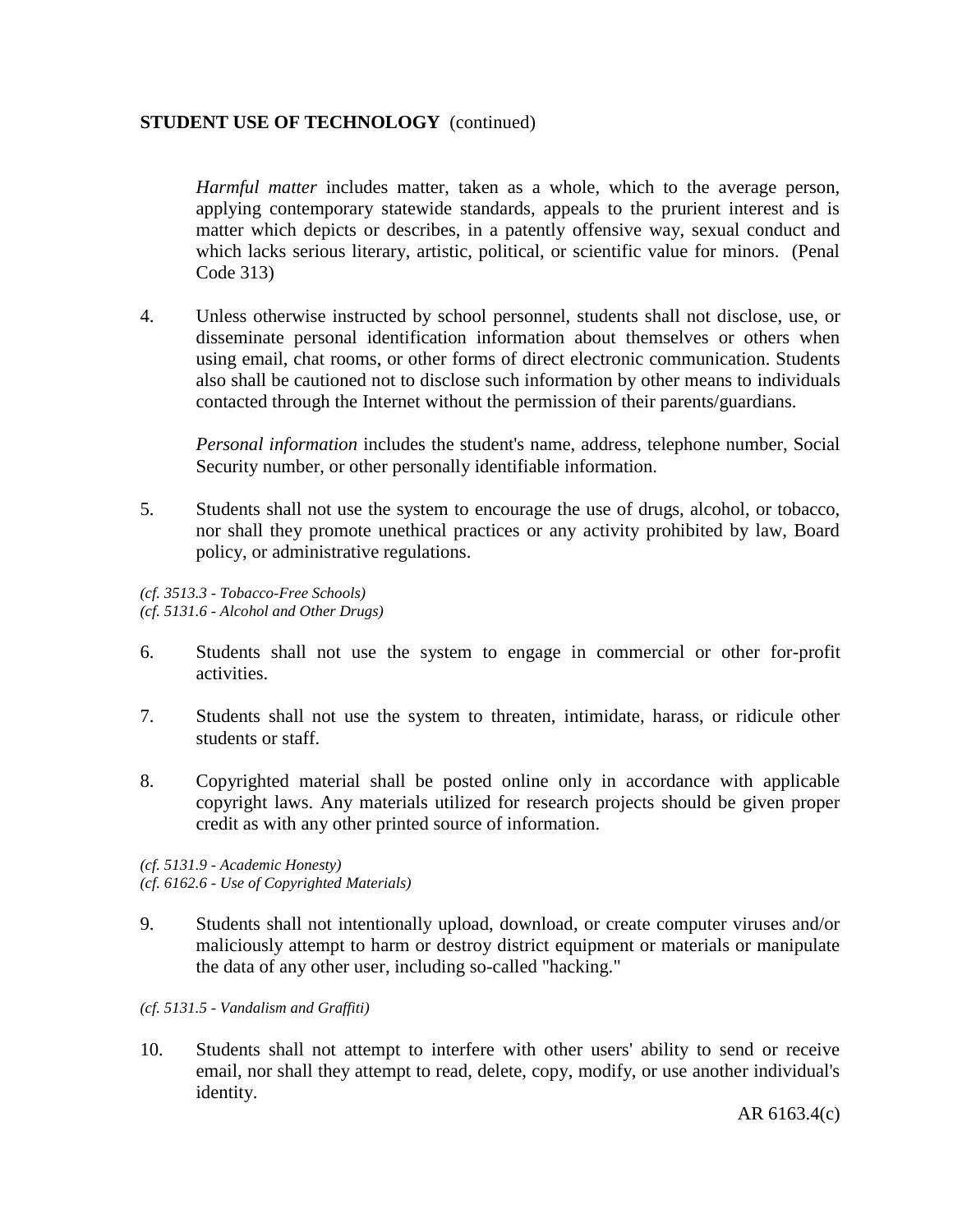## **STUDENT USE OF TECHNOLOGY** (continued)

11. Students shall report any security problem or misuse of the services to the teacher or Superintendent/Principal.

The district reserves the right to monitor use of the district's systems for improper use without advance notice or consent. Students shall be informed that computer files and electronic communications, including email, are not private and may be accessed by the district for the purpose of ensuring proper use.

*(cf. 5145.12 - Search and Seizure)*

Whenever a student is found to have violated Board policy, administrative regulation, or the district's Acceptable Use Agreement, the Superintendent/Principal or designee may cancel or limit a student's user privileges or increase supervision of the student's use of the district's technological resources, as appropriate. Inappropriate use also may result in disciplinary action and/or legal action in accordance with law and Board policy.

*(cf. 5144 - Discipline) (cf. 5144.1 - Suspension and Expulsion/Due Process) (cf. 5144.2 - Suspension and Expulsion/Due Process (Students with Disabilities))*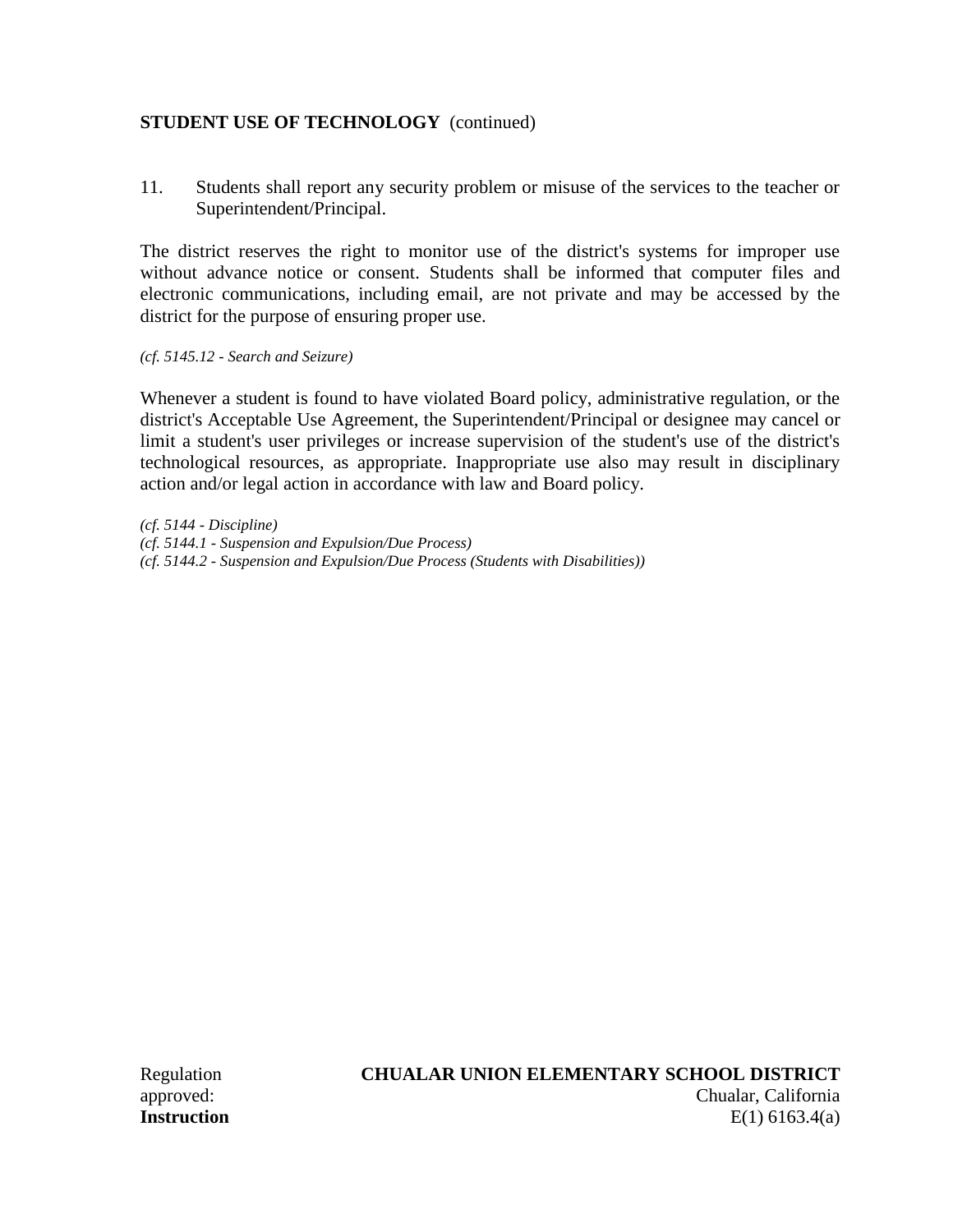# **Chualar School**

# *Computer and Internet Acceptable Use Policy*

*Please read the following information carefully before signing this document.*

*Chualar Students and staff (users) have the use of computers and access to the Internet from both the classroom, the Chualar School Library, Staff Room and the Computer Lab. This is a privilege and it brings both responsibilities and risks.*

**THE INTERNET**: The internet is an "electronic highway" linking computers and computer Users all over the world. Students and faculty will be able to access resources, communicate with people having similar interests from around the globe, and to advance their education through accessing current educational research worldwide. These guidelines are intended to assist in maintaining and improving the use of this valuable resource.

**THE BASIC IDEA BEHIND THIS DOCUMENT**: We expect the User of Chualar's Internet connection to have consideration for the personal and material rights of others. In other words, bullying others, destroying property, and stealing from others are totally unacceptable behaviors. When using the Internet through Chualar's connection, you are a representative of Chualar School. In that role, you must comport yourself in a way that is not hurtful to others or their property. It is not permissible to post harassing messages on public spaces nor in private E-mail. It is not permissible to send messages under the name of another or anonymously.

**NET ETIQUETTE**: The User is expected to abide by the generally accepted rules of network etiquette. These include, but are not limited to, the following:

- a. Be polite. Do not get abusive in your messages to others.
- b. Use appropriate language. Do not swear, use vulgarities or any other inappropriate language. Illegal activities are strictly forbidden. This also includes not using inappropriate pictures or graphics.
- c. Do not reveal the personal address or phone numbers of students or colleagues.
- d. Do not use the network in such a way that you would disrupt the use of the network by other users.
- e. All communications and information accessible via the network should be assumed to be private property.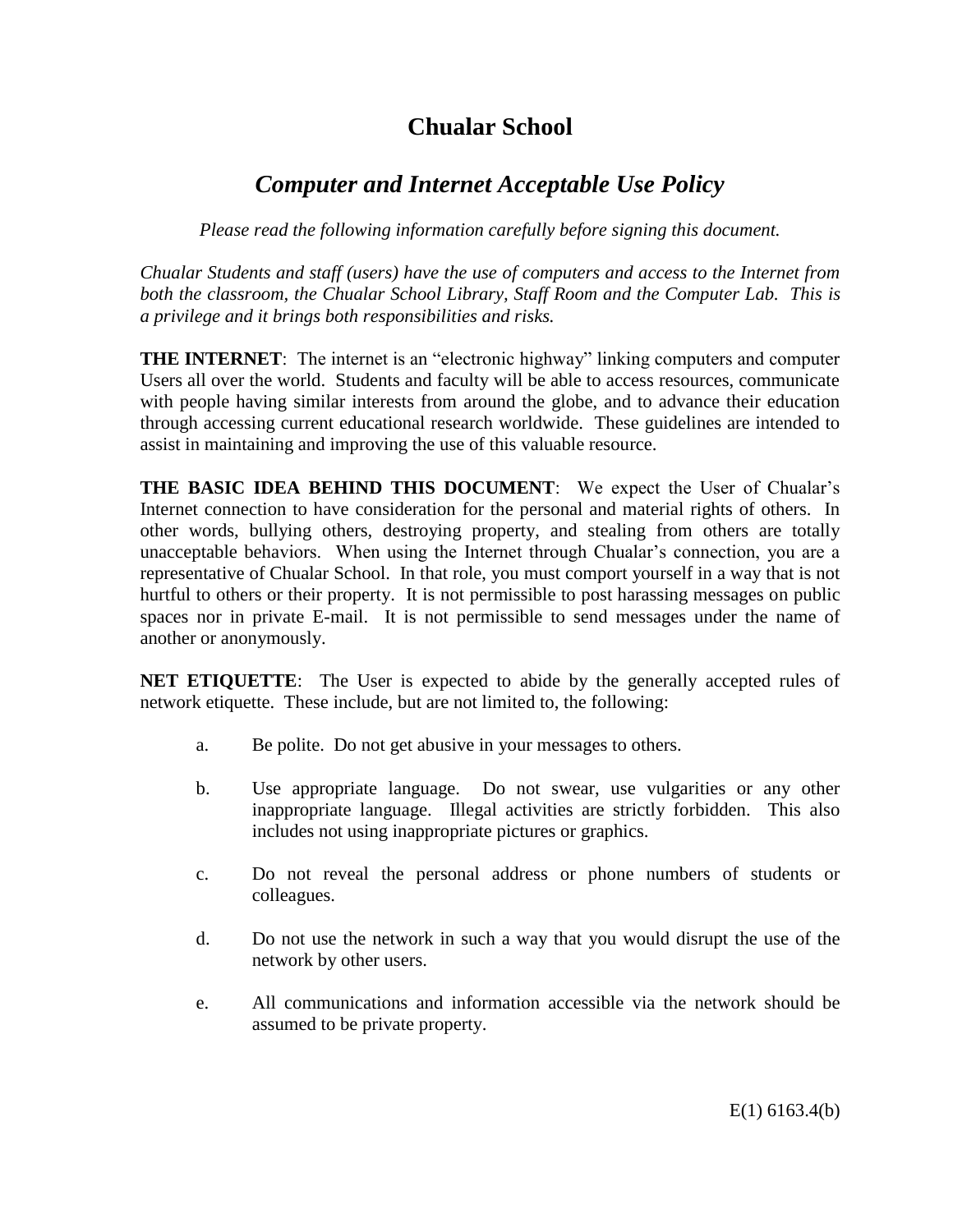**ELECTRONIC MAIL**: Electronic mail, "E-Mail", is any written electronic message sent by or to a User in correspondence with another individual having Internet or Local Area Network (Intranet) mail access. One needs to remember that information is a form or property, and E-Mail is a form of speech. In this light, it should be clear that electronic mail cannot be used to harass others. *It is also important to not consider electronic communications to be either private or secure*.

We expect the User to be honest with others in what the User does and says. It is worth remembering that honesty in our dealings with each other is one of the most important rules of conduct. Writing an E-Mail message masquerading as another is a most offensive form of dishonesty.

**GENERAL E-MAIL (Intranet or Firstclass Postings)**: Public E-Mail messages (e.g., those sent via First Class<sup>®</sup>) may not include personal attacks, and should follow ordinary rules of appropriate public language. Any defamatory, inaccurate, abusive, obscene, profane, sexually oriented, threatening, racially offensive, or illegal material will not be tolerated. Since such messages are, by their nature, public, they should not contain any language or content which the author would not be willing to share from the podium at a school assembly.

**PERSONAL FILES STORED ON A COMPUTER HARD DRIVE**: The contents of a student's files on a hard drive or other media will be considered private. Students are to work on their own files and no one else's without explicit permission from that individual or other appropriate school personnel.

**PASSWORDS:** No one needs to know your password or other personal information. Taking advantage of a staff member who inadvertently leaves a computer on without logging off is no different from entering an unlocked room and stealing, reading a personal letter, or destroying their property. It should also be obvious that obtaining a password or rights to another's E-Mail on the network is a form of theft just as real as using a stolen key to enter someone's room or locker. We strongly suggest that all Internet Users not give out personal information to other users on bulletin boards, chat boards, or other systems, just as no one would give their address to a stranger on the street.

**COMPUTER USAGE: No student should make any change to the set-up organization of any school computer**. This includes not changing the desktop, the fonts or any other setting for the computer. Again, doing so may result in the loss of all computer privileges. Any willful damage or neglect to computers or other hardware may result in loss of all privileges, as well as, a financial obligation to repair or replace damaged or broken items.

**SOFTWARE**: Only software, for which the Chualar Union Elementary School District has a legal license, may be used on any of the computers of the district. *No other software brought from home, or downloaded from the Internet, may be installed on any of the computers owned by the Chualar Union Elementary School District*..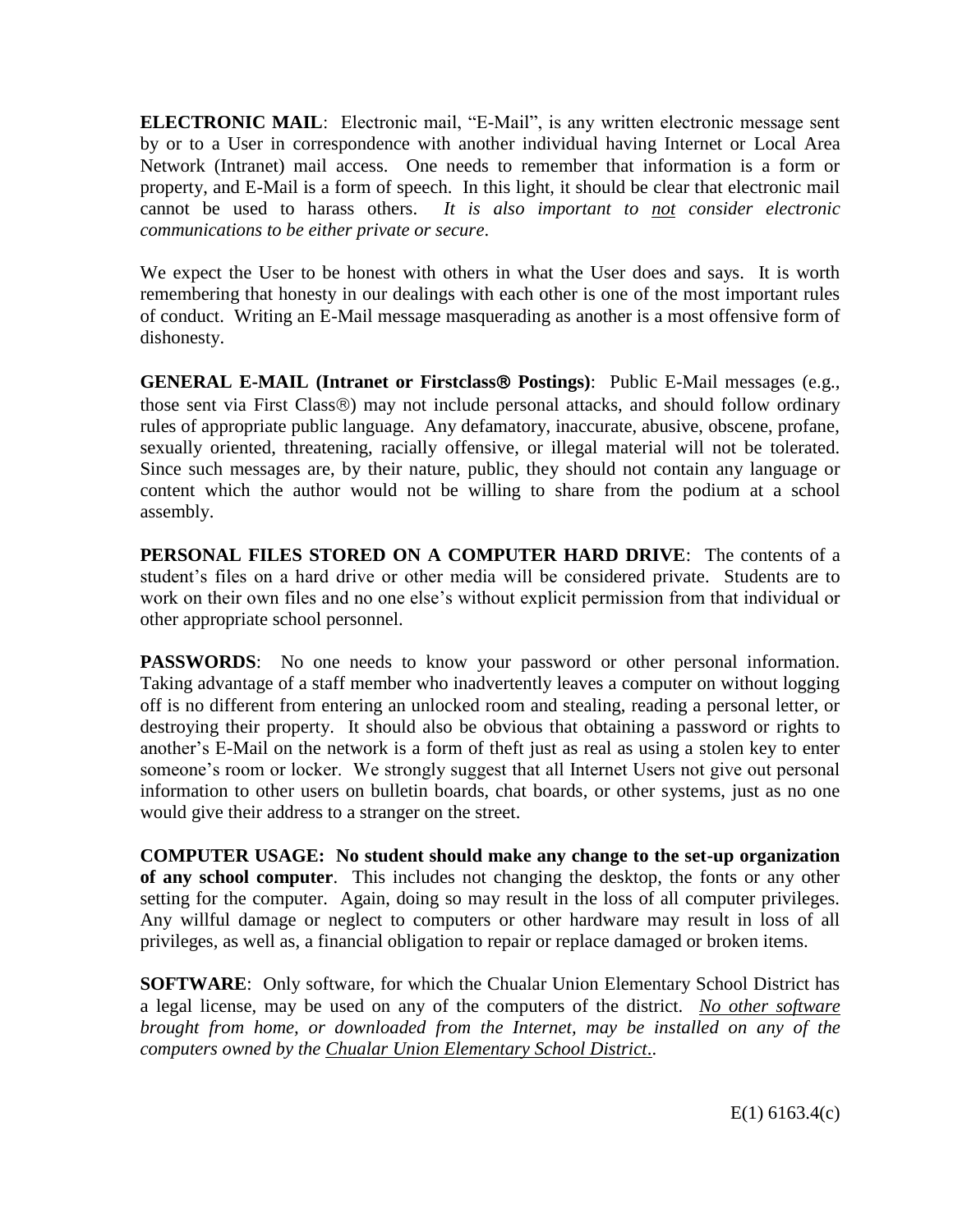**CONSEQUENCES**: The violation of Chualar School's *Computer and Acceptable Internet Use Policy* rules concerning the use of the computers, the Local Area Network (LAN) and the Internet will result in various consequences, *including the loss of computer privileges for a fixed period of time and/or the balance of the school year*. **It may also include other discipline, including Suspension, as per established rules of student behavior and conduct.**

**USE CAUTION**: Because Chualar School provides, through its connection to the Monterey County Office of Education (M.C.O.E.), access to other computer systems around the world via the Internet, the User (student), and the parents/guardians of the User, should specifically understand that the school administrators do not have control of the content of information residing on these other systems. *M.C.O.E. does employ a filter that limits access to many inappropriate websites*. However, Users and parents of Users are advised that some systems may contain defamatory, inaccurate, abusive, obscene, profane, sexually oriented, threatening, racially offensive, or illegal material. Chualar School, its teachers, and school administrators do not condone the use of such materials nor do not permit usage of such materials in the school environment. Students are strictly prohibited from bringing such materials from home into the school environment and from accessing such materials at school on any Chualar School computer Parents/guardians of minors should be aware of the existence of such materials and discuss the appropriate uses of the Internet with their child..

**LIABILITY**: *As the parent/guardian of this student I have read the terms and conditions of this Acceptable Use Policy. I understand that access to computers, educational software and the Internet is designed for educational purposes and that Chualar School and the Chualar Union Elementary School District have taken available precautions to eliminate controversial material. However, I also recognize it is impossible for Chualar School and the Chualar Union Elementary School District to restrict access to all controversial materials on the Internet or to monitor all material being placed on a computer system by its users. I will not hold Chualar School, the school district, or its employees responsible for materials acquired or the consequences of such use or acquisition, on the Internet or within the local area network. Further, I accept full financial responsibility for damages to computers, other hardware or software caused by willful neglect by my child.*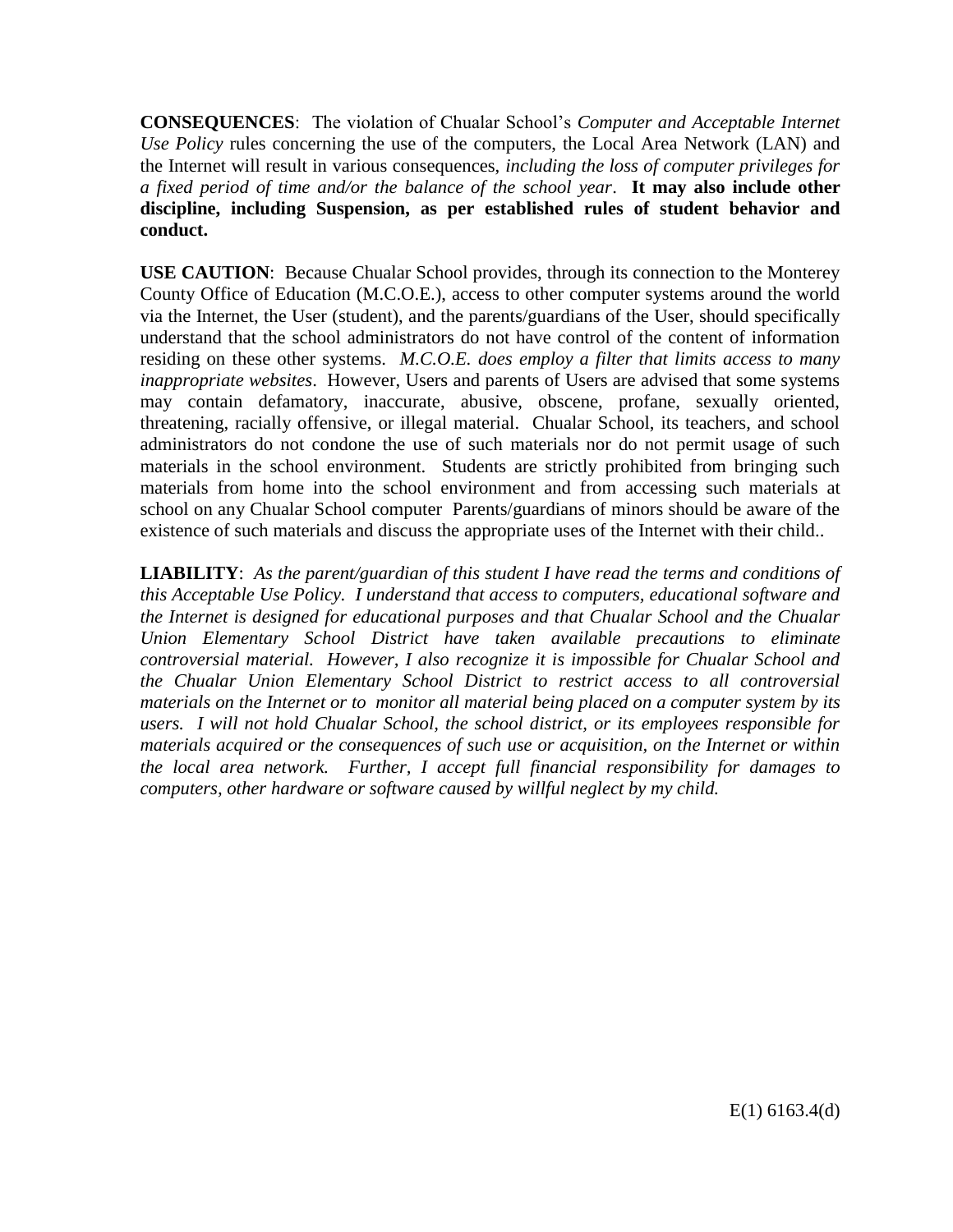*I hereby give permission for my child to utilize the computers and have Internet access at Chualar School.*

Please Print Parent/Guardian(s) Name Parent/Guardian(s) Signature

**Date** 

**STUDENT AGREEMENT**: In order to make sure that all members of the Chualar community understand and agree to these rules of conduct, we ask that you sign the following statement:

,2000

*I, , have read and understand the school rules as they apply to the use of the Chualar School computers and Internet usage. I will abide by them in letter and spirit, and understand that violating them will result in disciplinary action by the school, including the loss of use of Chualar computer privileges and other possible* consequences as indicated above.

Student Signature Date

School Employee Signature Date

#### Exhibit **CHUALAR UNION ELEMENTARY SCHOOL DISTRICT** version: Chualar, California E(2) 6163.4

**Chualar School**

, 2000

, 2000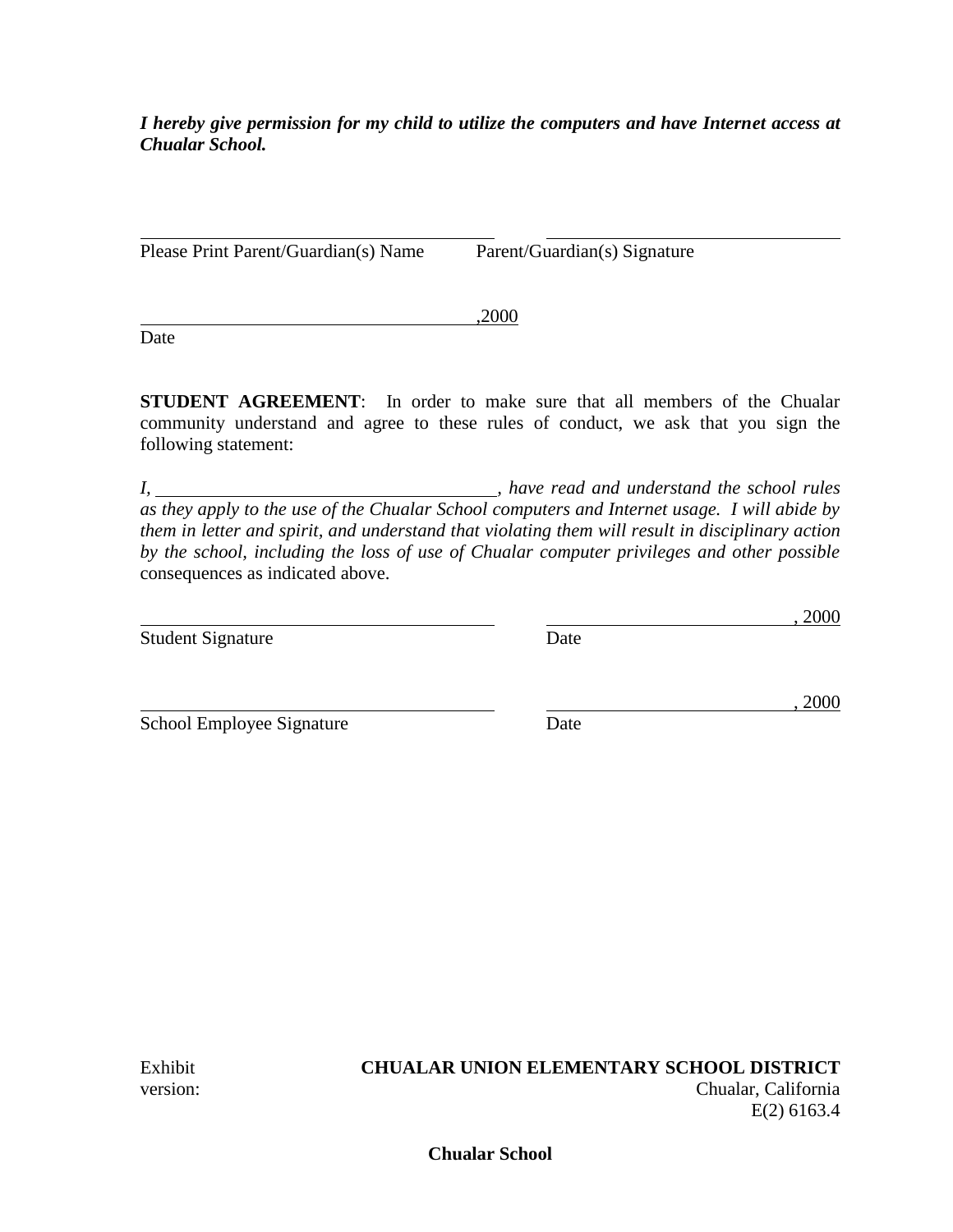#### **Computer and Internet Acceptable Use Policy (Spanish Language Version)**

**Please See District Material**

# Exhibit **CHUALAR UNION ELEMENTARY SCHOOL DISTRICT**

version: Chualar, California **Instruction** BP 6164.2(a)

**GUIDANCE/COUNSELING SERVICES**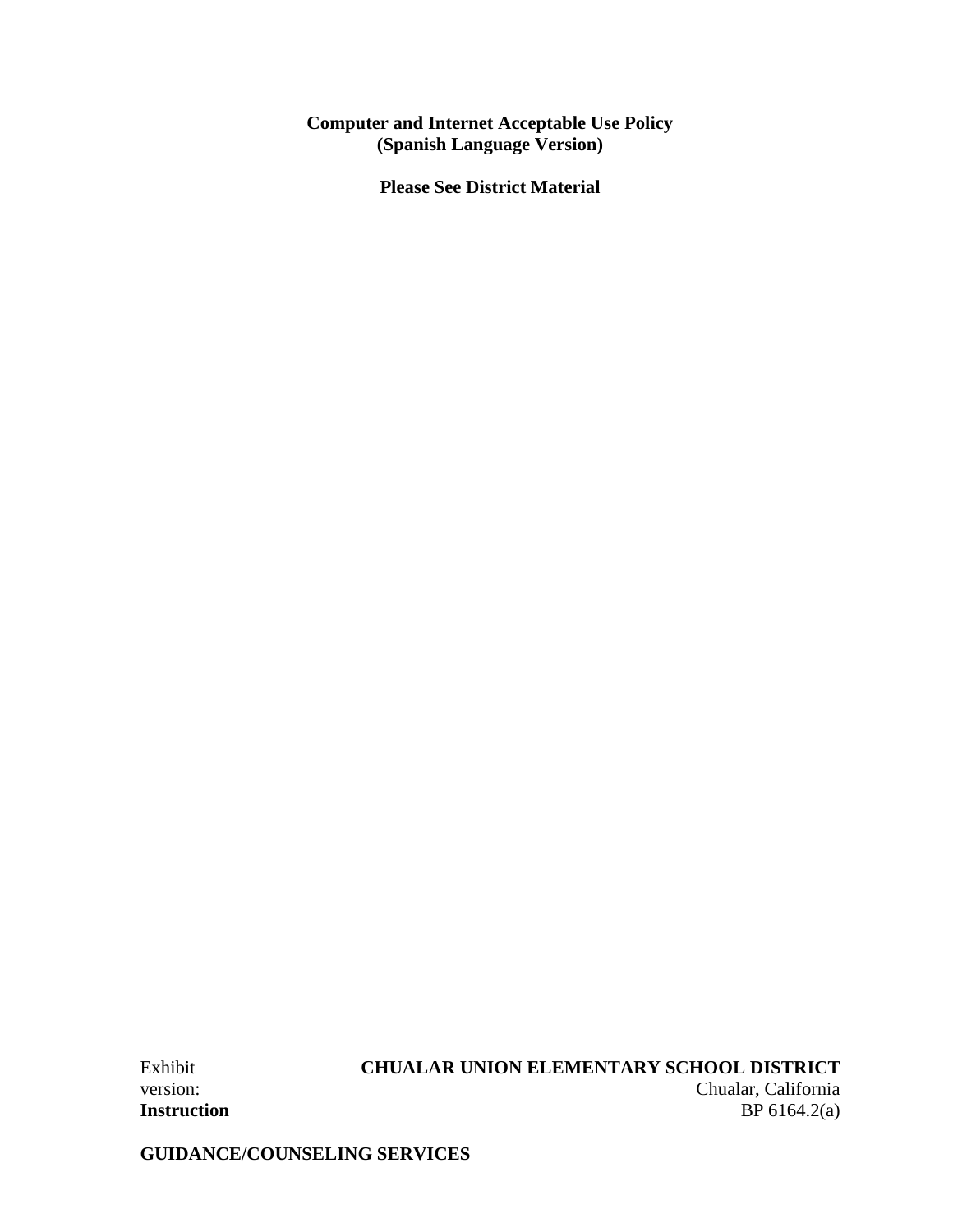**Cautionary Notice:** As added and amended by SBX3 4 (Ch. 12, Third Extraordinary Session, Statutes of 2009) and ABX4 2 (Ch. 2, Fourth Extraordinary Session, Statutes of 2009), Education Code 42605 grants districts flexibility in "Tier 3" categorical programs. The Chualar Union Elementary School District has accepted this flexibility and thus is deemed in compliance with the statutory or regulatory program and funding requirements for these programs for the 2008-09 though 2012-2013 fiscal years. As a result, the district may temporarily suspend certain provisions of the following policy or regulation that reflect these requirements. For further information, please contact the Superintendent/Principal or designee.

The Board of Trustees recognizes that a comprehensive counseling program can help promote academic achievement and serve the diverse needs of all district students. Counseling staff shall be available to meet with students to discuss academic, social, or personal difficulties, as well as other issues that may impact student learning.

#### **Academic and Career Counseling**

The district's academic counseling program shall help students establish immediate and longrange educational plans, achieve academic standards, prepare for the high school exit examination, and complete the required curriculum in accordance with their individual needs, abilities, and interests. Insofar as possible, parents/guardians shall be included when making educational plans.

*(cf. 0410 - Nondiscrimination in District Programs and Activities) (cf. 0420 - School Plans/Site Councils) (cf. 1220 - Citizen Advisory Committees) (cf. 6011 - Academic Standards) (cf. 6020 - Parent Involvement)*

Counseling staff shall help all students plan for the future and become aware of their career potential. Academic planning for higher education shall include information about courses needed for admission to colleges and universities, standardized admission tests, financial aid, and scholarships.

*(cf. 6141.5 - Advanced Placement) (cf. 6143 - Courses of Study)*

## **Supplemental School Counseling Program for Students in Grades 7-8**

The Board-adopted supplemental school counseling program for students in grades 7-8 shall be delivered by personnel who hold a valid pupil personnel services credential. The district's program shall provide for: (Education Code 52378)

- 1. An individualized review of academic and deportment records
- 2. An individualized review of the career goals of students, and the available academic and career technical education opportunities and community and workplace experiences available to students to support their goals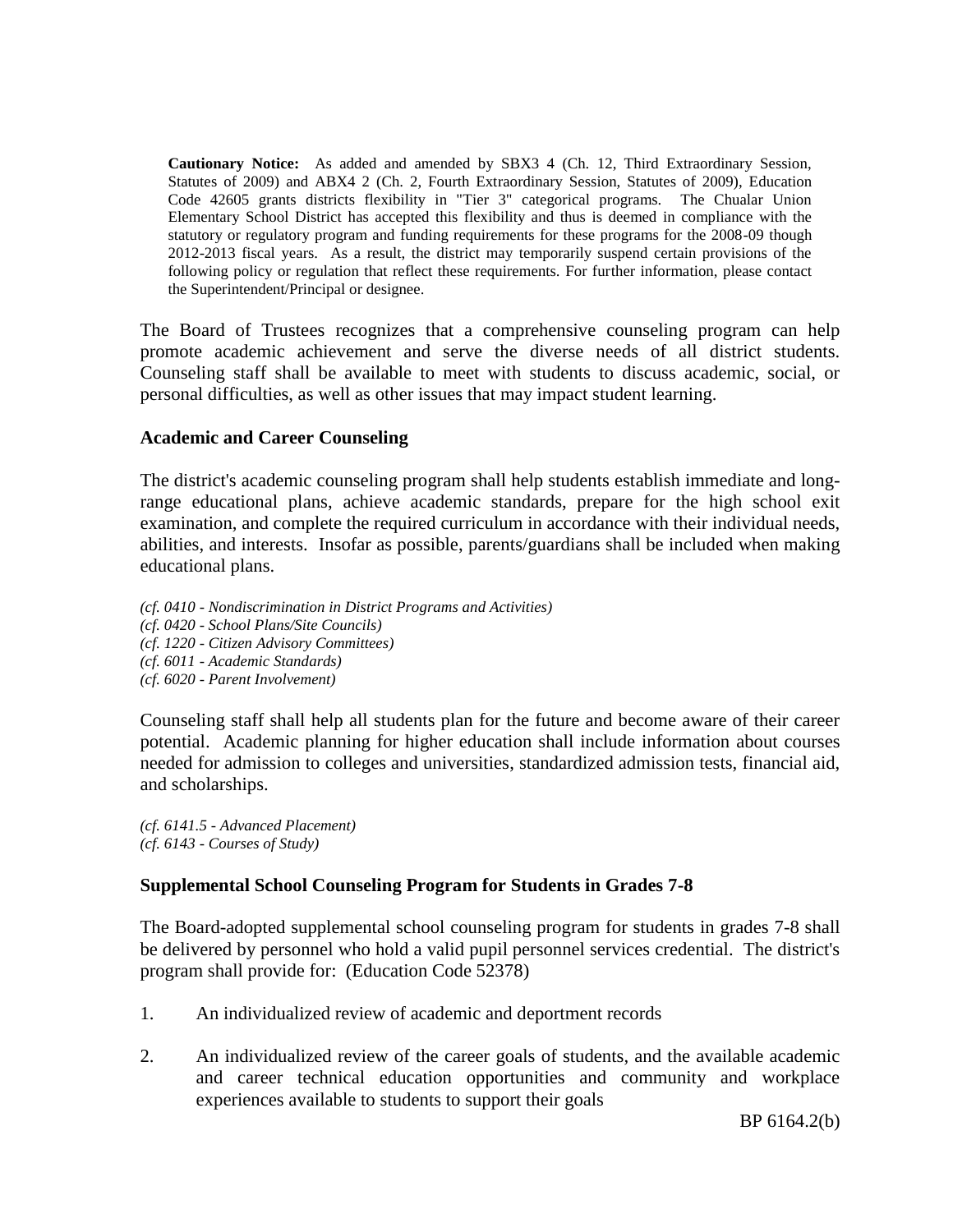- 3. An opportunity for a counselor to meet with students and, if practicable the parent/guardian, to discuss available educational and career technical options
- 4. Specialized counseling services for students identified as at risk

*(cf. 6162.52 - High School Exit Examination) (cf. 6179 - Supplemental Instruction)*

#### **Personal Counseling**

Counseling staff shall identify and work with students whose personal problems may prevent them from reaching their potential. As appropriate, students shall be informed about agencies that offer qualified professional assistance with substance abuse, physical or emotional problems, or other personal problems.

*(cf. 1020 - Youth Services) (cf. 5113 - Absences and Excuses) (cf. 5113.1 - Chronic Absence and Truancy) (cf. 5131.6 - Alcohol and Other Drugs) (cf. 5137 - Positive School Climate) (cf. 5138 - Conflict Resolution/Peer Mediation) (cf. 5141.4 - Child Abuse Prevention and Reporting) (cf. 5141.6 - School Health Services) (cf. 5145.9 - Hate-Motivated Behavior) (cf. 5147 - Dropout Prevention) (cf. 5149 - At-Risk Students) (cf. 6164.5 - Student Success Teams) (cf. 6173 - Education for Homeless Children) (cf. 6173.1 - Education for Foster Youth)*

Counselors shall respect student confidentiality as appropriate and shall consult with the Superintendent/Principal or designee or with the district's legal counsel whenever unsure of how to respond to a student's personal problem. Parent/guardian consultation and consent shall be obtained as appropriate.

*(cf. 5125 - Student Records) (cf. 5022 - Student and Family Privacy Rights)*

#### **Crisis Counseling**

The Board recognizes the need for a prompt and effective response when students are confronted with a traumatic incident. School counselors shall assist in the development of the comprehensive school safety plan, emergency and disaster preparedness plan, and other prevention and intervention practices designed to assist students before and after a crisis.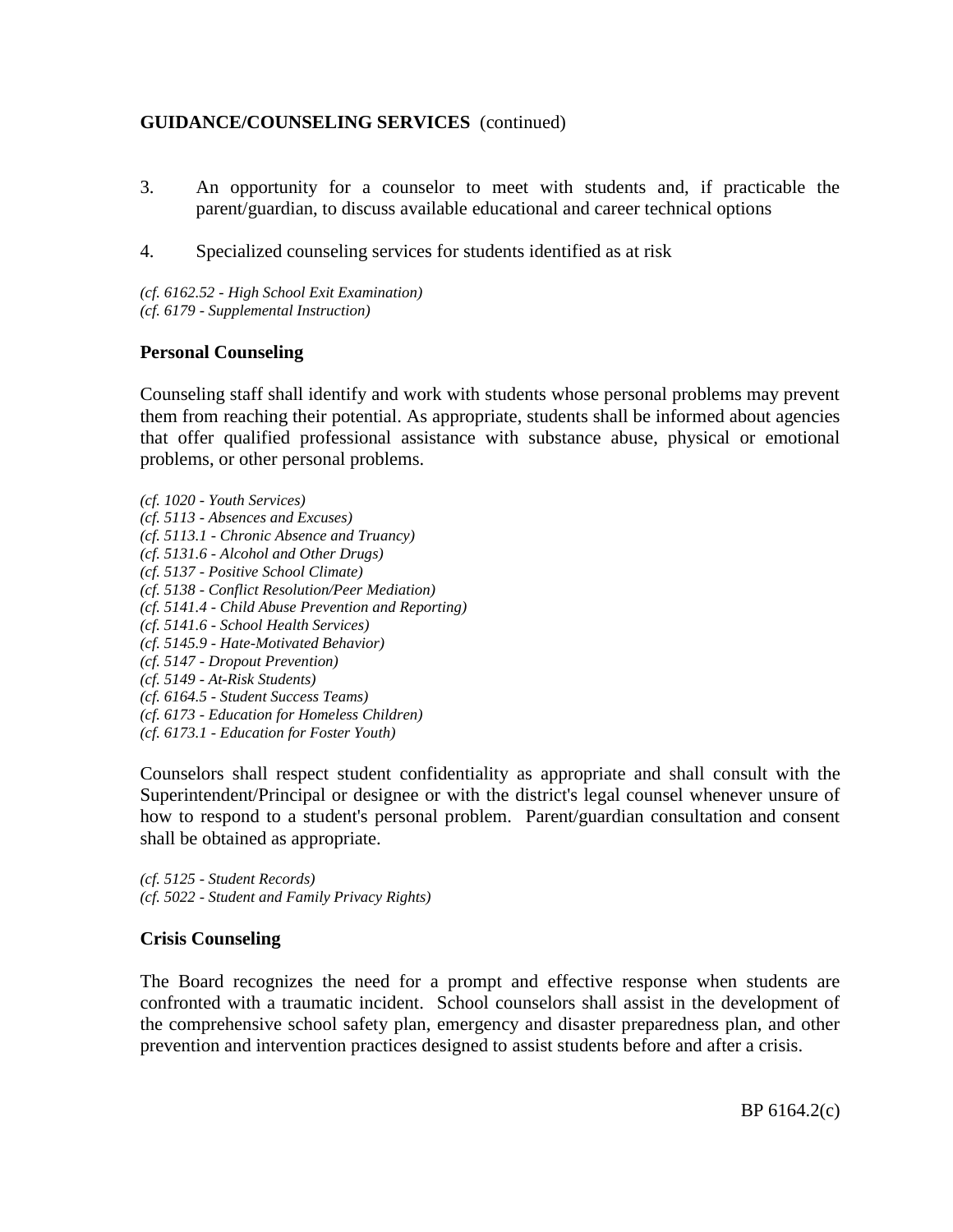*(cf. 0450 - Comprehensive Safety Plan) (cf. 3516 - Emergencies and Disaster Preparedness Plan)*

In addition, the Superintendent/Principal or designee shall identify crisis counseling resources to train district staff in appropriate response techniques and/or to directly help students cope with such crises if they occur.

Early identification and intervention plans shall be developed to help identify those students who may be at risk for violence so that support may be provided before they engage in violent or disruptive behavior.

*(cf. 5131 - Conduct) (cf. 5136 - Gangs) (cf. 5141.52 - Suicide Prevention)*

#### **Teacher-Based Advisory Program**

The Board recognizes that a supportive, ongoing relationship with a caring adult can provide a student with valuable advice and security. The Board desires to establish a teacher-based advisory program in which teachers, with supervision and support from a credentialed school counselor, advise students in such areas as character development, conflict resolution, and self-esteem. The Board expects this program to enhance student-teacher relationships and give students positive, adult role models. The Superintendent/Principal or designee and a credentialed school counselor shall design this program and submit it to the Board for adoption.

*Legal Reference: (see next page)*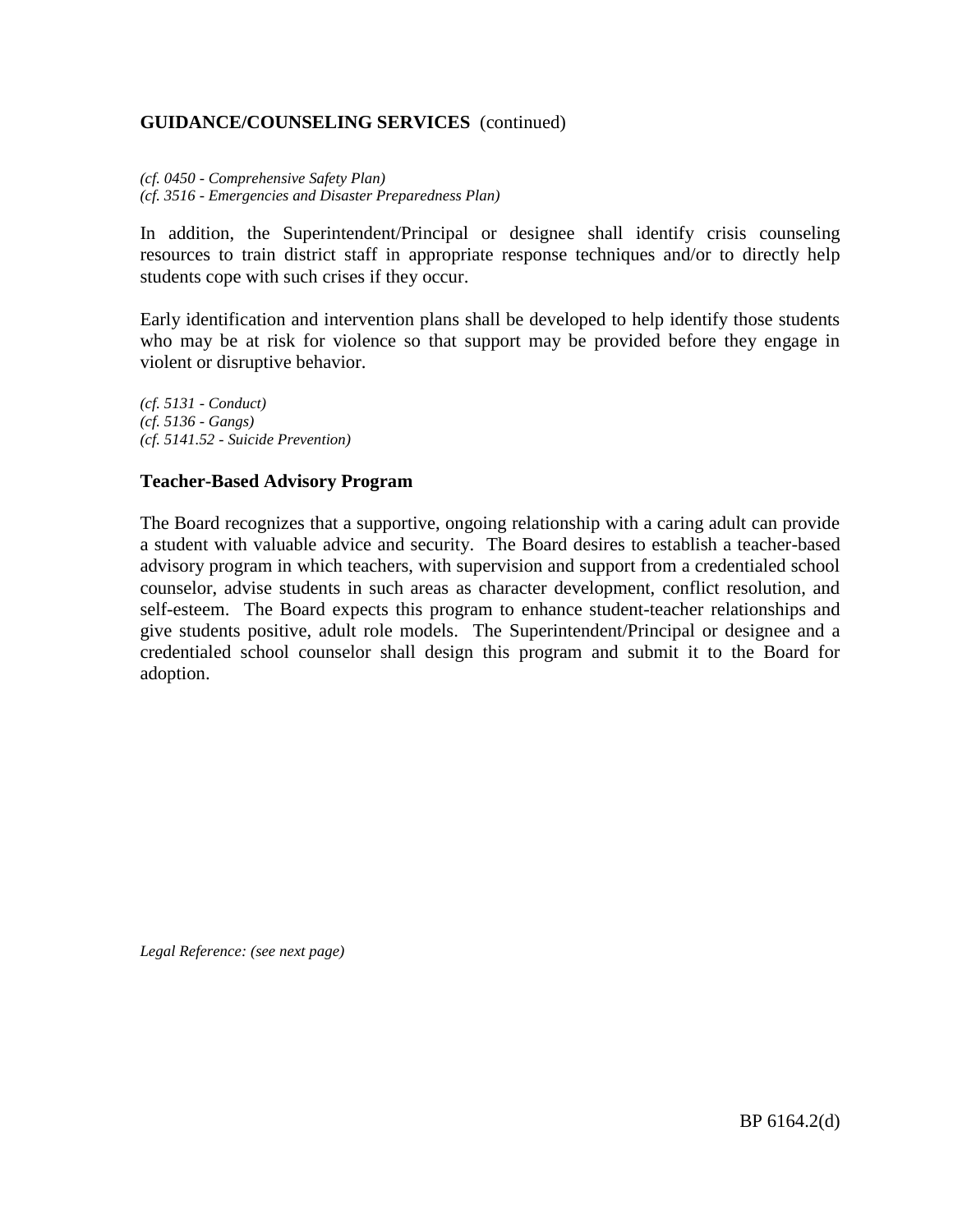*Legal Reference:*

*EDUCATION CODE 221.5 Prohibited sex discrimination 37254 Supplemental instruction based on failure to pass exit exam by end of grade 12 41505-41508 Pupil Retention Block Grant 48431 Establishing and maintaining high school guidance and placement program 49600-49604 Educational counseling 51250 School age military dependents 51513 Personal beliefs 52378-52380 Supplemental School Counseling Program REPEALED EDUCATION CODE FOR CATEGORICAL PROGRAMS 48431.6 Tenth grade counseling program PENAL CODE 11166-11170 Reporting known or suspected cases of child abuse CODE OF REGULATIONS, TITLE 5 4930-4931 Counseling UNITED STATES CODE, TITLE 10 503 Military recruiter access to directory information UNITED STATES CODE, TITLE 20 1232g Family Educational Rights and Privacy Act 7908 Armed forces recruiter access to students and student recruiting information CODE OF FEDERAL REGULATIONS, TITLE 34 99.1-99.67 Family educational rights and privacy*

*Management Resources:*

*WEB SITES American School Counseling Association: http://www.schoolcounselor.org California Association of School Counselors: http://www.schoolcounselor-ca.org California Department of Education: http://www.cde.ca.gov U.S. Department of Education, access to military recruiters: http://www.ed.gov/policy/gen/guid/fpco/hottopics/ht10-09-02.html*

#### Policy **CHUALAR UNION ELEMENTARY SCHOOL DISTRICT**

adopted: Chualar, California **Instruction** AR 6164.2(a)

**GUIDANCE/COUNSELING SERVICES**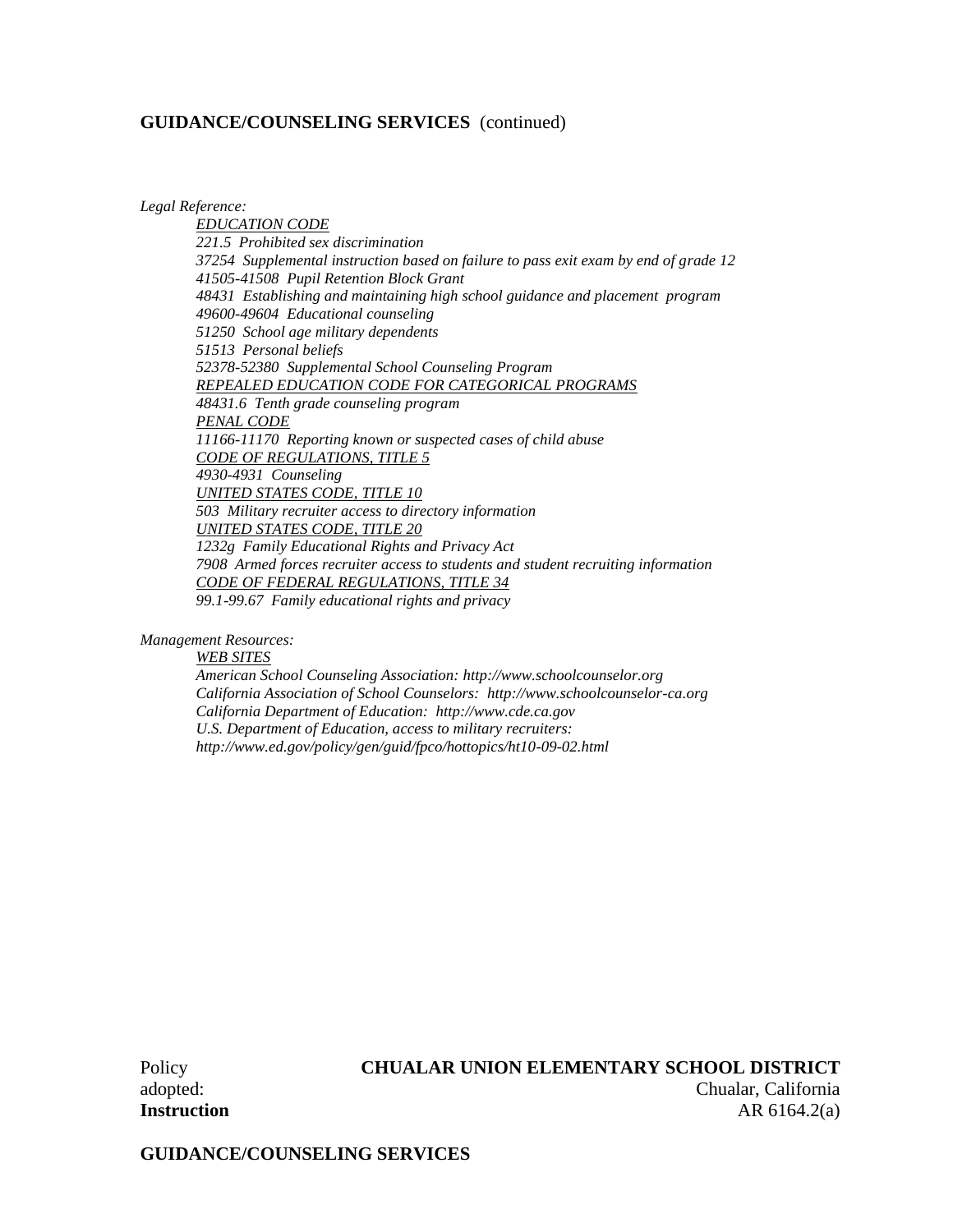**Cautionary Notice:** As added and amended by SBX3 4 (Ch. 12, Third Extraordinary Session, Statutes of 2009) and ABX4 2 (Ch. 2, Fourth Extraordinary Session, Statutes of 2009), Education Code 42605 grants districts flexibility in "Tier 3" categorical programs. The Chualar Union Elementary School District has accepted this flexibility and thus is deemed in compliance with the statutory or regulatory program and funding requirements for these programs for the 2008-09 though 2012-2013 fiscal years. As a result, the district may temporarily suspend certain provisions of the following policy or regulation that reflect these requirements. For further information, please contact the Superintendent or designee.

#### **Supplemental School Counseling Program for Students in Grades 7-8**

A counselor shall review the academic and deportment record of each student in grades 7-8. The counselor shall also provide for an individualized review of each student's career goals and the available academic and career technical education opportunities and community and workplace experiences available that may support the pursuit of those goals. In addition, the counselor shall meet with each student and, if practicable, his/her parent/guardian to explain the records. At the meeting, the counselor shall also explain: (Education Code 52378)

1. The student's educational options

If such services are available to district students, the educational options discussed shall include college preparatory and career technical programs, including regional occupational centers and programs and any other available alternatives.

- 2. The coursework and academic progress needed for satisfactory completion of middle school or high school and passage of the high school exit examination
- *(cf. 6146.5 - Elementary/Middle School Graduation Requirements)*
- *(cf. 6179 - Supplemental Instruction)*
- 3. The availability of career technical education

The Superintendent/Principal or designee shall identify students in grades 7-8 who: (Education Code 52378)

- 1. Are at risk of not graduating with the rest of their class
- 2. Are not earning credits at a rate that will enable them to pass the high school exit exam
- 3. Do not have sufficient training to allow them to fully engage in their chosen career

For these identified students, the district shall provide the following additional services: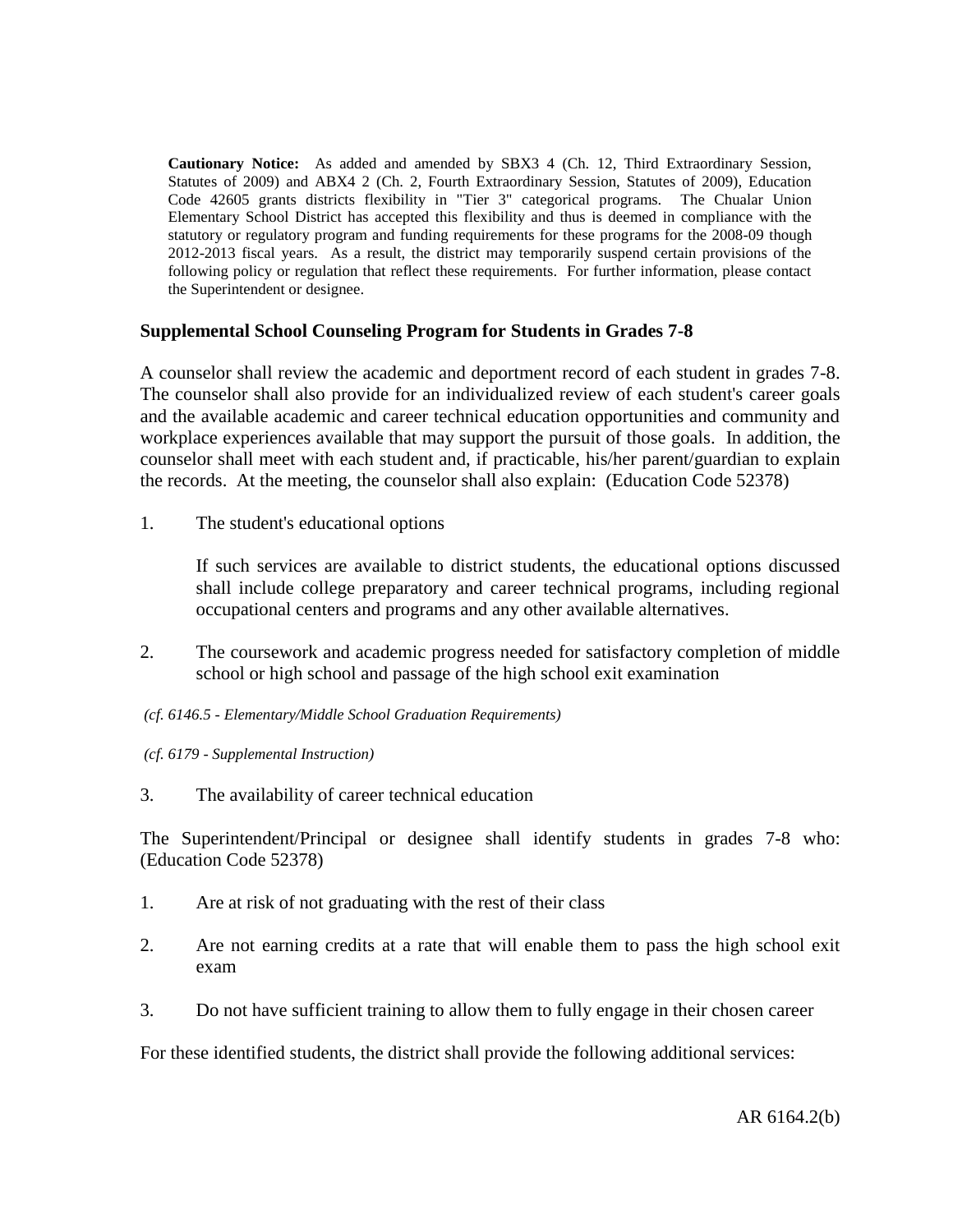1. **List of Coursework and Experience:** For students in grade 7 who are deemed to be at the far below basic level in English language arts or mathematics pursuant to the California Standards Test administered in grade 6, the district shall provide a list of coursework and experience necessary to assist them to successfully transition to high school and to meet all graduation requirements, including passing the high school exit exam. (Education Code 52378)

For students in grade 7, the district shall provide a list of coursework and experience necessary to assist each student to begin to satisfy the curricular requirements for admission to UC and CSU. (Education Code 52378)

A copy of the list of coursework and experience shall be provided to the student and his/her parent/guardian. The list shall also be included in the student's cumulative record. (Education Code 52378)

- 2. **Individual Conference:** For students in grade 7 who are deemed to be at the far below basic level in English language arts or mathematics, as detailed in item #1 above, the district shall offer and schedule an individual conference with each student, his/her parent/guardian, and a school counselor. During the conference, the counselor shall apprise the student and his/parent guardian of the following: (Education Code 52378)
	- a. Consequences of not passing the high school exit exam
	- b. Available programs, courses, and career technical education options needed for satisfactory completion of middle or high school
	- c. The student's cumulative records and transcripts
	- d. The student's performance on standardized and diagnostic assessments
	- e. Available remediation strategies, high school courses, and alternative education options, including, but not limited to, informing students of the option to receive intensive instruction and services for up to two consecutive academic years after completion of grade 12 or until passage of both parts of the exit exam, whichever comes first
	- f. Information about postsecondary education and training
	- g. As applicable, the student's score on the English language arts or mathematics portion of the California Standards Test administered in grade 6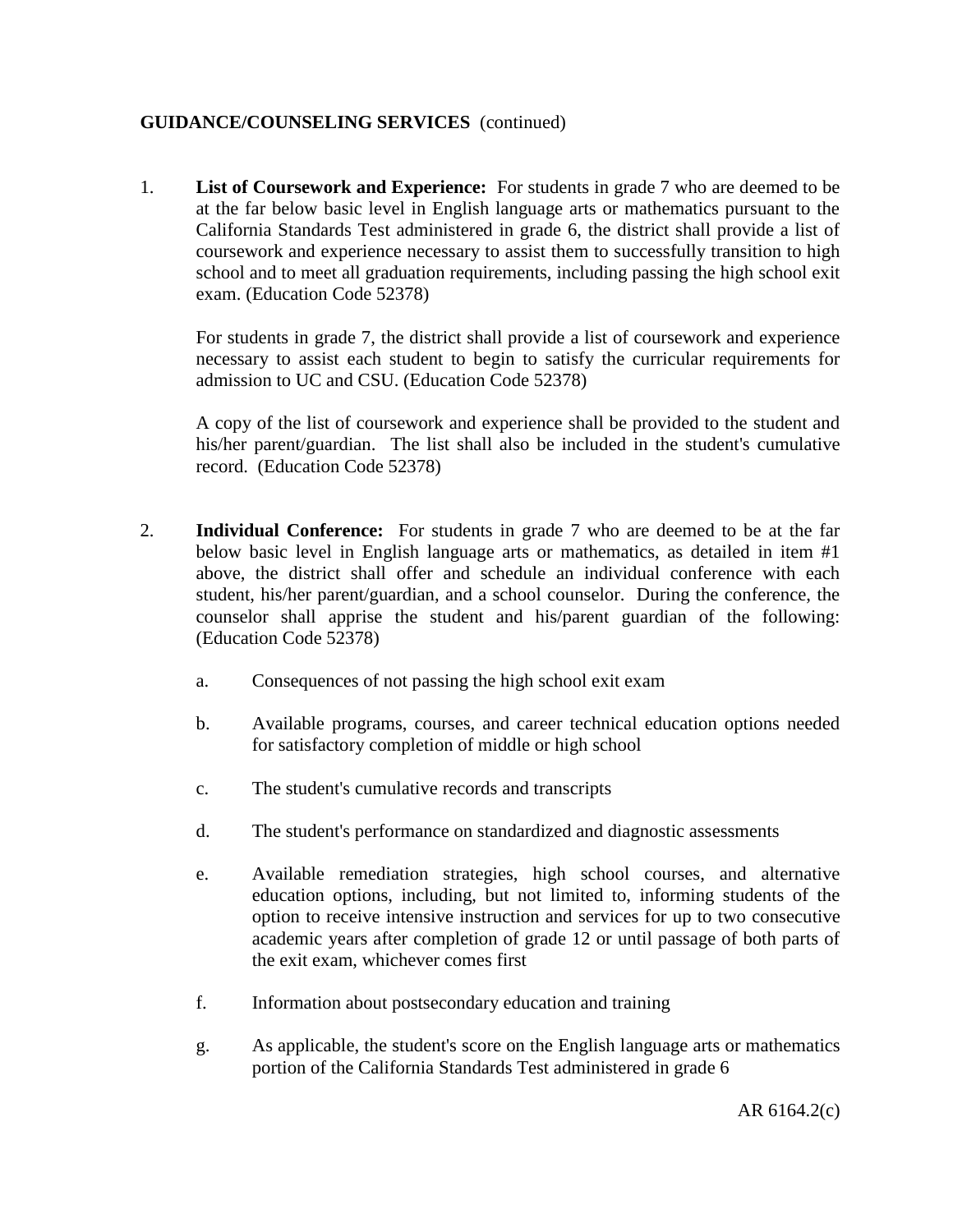h. Eligibility requirements, including coursework and test requirements, and the progress of the student toward satisfaction of those requirements for admission to four-year institutions of postsecondary education, including at least UC and CSU

i. The availability of financial aid for postsecondary education

The individual conference shall be scheduled, to the extent feasible, within the following timelines: (Education Code 52378)

For students in grade 7, the conference shall occur before January of the year in which the student is in grade 7.

The Superintendent/Principal or designee shall annually submit a report to the California Department of Education describing the number and percentage of students receiving various program services and an assurance that the district has complied with the requirements for individual conferences pursuant to Education Code 52378(e). (Education Code 52380)

#### **Notifications**

Beginning in grade 7, parents/guardians shall be notified at least once before career counseling and course selection so that they may participate in the counseling sessions and decisions. (Education Code 221.5)

*(cf. 5145.6 - Parental Notifications)*

#### **Nondiscrimination**

No counselor shall unlawfully discriminate against any student. In addition, when exploring the possibility of careers and courses leading to such careers, counseling staff shall not differentiate career, vocational, or higher education opportunities on the basis of the sex of the student. (Education Code 221.5; 5 CCR 4930)

For appraising or counseling students, the district shall not use testing or other materials that permit or require impermissible or unlawful differential treatment of students. (5 CCR 4931)

*(cf. 0410 - Nondiscrimination in District Programs and Activities) (cf. 5145.3 - Nondiscrimination/Harassment)*

## Regulation **CHUALAR UNION ELEMENTARY SCHOOL DISTRICT** approved: Chualar, California **Instruction** BP 6164.4(a)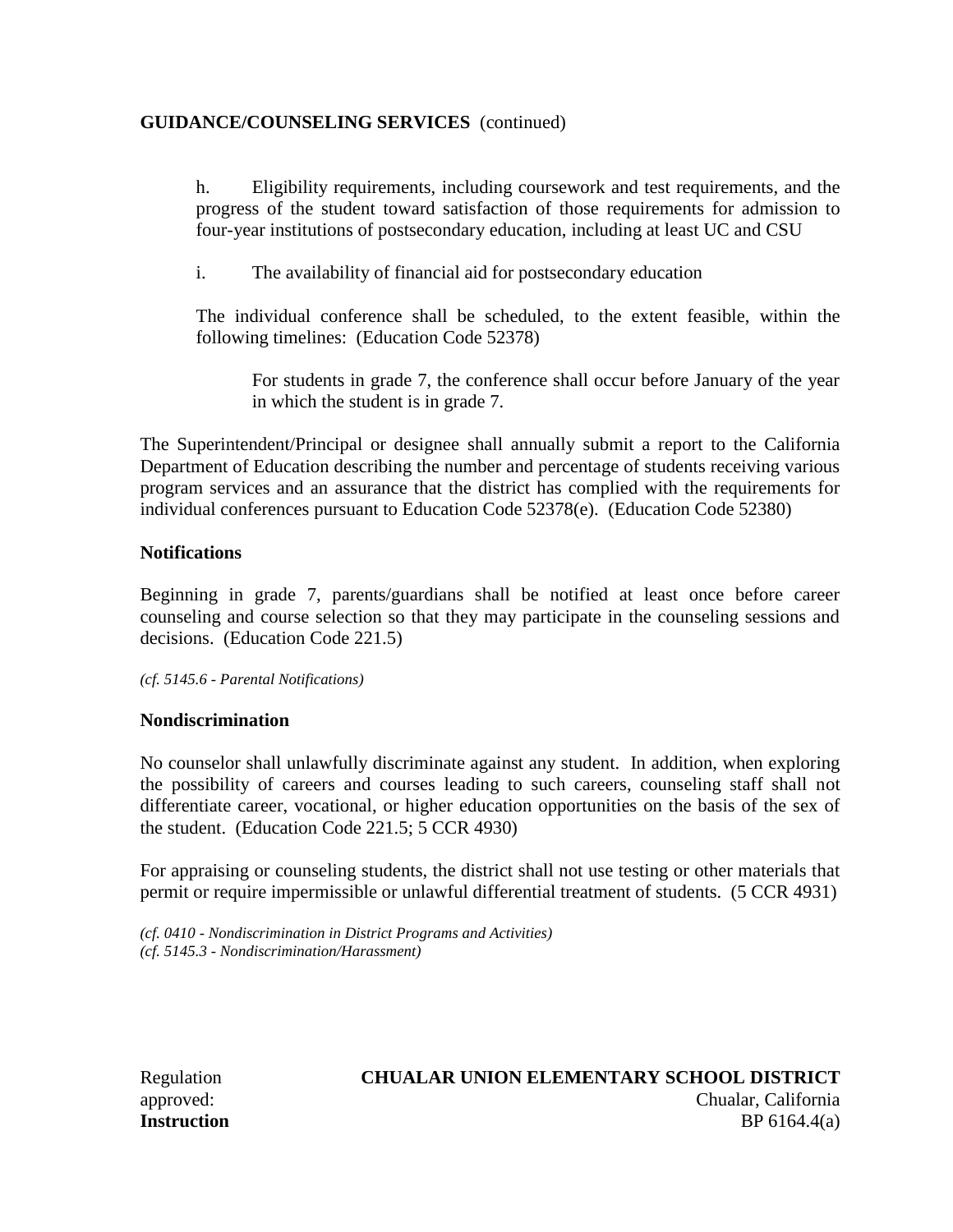The Board of Trustees recognizes the need to actively seek out and evaluate district residents from birth to age 21 who have disabilities in order to provide them with appropriate educational opportunities in accordance with state and federal law.

*(cf. 0430 - Comprehensive Local Plan for Special Education) (cf. 6164.41 - Children with Disabilities Enrolled by Their Parents in Private School) (cf. 6164.6 - Identification and Education Under Section 504)*

The Superintendent/Principal or designee shall establish a comprehensive system that includes procedures for the identification, screening, referral, and regular and triennial assessment of individuals eligible for special education, as well as procedures for the planning, implementation, and review of the education and related services provided to such individuals. (Education Code 56301)

The district's identification procedures shall include methods for utilizing referrals from parents/guardians, teachers, appropriate professionals, and others, and shall be coordinated with school site procedures for referral of students whose needs cannot be met with modifications to the regular instructional program. (Education Code 56302)

The Superintendent/Principal or designee shall notify parents/guardians, in writing, of their rights related to identification, referral, assessment, instructional planning, implementation, and review, including the right to consent to any assessment concerning their child. In addition, the Superintendent/Principal or designee shall notify parents/guardians of procedures for initiating a referral for assessment to identify individuals who need special education services. (Education Code 56301)

- *(cf. 1312.3 - Uniform Complaint Procedures)*
- *(cf. 3541.2 - Transportation for Students with Disabilities)*
- *(cf. 4112.23 - Special Education Staff)*
- *(cf. 5144.2 - Suspension and Expulsion/Due Process (Students with Disabilities))*
- *(cf. 5145.6 - Parental Notifications)*
- *(cf. 6159 - Individualized Education Program)*
- *(cf. 6159.1 - Procedural Safeguards and Complaints for Special Education)*
- *(cf. 6159.2 - Nonpublic, Nonsectarian School and Agency Services for Special Education)*
- *(cf. 6159.3 - Appointment of Surrogate Parent for Special Education Students)*
- *(cf. 6162.51 - Standardized Testing and Reporting Program)*
- *(cf. 6162.52 - High School Exit Examination)*

*Legal Reference: (see next page)*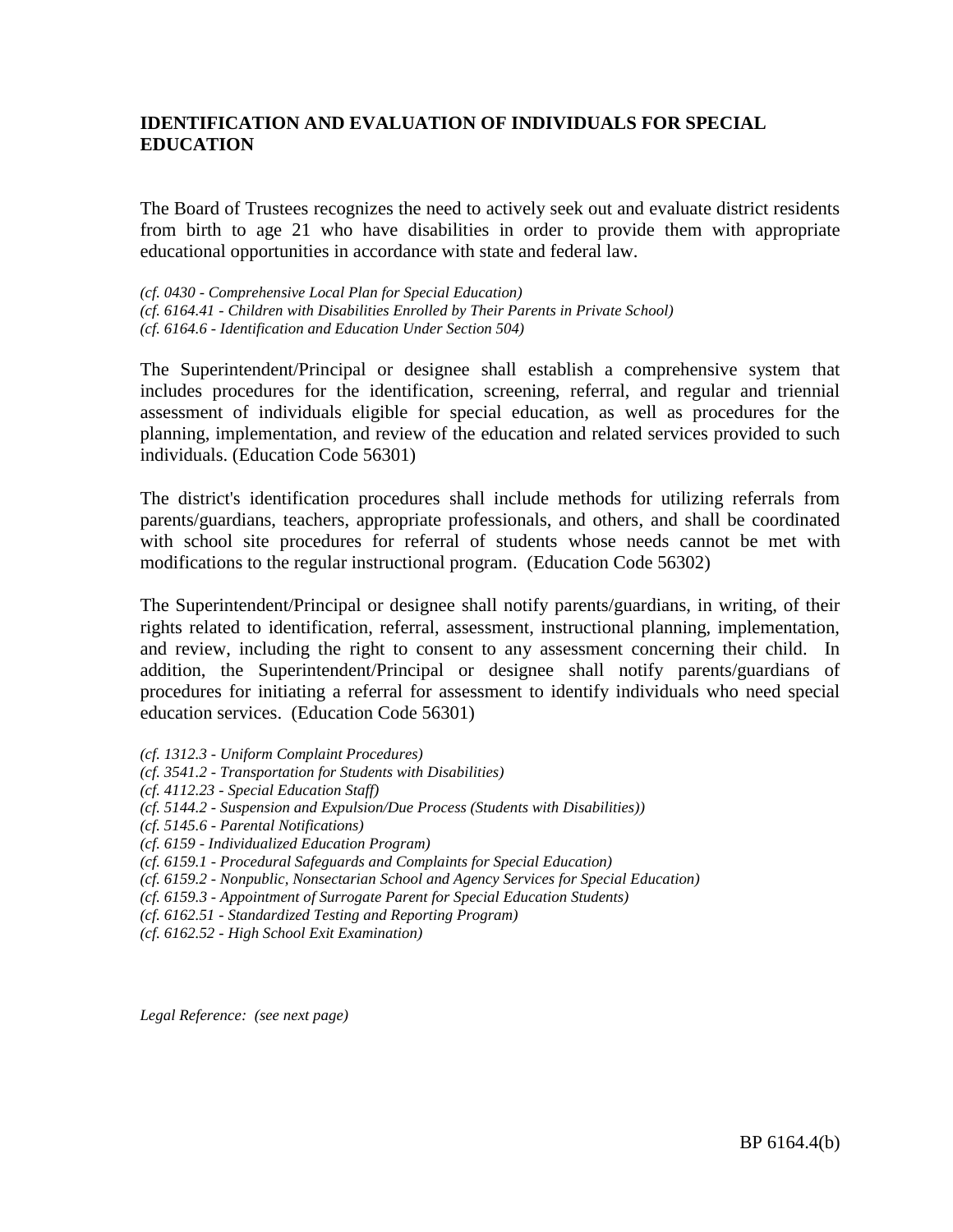*Legal Reference:*

*EDUCATION CODE 44265.5 Professional preparation for teachers of impaired students 56000-56885 Special education programs, especially: 56195.8 Adoption of policies 56300-56304 Identification of individuals with disabilities 56320-56331 Assessment 56333-56338 Eligibility criteria for specific learning disabilities 56340-56347 Instructional planning and individualized education program 56381 Reassessment of students 56425-56432 Early education for individuals with disabilities 56441.11 Eligibility criteria, children ages 3-5 56445 Transition to grade school; reassessment 56500-56509 Procedural safeguards GOVERNMENT CODE 95000-95029.5 California Early Intervention Services Act CODE OF REGULATIONS, TITLE 5 3021-3029 Identification, referral and assessment 3030-3031 Eligibility criteria UNITED STATES CODE, TITLE 20 1232g Family Educational Rights and Privacy Act of 1974 1412 State eligibility 1415 Procedural safeguards CODE OF FEDERAL REGULATIONS, TITLE 34 104.35 Evaluation and placement 104.36 Procedural safeguards 300.1-300.818 Individuals with Disabilities Education Act, especially: 300.301-300.306 Evaluations and reevaluations COURT DECISIONS Hood v. Encinitas Union School District, (2007) 486 F.3d 1099*

*Management Resources:*

*FEDERAL REGISTER Rules and Regulations, August 14, 2006, Vol. 71, Number 156, pages 46539-46845 WEB SITES California Department of Education, Special Education: http://www.cde.ca.gov/sp/se U.S. Department of Education, Office of Special Education Programs: http://www.ed.gov/about/offices/list/osers/osep*

# Policy **CHUALAR UNION ELEMENTARY SCHOOL DISTRICT**

adopted: Chualar, California **Instruction** AR 6164.4(a)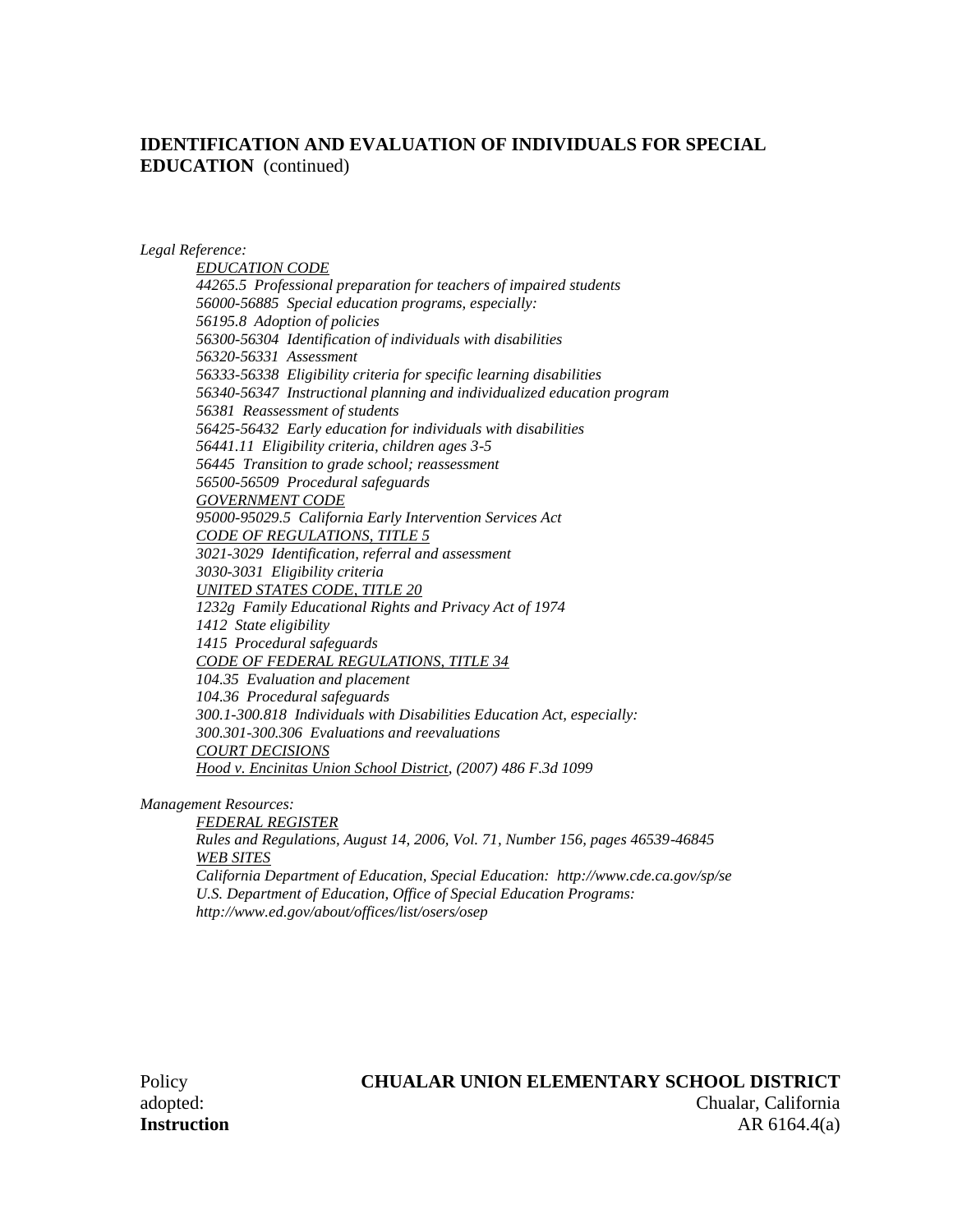#### **Referrals for Special Education Services**

A student shall be referred for special education instruction and services only after the resources of the regular education program have been considered and used where appropriate. (Education Code 56303)

All referrals from school staff for special education and related services shall include a brief reason for the referral and description of the regular program resources that were considered and/or modified for use with the student and their effect. (5 CCR 3021)

## **Initial Evaluation for Special Education Services**

Before the initial provision of special education and related services to a student with a disability, the district shall conduct a full and individual initial evaluation of the student. (Education Code 56320; 34 CFR 300.301)

Upon receipt of a referral of any student for special education and related services, a proposed evaluation plan shall be developed within 15 days, not counting days between the student's regular school sessions or terms or days of school vacation in excess of five school days, unless the parent/guardian agrees, in writing, to an extension. If the referral is made within 10 days or less prior to the end of the student's regular school year or term, the proposed evaluation plan shall be developed within 10 days after the beginning of the next regular school year or term. (Education Code 56043, 56321)

The proposed evaluation plan shall meet all of the following requirements: (Education Code 56321)

- 1. Be in a language easily understood by the general public
- 2. Be provided in the native language of the parent/guardian or other mode of communication used by the parent/guardian unless it is clearly not feasible
- 3. Explain the types of evaluation to be conducted
- 4. State that no individualized education program (IEP) will result from the evaluation without parent/guardian consent

#### *(cf. 6159 - Individualized Education Program)*

Before conducting an initial evaluation, the district shall provide the parent/guardian with prior written notice in accordance with 34 CFR 300.503. In addition, as part of the evaluation plan, the parent/guardian shall receive written notice that includes all of the following information: (Education Code 56329; 34 CFR 300.304, 300.504)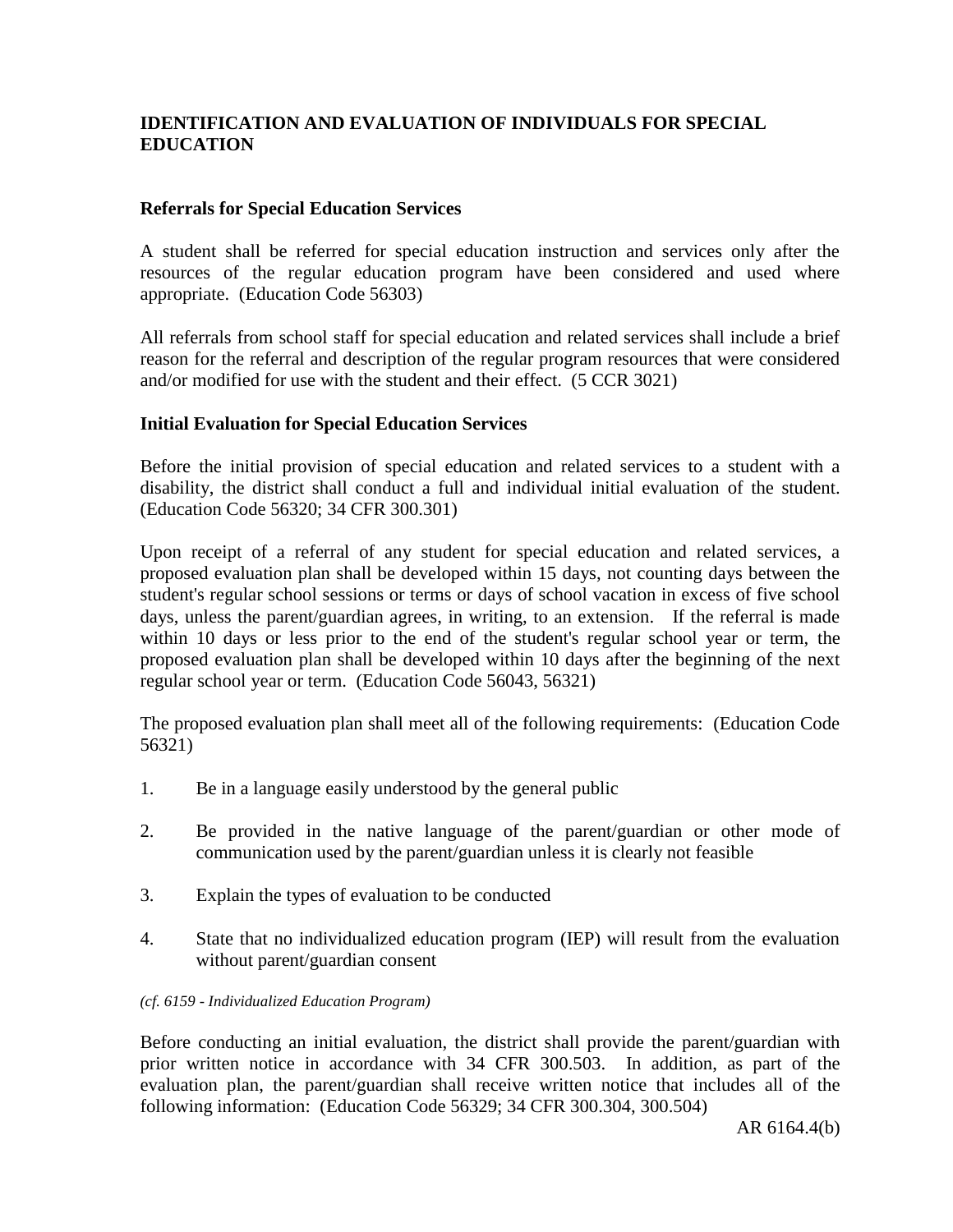- 1. Upon completion of the administration of tests and other evaluation materials, an IEP team meeting that includes the parent/guardian or his/her representative shall be scheduled pursuant to Education Code 56341. At this meeting, the team shall determine whether or not the student is a student with disabilities, as defined in Education Code 56026, and shall discuss the evaluation, the educational recommendations, and the reasons for the recommendations.
- 2. When making a determination of eligibility for special education, the district shall not determine that the student is disabled if the primary factor for such determination is lack of appropriate instruction in reading, including the essential components of reading instruction as defined in 20 USC 6368, lack of appropriate instruction in mathematics, or limited English proficiency.
- 3. A copy of the evaluation report and the documentation of determination of eligibility shall be given to the parent/guardian.
- 4. If the parent/guardian disagrees with an evaluation obtained by the district, he/she has the right to obtain, at public expense, an independent educational evaluation (IEE) of the student from qualified specialists, in accordance with 34 CFR 300.502. The parent/guardian is entitled to only one such evaluation at public expense each time the district conducts an assessment with which the parent/guardian disagrees.

If the district observed the student in conducting its evaluation, or if its evaluation procedures make it permissible to have in-class observation of the student, an equivalent opportunity shall apply to the IEE. This equivalent opportunity shall apply to the student's current placement and setting as well as observation of the district's proposed placement and setting, if any, regardless of whether the IEE is initiated before or after the filing of a due process hearing proceeding.

5. The district may initiate a due process hearing pursuant to Education Code 56500- 56508 to show that its evaluation is appropriate. If the final decision resulting from the due process hearing is that the evaluation is appropriate, the parent/guardian maintains the right for an IEE, but not at public expense.

If the parent/guardian obtains an IEE at private expense, the results of the IEE shall be considered by the district with respect to the provision of a free appropriate public education (FAPE) to the student, and may be presented as evidence at a due process hearing regarding the student. If the district observed the student in conducting its evaluation, or if its evaluation procedures make it permissible to have in-class observation of a student, an equivalent opportunity shall apply to an IEE of the student in the student's current educational placement and setting and in any educational placement and setting proposed by the district, regardless of whether the IEE is initiated before or after the filing of a due process hearing.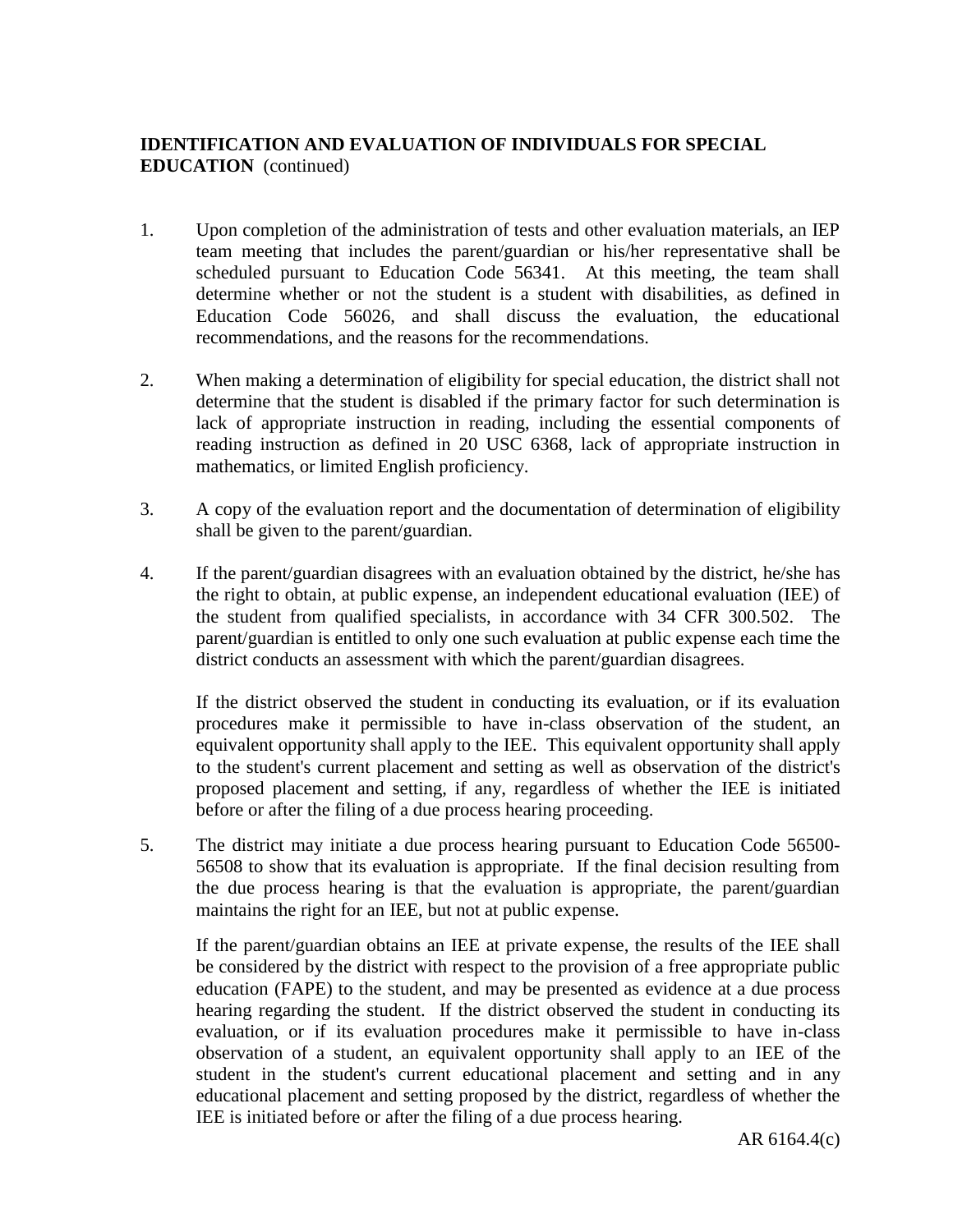6. If the parent/guardian proposes a publicly financed placement of the student in a nonpublic school, the district shall have an opportunity to observe the proposed placement and, if the student has already been unilaterally placed in the nonpublic school by his/her parent/guardian, the student in that proposed placement. Any such observation shall only be of the student who is the subject of the observation and shall not include the observation or evaluation of any other student in the proposed placement unless that other student's parent/guardian consents to the observation or evaluation. The results of any observation or evaluation of another student in violation of Education Code 56329(d) shall be inadmissible in any due process or judicial proceeding regarding FAPE of that other student.

*(cf. 5145.6 - Parental Notifications)*

*(cf. 6159.1 - Procedural Safeguards and Complaints for Special Education)*

*(cf. 6164.41 - Children with Disabilities Enrolled by their Parents in Private School)*

## **Parent/Guardian Consent for Evaluations**

Upon receiving the proposed evaluation plan, the parent/guardian shall have at least 15 days to decide whether or not to consent to the initial evaluation. The district shall not interpret parent/guardian consent for initial evaluation as consent for initial placement or initial provision of special education services. (Education Code 56321; 34 CFR 300.300)

*Informed parental consent* means that the parent/guardian: (Education Code 56021.1; 34 CFR 300.9)

- 1. Has been fully informed, in his/her native language or other mode of communication, of all information relevant to the activity for which consent is sought
- 2. Understands and agrees, in writing, to the carrying out of the activity for which his/her consent is sought and the consent describes that activity and lists the records (if any) that will be released and to whom
- 3. Understands that the granting of consent is voluntary on his/her part and may be revoked at any time
- 4. Understands that if he/she revokes consent, that revocation is not retroactive (i.e., it does not negate an action that has occurred after the consent was given and before the consent was revoked)

The district shall make reasonable efforts to obtain the informed consent of the parent/guardian for an initial evaluation or reevaluation of a student. The district shall maintain a record of its attempts to obtain consent, including: (Education Code 56321, 56341.5; 34 CFR 300.300, 300.322)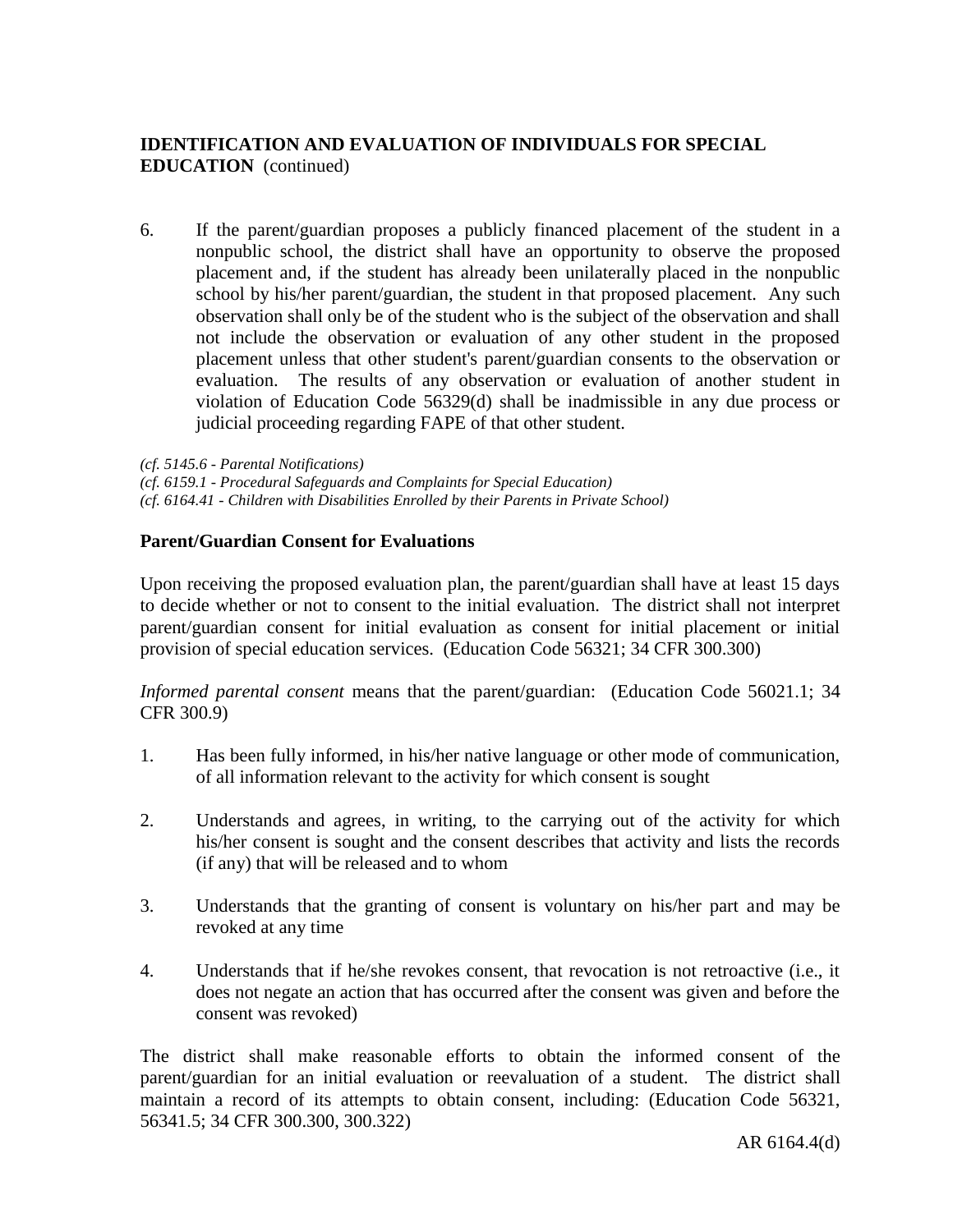- 1. Detailed records of telephone calls made or attempted and the results of those calls
- 2. Copies of correspondence sent to the parent/guardian and any responses received
- 3. Detailed records of visits made to the parent/guardian's home or place of employment and the results of those visits

If a parent/guardian refuses to consent to the initial evaluation or fails to respond to a request to provide consent, the district may, but is not required to, pursue an evaluation by utilizing the procedural safeguards, including the mediation and due process procedures pursuant to 20 USC 1415 and 34 CFR 300.506-300.516. (Education Code 56321; 34 CFR 300.300)

For a student who is a ward of the state and not residing with his/her parent/guardian, the district may conduct an initial evaluation without obtaining informed consent if any of the following situations exists: (Education Code 56321.1; 20 USC 1414; 34 CFR 300.300)

- 1. Despite reasonable efforts to do so, the district cannot discover the whereabouts of the parent/guardian of the student.
- 2. The rights of the parent/guardian of the student have been terminated in accordance with California law
- 3. The rights of the parent/guardian to make educational decisions have been subrogated by a judge in accordance with California law and consent for an initial evaluation has been given by an individual appointed by the judge to represent the student.

#### *(cf. 6159.3 - Appointment of Surrogate Parent for Special Education Students)*

The district need not obtain parent/guardian consent before reviewing existing data as part of an evaluation or administering a test or other evaluation that is administered to all students, unless consent is required from the parents/guardians of all students. (Education Code 56321; 34 CFR 300.300)

#### **Conduct of the Evaluation**

The district shall complete the determination as to whether the student is a student with a disability, conduct the initial evaluation to determine his/her educational needs, and develop an IEP within 60 days of receiving informed parent/guardian consent for the evaluation. (Education Code 56344; 34 CFR 300.300, 300.301)

The evaluation shall be conducted by qualified personnel who are competent to perform the assessment as determined by the district. (Education Code 56320, 56322)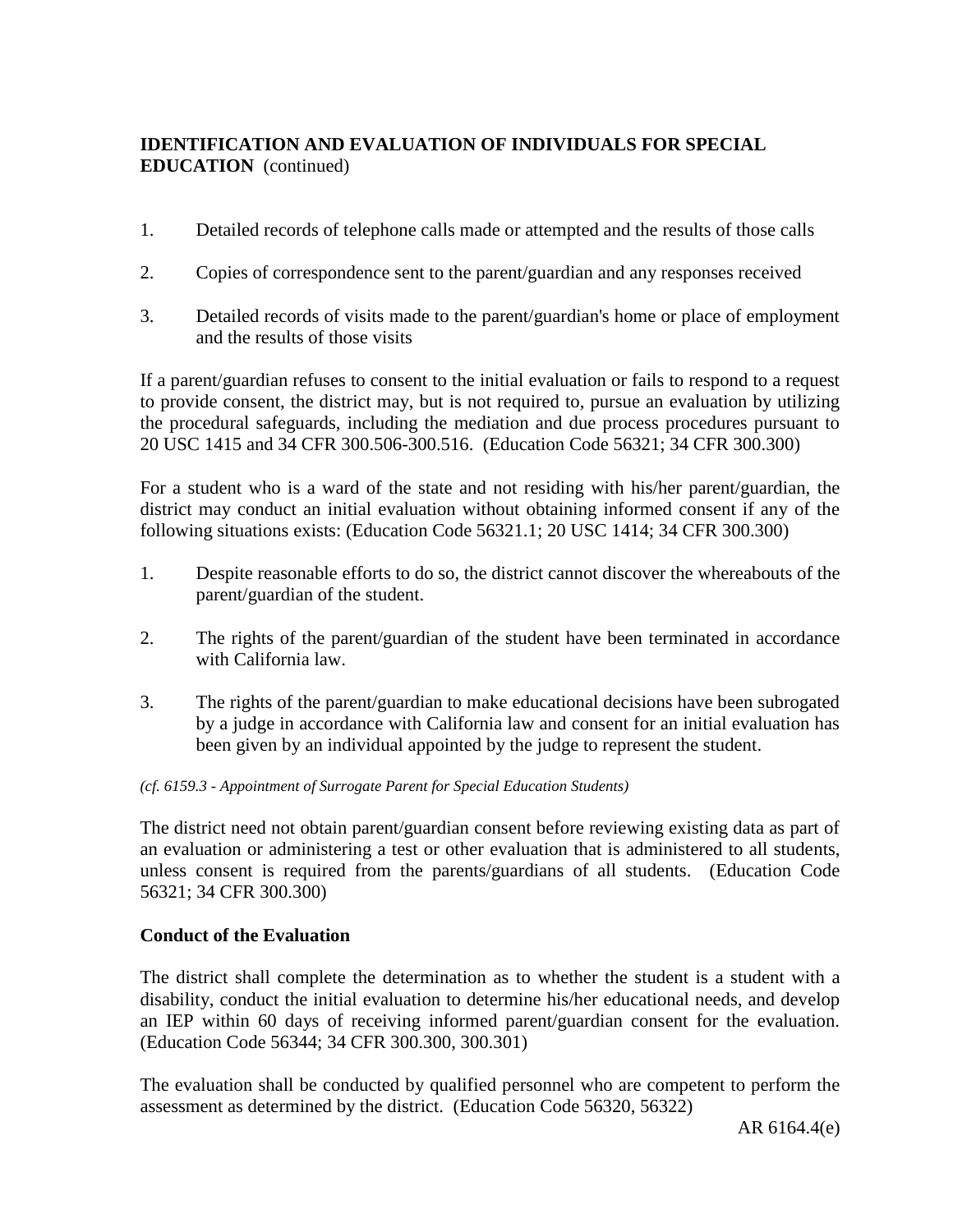The screening of a student by a teacher or specialist to determine appropriate instructional strategies for curriculum implementation shall not be considered to be an evaluation for eligibility for special education and related services. (34 CFR 300.302)

In conducting the evaluation, the district shall use a variety of assessment tools and strategies to gather relevant functional, developmental, and academic information about the student. The district shall also use any information provided by the parent/guardian that may assist the district in making the determination as to whether the student is a student with a disability and, if so, the necessary components of his/her IEP when the IEP is developed, including information related to enabling the student to be involved in and to progress in the general education curriculum. (34 CFR 300.304)

The district's evaluation shall not use any single measure or assessment as the sole criterion for determining whether a student is a student with a disability and for determining the appropriate educational program for the student. The assessment shall use technically sound instruments that may assess the relative contribution of cognitive and behavioral factors in addition to physical or developmental factors. (34 CFR 300.304)

The district shall also ensure that assessments and other evaluation materials provide relevant information that assists in determining the student's educational needs and are: (Education Code 56320; 34 CFR 300.304)

- 1. Selected and administered so as not to be discriminatory on a racial, cultural, or sexual basis
- 2. Provided and administered in the language and form most likely to yield accurate information on what the student knows and can do academically, developmentally, and functionally, unless it is clearly not feasible to so provide or administer
- 3. Used for the purposes for which the assessments or measures are valid and reliable
- 4. Administered by trained and knowledgeable personnel
- 5. Administered in accordance with any instructions provided by the producer of the assessments
- 6. Tailored to assess specific areas of educational need and not merely designed to provide a single general intelligence quotient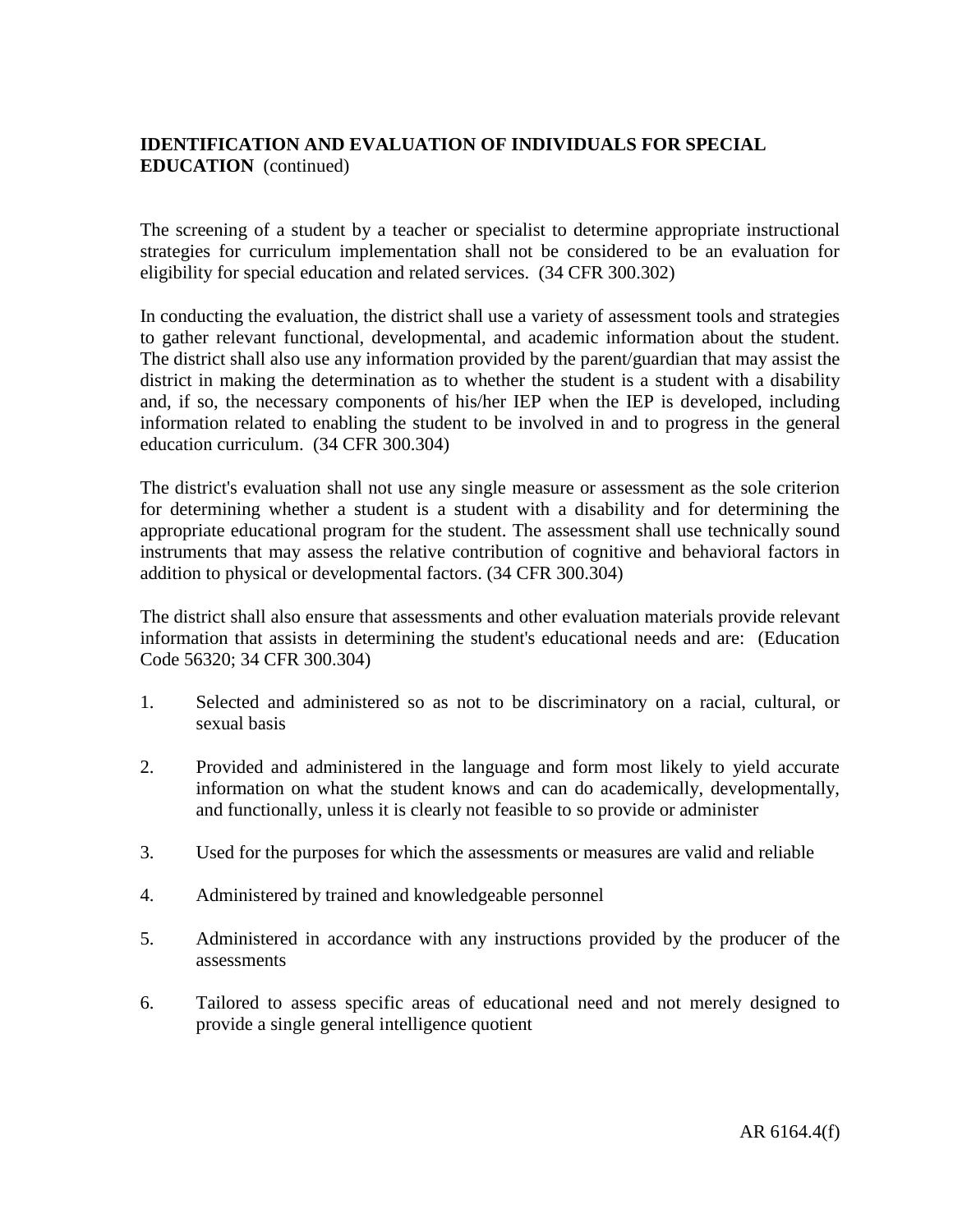7. If administered to a student with impaired sensory, manual, or speaking skills, selected and administered to best ensure that the results accurately reflect the student's aptitude or achievement level or whatever other factors the test purports to measure

Students shall be assessed in all areas related to the suspected disability, including, if appropriate, health and development, vision (including low vision), hearing, motor abilities, language function, general intelligence, academic performance, communicative status, selfhelp, orientation and mobility skills, career and vocational abilities and interests, and social and emotional status. When appropriate, a developmental history shall be obtained. The district shall ensure that the evaluation is sufficiently comprehensive to identify all of the student's special education and related service needs, whether or not commonly linked to the disability category in which the student has been classified. (Education Code 56320; 34 CFR 300.304)

As part of the initial evaluation and any reevaluation, the IEP team and other qualified professionals shall, if appropriate, review existing evaluation data on the student, including evaluations and information provided by the parents/guardians, current classroom-based local or state assessments and classroom-based observations, and observations by teachers and related services providers. On the basis of that review and input from the student's parent/guardian, the team shall identify what additional data, if any, are needed to determine: (Education Code 56381; 34 CFR 300.305)

- 1. Whether the student is a student with a disability, or in the case of a reevaluation, whether the student continues to have a disability, and the educational needs of the student
- 2. The present levels of academic achievement and related developmental needs of the student
- 3. Whether the student needs, or continues to need, special education and related services
- 4. Whether any additions or modifications to the special education and related services are needed to enable the student to meet the measurable annual goals set out in his/her IEP and to participate, as appropriate, in the general education curriculum

If a student has transferred from another district in the same school year or leaves this district, the district shall coordinate with the student's prior or subsequent district as necessary and as expeditiously as possible to ensure prompt completion of full evaluations. (34 CFR 300.304)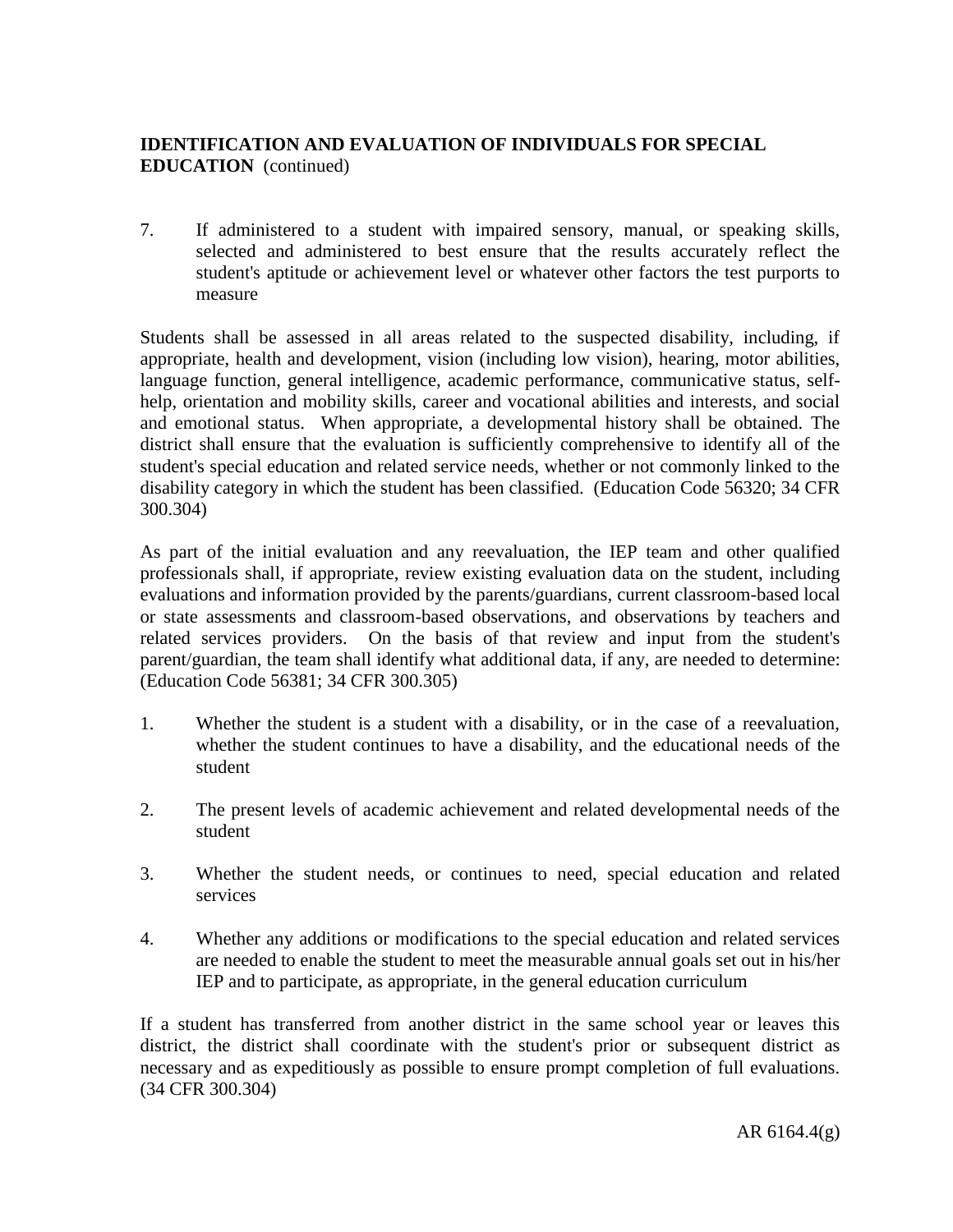## **Eligibility Determination**

Upon completion of the administration of assessments and other evaluation measures, a group of qualified professionals and the parent/guardian shall determine whether the student is a student with a disability and, if so, his/her educational needs. In interpreting the data, the group shall draw information from a variety of sources, including aptitude and achievement tests, parent/guardian input, and teacher recommendations, as well as information about the student's physical condition, social or cultural background, and adaptive behavior. The group shall ensure that the information obtained from these sources is documented and carefully considered. (34 CFR 300.306)

The personnel who evaluate the student shall prepare a written report of the results of each evaluation. The report shall include, but not be limited to, the following: (Education Code 56327)

- 1. Whether the student may need special education and related services
- 2. The basis for making the determination
- 3. The relevant behavior noted during the observation of the student in an appropriate setting
- 4. The relationship of that behavior to the student's academic and social functioning
- 5. The educationally relevant health, developmental, and medical findings, if any
- 6. For students with learning disabilities, whether there is such a discrepancy between achievement and ability that it cannot be corrected without special education and related services
- 7. A determination concerning the effects of environmental, cultural, or economic disadvantage, where appropriate
- 8. The need for specialized services, materials, and equipment for students with low incidence disabilities, consistent with Education Code 56136

When making a determination of eligibility for special education and related services, the district shall not determine that a student is disabled if the primary factor for such determination is a lack of appropriate instruction in reading, including the essential components of reading instruction pursuant to 20 USC 6368, lack of instruction in mathematics, limited English proficiency, or that the student does not otherwise meet the eligibility criteria. (Education Code 56329; 34 CFR 300.306)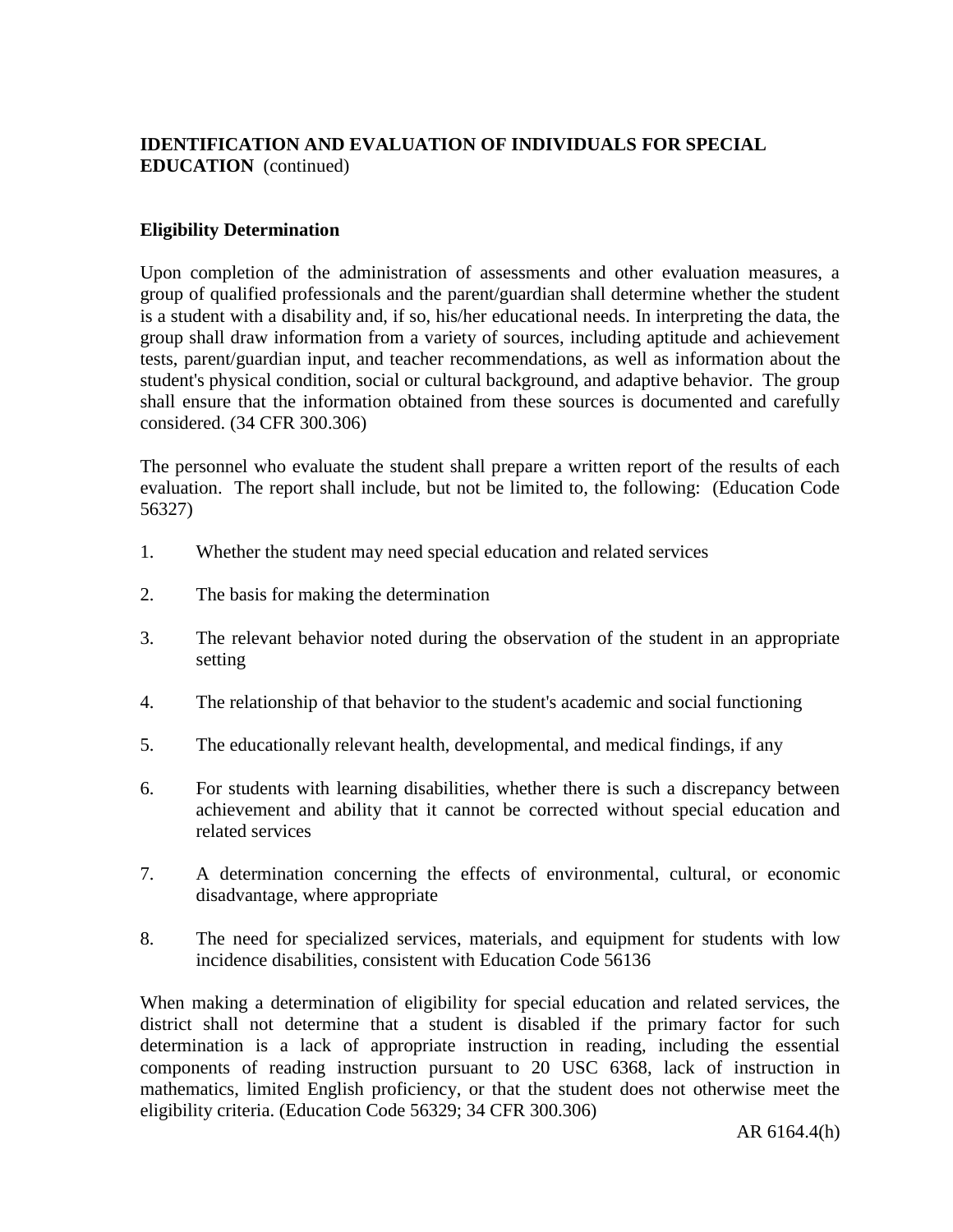If a determination is made that a student has a disability and needs special education and related services, an IEP shall be developed within a total time not to exceed 60 days, not counting days between the student's regular school sessions or terms or days of school vacation in excess of five school days, from the date of the receipt of the parent/guardian's consent for evaluation, unless the parent/guardian agrees, in writing, to an extension. (Education Code 56043; 34 CFR 300.306)

## **Independent Educational Evaluation**

The parents/guardians of a student with a disability have the right to obtain an IEE at public expense under the same criteria that the district uses for a district-initiated evaluation. An *independent educational evaluation* is an evaluation conducted by a qualified examiner who is not employed by the district. *Public expense* means the district either pays for the full cost of the IEE or ensures that the evaluation is otherwise provided at no cost to the parent/guardian. (Education Code 56329; 34 CFR 300.502)

The parent/guardian is entitled to only one IEE at public expense each time the district conducts an evaluation with which the parent/guardian disagrees. (Education Code 56329; 34 CFR 300.502)

If a parent/guardian has requested an IEE, the district may ask for the reason that he/she objects to the district's evaluation. However, the parent/guardian is not required to provide the reason to the district. (34 CFR 300.502)

Upon receiving the request for an IEE, the district shall, without unnecessary delay, either: (34 CFR 300.502)

- 1. File a due process complaint to request a hearing to show that its evaluation is appropriate
- 2. Ensure that an IEE is provided at public expense, unless the district can later demonstrate at a hearing that the evaluation obtained by the parent/guardian did not satisfy the district's criteria

If a due process hearing decision determines that the district's evaluation is appropriate, then the parent/guardian may obtain an IEE but not at public expense. (34 CFR 300.502)

In any decision made with respect to providing FAPE to a student with a disability, the result of any IEE obtained by the student's parent/guardian shall be considered by the district if it meets district criteria. Any such result also may be presented as evidence at a hearing on a due process complaint. (34 CFR 300.502)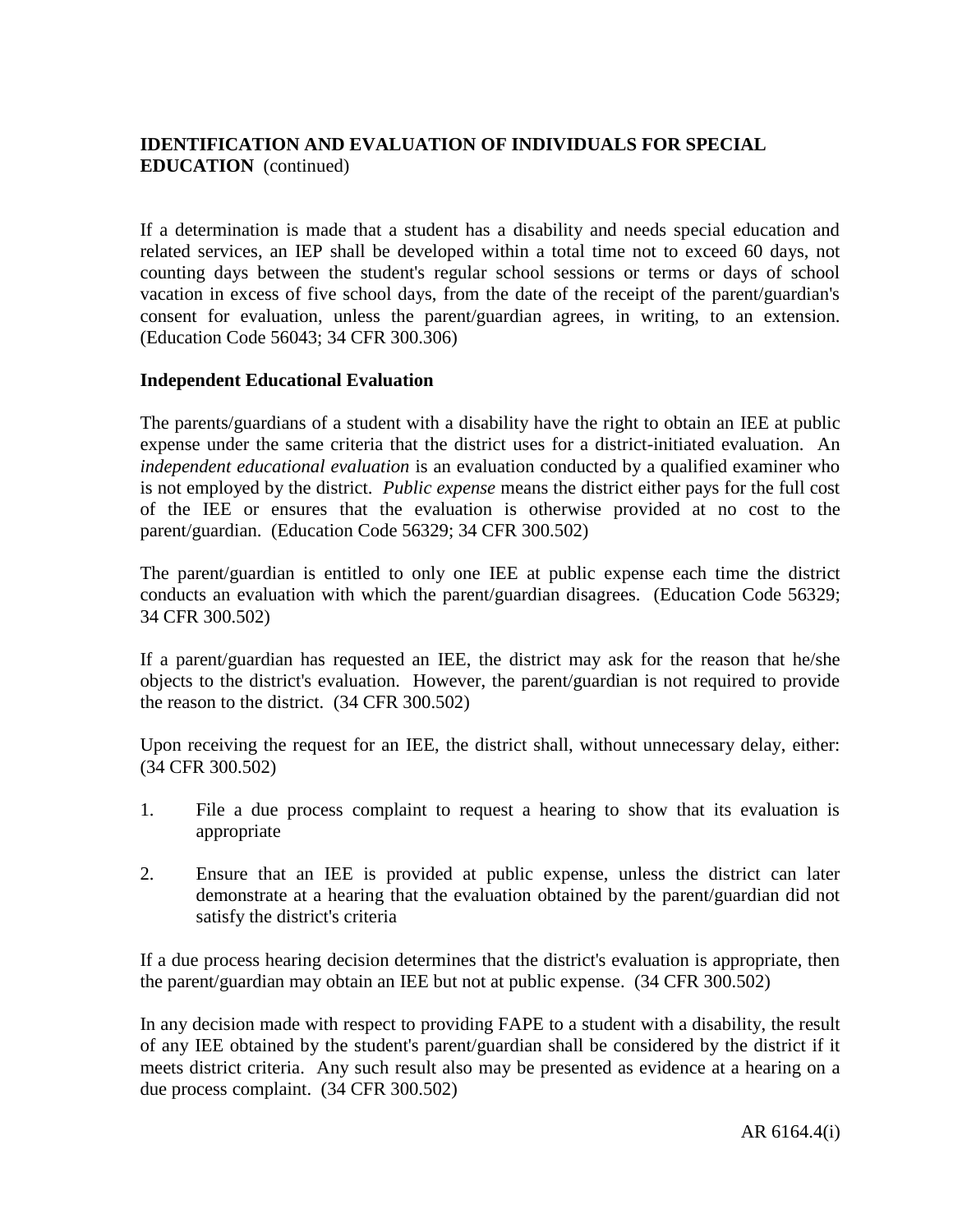## **Reevaluation**

A reevaluation shall be conducted when the district determines that the educational or related service needs of the student, including improved academic achievement and functional performance, warrant a reevaluation or if the student's parent/guardian or teacher requests reevaluation. Such reevaluations shall occur every three years, unless the parent/guardian and district agree in writing that a reevaluation is unnecessary. A reevaluation may not occur more than once a year, unless the parent/guardian and the district agree otherwise. (Education Code 56043, 56381; 34 CFR 300.303)

The district shall ensure that any reevaluations of the student are conducted in accordance with the evaluation procedures pursuant to 34 CFR 300.304-300.311. (34 CFR 300.303)

Before entering kindergarten or first grade, children with disabilities who are in a preschool program shall be reevaluated to determine if they still need special education and services. IEP teams shall identify a means of monitoring the continued success of children who are determined to be eligible for less intensive special education programs to ensure that gains made are not lost by a rapid removal of individualized programs and supports for these children. (Education Code 56445)

*(cf. 5148.3 - Preschool/Early Childhood Education)*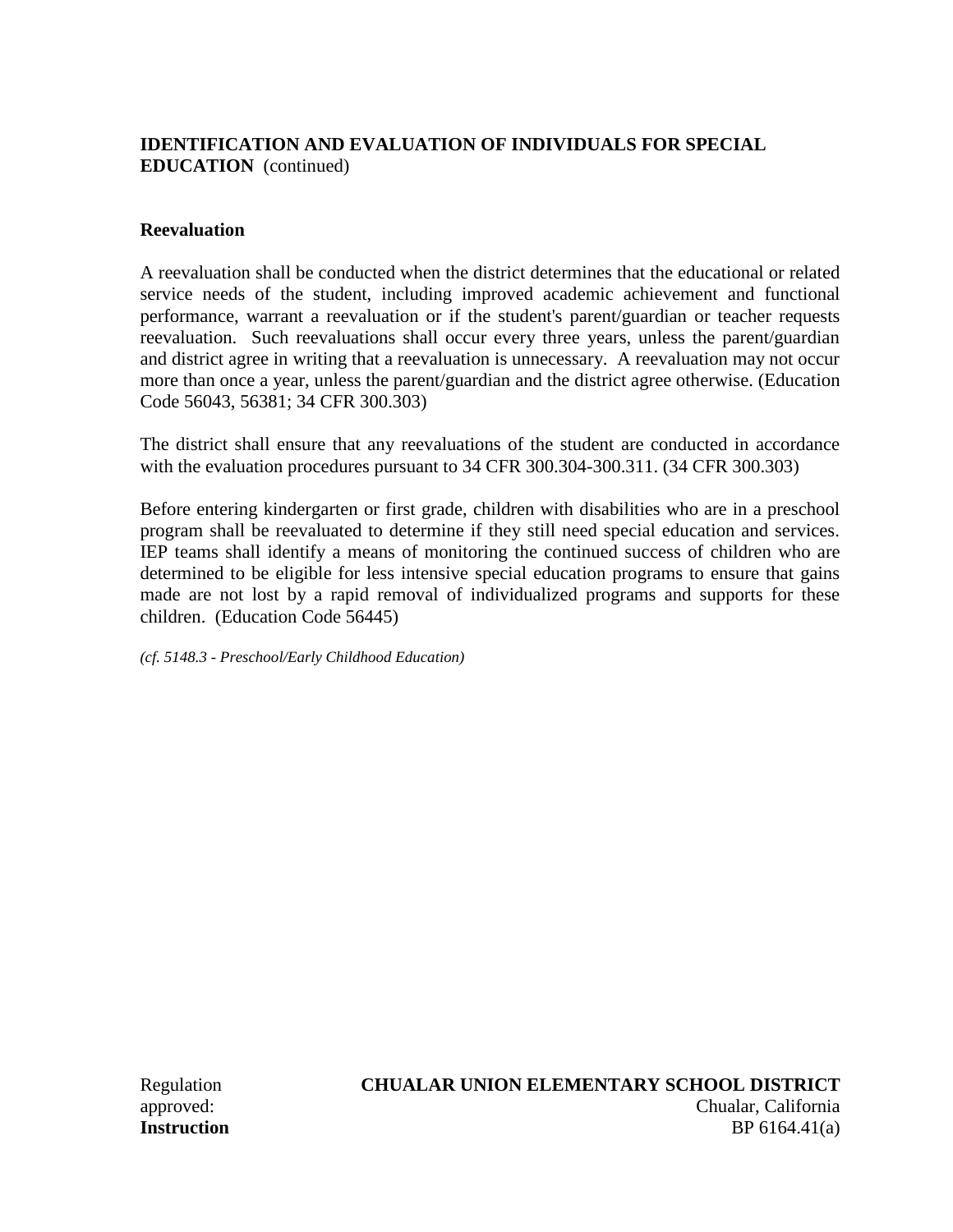## **CHILDREN WITH DISABILITIES ENROLLED BY THEIR PARENTS IN PRIVATE SCHOOL**

The Board of Trustees recognizes its obligations under federal and state law to identify and provide equitable services to children voluntarily enrolled by their parents/guardians in private schools located within the district.

#### *(cf. 0430 - Comprehensive Local Plan for Special Education)*

The Superintendent/Principal or designee shall ensure that activities to locate, identify, and evaluate children with disabilities enrolled by their parents/guardians in private schools within the district are comparable to activities undertaken for individuals with disabilities aged three to 22 in public schools within the district. (34 CFR 300.131; Education Code 56171)

#### *(cf. 6164.4 - Identification and Evaluation of Individuals for Special Education)*

The Superintendent/Principal or designee shall develop a budget for the provision of services to children with disabilities enrolled by their parents in private school based on the proportionate share of federal funds received and the number of eligible children, including the possibility of mid-year enrollees, and the types of services to be provided.

*Legal Reference: (see next page)*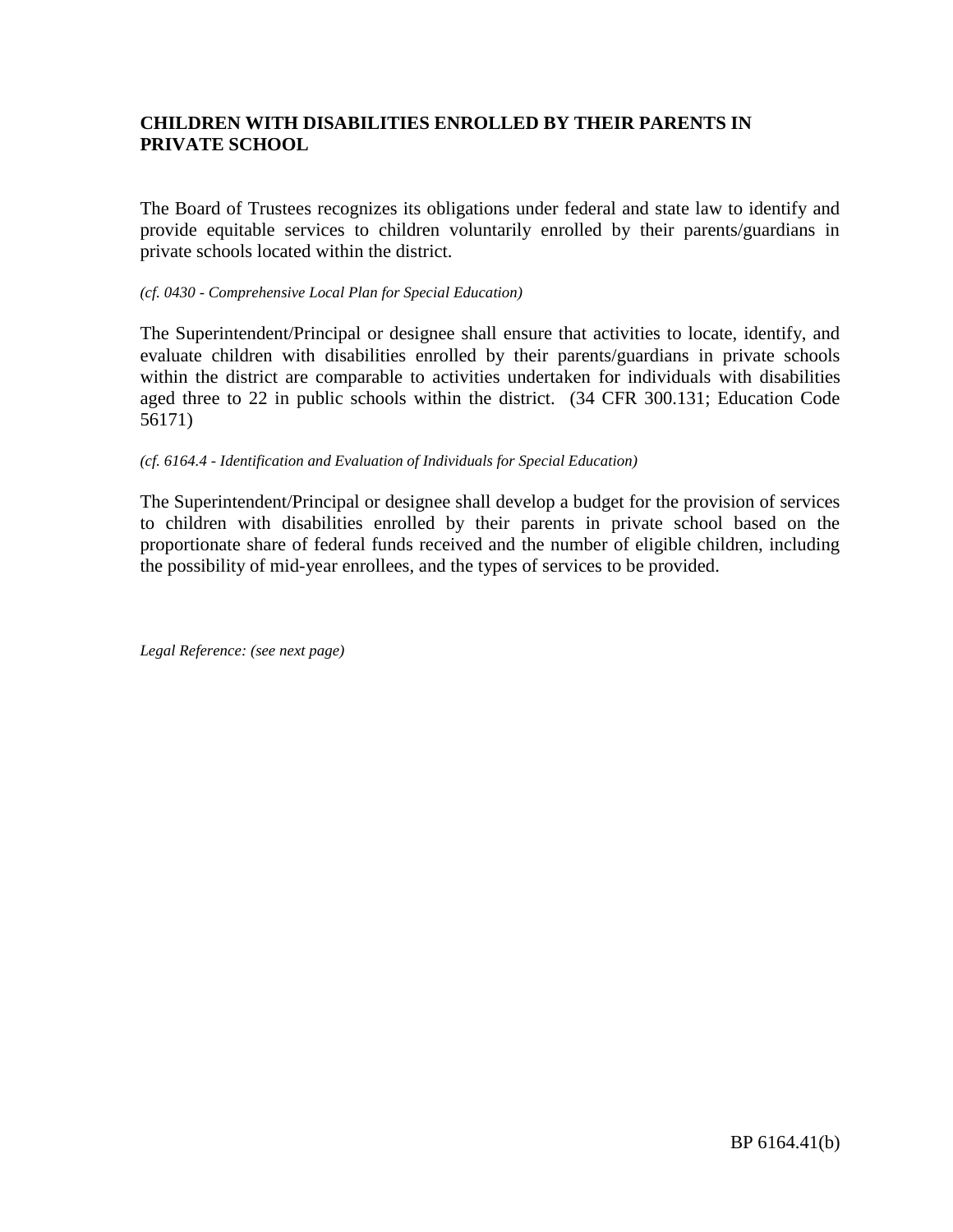## **CHILDREN WITH DISABILITIES ENROLLED BY THEIR PARENTS IN PRIVATE SCHOOL** (continued)

*Legal Reference:*

*EDUCATION CODE 56000 Education for individuals with exceptional needs 56020-56035 Definitions 56170-56177 Children in private schools 56195.8 Adoption of policies for programs and services 56300-56385 Identification and referral, assessment 56500-56509 Procedural safeguards, including due process rights 56600-56606 Evaluation, audits and information UNITED STATES CODE, TITLE 20 1232g Family Educational Rights and Privacy Act 1400-1482 Individuals with Disabilities Education Act UNITED STATES CODE, TITLE 29 794 Section 504 of the Rehabilitation Act CODE OF FEDERAL REGULATIONS, TITLE 34 300.1-300.818 Assistance to states for the education of students with disabilities, especially: 300.130-300.140 Children with disabilities enrolled by their parents in private schools COURT DECISIONS Agostini v. Felton, (1997) 521 U.S. 203, 117 S.Ct. 1997*

*Management Resources:*

*UNITED STATES DEPARTMENT OF EDUCATION PUBLICATIONS Questions and Answers on Serving Children with Disabilities Placed by Their Parents at Private Schools, March 2006 FEDERAL REGISTER Rules and Regulations, August 14, 2006, Vol. 71, Number 156, pages 46539-46845 WEB SITES California Department of Education, Special Education: http://www.cde.ca.gov/sp/se U.S. Department of Education, Office of Special Education Programs: http://www.ed.gov/about/offices/list/osers/osep*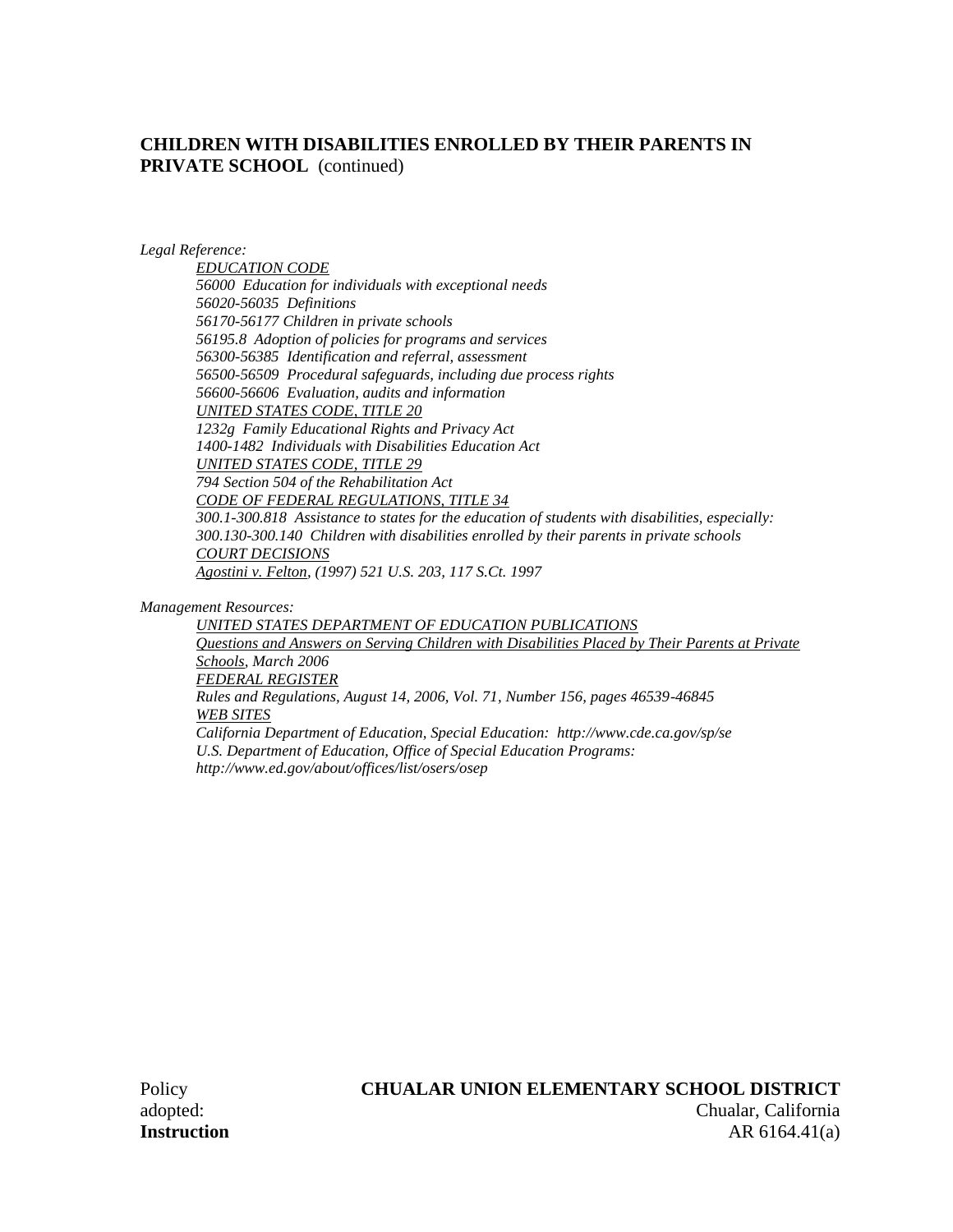## **CHILDREN WITH DISABILITIES ENROLLED BY THEIR PARENTS IN PRIVATE SCHOOL**

## **Definitions**

*Parentally placed private school children with disabilities* means children with disabilities who are voluntarily enrolled by their parents/guardians in a private school or facility within district boundaries, including children who are attending a private school or facility within district boundaries but who reside in another district or state. (34 CFR 300.131)

*Private school or facility* means a private full-time day school, including a religious school, located within district boundaries, that has filed an affidavit with the California Department of Education pursuant to Education Code 33190 and is registered in the California Private School Directory.

#### **Consultation with Private School Representatives**

The Superintendent/Principal or designee shall consult with all private school representatives and representatives of parents/guardians of parentally placed private school children with disabilities during the design and development of equitable services for the children. In order to ensure a meaningful and timely consultation, the consultation shall include: (20 USC 1412(a)(3); 34 CFR 300.134; Education Code 56301)

- 1. The child find process and how parentally placed private school children suspected of having a disability can participate equitably
- 2. How parents/guardians, teachers, and private school officials will be informed of the child find process
- 3. The determination of the proportionate share of federal funds available to serve parentally placed private school children with disabilities and how this share is calculated
- 4. How the consultation process will operate throughout the school year to ensure that identified children can meaningfully participate in equitable services
- 5. How, where, and by whom equitable services will be provided including a discussion about the types of services, alternate service delivery mechanisms, how services will be apportioned if funds are insufficient to serve all of the identified children, and how and when those decisions will be made
- 6. In the event that the district and private school disagree on the provision of or the types of services, how the district will provide the private school officials with a written explanation of the reasons that the district chose to not provide the services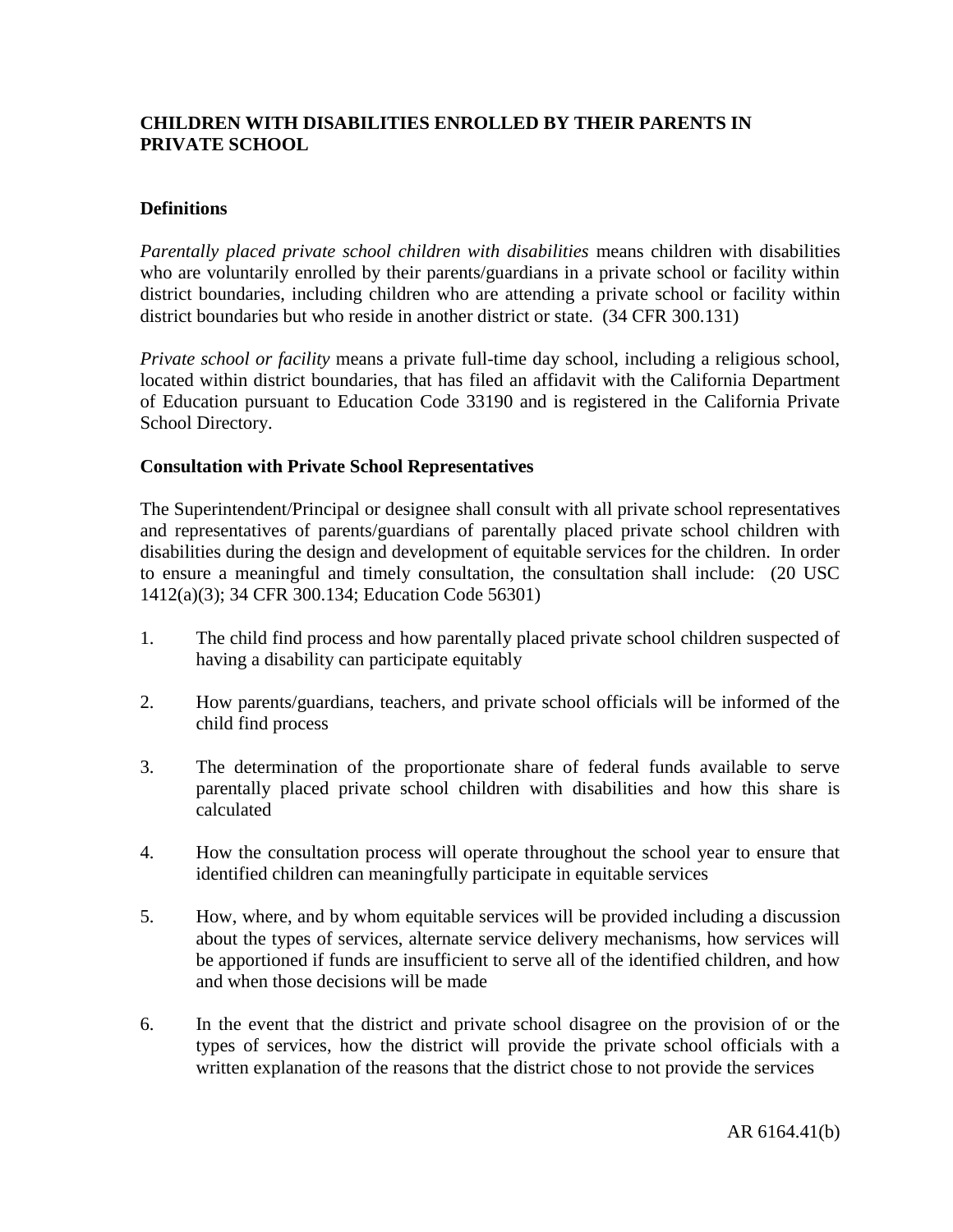# **CHILDREN WITH DISABILITIES ENROLLED BY THEIR PARENTS IN PRIVATE SCHOOL** (continued)

When meaningful and timely consultation has occurred, the district shall obtain a written affirmation signed by the representatives of participating private schools. If the private school representatives do not provide the affirmation within a reasonable period of time, the district shall forward documentation of the consultation process to the California Department of Education. (34 CFR 300.135; Education Code 56172)

After the consultation has occurred, the district shall ensure an annual count of the number of parentally placed children with disabilities attending private schools located within the district. This count shall be conducted between October 1 and December 1 each year and shall be used to determine the amount the district must spend on providing equitable services to the children in the subsequent fiscal year. (34 CFR 300.133)

### **Provision of Services**

A child with a disability parentally placed in a private school has no individual right to receive some or all of the special education and related services that he/she would receive if enrolled in public school. Such a child may receive a different amount of services than students with disabilities in public schools. (34 CFR 300.137, 300.138)

### *(cf. 6164.4 - Identification and Evaluation of Individuals for Special Education)*

The district shall evaluate all identified parentally placed private school children with disabilities for purposes of considering them for equitable services. This evaluation shall be conducted in accordance with the timelines and procedures for evaluating public school students with disabilities pursuant to 34 CFR 300.300-300.311, including providing the parent/guardian with a copy of the procedural safeguards notice. (34 CFR 300.13I, 300.504)

### *(cf. 6159.1 - Procedural Safeguards and Complaints for Special Education)*

In order to ensure that each child entitled to special education and related services from the district receives an offer of a free appropriate public education (FAPE), the district where the child resides shall develop an individualized education program (IEP) for each identified child who attends a private school located in the district and who resides in the district.

However, the district shall not develop an IEP if the parent/guardian makes clear his/her intention to keep the child enrolled in private school. In such situations, the district shall obtain written certification confirming the parent/guardian's intention to keep his/her child enrolled in private school, including the fact that he/she is not interested in the development of an IEP or the district's offer of FAPE. If the parent/guardian does not provide confirmation in writing, the district shall obtain oral confirmation of the parent/guardian's intention and confirm the conversation in writing.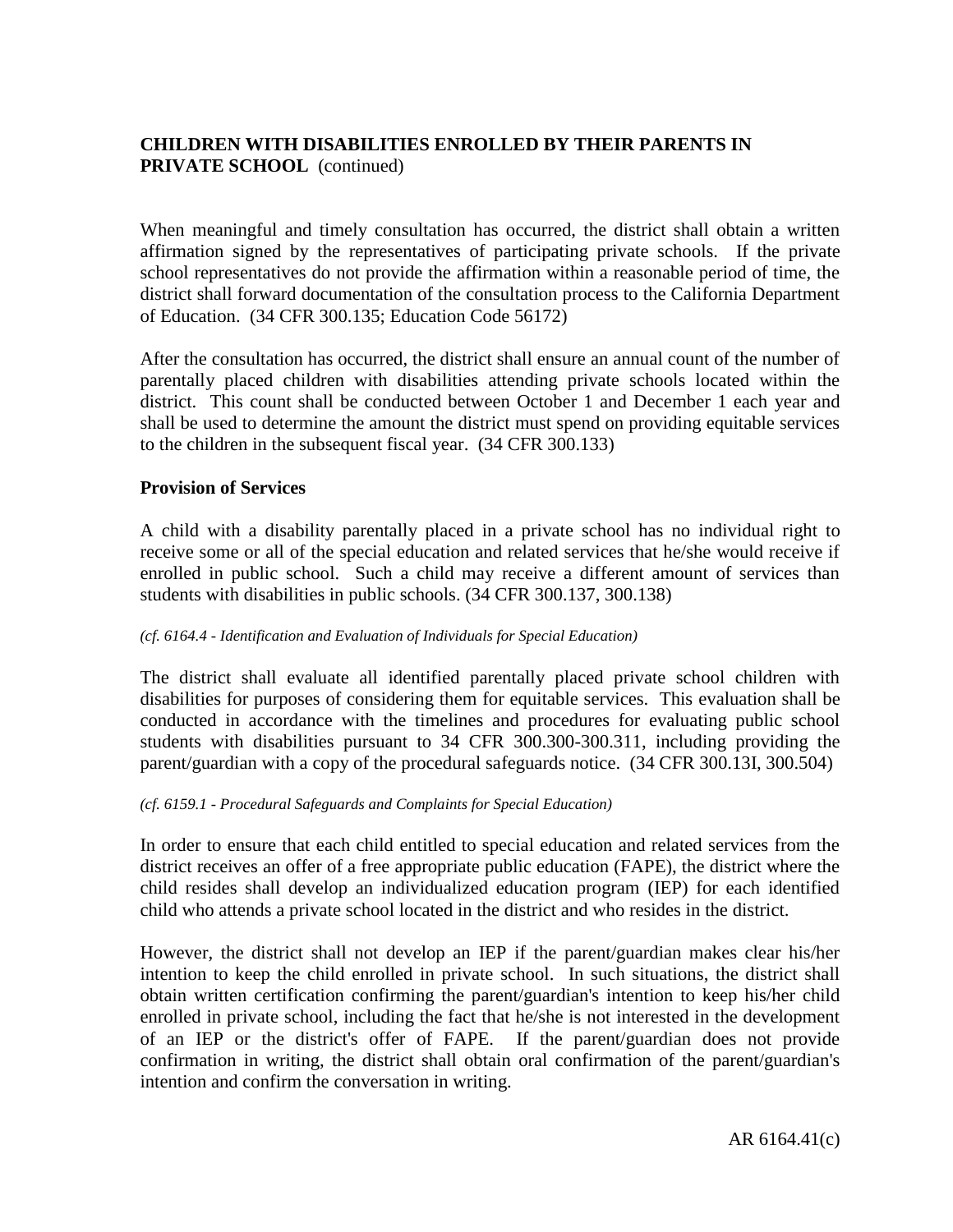# **CHILDREN WITH DISABILITIES ENROLLED BY THEIR PARENTS IN PRIVATE SCHOOL** (continued)

If the child resides in a different district, then this district and the district of residence shall work together to ensure that the parent/guardian receives an offer of FAPE in accordance with law.

The district shall develop and implement an individual services plan (ISP) for each identified private school child with a disability that describes the equitable services that the district will provide, as agreed to by the district and private school representatives during the consultation process. (34 CFR 300.138)

The ISP shall be developed, reviewed, and revised consistent with 34 CFR 300.121-300.324. A representative of the private school shall be invited to attend each ISP team meeting. If the representative cannot attend the meeting, the district shall use other methods to ensure the representative's participation, including individual or conference calls. (34 CFR 300.137, 300.138)

#### *(cf. 6159 - Individualized Education Program)*

The district may provide services on the private school premises, including a religious school, to the extent consistent with law. The services shall be provided by personnel meeting the same standards as personnel providing services in the public school, except private school teachers providing the services do not need to meet the requirements of the No Child Left Behind Act for "highly qualified special education teacher" pursuant to 34 CFR 300.18. The personnel shall either be district employees or contractors of the district. (34 CFR 300.138, 300.139)

#### *(cf. 4112.24 - Teacher Qualifications Under the No Child Left Behind Act)*

The district shall offer transportation to the child if services are provided on a site other than the child's school and the ISP team determines that transportation is necessary for the child to benefit from or participate in the services provided in the ISP. Depending on the timing of the services, the district shall provide transportation from the child's school or home to the service site and from the service site to the child's school or home. (34 CFR 300.139)

The district may place equipment and supplies in a private school for the period of time necessary to provide the services pursuant to the ISP. All such equipment shall remain the property of the district and must be able to be removed without causing damage to the private school. The district shall remove the equipment when no longer required by the child, when the child no longer attends the private school, or when removal is necessary to prevent unauthorized use. (34 CFR 300.144)

#### Regulation **CHUALAR UNION ELEMENTARY SCHOOL DISTRICT** approved: Chualar, California **Instruction** BP 6164.5(a)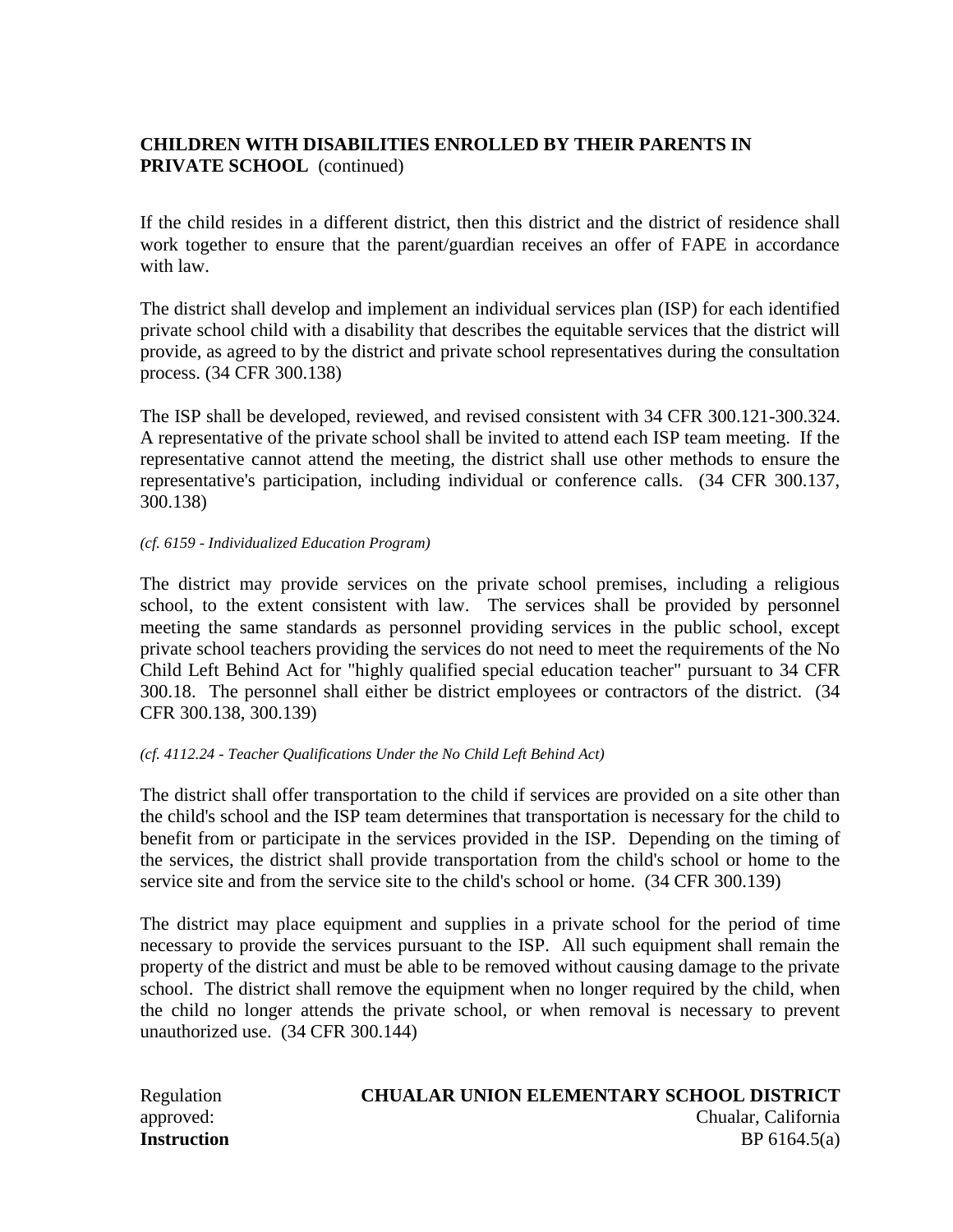### **STUDENT SUCCESS TEAMS**

The Board of Trustees encourages the collaboration of parents/guardians, teachers, resource personnel, administrators and students in evaluating the strengths and needs of students having academic, attendance or behavioral difficulties and in identifying strategies and programs that may assist the students. The Superintendent/Principal or designee shall establish student success teams as needed to address individual students' needs.

*(cf. 5113.1 - Chronic Absence and Truancy) (cf. 5147 - Dropout Prevention) (cf. 5149 - At-Risk Students)*

The Superintendent/Principal or designee shall establish a process for initiating referrals of students to the student success team.

Each student success team shall develop intervention strategies to assist the student. Such strategies may include changes in program placement or instructional methods, recommendation of supplemental educational services, parent involvement strategies, behavioral interventions, discipline, referrals to other agencies or resources, and/or other appropriate interventions.

- *(cf. 1020 - Youth Services)*
- *(cf. 5123 - Promotion/Acceleration/Retention)*
- *(cf. 5141.3 - Health Examinations)*
- *(cf. 5141.6 - School Health Services)*
- *(cf. 5144 - Discipline)*
- *(cf. 5146 - Married/Pregnant/Parenting Students)*
- *(cf. 6020 - Parent Involvement)*
- *(cf. 6158 - Independent Study)*
- *(cf. 6159 - Individualized Education Program)*
- *(cf. 6159.4 - Behavioral Interventions for Special Education Students)*
- *(cf. 6164.2 - Guidance/Counseling Services)*
- *(cf. 6171 - Title I Programs)*
- *(cf. 6172 - Gifted and Talented Student Program)*
- *(cf. 6174 - Education for English Language Learners)*
- *(cf. 6175 - Migrant Education Program)*
- *(cf. 6176 - Weekend/Saturday Classes)*
- *(cf. 6177 - Summer School)*
- *(cf. 6178 - Career Technical Education)*
- *(cf. 6178.1 - Work Experience Education)*
- *(cf. 6179 - Supplemental Instruction)*
- *(cf. 6181 - Alternative Schools/Programs of Choice)*
- *(cf. 6183 - Home and Hospital Instruction)*
- *(cf. 6184 - Continuation Education)*
- *(cf. 6185 - Community Day School)*

The student success team shall monitor the student's progress, evaluate the extent to which the recommended strategies have been implemented, and develop additional interventions as needed.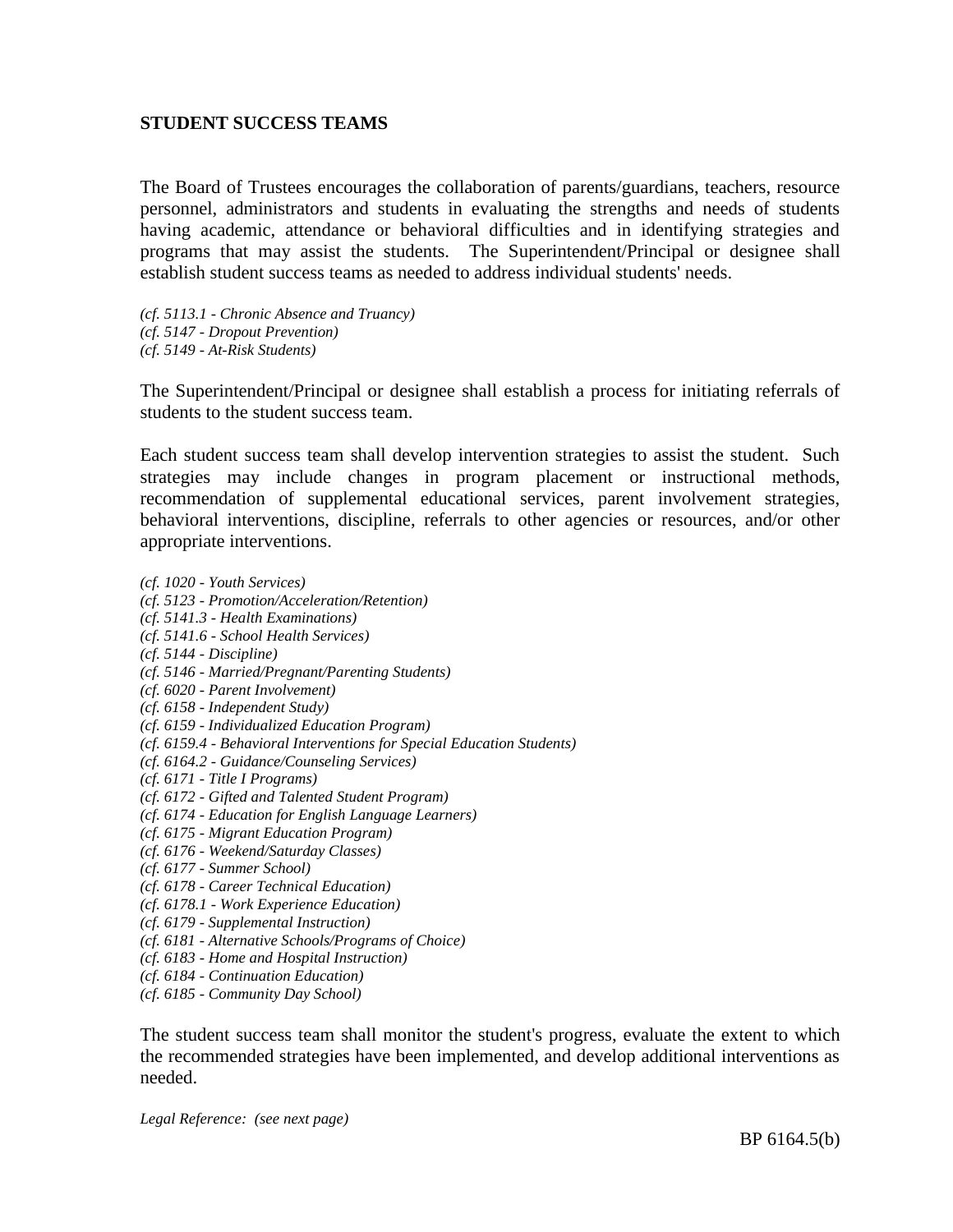#### **STUDENT SUCCESS TEAMS** (continued)

*Legal Reference:*

*EDUCATION CODE 8800-8807 Healthy Start support services for children 41505-41508 Pupil Retention Block Grant 48260-48273 Truancy 48400-48454 Continuation education 49600-49604 Educational counseling 51745-51749.3 Independent study programs 52200-52212 Gifted and talented student programs 54400-54425 Programs for disadvantaged children 54440-54445 Migrant children WELFARE AND INSTITUTIONS CODE 4343-4352.5 Primary interventions program, mental health 18986.40-18986.46 Interagency children's services*

#### *Management Resources:*

*CDE PUBLICATIONS SB 65 School-Based Pupil Motivation and Maintenance Program Guidelines (2000-01 Edition), 2000 Student Success Teams: Supporting Teachers in General Education, 1997 CALIFORNIA DROPOUT PREVENTION NETWORK PUBLICATIONS SST: Student Success Teams, 2000 WEB SITES California Department of Education: http://www.cde.ca.gov/spbranch/ssp California Dropout Prevention Network: http://www.edualliance.org/cdpn National Dropout Prevention Center: http://www.dropoutprevention.org*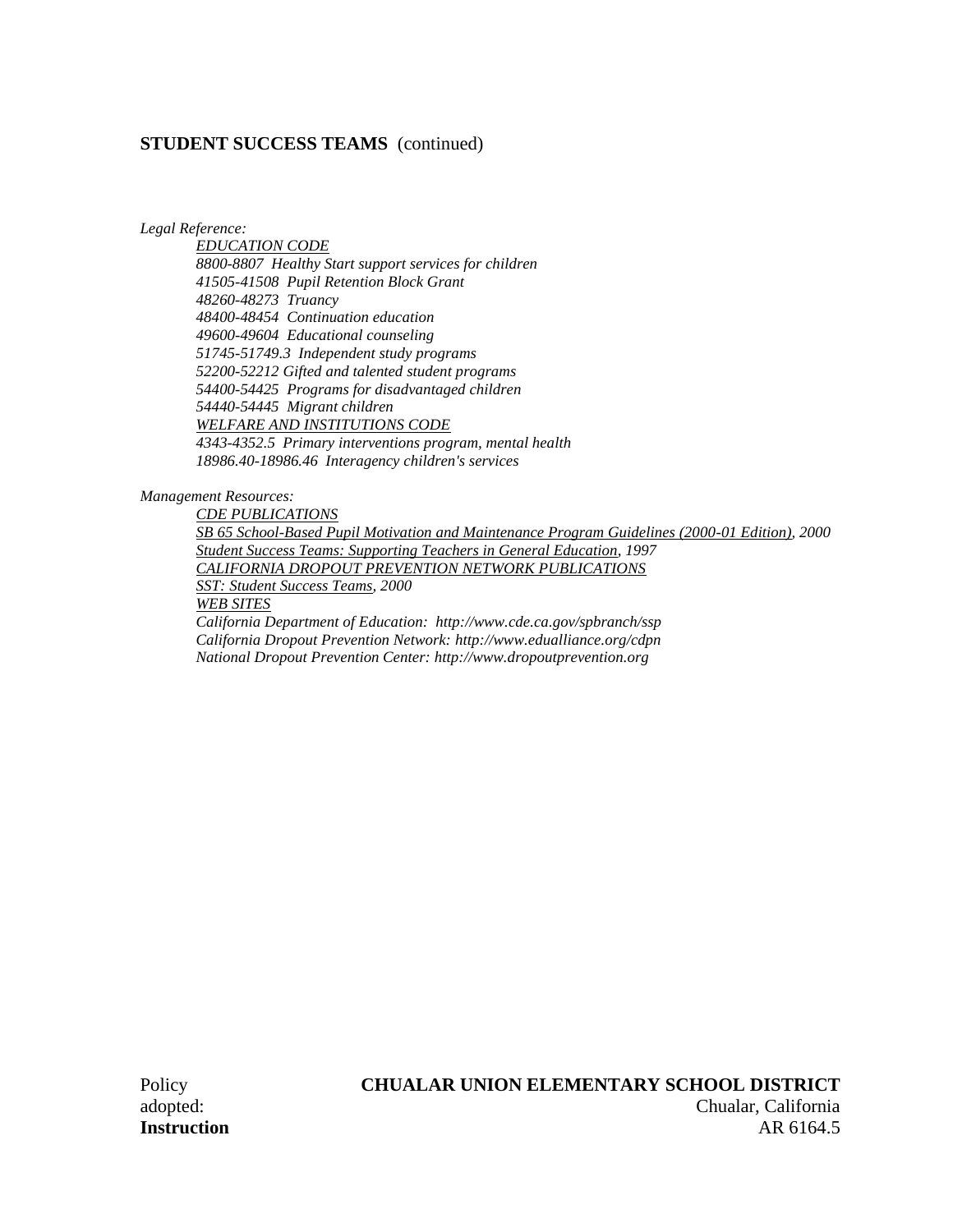# **STUDENT SUCCESS TEAMS**

### **Team Membership**

Members of individual student success teams may include:

- 1. The Superintendent/Principal or designee
- 2. One or more of the student's classroom teachers or former teachers
- 3. The student's parents/guardians
- 4. The student if appropriate
- 5. Resource personnel or specialists, such as a school counselor, psychologist, nurse, outreach consultant, special education resource person, categorically funded staff person, department chairperson, speech and language specialist, reading specialist, social worker, probation officer, community resource representative, mental health worker or other person relevant to the student's situation

### **Team Responsibilities**

The Superintendent/Principal or designee shall:

- 1. Schedule meetings and establish meeting procedures
- 2. Contact parents/guardians and other team members regarding team meetings
- 3. Consult with appropriate school or district resource personnel
- 4. Arrange for observation of the student in the problem situation as needed
- 5. Collect any additional background information necessary to inform team members about the student's strengths and needs
- 6. Help the student and parents/guardians prepare for the meeting
- 7. Facilitate the team meetings
- 8. Ensure that the student's progress is monitored and that follow-up meetings are regularly scheduled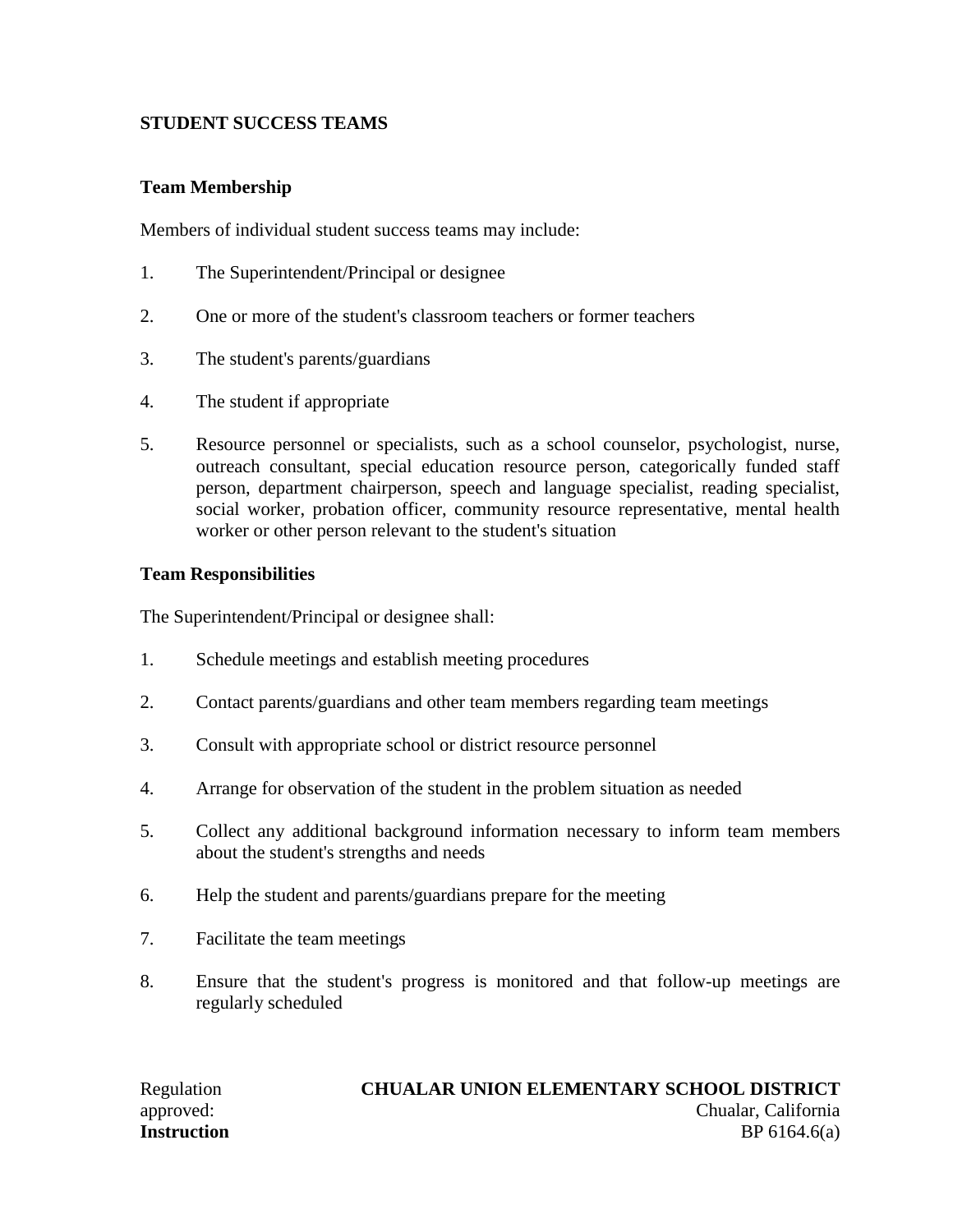### **IDENTIFICATION AND EDUCATION UNDER SECTION 504**

The Board of Trustees recognizes the need to identify and evaluate children with disabilities in order to provide them with the services required by law.

The district shall provide a free appropriate public education to students who reside within the district and who are classified as disabled under Section 504 of the federal Rehabilitation Act of 1973. Such students shall receive regular or special education and related aids and services designed to meet their individual educational needs as adequately as the needs of nondisabled students are met. (34 CFR 104.33)

- *(cf. 0410 - Nondiscrimination in District Programs and Activities)*
- *(cf. 0430 - Comprehensive Local Plan for Special Education)*
- *(cf. 5141.24 - Administering Medication and Monitoring Health Conditions)*
- *(cf. 5144.2 - Suspension and Expulsion/Due Process (Students with Disabilities))*
- *(cf. 6164.4 - Identification and Evaluation of Individuals for Special Education)*

*Legal Reference: (see next page)*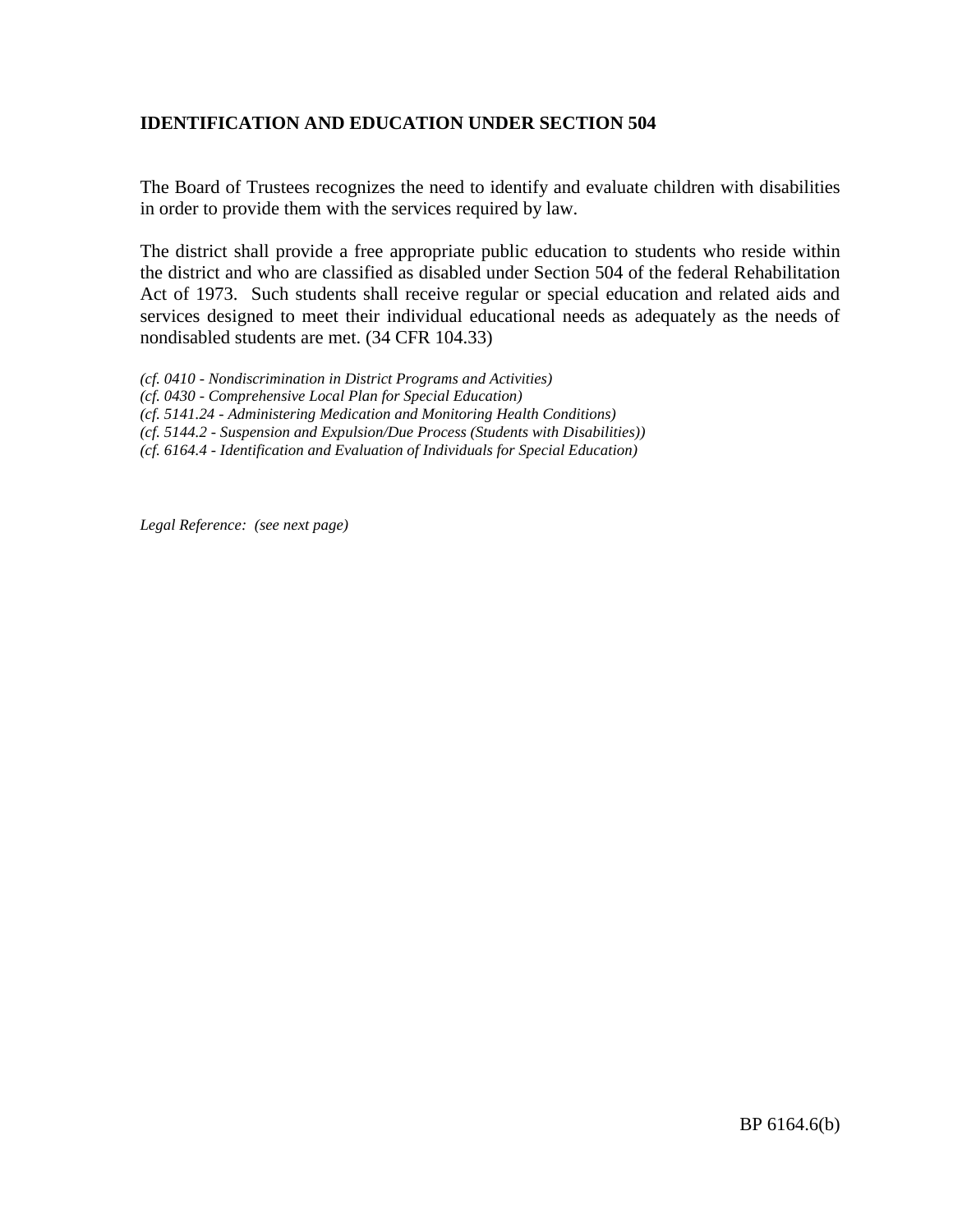*Legal Reference:*

*EDUCATION CODE 49423.5 Specialized physical health care services CODE OF REGULATIONS, TITLE 5 3051.12 Health and Nursing Services UNITED STATES CODE, TITLE 20 1232g Family Educational Rights and Privacy Act of 1974 1400-1482 Individuals with Disabilities Education Act UNITED STATES CODE, TITLE 29 794 Rehabilitation Act of 1973, Section 504 CODE OF FEDERAL REGULATIONS, TITLE 34 104.1-104.61 Nondiscrimination on the basis of handicap, especially: 104.1 Purpose to effectuate Section 504 of the Rehabilitation Act of 1973 104.3 Definitions 104.33 Free appropriate public education 104.35 Evaluation and placement 104.36 Procedural safeguards COURT DECISIONS Christopher S. v. Stanislaus County Office of Education, (2004) 384 F.3d 1205*

*Management Resources:*

*CSBA PUBLICATIONS Rights of Students with Diabetes Under IDEA and Section 504, Policy Brief, November 2007 CALIFORNIA DEPARTMENT OF EDUCATION LEGAL ADVISORIES Legal Advisory on Rights of Students with Diabetes in California's K-12 Public Schools, August 2007 U.S. DEPARTMENT OF EDUCATION OFFICE FOR CIVIL RIGHTS PUBLICATIONS Free Appropriate Public Education for Students with Disabilities: Requirements under Section 504 of the Rehabilitation Act of 1973, September 2007 WEB SITES CSBA: http://www.csba.org California Department of Education: http://www.cde.ca.gov U.S. Department of Education, Office for Civil Rights: http://www.ed.gov/about/offices/list/ocr/index.html?src=mr*

### Policy **CHUALAR UNION ELEMENTARY SCHOOL DISTRICT**

adopted: Chualar, California **Instruction** AR 6164.6(a)

### **IDENTIFICATION AND EDUCATION UNDER SECTION 504**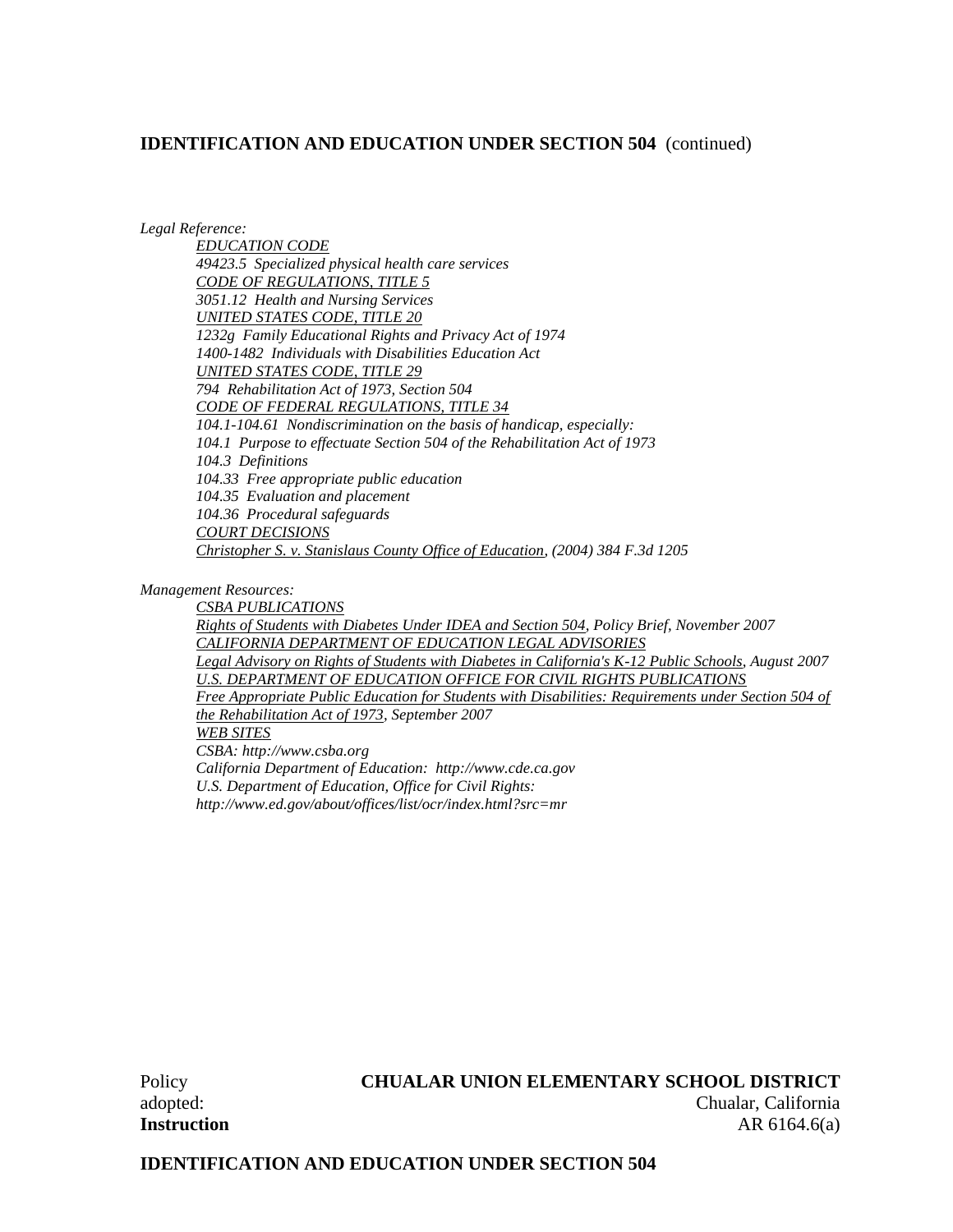### **Definitions**

*Free appropriate public education* (FAPE) under Section 504 of the Rehabilitation Act of 1973 means the provision of either regular or special education and related aids and services, designed to meet the student's individual educational needs as adequately as the needs of nondisabled students are met. (34 CFR 104.33)

*Eligibility* to receive FAPE under Section 504 means a student has a physical or mental impairment which substantially limits one or more major life activities. (34 CFR 104.33)

*Major life activities* means functions such as caring for one's self, performing manual tasks, walking, seeing, hearing, speaking, breathing, learning, and working. (34 CFR 104.3)

*Physical or mental impairment* means any of the following: (34 CFR 104.3)

- 1. Any physiological disorder or condition, cosmetic disfigurement, or anatomical loss affecting one or more of the following body systems: neurological; musculosketal, special sense organs; respiratory, including speech organs; cardiovascular; reproductive, digestive, genito-urinary; hemic and lymphatic; skin; and endocrine
- 2. Any mental or psychological disorder, such as mental retardation, organic brain syndrome, emotional or mental illness, and specific learning disabilities

### **Referral, Identification, and Evaluation**

1. Any student may be referred by a parent/guardian, teacher, other school employee, student success team, or community agency for consideration of eligibility as a disabled student under Section 504. This referral may be made to the Superintendent/Principal or 504 Coordinator.

*(cf. 6164.5 - Student Success Teams)*

2. Upon receipt of a referral for eligibility, the Superintendent/Principal or 504 Coordinator shall consider the referral and determine whether an evaluation is appropriate. This determination shall be based on a review of the student's school records, including academic and nonacademic areas of the school program; consultation with the student's teacher(s), other professionals, and the parent/guardian, as appropriate; and analysis of the student's needs.

If it is determined that an evaluation is unnecessary, the Superintendent/Principal or 504 Coordinator shall inform the parents/guardians in writing of this decision and of the procedural safeguards, as described in the "Procedural Safeguards" section below.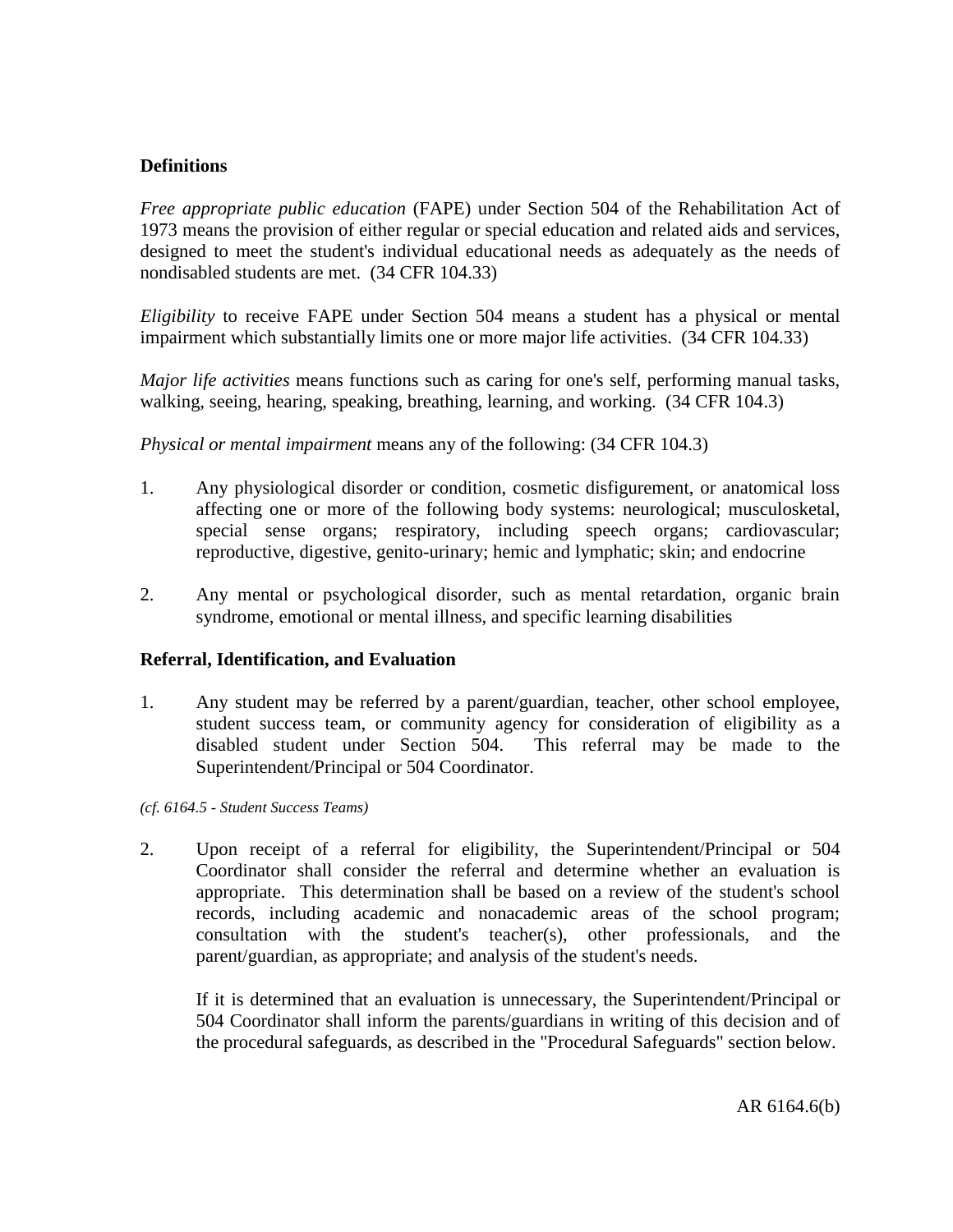3. If it is determined that a student needs or is believed to need special education or related services under Section 504, the district shall conduct an evaluation of the student prior to initial placement and before any significant change in placement. (34 CFR 104.35)

Prior to conducting an initial evaluation of a student for eligibility under Section 504, the district shall obtain written parent/guardian consent.

The district's evaluation procedures shall ensure that tests and other evaluation materials: (34 CFR 104.35)

- a. Have been validated and are administered by trained personnel in conformance with the instruction provided by the test publishers
- b. Are tailored to assess specific areas of educational need and are not based solely on a single IQ score
- c. Reflect aptitude or achievement or whatever else the tests purport to measure and do not reflect the student's impaired sensory, manual, or speaking skills unless the test is designed to measure these particular deficits

### **Section 504 Services Plan and Placement**

1. A multi-disciplinary 504 team shall be convened to review the evaluation data in order to make placement decisions.

The 504 team shall consist of a group of persons knowledgeable about the student, the meaning of the evaluation data, and the placement options. (34 CFR 104.35)

In interpreting evaluation data and making placement decisions, the team shall draw upon information from a variety of sources, including aptitude and achievement tests, teacher recommendations, physical condition, social or cultural background, and adaptive behavior. The team shall also ensure that information obtained from all such sources is documented and carefully considered and that the placement decision is made in conformity with 34 CFR 104.34. (34 CFR 104.35)

2. If, upon evaluation, a student is determined to be eligible for services under Section 504, the team shall meet to develop a written 504 services plan which shall specify the types of regular or special education services, accommodations, and supplementary aids and services necessary to ensure that the student receives FAPE.

The parents/guardians shall be invited to participate in the meeting and shall be given an opportunity to examine all relevant records.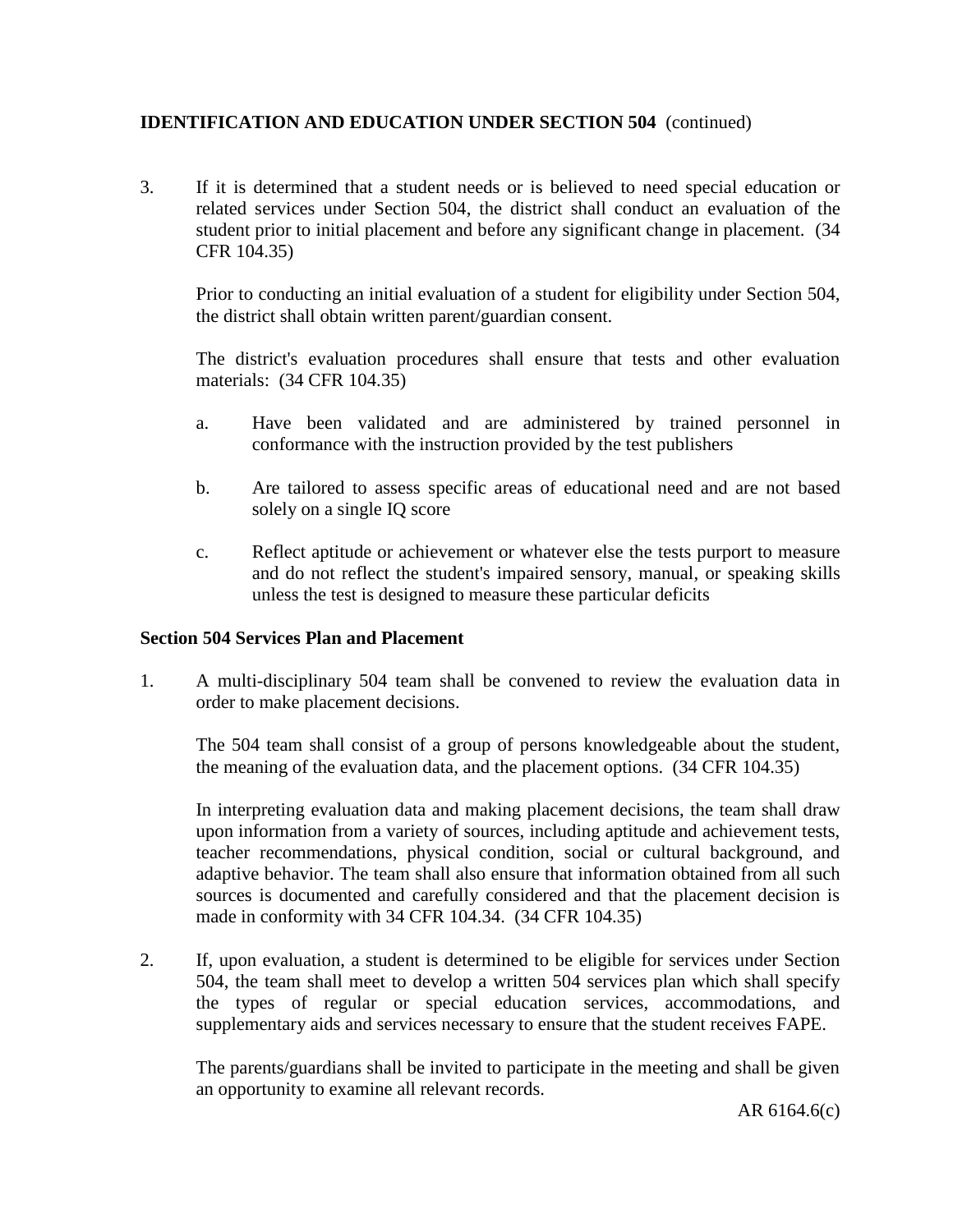#### *(cf. 5141.21 - Administering Medication and Monitoring Health Conditions)*

- 3. If the 504 team determines that no services are necessary for the student, the record of the team's meeting shall reflect whether or not the student has been identified as a disabled person under Section 504 and shall state the basis for the decision that no special services are presently needed. The student's parent/guardian shall be informed in writing of his/her rights and procedural safeguards, as described in the "Procedural Safeguards" section below.
- 4. The student shall be placed in the regular educational environment, unless the district can demonstrate that the education of the student in the regular environment with the use of supplementary aids and services cannot be achieved satisfactorily. The student shall be educated with those who are not disabled to the maximum extent appropriate to his/her individual needs. (34 CFR 104.34)
- 5. The district shall complete the identification, evaluation, and placement process within a reasonable time frame.
- 6. A copy of the student's Section 504 services plan shall be kept in his/her student record. The student's teacher(s) and any other staff who provide services to the student shall be informed of the plan's requirements.
- *(cf. 5125 Student Records)*

### **Review and Reevaluation**

- 1. The 504 team shall monitor the progress of the student and the effectiveness of the student's Section 504 services plan to determine whether the services are appropriate and necessary and whether the student's needs are being met as adequately as the needs of nondisabled students. The team shall review the student's plan annually. In addition, the student's eligibility under Section 504 shall be reevaluated at least once every three years.
- 2. A reevaluation of the student's needs shall be conducted before any subsequent significant change in placement. (34 CFR 104.35)

*(cf. 5144.1 - Suspension and Expulsion/Due Process) (cf. 5144.2 - Suspension and Expulsion/Due Process (Students with Disabilities))* 

### **Procedural Safeguards**

Parents/guardians shall be notified in writing of all district decisions regarding the identification, evaluation, or educational placement of students with disabilities or suspected disabilities. Notifications shall include a statement of their right to: (34 CFR 104.36)\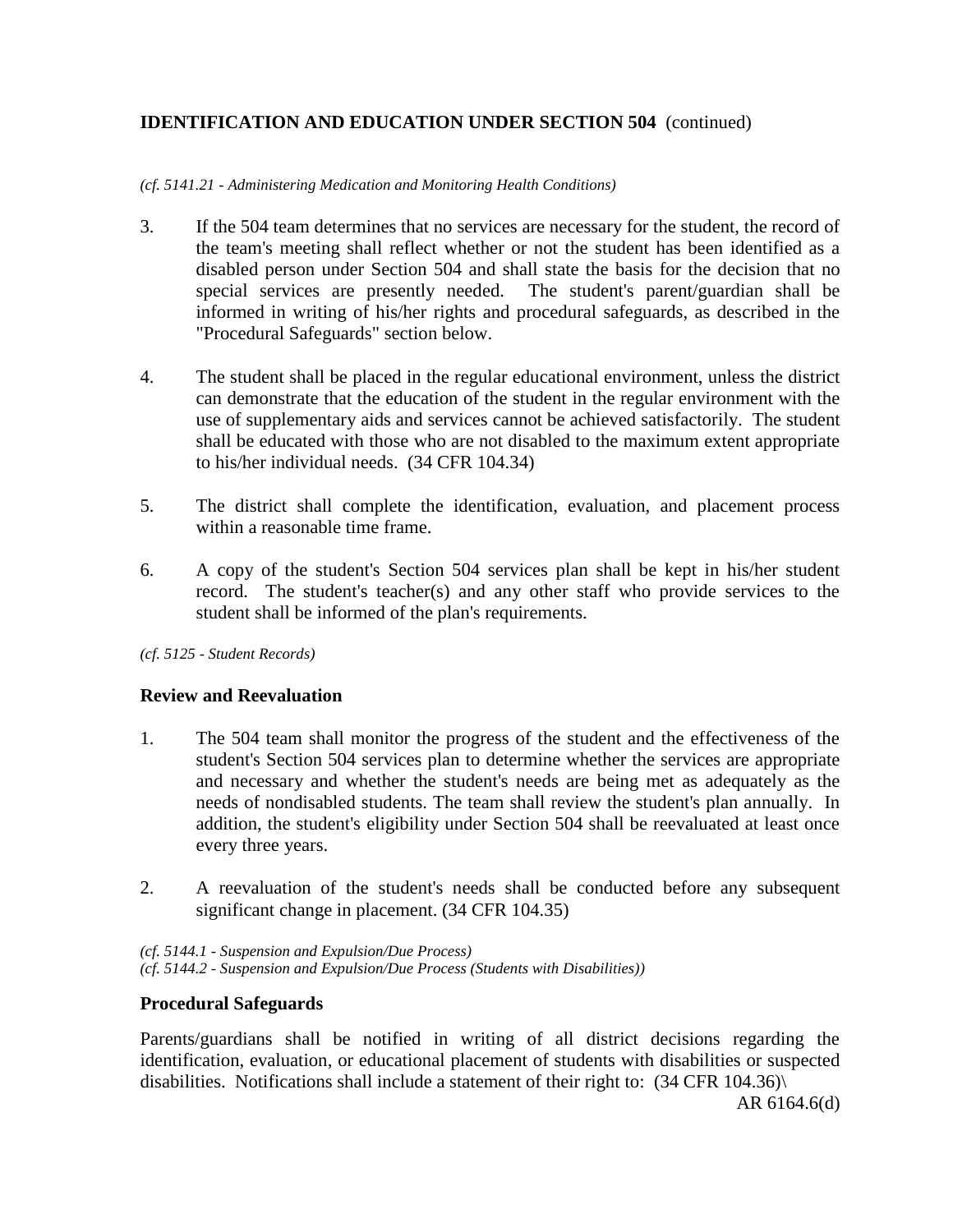- 1. Examine relevant records
- 2. Have an impartial hearing with an opportunity for participation by the parents/guardians and their counsel
- 3. Have a review procedure

Notifications shall also detail the parent/guardian's right to file a grievance with the district over an alleged violation of Section 504; have an evaluation that draws on information from a variety of sources; be informed of any proposed actions related to eligibility and plan for services; receive all information in the parent/guardian's native language and primary mode of communication; periodic reevaluations and an evaluation before any significant change in program/service modifications; an impartial hearing if there is a disagreement with the district's proposed action; be represented by counsel in the impartial hearing process; and appeal the impartial hearing officer's decision.

If a parent/guardian disagrees with decisions regarding the identification, evaluation, or educational placement of his/her child under Section 504, he/she may request a Section 504 due process hearing in accordance with the following procedures:

- 1. Within 30 days after receipt of the district's decision with which the parent/guardian disagrees, the parent/guardian may request an administrative review of the decision. The 504 Coordinator shall designate an appropriate administrator to meet with the parent/guardian to attempt to resolve the issue. This review shall be held within 14 days of receiving the parent/guardian's request.
- 2. If the parent/guardian chooses not to request an administrative review or if the review does not resolve the issue, the parent/guardian may request in writing a Section 504 due process hearing. The parent/guardian's request for a hearing shall be made within 30 days of receiving the district's decision or within 14 days of completion of the administrative review. The request shall include:
	- a. The specific nature of the decision with which the parent/guardian disagrees
	- b. The specific relief the parent/guardian seeks
	- c. Any other information the parent/guardian believes pertinent

Within 30 days of receiving the parent/guardian's request, the Superintendent/Principal or designee and 504 Coordinator shall select an impartial hearing officer. This 30-day deadline may be extended for good cause or by mutual agreement of the parties.